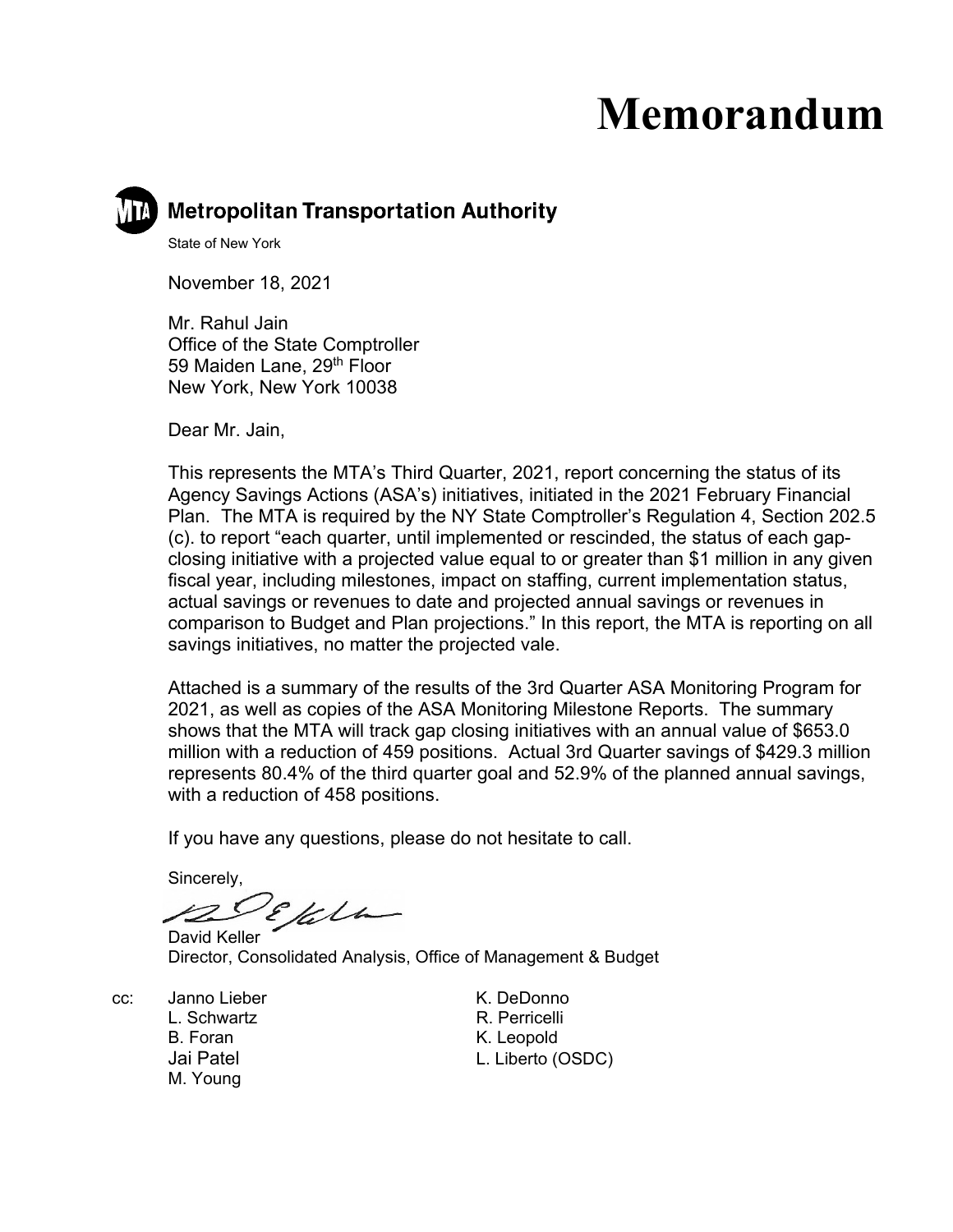# **Combined 2021 (results through September)**

(\$ in millions)

|                                            |                               |                                       |                      |                       | 3rd Quarter Results (ytd) |                                                       |                                               |
|--------------------------------------------|-------------------------------|---------------------------------------|----------------------|-----------------------|---------------------------|-------------------------------------------------------|-----------------------------------------------|
| <b>MTA Agencies</b>                        |                               | 2021 ASA's Monitored *<br>(Full Year) | "Planned"<br>Savings | "Realized"<br>Savings | Variance<br>Fav/(Unfav)   | "Realized"<br>Savings as % of<br>"Planned"<br>Savings | % of 2021<br>Implemented at<br>end of Quarter |
|                                            | (3)<br>Pos                    |                                       | (3)                  | $($ \$)               | (3)                       | (%)                                                   | (%)                                           |
| New York City Transit **                   | 459<br>423.222<br>52.801<br>0 |                                       | 262.808              | 182.082               | (80.727)                  | 69.3%                                                 | 43.0%                                         |
| <b>Long Island Rail Road</b>               |                               |                                       | 39.157               | 38.809                | (0.348)                   | 99.1%                                                 | 73.5%                                         |
| Metro-North Railroad                       | 0                             | 44.723                                | 30.369               | 27.314                | (3.055)                   | 89.9%                                                 | 61.1%                                         |
| <b>MTA Bridges &amp; Tunnels</b>           | 0                             | 29.129                                | 20.192               | 20.192                | 0.000                     | 100.0%                                                | 69.3%                                         |
| <b>MTA Headquarters</b>                    | 0                             | 103.114                               | 76.742               | 76.742                | 0.000                     | 100.0%                                                | 74.4%                                         |
| <b>IMTA CONSOLIDATED</b><br>459<br>652.990 |                               | 429.268                               | 345.139              | (84.130)              | 80.4%                     | 52.9%                                                 |                                               |

*\* The value of the monitored PEGs reflects re-estimates captured through the July 2021 Financial Plan*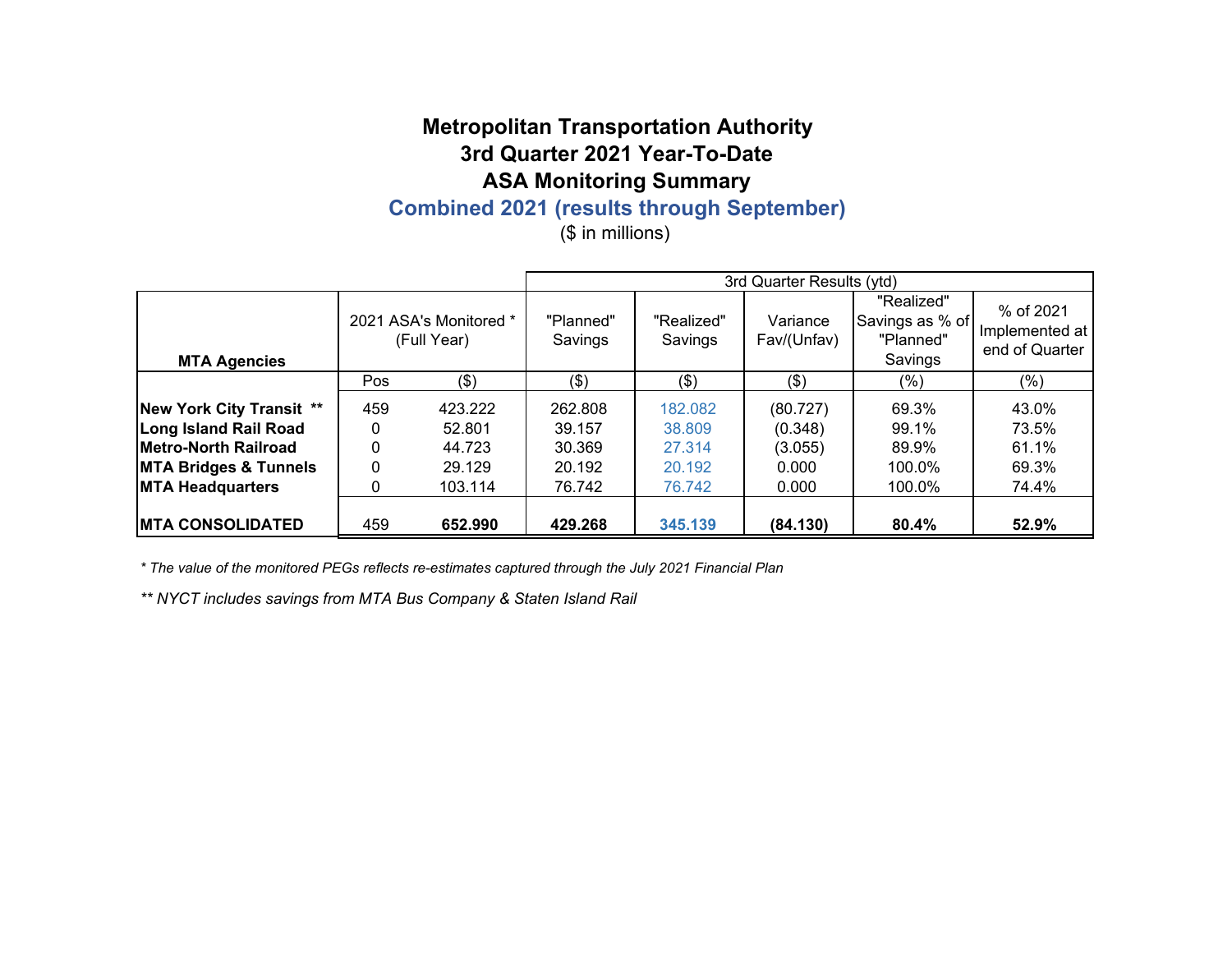# **2021 Overtime Spending Reduction (results through September)**

(\$ in millions)

|                                  |          |                                       |                      |                       | "Planned" Savings       |                                                       |                                               |
|----------------------------------|----------|---------------------------------------|----------------------|-----------------------|-------------------------|-------------------------------------------------------|-----------------------------------------------|
| <b>MTA Agencies</b>              |          | 2021 ASA's Monitored *<br>(Full Year) | "Planned"<br>Savings | "Realized"<br>Savings | Variance<br>Fav/(Unfav) | "Realized"<br>Savings as % of<br>"Planned"<br>Savings | % of 2021<br>Implemented at<br>end of Quarter |
|                                  | Pos      | $($ \$)                               | (3)                  | ( \$)                 | $($ \$)                 | (%)                                                   | $(\%)$                                        |
| <b>New York City Transit **</b>  | 11       | 176.675                               | 132.506              | 64.293                | (68.213)                | 48.5%                                                 | 36.4%                                         |
| <b>Long Island Rail Road</b>     | 0        | 20.837                                | 16.436               | 16.089                | (0.348)                 | 97.9%                                                 | 77.2%                                         |
| Metro-North Railroad             | $\Omega$ | 11.683                                | 8.392                | 7.208                 | (1.184)                 | 85.9%                                                 | 61.7%                                         |
| <b>MTA Bridges &amp; Tunnels</b> |          | 4.677                                 | 3.508                | 3.508                 | 0.000                   | 100.0%                                                | 75.0%                                         |
| <b>MTA Headquarters</b>          |          | 0.449                                 | 0.337                | 0.337                 | 0.000                   | 100.0%                                                | 75.0%                                         |
| <b>MTA CONSOLIDATED</b>          | 11       | 214.321                               | 161.179              | 91.434                | (69.745)                | 56.7%                                                 | 42.7%                                         |

*\* The value of the monitored PEGs reflects re-estimates captured through the July 2021 Financial Plan*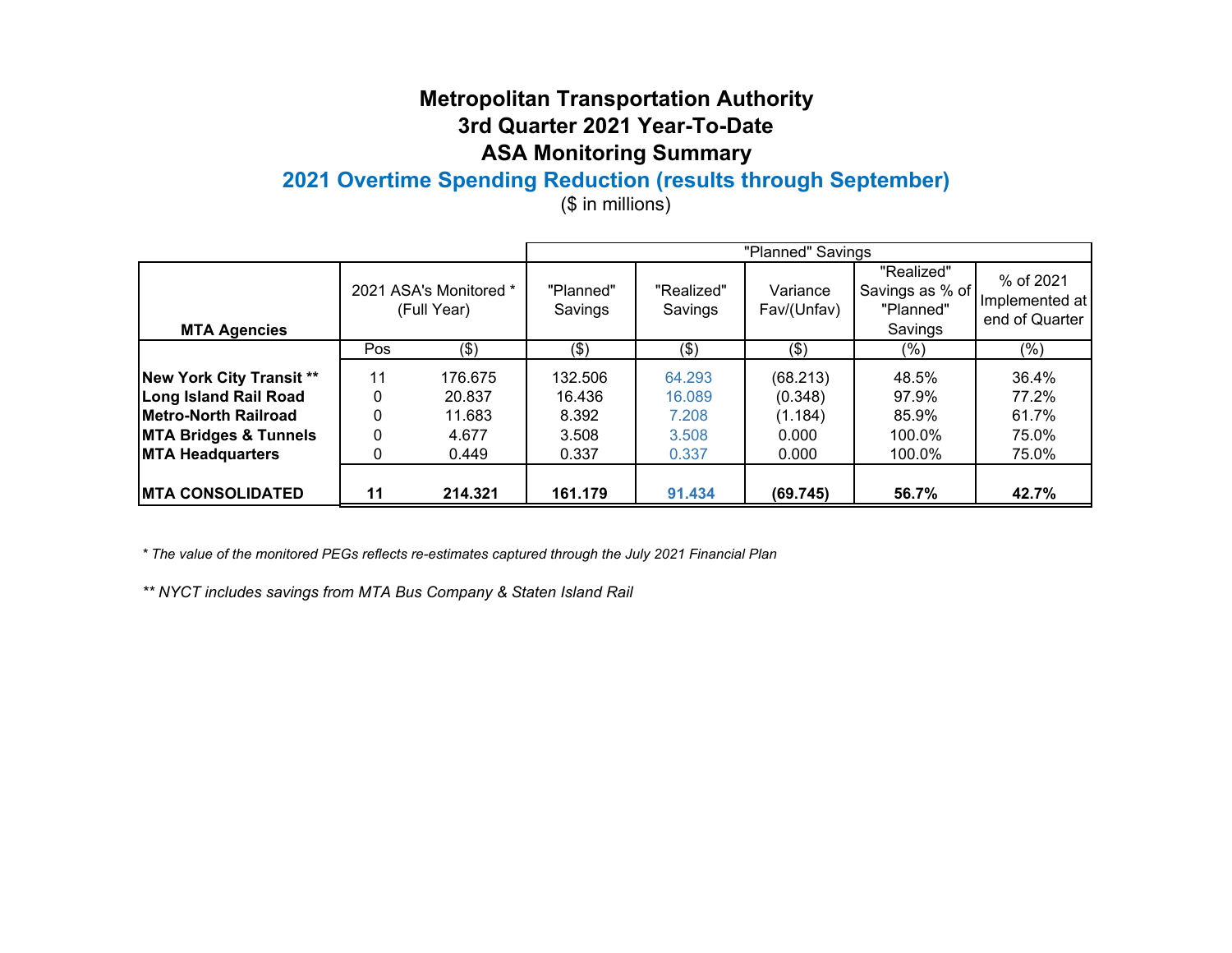# **2021 Consulting Contract Reduction ASA's (results through September)**

(\$ in millions)

|                                  |            |                                       |                      |                       | "Planned" Savings       |                                                       |                                               |
|----------------------------------|------------|---------------------------------------|----------------------|-----------------------|-------------------------|-------------------------------------------------------|-----------------------------------------------|
| <b>MTA Agencies</b>              |            | 2021 ASA's Monitored *<br>(Full Year) | "Planned"<br>Savings | "Realized"<br>Savings | Variance<br>Fav/(Unfav) | "Realized"<br>Savings as % of<br>"Planned"<br>Savings | % of 2020<br>Implemented at<br>end of Quarter |
|                                  | Pos<br>(3) |                                       | (3)                  | (3)                   | (3)                     | $(\%)$                                                | $(\%)$                                        |
| <b>New York City Transit **</b>  | $\Omega$   | 10.945                                | 7.623                | 6.167                 | (1.456)                 | 80.9%                                                 | 56.3%                                         |
| <b>Long Island Rail Road</b>     | $\Omega$   | 3.693                                 | 1.777                | 1.777                 | 0.000                   | 100.0%                                                | 48.1%                                         |
| Metro-North Railroad             | $\Omega$   | 2.487                                 | 1.865                | 1.865                 | 0.000                   | 100.0%                                                | 75.0%                                         |
| <b>MTA Bridges &amp; Tunnels</b> | $\Omega$   | 8.388                                 | 5.642                | 5.642                 | 0.000                   | 100.0%                                                | 67.3%                                         |
| <b>MTA Headquarters</b>          | 0          | 83.047                                | 62.285               | 62.285                | 0.000                   | 100.0%                                                | 75.0%                                         |
| IMTA CONSOLIDATED                |            | 108,560                               | 79.192               | 77.736                | (1.456)                 | 98.2%                                                 | 71.6%                                         |

*\* The value of the monitored PEGs reflects re-estimates captured through the July 2021 Financial Plan*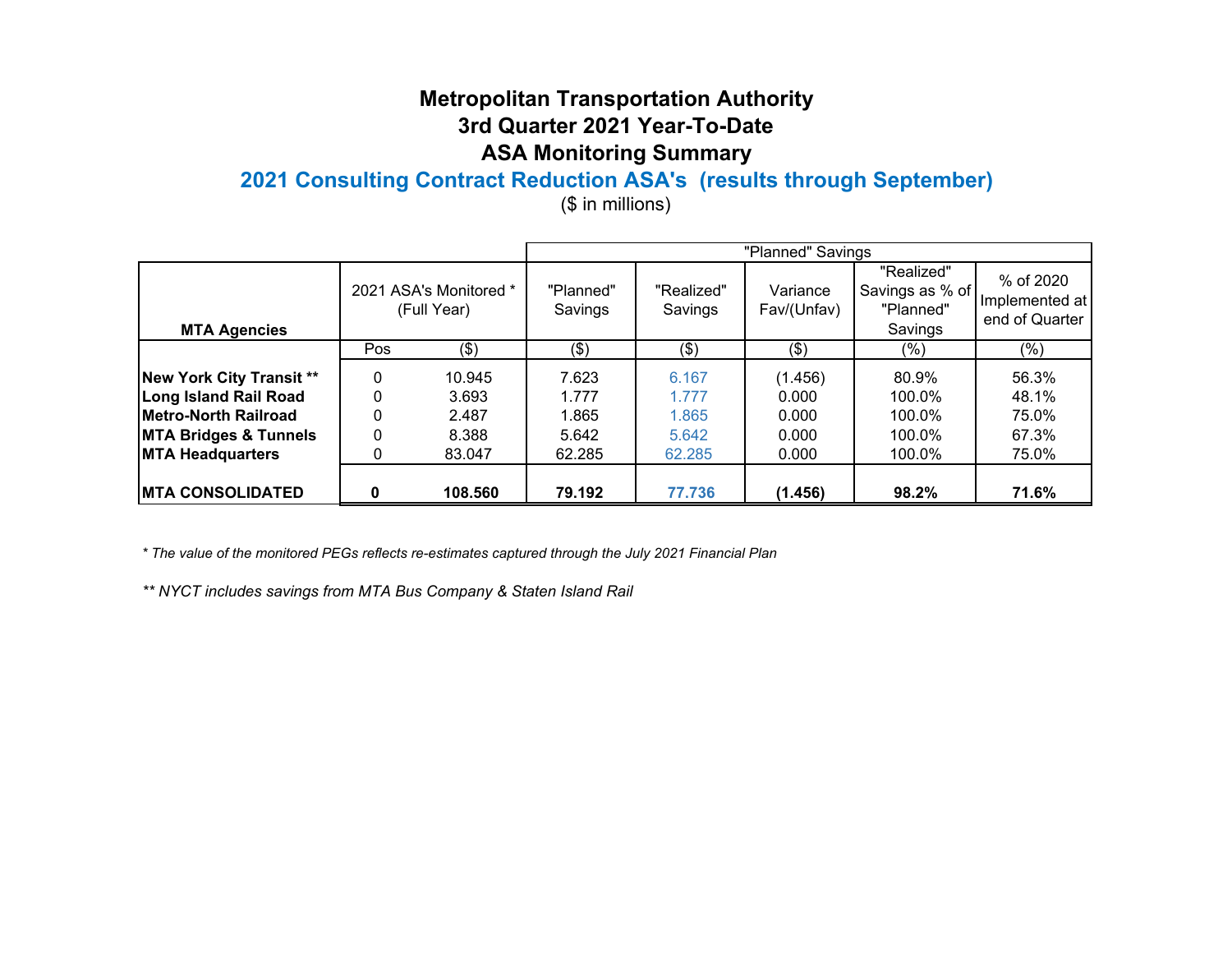# **2021 Non-Personnel Expense Reduction ASA's (results through September)**

(\$ in millions)

|                                  |                   |                                       |                      |                       | "Planned" Savings       |                                                       |                                               |
|----------------------------------|-------------------|---------------------------------------|----------------------|-----------------------|-------------------------|-------------------------------------------------------|-----------------------------------------------|
| <b>MTA Agencies</b>              |                   | 2021 ASA's Monitored *<br>(Full Year) | "Planned"<br>Savings | "Realized"<br>Savings | Variance<br>Fav/(Unfav) | "Realized"<br>Savings as % of<br>"Planned"<br>Savings | % of 2021<br>Implemented at<br>end of Quarter |
|                                  | (3)<br><b>Pos</b> |                                       | (3)                  | (3)                   | (3)                     | $(\%)$                                                | $(\%)$                                        |
| <b>New York City Transit **</b>  | 35                | 151.826                               | 80.791               | 48.900                | (31.890)                | 60.5%                                                 | 32.2%                                         |
| <b>Long Island Rail Road</b>     | 0                 | 28.270                                | 20.944               | 20.944                | 0.000                   | 100.0%                                                | 74.1%                                         |
| Metro-North Railroad             | $\Omega$          | 30.553                                | 20.112               | 18.241                | (1.872)                 | 90.7%                                                 | 59.7%                                         |
| <b>MTA Bridges &amp; Tunnels</b> | $\Omega$          | 16.064                                | 11.042               | 11.042                | 0.000                   | 100.0%                                                | 68.7%                                         |
| <b>MTA Headquarters</b>          |                   | 19.618                                | 14.120               | 14.120                | 0.000                   | 100.0%                                                | 72.0%                                         |
| <b>MTA CONSOLIDATED</b>          | 35                | 246.332                               | 147.009              | 113.247               | (33.762)                | 77.0%                                                 | 46.0%                                         |

*\* The value of the monitored PEGs reflects re-estimates captured through the July 2021 Financial Plan*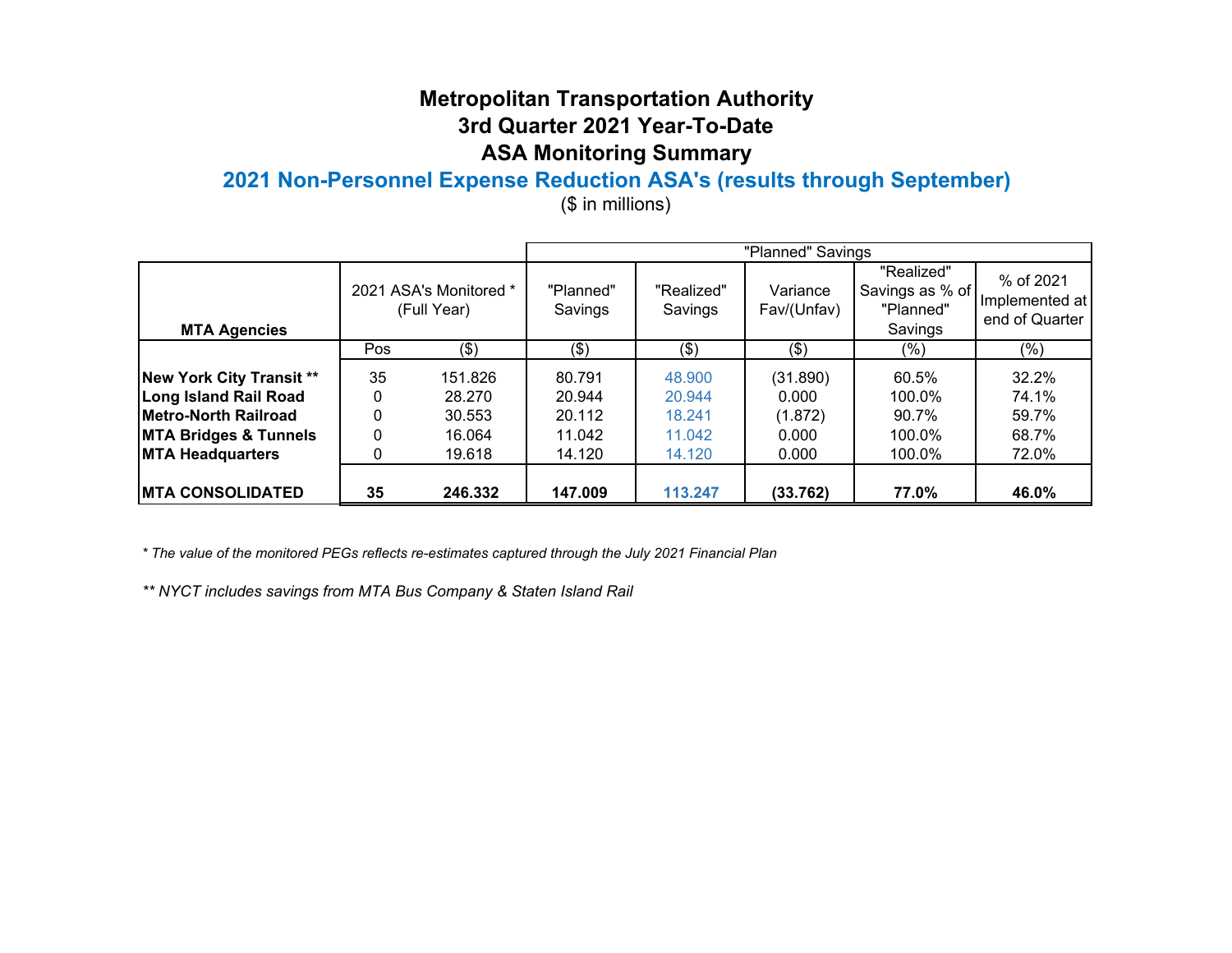# **2021 Additional BRP's (results through September)**

(\$ in millions)

|                                                  |     |                                       |                      |                       | "Planned" Savings       |                                                       |                                               |
|--------------------------------------------------|-----|---------------------------------------|----------------------|-----------------------|-------------------------|-------------------------------------------------------|-----------------------------------------------|
| <b>MTA Agencies</b>                              |     | 2021 ASA's Monitored *<br>(Full Year) | "Planned"<br>Savings | "Realized"<br>Savings | Variance<br>Fav/(Unfav) | "Realized"<br>Savings as % of<br>"Planned"<br>Savings | % of 2021<br>Implemented at<br>end of Quarter |
| $($ \$)<br>Pos                                   |     | (3)                                   | (3)                  | $($ \$)               | $(\%)$                  | $(\%)$                                                |                                               |
| <b>New York City Transit **</b><br>413<br>83.776 |     | 62.832                                | 62.721               | (0.111)               | 99.8%                   | 74.9%                                                 |                                               |
| <b>Long Island Rail Road</b>                     | 0   | 0.000                                 | 0.000                | 0.000                 | 0.000                   | #DIV/0!                                               | #DIV/0!                                       |
| <b>Metro-North Railroad</b>                      |     | 0.000                                 | 0.000                | 0.000                 | 0.000                   | #DIV/0!                                               | #DIV/0!                                       |
| <b>MTA Bridges &amp; Tunnels</b>                 |     | 0.000                                 | 0.000                | 0.000                 | 0.000                   | #DIV/0!                                               | #DIV/0!                                       |
| <b>MTA Headquarters</b>                          |     | 1.690                                 | 1.236                | 1.236                 | 0.000                   | 100.0%                                                | 73.1%                                         |
| <b>MTA CONSOLIDATED</b>                          | 413 | 85.466                                | 64.068               | 63,957                | (0.111)                 | 99.8%                                                 | 74.8%                                         |

*\* The value of the monitored PEGs reflects re-estimates captured through the July 2021 Financial Plan*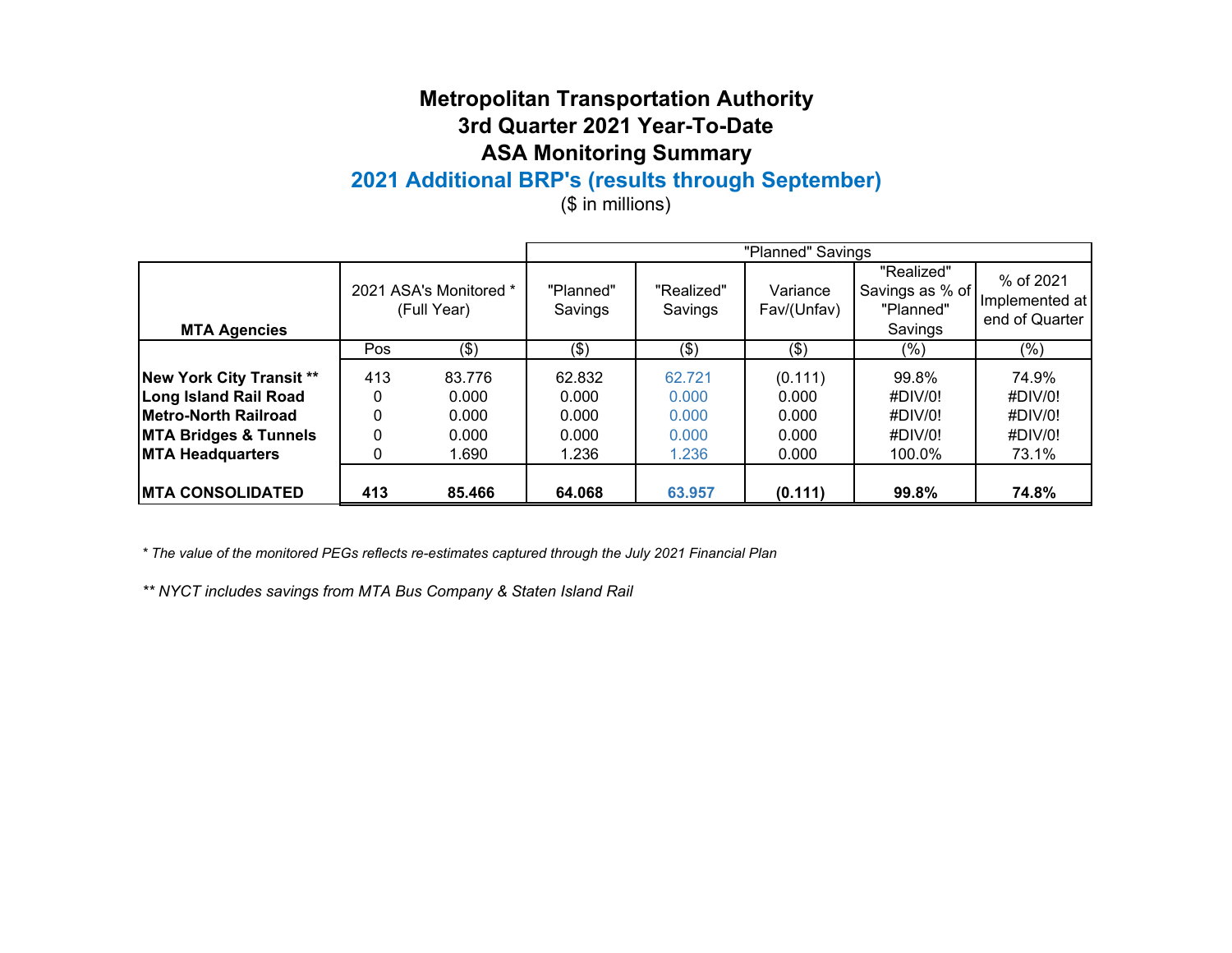## **Metropolitan Transportation Authority 2021 MTA NYCT ASA Monitoring Program 3rd Quarter 2021 results**

In 2021, 37 ASA's are being monitored with a full-year savings of \$423.2 million and a reduction of 459 positions.

Results through the third quarter show that \$182.1 million or 69.3% of the planned ASA reductions of \$262.8 million was realized and 458 positions were reduced. Additionally, 43.0% of the planned full-year savings has been realized.

The following ASA's did not reach the targeted savings for the  $3<sup>rd</sup>$  quarter or YTD:

- NYCT OT-2
	- o Reduce Weather-Related Overtime
		- In Q3 Hurricane IDA caused significant citywide flooding and cleanup expenses. In Q2 we had two heavy rain events resulted in overrun. In the 1st quarter we experienced two significant snow storms that resulted in unfavorable variance against budget.
- NYCT OT-4
	- o Reduce Overtime Costs for Department of Buses
		- Unfavorable results due to vacancies and poor availability.
- NYCT OT-5
	- o Reduce Overtime Costs for Department of Subways
		- Unfavorable results due to vacancies and poor availability.
- NYCT CC-2
	- o DoB Facility & Bus Maintenance Reduction
		- Due to All Electric Bus expenses mischarges, to be reclassify to appropriate account in July.
- NYCT CC-4
	- o Reduce Bus Network Redesign Project
		- **More than anticipated spending in bus network redesign project**
- NYCT NP-1
	- o Car Inspections for R142/R160
		- Positions have been eliminated from the budget; incumbents will be reduced via attrition.
- NYCT NP-5
	- o DoB Technology System Maintenance Reduction
		- Unfavorable results due to bus antenna upgrades, violation processing fees paid to NYCDOT associated with the Automated Bus Lane Enforcement (ABLE) program, Bus time maintenance, Bus camera maintenance, and Intelligent Vehicle Network (IVN) maintenance. However, the results would be favorable if compared against the forecast budget which includes rollover funding for these technology system maintenance items.
- NYCT NP-7
	- o Inspection & Testing Efficiencies
		- Higher than anticipated expense in the month of June and September.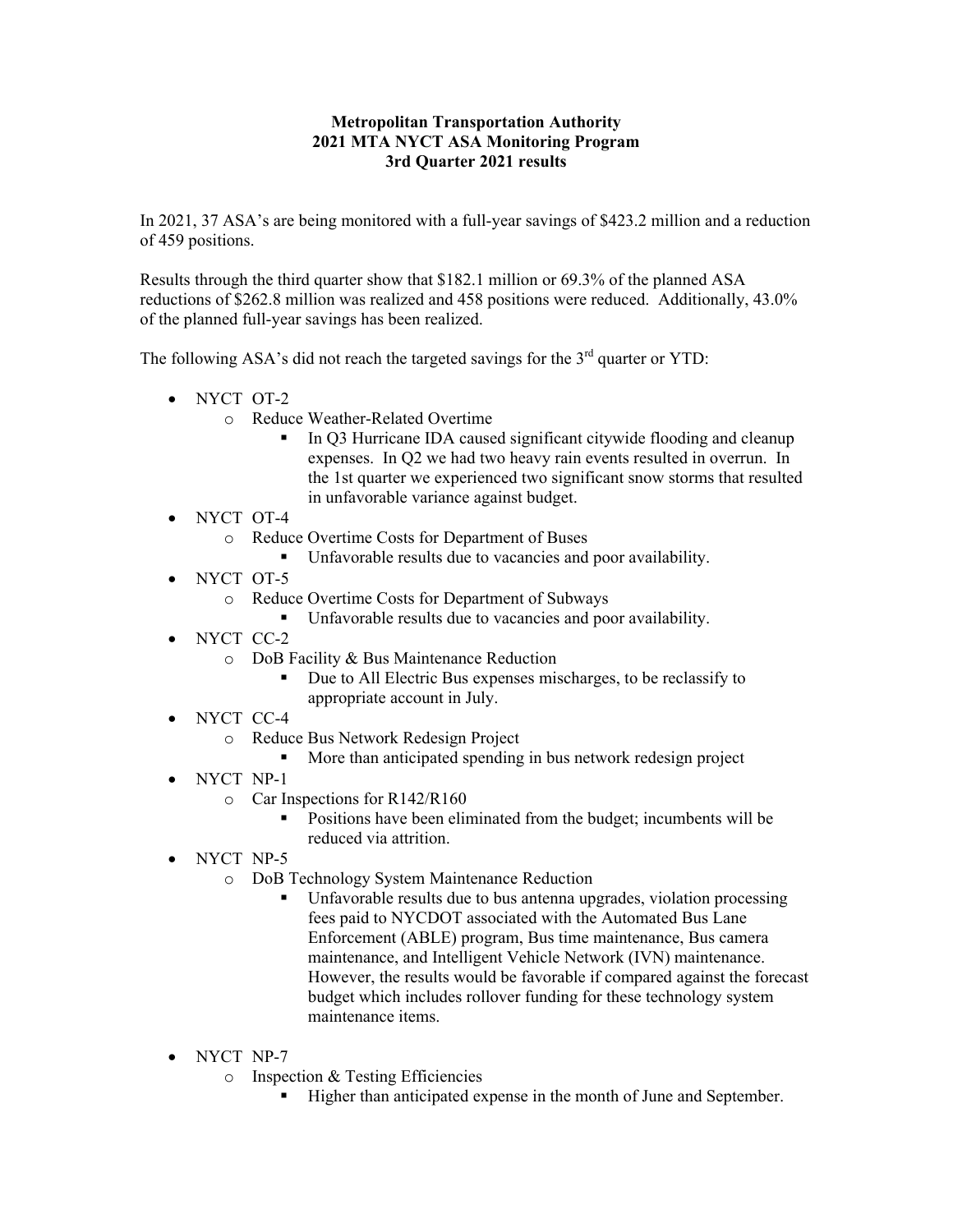- NYCT NP-7
	- o Inspection & Testing Efficiencies
		- Higher than anticipated expense in the month of June and September.
- NYCT NP-15
	- o Reduce Card Fees
		- Overrun in bank fees was due to increases in MetroCard sales while compounded by the restriction on cash sales at the station booths.
- NYCT NP-18
	- o Reduce Materials & Supplies Budget DoS
		- Due to more than anticipated level of maintenance material spending.
- NYCT NP-19
	- o Reduce Miscellaneous OTPS
		- **IDED** Unfavorable results mainly due to security services expenses.
- NYCT NP-21
	- o Reduce Roof Repair Budget
		- Savings not achieved due to more than anticipated level of roof repairs.
- NYCT NP-22
	- o Temporary Reduction of Tuition Reimbursement Program
		- Timing
- NYCT 17-05
	- o Administrative & OTPS Savings
		- Savings not achieved mainly due to overruns in medical services and training expenses.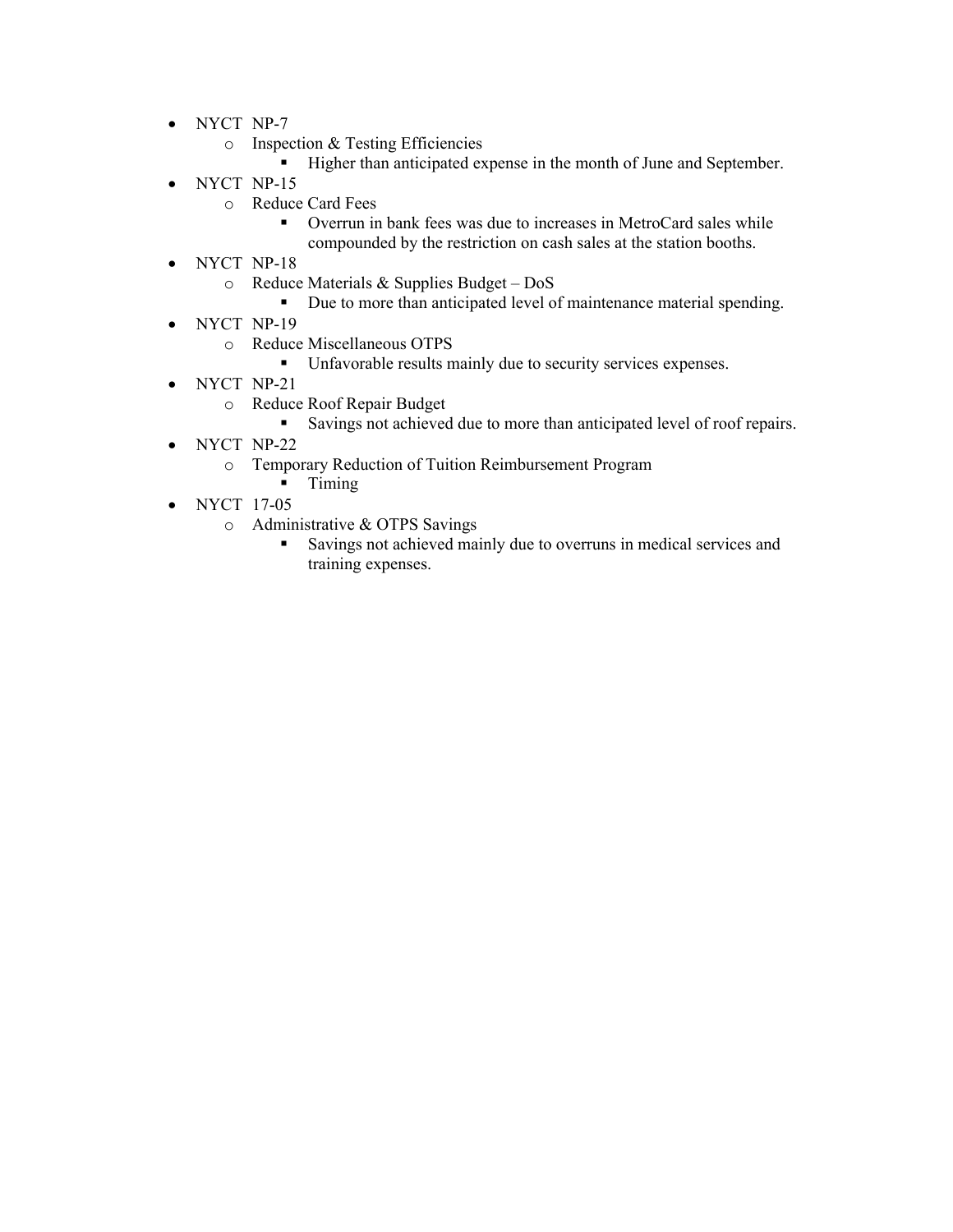ASA Name: Overtime Spending Reductions

ASA Description: 5 ASA's are being monitored in 2021

ASA Status:

ASA VALUE: (\$ in millions)

|                |               | 2020        |      | 2021    |      |         | 2022       | 2023    |      | 2024    |      |
|----------------|---------------|-------------|------|---------|------|---------|------------|---------|------|---------|------|
|                |               |             | Pos. |         | Pos. |         | Pos.       |         | Pos. |         | Pos. |
| Original Plan: | <b>Nov-20</b> | 3.773<br>10 |      | 176.675 |      | 198.222 | <b>111</b> | 197.975 |      | 197.978 |      |

| <b>CRITICAL TASKS &amp; MILESTONES:</b> | Planned | Revised | Actual |
|-----------------------------------------|---------|---------|--------|
|                                         | Date    | Date    | Date   |
| 11/1/2020 Identify Savings              |         |         |        |

|              | MONTHLY CASH SAVINGS: (\$ in millions) |          |          |          |          |          |          |          |          |          |          |          |          |
|--------------|----------------------------------------|----------|----------|----------|----------|----------|----------|----------|----------|----------|----------|----------|----------|
|              | Jan                                    | Feb      | Mar      | Apr      | Mav      | Jun      | Jul      | Aua      | Sep      | Oct      | Nov      | Dec      | Total    |
| Plan         | 14.723                                 | 14.723   | 14.723   | 14.723   | 14.723   | 14.723   | 14.723   | 14.723   | 14.723   | 14.723   | 14.723   | 14.723   | 176.675  |
| Actual/Proj. | 14.324                                 | 1.323    | 5.773    | 14.248   | 8.129    | 6.049    | 1.677    | (2.743)  | 8.159    |          |          |          | 64.293   |
| Month Var.   | (0.399)                                | (16.046) | (8.950)  | (0.475)  | (6.594)  | (8.674)  | (3.045)  | 7.466)   | (6.564)  | (14.723) | (14.723) | (14.723) |          |
| YTD Var.     | (0.399)                                | 16.445   | (25.395) | (25.869) | (32.464) | (41.137) | (44.183) | (61.649) | (68.213) |          |          |          | 112.382) |

| Frequency of Update to Actuals: | Οu |
|---------------------------------|----|
| ASA Has Been Fully Implemented: | No |

Quarterly<br>No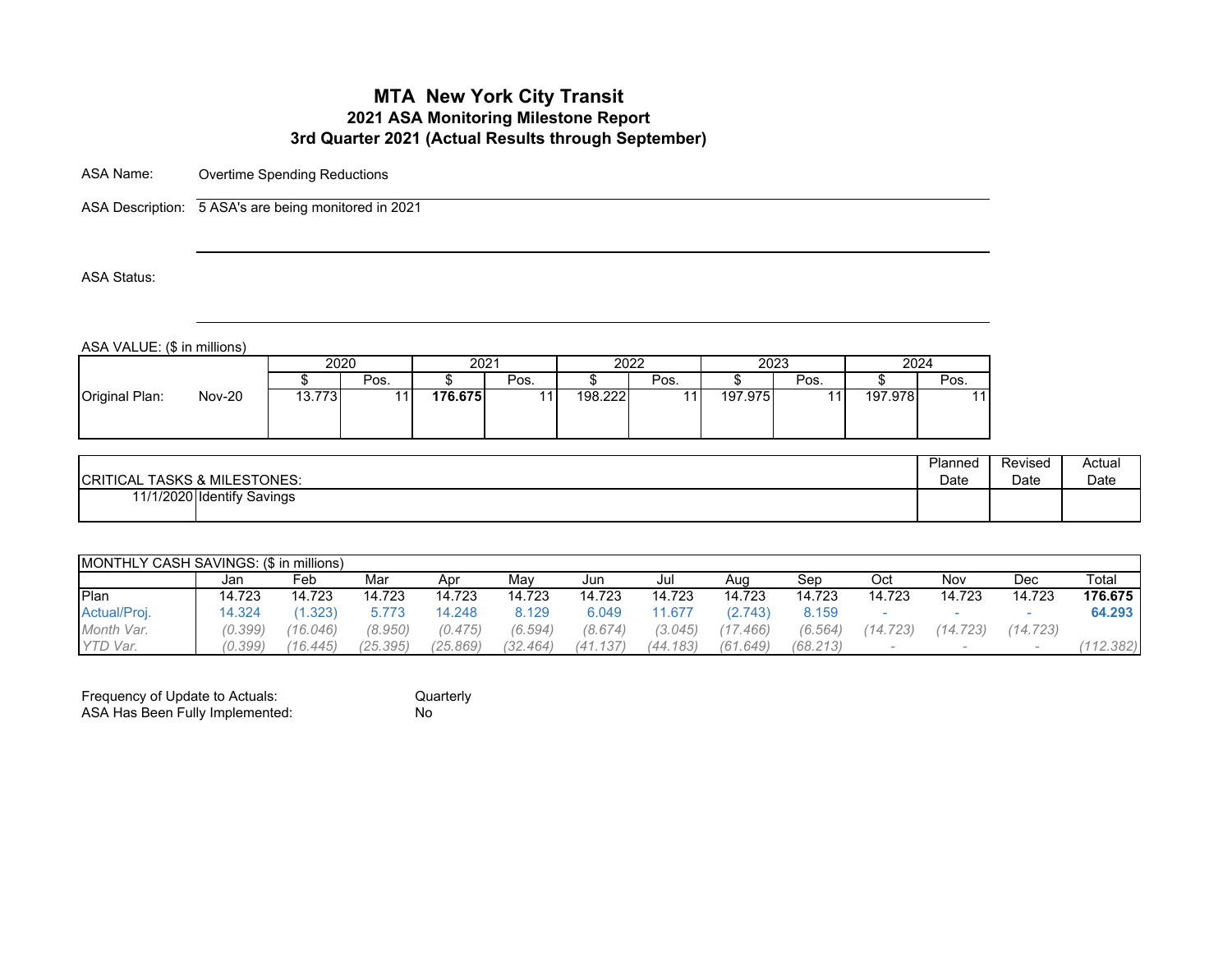ASA Name: Consulting Contract Reduction

ASA Description: 4 ASA's are being monitored in 2021

ASA Status:

ASA VALUE: (\$ in millions)

|                                 |       | 2020 |       | 2021 |       | 2022 |       | 2023 |       | 2024 |  |
|---------------------------------|-------|------|-------|------|-------|------|-------|------|-------|------|--|
|                                 |       | Pos. |       | Pos. |       | Pos. |       | Pos. |       | Pos. |  |
| <b>Nov-20</b><br>Original Plan: | 5.190 |      | 8.604 |      | 8.725 |      | 7.875 |      | 7.625 |      |  |

Quarterly<br>No

| <b>CRITICAL TASKS &amp; MILESTONES:</b> | Planned | Revised | Actual |
|-----------------------------------------|---------|---------|--------|
|                                         | Date    | Date    | Date   |
| 11/1/2020 Identify Savings              |         |         |        |

| <b>IMONTHLY CASH SAVINGS: (\$ in millions)</b> |         |         |         |        |         |         |       |          |       |        |         |         |                |
|------------------------------------------------|---------|---------|---------|--------|---------|---------|-------|----------|-------|--------|---------|---------|----------------|
|                                                | Jan     | Feb     | Mar     | Apr    | Mav     | Jun     | Jul   | Aua      | Sep   | Oct    | Nov     | Dec     | Total          |
| Plan                                           | Ა.717   | 0.717   | 0.717   | 0.717  | 0.717   | 0.717   | .107  | 107      | 107،، | .107.، | .107    | .107    | 10.945         |
| Actual/Proj.                                   | 0.438   | 0.694   | 0.673   | 0.570  | (0.159) | 0.670   | 107،، | .066     | 1.107 |        |         |         | 6.167          |
| Month Var.                                     | (0.279) | (0.023) | (0.044) | (0.147 | (0.876) | (0.047) |       | (0.041)  |       | .107)  | (1.107. | (1.107) |                |
| YTD Var.                                       | (0.279) | 0.302   | (0.346) | 0.493  | 1.368'  | (0.415) | .415) | . . 456) | .456) |        |         | $\sim$  | $\overline{a}$ |

| Frequency of Update to Actuals: | Οu |
|---------------------------------|----|
| ASA Has Been Fully Implemented: | No |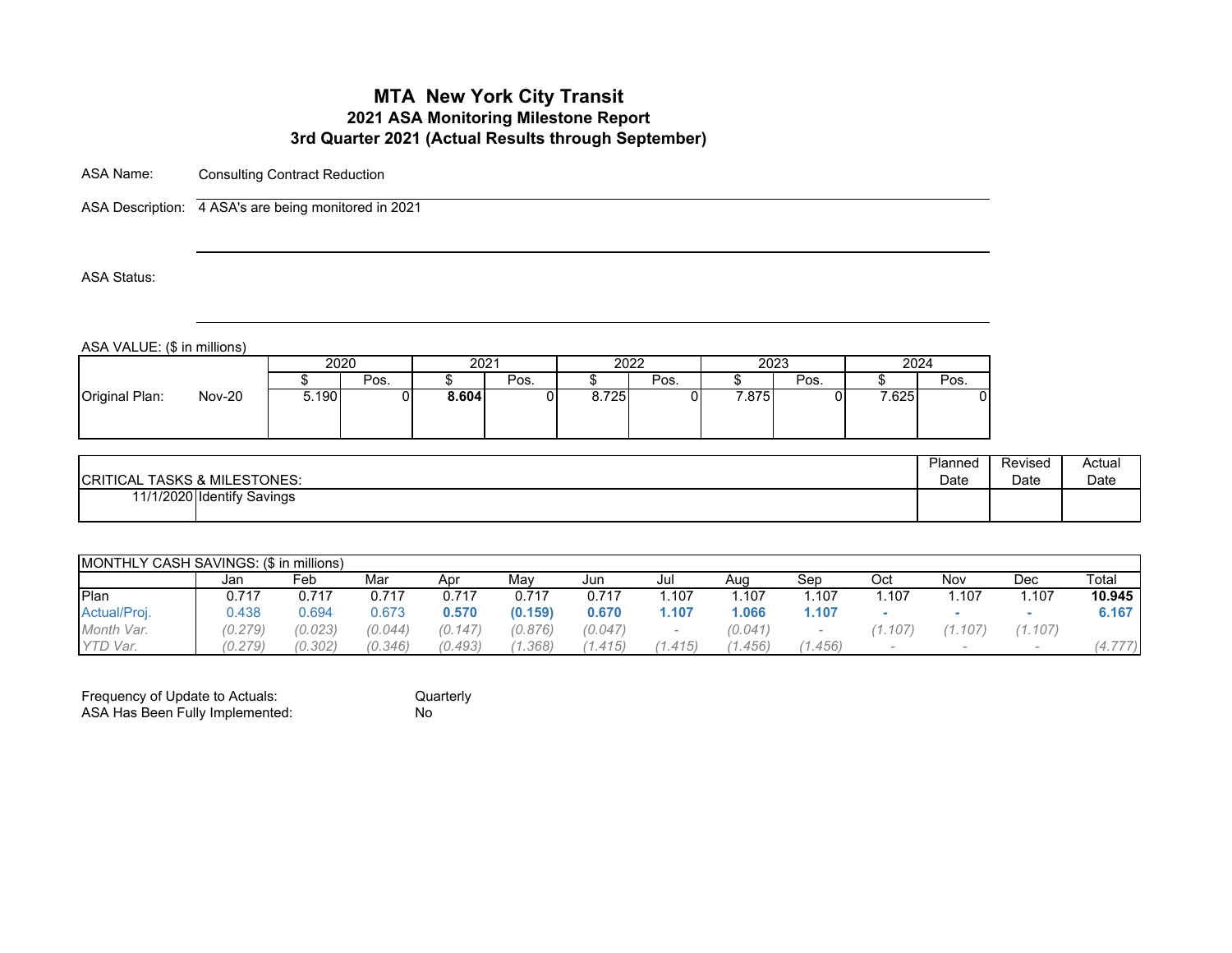ASA Name: Non-Personnel Expense Reductions

ASA Description: 21 ASAs are being monitored in 2021

ASA Status:

ASA VALUE: (\$ in millions)

|                                 |         | 2020            |         | 2021 |        | 2022            |        | 2023   |        | 2024   |
|---------------------------------|---------|-----------------|---------|------|--------|-----------------|--------|--------|--------|--------|
|                                 |         | Pos.            |         | Pos. |        | Pos.            |        | Pos.   |        | Pos.   |
| <b>Nov-20</b><br>Original Plan: | 107.228 | 35 <sub>l</sub> | 151.826 | 35   | 93.813 | 35 <sub>l</sub> | 80.733 | 35.000 | 74.837 | 35.000 |

| MILESTONES:<br><b>TASKS &amp;</b><br><b>ICRIT</b><br>TICAL | Planned<br>Date | Revised<br>Date | Actual<br>Date |
|------------------------------------------------------------|-----------------|-----------------|----------------|
|                                                            |                 |                 |                |
| 11/1/2020 Identify Savings                                 |                 |                 |                |
|                                                            |                 |                 |                |

| MONTHLY CASH SAVINGS: (\$ in millions) |         |         |         |          |          |          |          |          |          |                          |         |          |           |
|----------------------------------------|---------|---------|---------|----------|----------|----------|----------|----------|----------|--------------------------|---------|----------|-----------|
|                                        | Jan     | Feb     | Mar     | Apr      | Mav      | Jun      | Jul      | Aua      | Sep      | Oct                      | Nov     | Dec      | Total     |
| <b>I</b> Plan                          | 8.977   | 8.977   | 8.977   | 8.977    | 8.977    | 8.977    | 8.977    | 8.977    | 8.977    | 8.977                    | 8.977   | 53.082   | 151.826   |
| Actual/Proj.                           | 6.534   | 5.812   | 3.204   | 5.892    | 6.097    | 3.798    | 5.657    | 6.416    | 5.489    | $\sim$                   |         |          | 48,900    |
| Month Var.                             | 2.442   | (3.165) | (5.773) | 3.085)   | (2.880)  | (5.178)  | (3.320)  | (2.560)  | 3.488)   | (8.977                   | (8.977) | (53.082) |           |
| <b>YTD Var.</b>                        | (2.442) | (5.607  | 1.380)  | (14.465) | (17.344) | (22.523) | (25.842) | (28.402) | (31.890) | $\overline{\phantom{a}}$ |         |          | (102.926) |

| Frequency of Update to Actuals: | Ωu |
|---------------------------------|----|
| ASA Has Been Fully Implemented: | No |

Quarterly<br>No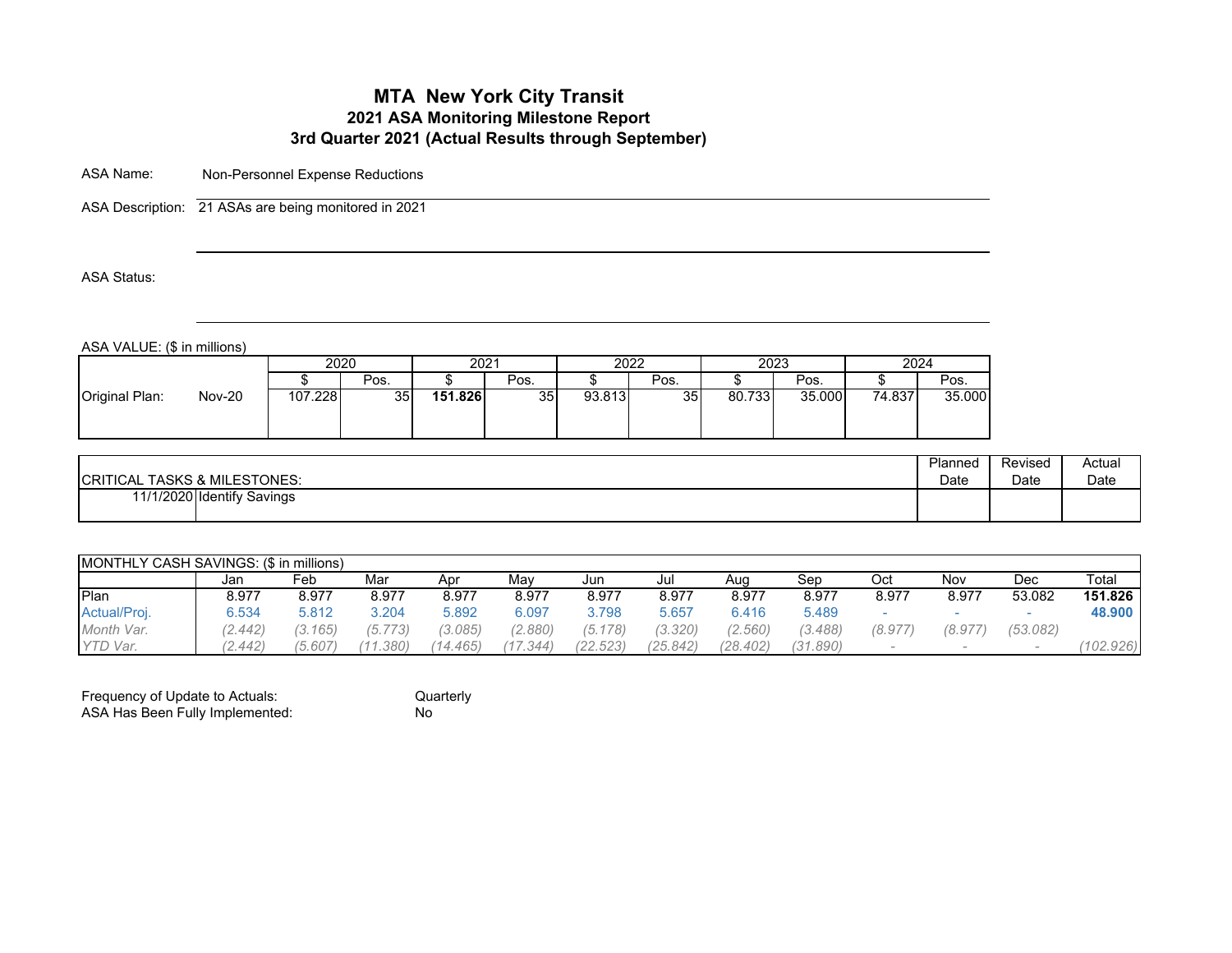ASA Name: New BRPs that are not captured under the ASA Initiative of February 2021 or were not previously fully implemented.

ASA Description: 7 BRPs continue to be monitored in 2021

ASA Status:

ASA VALUE: ( in millions)

|                |                 |        | 2020 | 2021   |      | 2022   |      |        | 2023 |        | 2024 |
|----------------|-----------------|--------|------|--------|------|--------|------|--------|------|--------|------|
|                |                 |        | Pos. |        | Pos. |        | Pos. |        | Pos. |        | Pos. |
| Original Plan: | <b>Numerous</b> | 24.256 | 191  | 46.352 | 413  | 46.352 | 413  | 46.352 | 413I | 46.352 | 413  |

| MILESTONES:<br><b>TASKS &amp;</b><br><b>ICRIT</b><br>TICAL | Planned<br>Date | Revised<br>Date | Actual<br>Date |
|------------------------------------------------------------|-----------------|-----------------|----------------|
|                                                            |                 |                 |                |
| 11/1/2020 Identify Savings                                 |                 |                 |                |
|                                                            |                 |                 |                |

| <b>IMONTHLY CASH SAVINGS:</b> |         | ( in millions) |              |                 |               |                 |         |        |         |        |         |         |        |
|-------------------------------|---------|----------------|--------------|-----------------|---------------|-----------------|---------|--------|---------|--------|---------|---------|--------|
|                               | Jan     | Feb            | Mar          | Apr             | Mav           | Jun             | Jul     | Aug    | Sep     | Oct    | Nov     | Dec     | Total  |
| Plan                          | 6.981   | 6.981          | 6.981        | 6.981           | 6.981         | 6.981           | 6.981   | 6.981  | 6.981   | 6.981  | 6.981   | 6.981   | 46.352 |
| Actual/Proj.                  | 6.944   | 6.944          | 6.944        | 6.981           | 6.981         | 6.981           | 6.981   | 6.981  | 6.981   |        |         |         | 62.721 |
| Month Var.                    | (0.037) | (0.037)        | (0.037)      |                 |               |                 |         | $\sim$ |         | (6.981 | (6.981) | (6.981) |        |
| YTD Var.                      | (0.037) | (0.074         | 111<br>0.111 | $\cup$ . $\top$ | 444<br>(U.TT. | $\cup$ . $\cup$ | (0.111) | 0.11   | (0.111) |        |         | $\sim$  | 6.369  |

| Frequency of Update to Actuals: | Quarterly |
|---------------------------------|-----------|
| ASA Has Been Fully Implemented: | Nο        |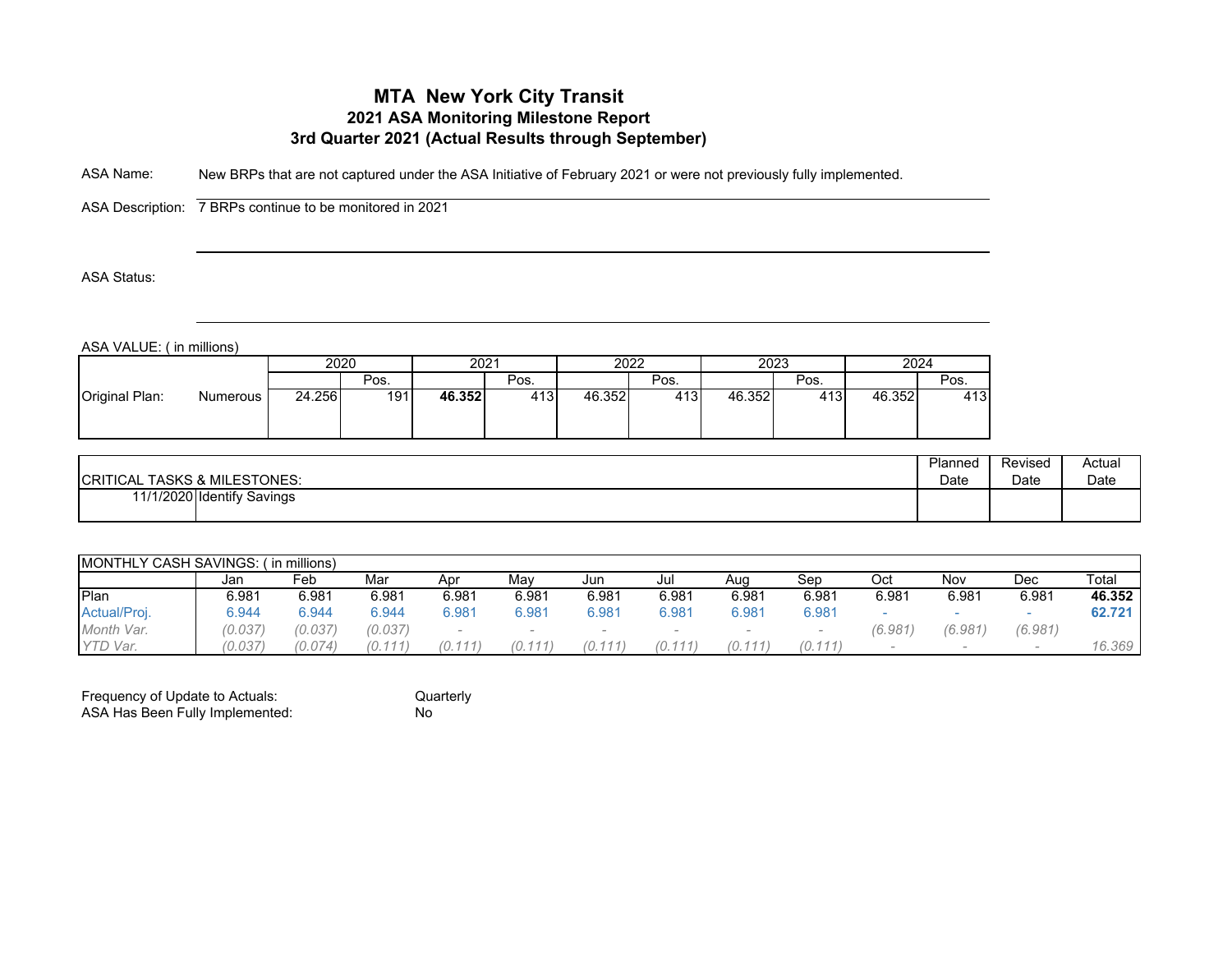#### **MTA New York City Transit Overtime Spending Reduction Initiatives 3rd Quarter 2021 (Actual Results through September)**

|           |  | <b>Description</b>                              |          | <b>Positions</b>     |                              | Jan            | Feb                     |     | Mar          | Apr          | May |                | Jun                                                                                                                 | Jul          | Aug                        | Sep     |               | Oct            | Nov                                 | <b>Dec</b>      | Total     |
|-----------|--|-------------------------------------------------|----------|----------------------|------------------------------|----------------|-------------------------|-----|--------------|--------------|-----|----------------|---------------------------------------------------------------------------------------------------------------------|--------------|----------------------------|---------|---------------|----------------|-------------------------------------|-----------------|-----------|
|           |  |                                                 |          | Projected Eliminated |                              |                |                         |     |              |              |     |                |                                                                                                                     |              |                            |         |               |                |                                     |                 |           |
|           |  | Induction and Refresher Training Adjustments    | 11       | 11                   | Yearly                       |                |                         |     |              |              |     |                |                                                                                                                     |              |                            |         |               |                |                                     |                 | 1.098     |
|           |  |                                                 |          |                      | Monthly \$                   | 0.092          | 0.092                   |     |              | 0.092        |     | 0.092          | 0.092                                                                                                               | 0.092        | 0.092                      |         | 0.092         |                | 0.092                               | 0.092           | 1.098     |
| NYCT OT 1 |  |                                                 |          |                      | Actual                       | 0.092          | 0.092                   |     | 0.092        | 0.092        |     | 0.092          | 0.092                                                                                                               | 0.092        | 0.092                      |         | 0.092         |                |                                     | <b>Service</b>  | 0.824     |
|           |  |                                                 |          |                      | Month Var. \$                |                |                         |     |              |              |     |                |                                                                                                                     |              |                            |         |               | $(0.092)$ \$   | $(0.092)$ \$                        | (0.092)         |           |
|           |  |                                                 |          |                      | YTD Var. \$                  |                |                         |     |              |              |     |                |                                                                                                                     |              |                            |         |               |                |                                     |                 | (0.275)   |
|           |  | Reduce Adverse Weather OT Budget                | $\Omega$ |                      | Yearly                       |                |                         |     |              |              |     |                |                                                                                                                     |              |                            |         |               |                |                                     |                 | 11.675    |
|           |  |                                                 |          |                      | Monthly \$                   | 0.973          | 0.973                   |     |              | 0.973        |     | 0.973          |                                                                                                                     |              | 0.973                      |         | 0.973         | 0.973          | 0.973                               | 0.973           | 11.675    |
| NYCT OT 2 |  |                                                 |          |                      | Actual                       | 1.638<br>0.665 | .752)                   |     | (2.265)      | 0.498        |     | 1.013<br>0.040 | 0.836                                                                                                               | 0.204        | 0.464                      | (3.108) |               |                |                                     |                 | (8.471)   |
|           |  |                                                 |          |                      | Month Var. \$<br>YTD Var. \$ | $0.665$ \$     | (8.725)                 | -SS | $(3.238)$ \$ | $(0.475)$ \$ |     |                | $(0.137)$ \$<br>(8.060) \$ (11.298) \$ (11.772) \$ (11.732) \$ (11.869) \$ (12.637) \$ (13.146) \$ (17.228)         | $(0.768)$ \$ | $(0.509)$ \$               |         | $(4.081)$ \$  | $(0.973)$ \$   | $(0.973)$ \$                        | (0.973)         | (20.146)  |
|           |  | Reduce Overtime Costs for All Other Departments | $\Omega$ | $\Omega$             | Yearly                       |                |                         |     |              |              |     |                |                                                                                                                     |              |                            |         |               |                |                                     |                 | 19.074    |
|           |  |                                                 |          |                      | Monthly \$                   | .590           | .590                    |     |              |              |     |                |                                                                                                                     | .590         | .590                       |         | 1.590<br>- S  | 1.590<br>- 35  | $1.590$ \$                          | 1.590           | 19.074    |
| NYCT OT 3 |  |                                                 |          |                      | Actual                       | 1.590          | .590                    |     |              | .590         |     | 1.590          | .590                                                                                                                | 1.590        | 1.590                      | 1.590   |               |                |                                     |                 | 14.306    |
|           |  |                                                 |          |                      | Month Var. \$                |                |                         |     |              |              |     |                |                                                                                                                     |              |                            |         | \$            |                | $(1.590)$ \$ $(1.590)$ \$           | (1.590)         |           |
|           |  |                                                 |          |                      | YTD Var. \$                  |                |                         |     |              |              |     |                |                                                                                                                     |              |                            |         |               |                |                                     |                 | (4.769)   |
|           |  | Reduce Overtime Costs for Department of Buses   | $\Omega$ | n                    | Yearly                       |                |                         |     |              |              |     |                |                                                                                                                     |              |                            |         |               |                |                                     |                 | 53.374    |
|           |  |                                                 |          |                      | Monthly \$                   | 4.448          | 4.448                   |     |              |              |     |                |                                                                                                                     |              | 4 4 4 8                    |         | 4.448<br>- \$ | 4.448<br>-S    | 4.448                               | 4.448           | 53.374    |
| NYCT OT 4 |  |                                                 |          |                      | Actual                       | 3.384          | 3.367                   |     | .358         | 4.448        |     | 2.258          | .475                                                                                                                |              | $(6.066)$ \$               | 1.965   |               |                |                                     |                 | 14.359    |
|           |  |                                                 |          |                      | Month Var. \$                | $(1.064)$ \$   | $(1.081)$ \$            |     | $(3.090)$ \$ | $\sim$       |     | $(2.190)$ \$   | $(2.973)$ \$                                                                                                        |              | $(2.277)$ \$ $(10.514)$ \$ |         | $(2.483)$ \$  |                | $(4.448)$ \$ $(4.448)$ \$           | (4.448)         |           |
|           |  |                                                 |          |                      | YTD Var.                     | $(1.064)$ \$   | $(2.145)$ \$            |     | $(5.235)$ \$ | $(5.235)$ \$ |     |                | (7.425) \$ (10.398) \$ (12.675) \$ (23.189) \$ (25.672)                                                             |              |                            |         |               |                |                                     |                 | (39.016)  |
|           |  | Reduce Overtime Costs for Department of Subways | $\circ$  | $\Omega$             | Yearly                       |                |                         |     |              |              |     |                |                                                                                                                     |              |                            |         |               |                |                                     |                 | 91.454    |
|           |  |                                                 |          |                      | Monthly \$                   | 7.621          | 7.621                   |     |              |              |     | ' 621          |                                                                                                                     | 7.621        | 7.621                      | 7.621   | - 55          | 7.621<br>-S    | 7.621<br>- \$                       | 7.621           | 91.454    |
| NYCT OT 5 |  |                                                 |          |                      | Actual                       | 7.621          | 1.381                   |     | 4.999        | 7.621        |     | 3.177          | 2.057<br>-S                                                                                                         | 7.621        | $1.178$ \$                 | 7.621   |               |                |                                     |                 | 43,277    |
|           |  |                                                 |          |                      | Month Var. \$                |                | $(6.240)$ \$<br>- SS    |     | $(2.622)$ \$ | $\sim$       | S.  | $(4.445)$ \$   | $(5.564)$ \$                                                                                                        | $\sim$       | $(6.443)$ \$<br>-85        | $\sim$  |               |                | $$$ (7.621) $$$ (7.621) $$$ (7.621) |                 |           |
|           |  |                                                 |          |                      | YTD Var. \$                  | $\sim$ $\sim$  | $(6, 240)$ \$           |     | $(8.862)$ \$ |              |     |                | (8.862) \$ (13.307) \$ (18.871) \$ (18.871) \$ (25.314) \$ (25.314)                                                 |              |                            |         |               |                |                                     |                 | (48.177)  |
|           |  |                                                 | 11       | 11                   | Yearly                       |                |                         |     |              |              |     |                |                                                                                                                     |              |                            |         |               |                |                                     |                 | 176.675   |
|           |  |                                                 |          |                      | Monthly \$                   | 14.723         | 14.723<br>- SS          | -S  | 14.723       | 14.723       |     | 14.723<br>-S   | 14.723<br>-S                                                                                                        | 14.723       | 14.723                     | 14.723  |               | \$14.723<br>s. | 14.723 \$                           | 14.723          | 176.675   |
|           |  | <b>Overtime Consolidated</b>                    |          |                      | <b>Actual</b>                | 14.324 S       | $(1.323)$ \$            |     | 5.773        | 14.248       |     | 8.129          | 6.049                                                                                                               | 11.677       | $(2.743)$ \$               |         | 8.159         |                |                                     | <b>Contract</b> | 64.293    |
|           |  |                                                 |          |                      | Month Var.                   |                | $(0.399)$ \$ $(16.046)$ |     | (8.950)      | (0.475)      |     | (6.594)        | (8.674)                                                                                                             | (3.045)      | $(17.466)$ \$              | (6.564) |               |                | \$(14.723) \$(14.723) \$(14.723)    |                 |           |
|           |  |                                                 |          |                      |                              |                |                         |     |              |              |     |                | YTD Var. \$ (0.399) \$ (16.445) \$ (25.395) \$ (25.869) \$ (32.464) \$ (41.137) \$ (44.183) \$ (61.649) \$ (68.213) |              |                            |         |               |                |                                     |                 | (112.382) |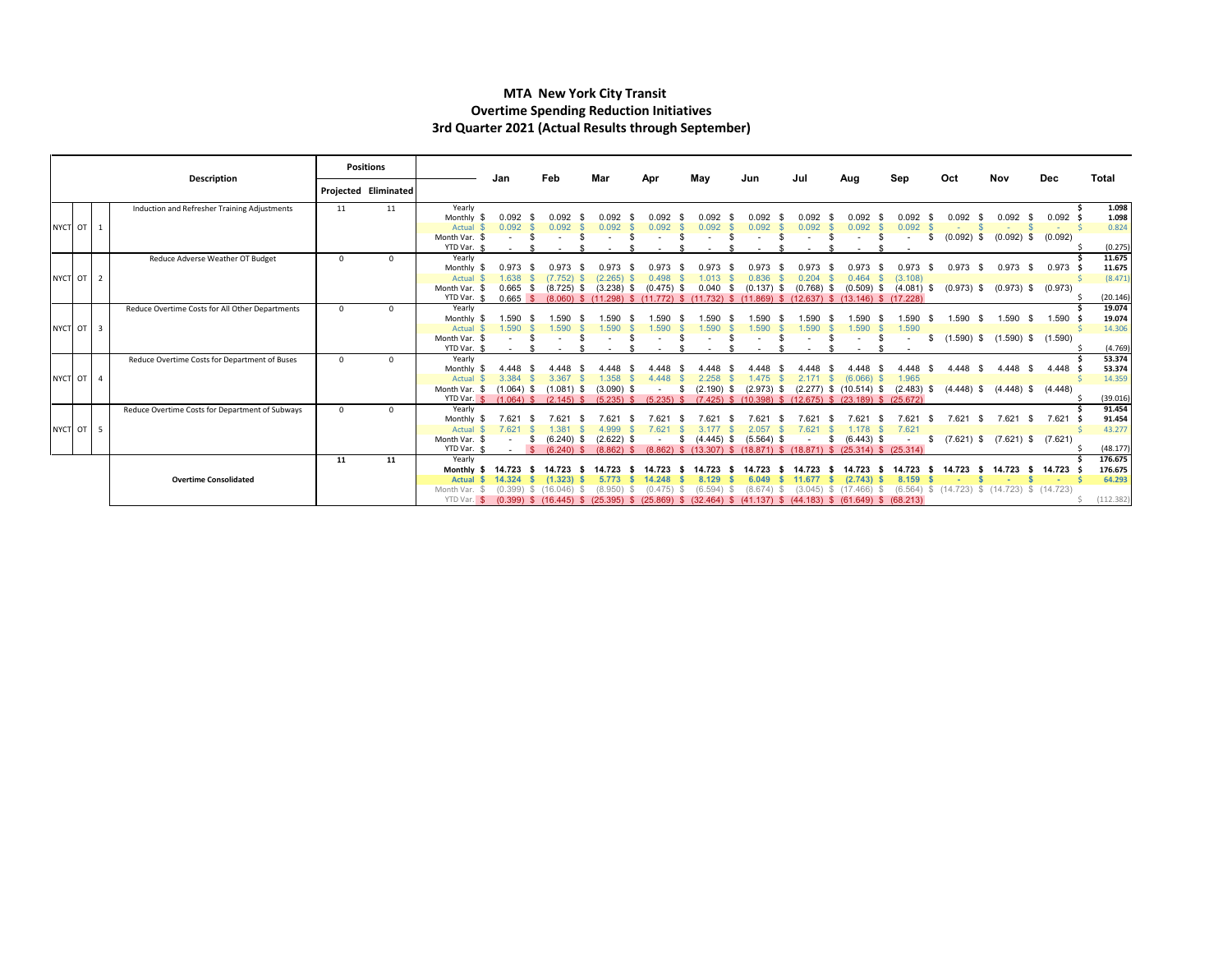#### **MTA New York City Transit Consulting Contract Reduction Initiatives 3rd Quarter 2021 (Actual Results through September)**

|           |  |                                                  |              | <b>Positions</b>     |                              |              |                 |              |              |     |              |                              |                                                                            |                |            |                              |                                     |      |                           |       |              |                        |         |
|-----------|--|--------------------------------------------------|--------------|----------------------|------------------------------|--------------|-----------------|--------------|--------------|-----|--------------|------------------------------|----------------------------------------------------------------------------|----------------|------------|------------------------------|-------------------------------------|------|---------------------------|-------|--------------|------------------------|---------|
|           |  | Description                                      |              | Projected Eliminated |                              | Jan          | Feb             |              | Mar          | Apr |              | May                          | Jun                                                                        | Jul            | Aug        |                              | Sep                                 |      | Oct                       | Nov   |              | <b>Dec</b>             | Total   |
|           |  | Dependent Eligibility Verification Audit Savings | $\Omega$     | $\mathbf{0}$         | Yearly                       |              |                 |              |              |     |              |                              |                                                                            |                |            |                              |                                     |      |                           |       |              |                        | 7.341   |
|           |  |                                                  |              |                      | Monthly \$                   | 0.417        | 0.417           |              |              |     | 0.417        | N 417                        |                                                                            | 0.807          | 0.807      |                              | 0.807                               | - 35 | 0.807<br>- \$             |       | $0.807$ \$   | 0.807                  | 7.341   |
| NYCT CC 1 |  |                                                  |              |                      | Actual                       | 0.417        |                 |              | 0.417        |     |              |                              |                                                                            | 0.807          | 0.807      |                              | 0.807                               |      |                           |       |              |                        | 4.920   |
|           |  |                                                  |              |                      | Month Var. \$                |              |                 |              |              |     |              |                              |                                                                            |                |            |                              |                                     | s.   | $(0.807)$ \$ $(0.807)$ \$ |       |              | (0.807)                |         |
|           |  |                                                  |              |                      | YTD Var. \$                  |              |                 |              |              |     |              |                              |                                                                            |                |            |                              |                                     |      |                           |       |              |                        | (2.420) |
|           |  | DoB Facility & Bus Maintenance Reduction         | $\Omega$     | n                    | Yearly                       |              |                 |              |              |     |              |                              |                                                                            |                |            |                              |                                     |      |                           |       |              |                        | 0.365   |
|           |  |                                                  |              |                      | Monthly \$                   | 0.030        | 0.030           |              |              |     | 0.030        | 0.030                        | 0.030                                                                      | 0.030          |            | 0.030                        | 0.030                               |      |                           | 0.030 |              | 0.030                  | 0.365   |
| NYCT CC 2 |  |                                                  |              |                      | Actual                       | 0.030        | 0.030           |              | 0.030        |     | 0.030        | $(0.845)$ \$                 | $(0.016)$ \$                                                               | 0.030          |            | $(0.010)$ \$<br>$(0.041)$ \$ | 0.030                               |      | $(0.030)$ \$              |       | $(0.030)$ \$ | $\sim$ 10 $\pm$        | (0.690) |
|           |  |                                                  |              |                      | Month Var. \$<br>YTD Var. \$ |              |                 |              |              |     |              | $(0.876)$ \$<br>$(0.876)$ \$ | $(0.047)$ \$<br>(0.922)                                                    | (0.922)        | -SS<br>-SS | $(0.963)$ \$                 | $\overline{\phantom{a}}$<br>(0.963) | S    |                           |       |              | (0.030)                | (1.055) |
|           |  |                                                  | $\mathbf{0}$ | $\Omega$             | Yearly                       | $\sim$       |                 |              |              |     |              |                              |                                                                            | -SS            |            |                              |                                     |      |                           |       |              |                        | 0.379   |
|           |  | Reduce Bus Network Redesign Project              |              |                      | Monthly                      | 0.032        | 0.032           |              | 0.032        |     | 0.032        | 0.032                        | 0.032                                                                      | 0.032          |            | 0.032                        | 0.032                               |      | 0.032<br>- \$             |       | $0.032$ \$   | $0.032 \cdot$ \$       | 0.379   |
| NYCT CC 4 |  |                                                  |              |                      | Actual                       | (0.248)      | 0.009           |              | (0.012)      |     | $(0.115)$ \$ | 0.032                        | 0.032                                                                      | 0.032          |            | 0.032                        | 0.032                               |      |                           |       |              |                        | (0.208) |
|           |  |                                                  |              |                      | Month Var.                   | 0.279        | (0.023)<br>- 96 |              | (0.044)      |     | $(0.147)$ \$ |                              |                                                                            |                |            |                              | $\overline{\phantom{0}}$            | S    | $(0.032)$ \$              |       | $(0.032)$ \$ | (0.032)                |         |
|           |  |                                                  |              |                      | YTD Var.                     | (0.279)      | (0.302)         | - 35         | (0.346)      |     | $(0.493)$ \$ | (0.493)                      | (0.493)<br>- \$                                                            | (0.493)<br>- S |            | $(0.493)$ \$                 | (0.493)                             |      |                           |       |              |                        | (0.587) |
|           |  | Reduce Miscellaneous OTPS                        | $\Omega$     | $\Omega$             | Yearly                       |              |                 |              |              |     |              |                              |                                                                            |                |            |                              |                                     |      |                           |       |              |                        | 2.860   |
|           |  |                                                  |              |                      | Monthly \$                   | 0.238        | 1.238           |              |              |     | 0.238        | 0.238                        | 0.238                                                                      | 0.238          |            | 0.238                        | 0.238                               |      | 0.238                     | 0.238 |              | 0.238                  | 2.860   |
| NYCT CC 5 |  |                                                  |              |                      | Actual                       | 0.238        | 0.238           |              | 0.238        |     | 0.238        | 0.238                        | 0.238                                                                      | 0.238          |            | 0.238                        | 0.238                               |      |                           |       |              | <b>Section</b>         | 2.145   |
|           |  |                                                  |              |                      | Month Var. \$                |              |                 |              |              |     |              |                              |                                                                            |                |            |                              |                                     | S    | $(0.238)$ \$              |       | $(0.238)$ \$ | (0.238)                |         |
|           |  |                                                  |              |                      | YTD Var. \$                  |              |                 |              |              |     |              |                              |                                                                            |                |            |                              |                                     |      |                           |       |              |                        | (0.715) |
|           |  |                                                  | $\mathbf{0}$ | $\mathbf{0}$         | Yearly                       |              |                 |              |              |     |              |                              |                                                                            |                |            |                              |                                     |      |                           |       |              |                        | 10.945  |
|           |  |                                                  |              |                      | Monthly \$                   | 0.717        | 0.717           |              |              |     | 0.717        | 0.717                        | 0.717                                                                      | 1.107          | 1.107      |                              | 1.107                               |      | 1.107                     | 1.107 |              | 1.107                  | 10.945  |
|           |  | <b>Consulting Consolidated</b>                   |              |                      | <b>Actual</b>                | 0.438        | 0.694           |              | 0.673        |     | 0.570        | (0.159)                      | 0.670                                                                      | 1.107          |            | 860.1                        | 1.107                               |      |                           |       |              | $\sim$                 | 6.167   |
|           |  |                                                  |              |                      | Month Var.                   | (0.279)      | (0.023)         |              | (0.044)      |     | (0.147)      | (0.876)                      | (0.047)                                                                    |                |            | (0.041)                      | $\sim$                              |      | $(1.107)$ \$              |       |              | $(1.107)$ \$ $(1.107)$ |         |
|           |  |                                                  |              |                      | YTD Var. \$                  | $(0.279)$ \$ |                 | $(0.302)$ \$ | $(0.346)$ \$ |     |              |                              | $(0.493)$ \$ $(1.368)$ \$ $(1.415)$ \$ $(1.415)$ \$ $(1.456)$ \$ $(1.456)$ |                |            |                              |                                     |      |                           |       |              |                        | (4.777) |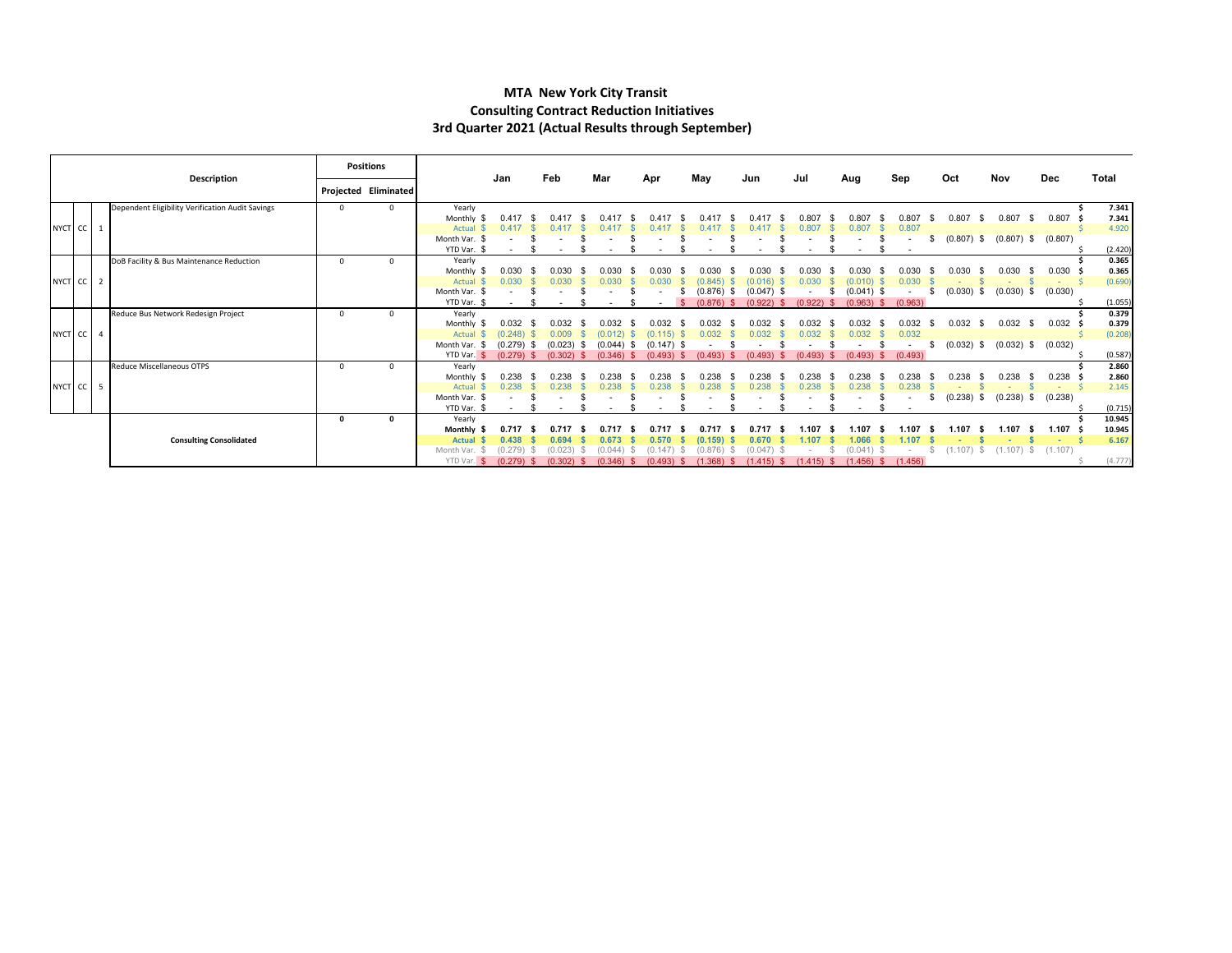#### **MTA New York City Transit Non‐Personnel Spending Reduction Initiatives 3rd Quarter 2021 (Actual Results through September)**

r

|         |              | <b>Description</b>                                     |              | <b>Positions</b>     |                                                                   | Jan                                                   | Feb                                                                | Mar                                                              |                                                                |                                                              |                                                                      | Jul                                                            |                                                                     |                                                         | Oct                                            | Nov                                           | <b>Dec</b>                                        | Total                                |
|---------|--------------|--------------------------------------------------------|--------------|----------------------|-------------------------------------------------------------------|-------------------------------------------------------|--------------------------------------------------------------------|------------------------------------------------------------------|----------------------------------------------------------------|--------------------------------------------------------------|----------------------------------------------------------------------|----------------------------------------------------------------|---------------------------------------------------------------------|---------------------------------------------------------|------------------------------------------------|-----------------------------------------------|---------------------------------------------------|--------------------------------------|
|         |              |                                                        |              | Projected Eliminated |                                                                   |                                                       |                                                                    |                                                                  | Apr                                                            | May                                                          | Jun                                                                  |                                                                | Aug                                                                 | Sep                                                     |                                                |                                               |                                                   |                                      |
| NYCT NP | $\mathbf{1}$ | Car Inspections for R142/R160                          | 14           | 14                   | Yearly<br>Monthly \$<br>Actual \$<br>Month Var. \$<br>YTD Var. \$ | $0.142$ \$<br>(1.136)<br>$(1.278)$ \$<br>$(1.278)$ \$ | 0.142<br>-S<br>(0.955)<br><b>S</b><br>$(1.097)$ \$<br>$(2.375)$ \$ | 0.142<br>- \$<br>(1.043)<br>- \$<br>$(1.185)$ \$<br>$(3.560)$ \$ | 0.142<br>- S<br>(0.956)<br>- 5<br>$(1.098)$ \$<br>$(4.657)$ \$ | $0.142$ \$<br>(0.845)<br>-S<br>$(0.986)$ \$<br>$(5.644)$ \$  | 0.142<br>- \$<br>(0.779)<br>-S<br>$(0.921)$ \$<br>$(6.564)$ \$       | 0.142<br>- \$<br>(0.681)<br>-S<br>$(0.822)$ \$<br>$(7.387)$ \$ | 0.142<br>- S<br>(0.583)<br>- \$<br>$(0.724)$ \$<br>$(8.111)$ \$     | $0.142$ \$<br>(0.540)<br>$(0.681)$ \$<br>(8.792)        | 0.142<br>- \$<br>£.<br>$(0.142)$ \$            | $0.142$ \$<br><sup>\$</sup><br>$(0.142)$ \$   | $0.142 \cdot$ \$<br>S.<br>(0.142)<br>Ŝ            | 1.700<br>1.700<br>(7.517)<br>(9.217) |
|         | NYCT NP 2    | CNG IRS Excise Tax Credit                              | $\circ$      | $\mathbf 0$          | Yearly \$<br>Monthly \$<br>Actual \$<br>Month Var.<br>YTD Var.    | Ŝ.                                                    | £.                                                                 |                                                                  |                                                                |                                                              |                                                                      |                                                                |                                                                     |                                                         |                                                |                                               |                                                   |                                      |
|         | NYCT NP 3    | Defer Select Bus Service (SBS) Expansion               | $\mathbf 0$  | $\Omega$             | Yearly<br>Monthly \$<br>Actual \$<br>Month Var. \$<br>YTD Var. \$ | $0.250$ \$<br>0.250                                   | 0.250<br>- \$<br>0.250<br>- 93                                     | 0.250<br>- \$<br>0.250                                           | 0.250<br>0.250                                                 | $0.250$ \$<br>0.250<br>- \$                                  | 0.250<br>- \$<br>0.250<br>\$                                         | 0.250<br>- \$<br>0.250<br>- \$<br>$\overline{\phantom{a}}$     | 0.250<br>0.250<br>$\sim$                                            | 0.250<br>- \$<br>0.250<br>S.<br>$\sim$                  | 0.250<br>- \$<br>$\mathbf{\$}$<br>$(0.250)$ \$ | 0.250<br>- \$<br>$\mathbb{S}$<br>$(0.250)$ \$ | $0.250$ \$<br>$\mathsf{S}$<br>(0.250)<br>$\leq$   | 3.000<br>3.000<br>2.250<br>(0.750)   |
|         | NYCT NP 4    | DoB Facility & Bus Maintenance Reduction               | $\mathbf{0}$ | $\Omega$             | Yearly<br>Monthly \$<br>Actual<br>Month Var. \$<br>YTD Var. \$    | 0.570<br>- \$<br>0.570<br>$\mathcal{L}$               | 0.570<br>- \$<br>0.570<br>£.                                       | 0.570<br>- \$<br>0.570<br>$\overline{\phantom{a}}$               | 0.570<br>- \$<br>0.570                                         | 0.570<br>- \$<br>0.570<br>$\mathfrak{L}$                     | 0.570<br>- \$<br>0.570<br>$\mathbf{s}$<br>\$.                        | 0.570<br>- \$<br>0.570<br>- \$<br>$\overline{\phantom{a}}$     | 0.570<br>- \$<br>0.570<br>$\mathcal{S}$<br>S.<br>$\sim$             | $0.570$ \$<br>0.570<br>S.<br>$\overline{\phantom{a}}$   | $0.570$ \$<br>$(0.570)$ \$                     | $0.570$ \$<br>$(0.570)$ \$                    | $0.570$ \$<br>(0.570)<br>S.                       | 6.845<br>6.845<br>5.134<br>(1.711)   |
|         | NYCT NP 5    | DoB Technology System Maintenance Reduction            | $^{\circ}$   | $\Omega$             | Yearly<br>Monthly \$<br>Actual<br>Month Var. \$<br>YTD Var. \$    | $0.308$ \$<br>0.732<br>$0.424$ \$<br>$0.424$ \$       | 0.308<br>- \$<br>(1.220)<br>$(1.528)$ \$<br>$(1.104)$ \$           | 0.308<br>- \$<br>0.279<br>- \$<br>$(0.029)$ \$<br>$(1.132)$ \$   | 0.308<br>- \$<br>(0.078)<br>-S<br>$(0.387)$ \$<br>$(1.519)$ \$ | $0.308$ \$<br>(0.053)<br>-SS<br>$(0.361)$ \$<br>$(1.880)$ \$ | 0.308<br>- \$<br>(0.046)<br><b>S</b><br>$(0.354)$ \$<br>$(2.234)$ \$ | 0.308<br>- 35<br>(1.158)<br>S<br>$(1.467)$ \$<br>$(3.700)$ \$  | 0.308<br>- \$<br>$(0.059)$ \$<br>$(0.367)$ \$<br>$(4.067)$ \$       | 0.308<br>- \$<br>0.219<br>$(0.090)$ \$<br>(4.157)       | $0.308$ \$<br>$(0.308)$ \$                     | $0.308$ \$<br>$(0.308)$ \$                    | $0.308$ \$<br>(0.308)<br>-S                       | 3.698<br>3.698<br>(1.383)<br>(5.081) |
|         | NYCT NP 6    | <b>Extend DoB Scheduled Operations Intervals</b>       | 21           | 21                   | Yearly<br>Monthly \$<br>Actual \$<br>Month Var. \$<br>YTD Var. \$ | 0.095<br>- \$<br>0.095                                | 0.095<br>- 55<br>0.095<br>- \$                                     | 0.095<br>0.095<br>-93                                            | 0.095<br>0.095                                                 | 0.095<br>0.095<br>£.                                         | 0.095<br>0.095<br>$\mathcal{F}$<br>\$                                | 0.095<br>0.095<br>- \$<br>-S                                   | 0.095<br>0.095<br>- \$<br>$\overline{\phantom{a}}$                  | 0.095<br>- 95<br>0.095<br>\$<br>$\sim$                  | 0.095<br>- 9<br>$\mathbb{S}$<br>$(0.095)$ \$   | 0.095<br>- \$<br>$\mathbb{S}$<br>$(0.095)$ \$ | $0.095$ \$<br>$\leq$<br>÷<br>(0.095)              | 1.138<br>1.138<br>0.854<br>(0.285)   |
|         | NYCT NP 7    | nspection & Testing Efficiencies                       | $\mathbf{0}$ | $\overline{0}$       | Yearly<br>Monthly \$<br>Actual<br>Month Var. \$<br>YTD Var. \$    | $0.167$ \$<br>-96                                     | 0.167<br>- \$                                                      | 0.167<br>- \$                                                    | 0.167<br>- \$<br>0.167                                         | $0.167$ \$<br>0.167<br>\$<br>$\ddot{\phantom{1}}$            | $0.167$ \$<br>(0.922)<br><b>S</b><br>$(1.088)$ \$<br>$(1.088)$ \$    | 0.167<br>- \$<br>0.167<br>- \$<br>$\sim$<br>$(1.088)$ \$       | $0.167$ \$<br>0.167<br>$\mathbb{S}$<br>\$<br>$\sim$<br>$(1.088)$ \$ | $0.167$ \$<br>(0.215)<br>$(0.382)$ \$<br>(1.470)        | $0.167$ \$<br>$(0.167)$ \$                     | $0.167$ \$<br>$(0.167)$ \$                    | $0.167$ \$<br>(0.167)<br>S.                       | 2.000<br>2.000<br>0.030<br>(1.970)   |
|         | NYCT NP 8    | Paratransit Call Center Savings                        | $\Omega$     | $\Omega$             | Yearly<br>Monthly \$<br>Actual<br>Month Var. \$<br>YTD Var. \$    | 0.201<br>0.201<br>-96                                 | 0.201<br>- \$<br>0.201<br>$\mathcal{S}$<br>£.                      | 0.201<br>0.201<br>$\mathcal{S}$                                  | 0.201<br>0.201                                                 | 0.201<br>- \$<br>0.201<br>-\$                                | 0.201<br>0.201<br>$\mathbf{\$}$<br>\$.                               | 0.201<br>0.201<br>$\mathcal{S}$<br>- \$                        | 0.201<br>0.201<br>$\mathbb{S}$<br>$\overline{\phantom{a}}$<br>- 35  | $0.201$ \$<br>0.201<br>- \$<br>$\overline{\phantom{a}}$ | $0.201$ \$<br>$(0.201)$ \$                     | $0.201$ \$<br>$(0.201)$ \$                    | $0.201$ \$<br>(0.201)<br>Ŝ.                       | 2.415<br>2.415<br>1.811<br>(0.604)   |
|         | NYCT NP 9    | Procurement Savings - Cleaning & Disinfecting Contract | $^{\circ}$   | $\Omega$             | Yearly<br>Monthly \$<br>Actual<br>Month Var. \$<br>YTD Var. 9     |                                                       |                                                                    |                                                                  |                                                                |                                                              |                                                                      |                                                                |                                                                     |                                                         | -S                                             | S.<br>$\mathbf{s}$<br>$\sim$<br>S.            | $37.530$ \$<br>$\sim 10$<br>-Ś.<br>(37.530)<br>S. | 37.530<br>37.530<br>(37.530)         |
|         | NYCT NP 10   | Procurement Savings - Inventory                        | $\circ$      | $\mathbf{0}$         | Yearly<br>Monthly \$<br>Actual \$<br>Month Var. \$<br>YTD Var. \$ |                                                       |                                                                    |                                                                  |                                                                |                                                              |                                                                      |                                                                |                                                                     |                                                         |                                                | £.<br>S<br>$\ddot{\phantom{1}}$               | $2.316$ \$<br>$(2.316)$ \$<br>(2.316)             | 2.316<br>2.316<br>(2.316)            |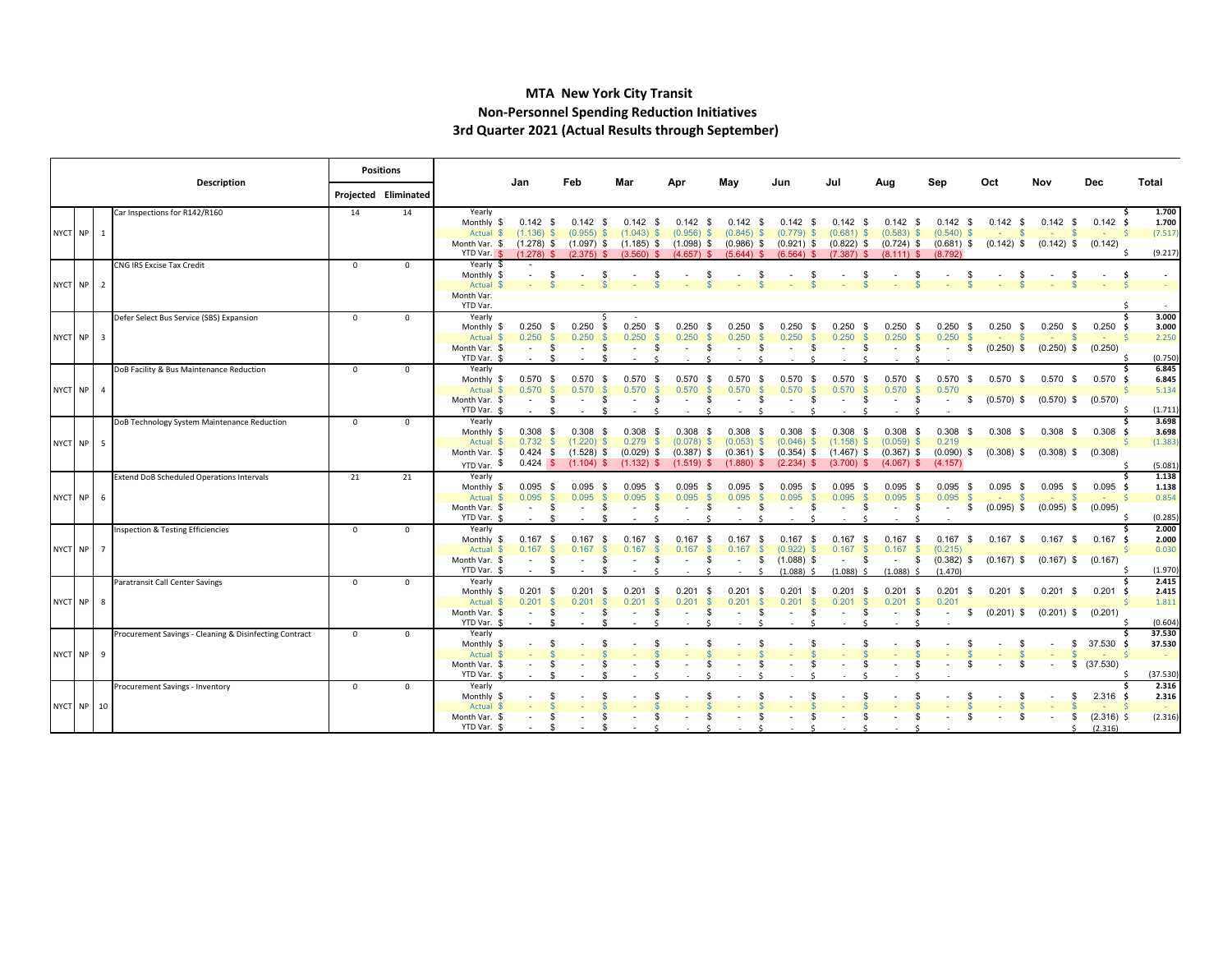#### **MTA New York City Transit Non‐Personnel Spending Reduction Initiatives 3rd Quarter 2021 (Actual Results through September)**

|            | Procurement Savings - Life Insurance, Disability & Dental | $^{\circ}$   | n              | Yearly                         |                              |                                |                                 |                |                                              |                                         |                                                                                                        |                               |                                |                           |                          |                                    | 3.907             |
|------------|-----------------------------------------------------------|--------------|----------------|--------------------------------|------------------------------|--------------------------------|---------------------------------|----------------|----------------------------------------------|-----------------------------------------|--------------------------------------------------------------------------------------------------------|-------------------------------|--------------------------------|---------------------------|--------------------------|------------------------------------|-------------------|
|            |                                                           |              |                | Monthly \$                     |                              |                                |                                 |                |                                              |                                         |                                                                                                        |                               |                                |                           | £.                       | 3.907<br>- Ś                       | 3.907             |
| NYCT NP 11 |                                                           |              |                | Actual                         |                              |                                |                                 |                |                                              |                                         |                                                                                                        |                               |                                |                           | -S                       | <b>Section</b>                     |                   |
|            |                                                           |              |                | Month Var. \$                  |                              |                                |                                 |                |                                              |                                         |                                                                                                        |                               |                                |                           | \$                       | (3.907)                            |                   |
|            |                                                           |              |                | YTD Var. \$                    |                              |                                |                                 |                |                                              |                                         |                                                                                                        |                               |                                |                           |                          | $\leq$                             | (3.907)           |
|            | Procurement Savings - Staples                             | $\mathbf{0}$ | $\Omega$       | Yearly                         |                              |                                |                                 |                |                                              |                                         |                                                                                                        |                               |                                |                           |                          |                                    | 0.352             |
|            |                                                           |              |                | Monthly \$                     | ¢                            | \$.                            | - \$                            |                | $\mathbf{\hat{z}}$                           | \$<br>$\mathfrak{F}$                    | - \$                                                                                                   |                               | -96                            | -S                        | -96                      | $0.352$ \$                         | 0.352             |
| NYCT NP 13 |                                                           |              |                | Actual \$                      |                              |                                |                                 |                |                                              |                                         |                                                                                                        |                               |                                |                           |                          |                                    |                   |
|            |                                                           |              |                | Month Var. \$                  |                              |                                |                                 |                |                                              |                                         |                                                                                                        |                               |                                |                           | - \$                     | (0.352)                            |                   |
|            |                                                           |              |                | YTD Var. 9                     |                              |                                |                                 |                |                                              |                                         |                                                                                                        |                               |                                |                           |                          | ₿,                                 | (0.352)           |
|            | Reduce Bus Network Redesign Project                       | $\mathbf{0}$ | $\Omega$       | Yearly                         |                              |                                |                                 |                |                                              |                                         |                                                                                                        |                               |                                |                           |                          |                                    | 0.801             |
|            |                                                           |              |                | Monthly \$                     | $0.067$ \$                   | 0.067<br>- \$                  | 0.067<br>- \$                   | 0.067          | 0.067<br>- \$                                | \$<br>0.067<br>- \$                     | 0.067<br>- \$                                                                                          | 0.067<br>- \$                 | 0.067<br>- \$                  | $0.067$ \$                | 0.067<br>- \$            | 0.067<br>- Ś                       | 0.801             |
| NYCT NP 14 |                                                           |              |                | Actual \$                      | 0.067<br>$\mathbf{\$}$       | 0.067<br>$\mathcal{S}$         | 0.067<br>$\mathcal{S}$          | 0.067          | 0.067                                        | 0.067<br>$\mathcal{S}$                  | 0.067<br>$\mathcal{S}$                                                                                 | 0.067<br>$\mathbb{S}$         | 0.067                          |                           |                          |                                    | 0.601             |
|            |                                                           |              |                | Month Var. \$                  | -9                           | \$                             | -\$                             |                | Ŝ.                                           | -\$<br>- \$                             | - \$                                                                                                   | - \$<br>$\sim$                | \$<br>$\sim$                   | $(0.067)$ \$              | $(0.067)$ \$             | (0.067)                            |                   |
|            |                                                           |              |                | YTD Var. \$                    |                              |                                |                                 |                |                                              |                                         |                                                                                                        |                               |                                |                           |                          |                                    | (0.200)           |
|            | <b>Reduce Card Fees</b>                                   | $\mathbf 0$  | $\mathbf 0$    | Yearly                         |                              |                                |                                 |                |                                              |                                         |                                                                                                        |                               |                                |                           |                          |                                    | 33.720            |
|            |                                                           |              |                | Monthly \$                     | $2.810$ \$                   | $2.810$ \$                     | 2.810<br>- \$                   | 2.810          | $2.810$ \$<br>- \$                           | 2.810<br>- \$                           | 2.810<br>- \$                                                                                          | 2.810<br>- \$                 | $2.810$ \$                     | $2.810$ \$                | $2.810$ \$               | $2.810 \quad$ \$                   | 33.720            |
| NYCT NP 15 |                                                           |              |                | Actual                         | 2.672                        | 2.602<br>$\mathbb{S}$          | 2.420<br>$\mathbf{\$}$          | 2.469          | 2.389                                        | 1.827<br>- 93                           | 1.907                                                                                                  | 2.334<br>$\mathbb{S}$         | 1.338                          |                           |                          |                                    | 19.958            |
|            |                                                           |              |                | Month Var. \$                  | $(0.138)$ \$                 | $(0.208)$ \$                   | $(0.390)$ \$                    | $(0.341)$ \$   | $(0.421)$ \$                                 | $(0.983)$ \$                            | $(0.903)$ \$                                                                                           | $(0.476)$ \$                  |                                | $(1.472)$ \$ $(2.810)$ \$ | $(2.810)$ \$             | (2.810)                            |                   |
|            |                                                           |              |                | YTD Var. \$                    | $(0.138)$ \$                 | $(0.346)$ \$                   | $(0.736)$ \$                    | $(1.077)$ \$   | $(1.498)$ \$                                 | $(2.481)$ \$                            | $(3.385)$ \$                                                                                           | $(3.860)$ \$                  | (5.332)                        |                           |                          | $\leq$                             | (13.762)          |
|            | Reduce Materials & Supplies Budget - All Other            | $^{\circ}$   | $\Omega$       | Yearly                         | $0.525$ \$                   | $0.525$ \$                     | 0.525                           | 0.525          |                                              | $0.525$ \$                              | 0.525                                                                                                  | $0.525$ \$                    | $0.525$ \$                     | $0.525$ \$                |                          |                                    | 6.300             |
| NYCT NP 16 |                                                           |              |                | Monthly \$<br>Actual           | 0.525                        | 0.525<br>$\mathcal{S}$         | - \$<br>0.525<br>$\mathbf{\$}$  | 0.525          | $0.525$ \$<br>- \$<br>0.525<br>$\mathcal{S}$ | 0.525<br>$\mathcal{L}$<br>$\mathbf{\$}$ | - 5<br>0.525<br>-S                                                                                     | 0.525<br>$\mathbb{S}$         | 0.525                          |                           | $0.525$ \$               | $0.525$ \$                         | 6.300<br>4.725    |
|            |                                                           |              |                | Month Var. \$                  | -96                          | - \$                           | - \$                            | $\sim$         | Ŝ.                                           | \$<br>$\overline{\phantom{a}}$          | \$<br>- \$<br>$\overline{\phantom{a}}$                                                                 | - \$<br>$\sim$                | \$<br>$\sim$                   | $(0.525)$ \$              | $(0.525)$ \$             | (0.525)                            |                   |
|            |                                                           |              |                | YTD Var. \$                    |                              | S                              |                                 |                |                                              |                                         |                                                                                                        |                               |                                |                           |                          | $\mathsf{S}$                       | (1.575)           |
|            | Reduce Materials & Supplies Budget - DoB                  | $\mathbf{0}$ | $\Omega$       | Yearly                         |                              |                                |                                 |                |                                              |                                         |                                                                                                        |                               |                                |                           |                          |                                    | 13.275            |
|            |                                                           |              |                | Monthly \$                     | $1.106$ \$                   | 1.106<br>- \$                  | 1.106<br>- \$                   | 1.106          | $1.106$ \$<br>- \$                           | 1.106<br>- \$                           | 1.106<br>- \$                                                                                          | $1.106$ \$                    | $1.106$ \$                     | $1.106$ \$                | 1.106 \$                 | 1.106<br>- \$                      | 13.275            |
| NYCT NP 17 |                                                           |              |                | Actual                         | 1.106                        | $\mathcal{S}$<br>1.106         | 1.106<br>$\mathcal{S}$          | 1.106          | 1.106                                        | 1.106                                   | $\mathbf{\hat{S}}$<br>1.106<br>$\mathbf{\$}$                                                           | 1.106<br>$\mathbb{S}$         | 1.106                          |                           |                          |                                    | 9.956             |
|            |                                                           |              |                | Month Var. \$                  |                              | £.                             | - \$                            |                | -S                                           | \$                                      | S.<br>- \$                                                                                             | - \$<br>$\sim$                | \$<br>$\overline{\phantom{a}}$ | $(1.106)$ \$              | $(1.106)$ \$ $(1.106)$   |                                    |                   |
|            |                                                           |              |                | YTD Var. \$                    |                              |                                |                                 |                |                                              |                                         |                                                                                                        |                               |                                |                           |                          | ₿,                                 | (3.319)           |
|            | Reduce Materials & Supplies Budget - DoS                  | $\mathbf 0$  | $\Omega$       | Yearly                         |                              |                                |                                 |                |                                              |                                         |                                                                                                        |                               |                                |                           |                          |                                    | 9.992             |
|            |                                                           |              |                | Monthly \$                     | $0.833$ \$                   | 0.833<br>- \$                  | $0.833$ \$                      | 0.833          | $0.833$ \$<br>- \$                           | 0.833<br>- \$                           | 0.833<br>- \$                                                                                          | $0.833$ \$                    | $0.833$ \$                     | $0.833$ \$                | $0.833$ \$               | $0.833$ \$                         | 9.992             |
| NYCT NP 18 |                                                           |              |                | Actual                         | (0.619)                      | 0.833<br>- S                   | $(2.576)$ \$                    | 0.833          | 0.833                                        | 0.833<br>$\mathcal{S}$                  | 0.833<br>$\mathbb{S}$<br>$\mathbf{s}$                                                                  | 0.833<br>$\mathbb{S}$         | 0.833                          |                           |                          |                                    | 2.634             |
|            |                                                           |              |                | Month Var. \$                  | $(1.451)$ \$                 | \$<br>$\sim$                   | $(3.408)$ \$                    | $\sim$         | - \$                                         | \$                                      | \$<br>- \$<br>$\sim$                                                                                   | - \$<br>$\sim$                | - \$<br>$\sim$                 | $(0.833)$ \$              | $(0.833)$ \$             | (0.833)                            |                   |
|            |                                                           |              |                | YTD Var. \$                    | $(1.451)$ \$                 | $(1.451)$ \$                   | $(4.860)$ \$                    | $(4.860)$ \$   | $(4.860)$ \$                                 | $(4.860)$ \$                            | $(4.860)$ \$                                                                                           | $(4.860)$ \$                  | (4.860)                        |                           |                          |                                    | (7.358)           |
|            | <b>Reduce Miscellaneous OTPS</b>                          | $\mathbf{0}$ | $\Omega$       | Yearly                         |                              |                                |                                 |                |                                              |                                         |                                                                                                        |                               |                                |                           |                          |                                    | 18.309            |
|            |                                                           |              |                | Monthly \$                     | $1.526$ \$                   | 1.526<br>- \$                  | 1.526<br>- \$                   | 1.526          | $1.526$ \$<br>- \$                           | $1.526$ \$                              | $1.526$ \$                                                                                             | $1.526$ \$                    | $1.526$ \$                     | $1.526$ \$                | 1.526 \$                 | 1.526<br>- \$                      | 18.309            |
| NYCT NP 19 |                                                           |              |                | Actual \$                      | 1.526                        | 1.526<br>-S                    | 1.526<br>- \$                   | 0.559          | $0.415$ \$<br>-8                             | $0.219$ \$                              | 1.526<br>- S                                                                                           | 0.559<br>- S                  | 1.526                          |                           |                          |                                    | 9.380             |
|            |                                                           |              |                | Month Var. \$<br>YTD Var. 9    |                              | £.                             | \$                              | $(0.967)$ \$   | $(1.111)$ \$                                 | $(1.307)$ \$<br>(3.385)                 | - \$<br>$\sim$                                                                                         | $(0.967)$ \$                  | \$<br>$\sim$                   | $(1.526)$ \$              | $(1.526)$ \$             | (1.526)                            | (8.929)           |
|            |                                                           |              |                |                                |                              |                                |                                 | (0.967)        | (2.078)                                      |                                         | (3.385)                                                                                                | (4.352)                       | (4.352)                        |                           |                          |                                    | 3.000             |
|            | Reduce Rail Grinder                                       | $\circ$      | $\overline{0}$ | Yearly<br>Monthly \$           | 0.250<br>- \$                | 0.250<br>- \$                  | 0.250<br>- \$                   | 0.250          | 0.250<br>- \$<br><b>S</b>                    | 0.250<br>- \$                           | 0.250<br>- \$                                                                                          | $0.250$ \$                    | $0.250$ \$                     | $0.250$ \$                | $0.250$ \$               | 0.250<br>- Ś                       | 3.000             |
| NYCT NP 20 |                                                           |              |                | Actual \$                      | 0.250<br>- \$                | 0.250<br>$\mathcal{S}$         | 0.250<br>- \$                   | 0.250          | 0.250                                        | 0.250<br>- \$                           | 0.250<br>-S                                                                                            | 0.250<br>-S                   | 0.250                          |                           |                          |                                    | 2.250             |
|            |                                                           |              |                | Month Var. \$                  | -S                           | -S                             | - \$                            |                | -S                                           | -\$<br>-S                               | - \$<br>$\overline{\phantom{a}}$                                                                       | - \$<br>$\sim$                | S.<br>$\sim$                   | $(0.250)$ \$              | $(0.250)$ \$             | (0.250)                            |                   |
|            |                                                           |              |                | YTD Var. \$                    | $\hat{\mathcal{L}}$          | \$.                            |                                 |                | -c                                           |                                         |                                                                                                        |                               |                                |                           |                          |                                    | (0.750)           |
|            | <b>Reduce Roof Repairs Budget</b>                         | $^{\circ}$   | $\Omega$       | Yearly                         |                              |                                |                                 |                |                                              |                                         |                                                                                                        |                               |                                |                           |                          |                                    | 1.230             |
|            |                                                           |              |                | Monthly \$                     | 0.103<br>- \$                | 0.103<br>- \$                  | $0.103$ \$                      | $0.103$ \$     | $0.103$ \$                                   | $0.103$ \$                              | $0.103$ \$                                                                                             | 0.103<br>- \$                 | $0.103$ \$                     | 0.103<br>- \$             | 0.103<br>- \$            | $0.103 \quad$ \$                   | 1.230             |
| NYCT NP 21 |                                                           |              |                | Actual \$                      | 0.103<br><b>S</b>            | $(0.228)$ \$                   | $(0.658)$ \$                    | $(0.190)$ \$   | 0.103<br><b>S</b>                            | $(0.423)$ \$                            | $(0.025)$ \$                                                                                           | 0.103<br>$\mathbb{S}$         | (0.732)                        |                           | $\mathcal{F}$            |                                    | (1.950)           |
|            |                                                           |              |                | Month Var. \$                  | - \$                         | $(0.331)$ \$                   | $(0.760)$ \$                    | $(0.293)$ \$   | $\sim$                                       | $(0.526)$ \$<br>- \$                    | $(0.127)$ \$                                                                                           | - \$<br>$\sim$                | $(0.835)$ \$                   | $(0.103)$ \$              | $(0.103)$ \$             | $(0.103)$ \$                       | (3.180)           |
|            |                                                           |              |                | YTD Var. \$                    | - S                          | $(0.331)$ \$                   | $(1.091)$ \$                    | $(1.384)$ \$   | $(1.384)$ \$                                 | $(1.910)$ \$                            | $(2.038)$ \$                                                                                           | $(2.038)$ \$                  | (2.872)                        |                           |                          |                                    |                   |
|            | Temporary Reduction of Tuition Reimbursement Program      | $^{\circ}$   | $\Omega$       | Yearly                         |                              |                                |                                 |                |                                              |                                         |                                                                                                        |                               |                                |                           |                          |                                    | 0.298             |
|            |                                                           |              |                | Monthly \$                     | 0.025<br>- \$                | 0.025<br>- \$                  | 0.025<br>- \$                   | 0.025          | $0.025$ \$<br>- \$                           | 0.025<br>- \$                           | 0.025<br>- \$                                                                                          | 0.025<br>- \$                 | 0.025<br>- \$                  | 0.025<br>-\$              | 0.025<br>- \$            | $0.025$ \$                         | 0.298             |
| NYCT NP 22 |                                                           |              |                | Actual                         | 0.025<br>- \$                | 0.025<br>$\mathbb{S}$          | 0.025<br>$\mathbb{S}$           | 0.025          | 0.025<br>$\mathbf{\hat{s}}$                  | 0.025<br>$\mathbb{S}$                   | 0.025<br>$\mathbb{S}$<br>$\mathbb{S}$                                                                  | $(0.002)$ \$                  | $(0.004)$ \$                   | $\mathcal{S}$             | $\mathcal{S}$            |                                    | 0.168             |
|            |                                                           |              |                | Month Var. \$                  | Ŝ.<br>$\sim$                 | -S<br>$\sim$                   | -\$<br>$\overline{\phantom{a}}$ | $\sim$         | Ŝ.<br>$\overline{\phantom{a}}$               | \$<br>$\sim$                            | \$<br>- \$<br>$\sim$                                                                                   | $(0.027)$ \$                  | $(0.029)$ \$                   | $(0.025)$ \$              | $(0.025)$ \$             | $(0.025)$ \$                       | (0.130)           |
|            |                                                           |              |                | YTD Var. \$                    |                              | £.                             |                                 |                |                                              |                                         |                                                                                                        | $(0.027)$ \$                  | (0.056)                        |                           |                          |                                    |                   |
|            |                                                           | 35           | 35             | Yearly                         |                              |                                |                                 |                |                                              |                                         |                                                                                                        |                               |                                |                           |                          |                                    | 151.826           |
|            |                                                           |              |                | Monthly \$                     | 8.977<br>- S<br>6.534<br>- S | 8.977<br>- \$<br>5.812<br>- \$ | 8.977<br>- \$<br>3.204<br>- \$  | 8.977<br>5.892 | 8.977<br>- S<br>6.097<br>-53                 | 8.977<br>- \$<br>3.798<br>-S            | 8.977<br>- \$<br>- 5<br>-S                                                                             | 8.977<br>- 35<br>6.416<br>- S | 8.977<br>5.489                 | 8.977<br>- \$<br><b>S</b> | 8.977<br>- \$<br>-S<br>۰ | 53.082 \$<br>- 9<br><b>Section</b> | 151.826<br>48.900 |
|            | <b>Non-Personnel Consolidated</b>                         |              |                | <b>Actual</b><br>Month Var. \$ | $(2.442)$ \$                 | $(3.165)$ \$                   | $(5.773)$ \$                    | $(3.085)$ \$   | $(2.880)$ \$                                 | $(5.178)$ \$                            | 5.657<br>$(3.320)$ \$                                                                                  | $(2.560)$ \$                  | $(3.488)$ \$                   | $(8.977)$ \$              | $(8.977)$ \$ $(53.082)$  |                                    |                   |
|            |                                                           |              |                | YTD Var. \$                    |                              |                                |                                 |                |                                              |                                         | (2.442) \$ (5.607) \$ (11.380) \$ (14.465) \$ (17.344) \$ (22.523) \$ (25.842) \$ (28.402) \$ (31.890) |                               |                                |                           |                          |                                    | (102.926)         |
|            |                                                           |              |                |                                |                              |                                |                                 |                |                                              |                                         |                                                                                                        |                               |                                |                           |                          |                                    |                   |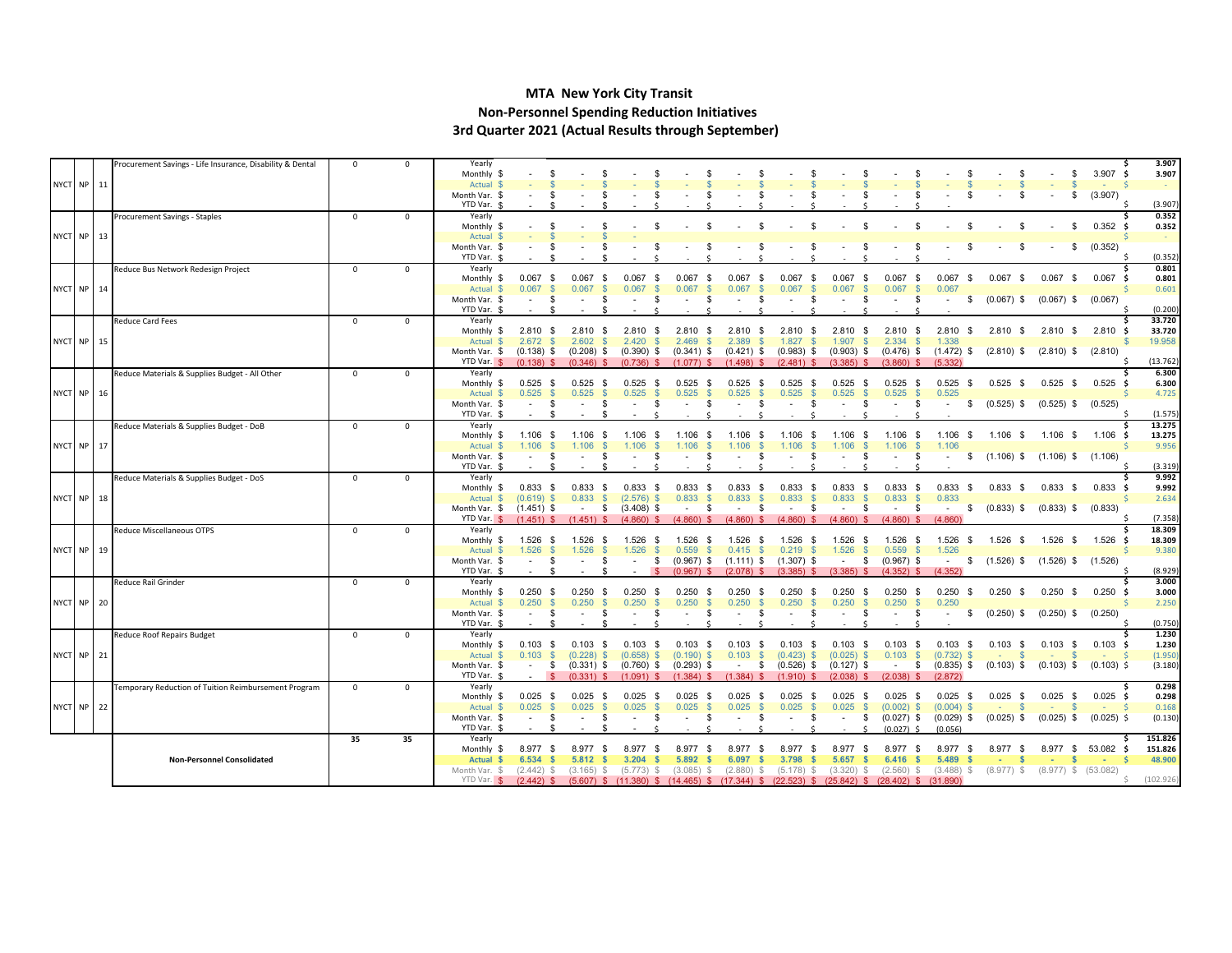#### **MTA New York City Transit Additional BRP's that are not captured under the ASA Initiatives 3rd Quarter 2021 (Actual Results through September)**

|                    |                         | Description                                           |              | <b>Positions</b>     |                       | Jan                    | Feb                       | Mar           | Apr                       | May          | Jun                   | Jul                                              | Aug                           | Sep                    | Oct           | Nov                    | <b>Dec</b> | Total                              |
|--------------------|-------------------------|-------------------------------------------------------|--------------|----------------------|-----------------------|------------------------|---------------------------|---------------|---------------------------|--------------|-----------------------|--------------------------------------------------|-------------------------------|------------------------|---------------|------------------------|------------|------------------------------------|
|                    |                         |                                                       |              | Projected Eliminated |                       |                        |                           |               |                           |              |                       |                                                  |                               |                        |               |                        |            |                                    |
|                    |                         | Administrative & OTPS Savings                         | $\mathbf{1}$ | $\Omega$             | Yearly                |                        |                           |               |                           |              |                       |                                                  |                               |                        |               |                        |            | 2.149                              |
|                    |                         |                                                       |              |                      | Monthly \$            | 0.179<br>- \$          | 0.179                     | 0.179         | 0.179                     | 0.179        | 0.179                 | 0.179                                            | 0.179                         | 0.179                  | 0.179         | 0.179<br>- \$          | 0.179      | 2.149<br>- \$                      |
| NYCT 17            | 5                       |                                                       |              |                      | Actual                | 0.142                  |                           | 0,142         |                           |              |                       |                                                  |                               |                        |               |                        |            | 1.501<br>$\mathcal{S}$             |
|                    |                         |                                                       |              |                      | Month Var. \$         | $(0.037)$ \$           | $(0.037)$ \$              | $(0.037)$ \$  |                           |              | - \$                  | £.                                               | - \$                          | S.                     | $(0.179)$ \$  | $(0.179)$ \$ $(0.179)$ |            |                                    |
|                    |                         |                                                       |              |                      | YTD Var. \$           | $(0.037)$ \$           | (0.074)                   | (0.111)       | (0.111)                   | (0.111)      | (0.111)               | (0.111)<br>-S                                    | $(0.111)$ \$                  | (0.111)                |               |                        |            | (0.649)<br>- \$                    |
|                    |                         | <b>Track Inspections Savings</b>                      | 53           | 53                   | Yearly                |                        |                           |               |                           |              |                       |                                                  |                               |                        |               |                        |            | 5.721                              |
| NYCT 19            | $\overline{2}$          |                                                       |              |                      | Monthly \$<br>Actual  | 0.477<br>- \$<br>0.477 |                           |               |                           |              |                       |                                                  |                               | 0.477                  | 0.477<br>-\$  | 0.477<br>- \$          | $0.477$ \$ | 5.721<br>4.291                     |
|                    |                         |                                                       |              |                      | Month Var. \$         |                        |                           |               |                           |              |                       |                                                  |                               | S.                     | $(0.477)$ \$  | $(0.477)$ \$ $(0.477)$ |            |                                    |
|                    |                         |                                                       |              |                      | YTD Var. \$           |                        |                           |               |                           |              |                       |                                                  |                               |                        |               |                        |            | (1.430)<br>-\$                     |
|                    |                         | Shift Right-of-Way (ROW) Maintenance to               | 50           | 50                   | Yearly                |                        |                           |               |                           |              |                       |                                                  |                               |                        |               |                        |            | 5.679                              |
|                    |                         | Overnight/Weekends                                    |              |                      | Monthly \$            | 0.473<br>- \$          | 0.473                     | 0.473         | 0.473                     | 0.473        | 0.473                 | 0.473<br>- 35                                    | 0.473<br>- \$                 | 0.473<br>- \$          | $0.473$ \$    | $0.473$ \$             | $0.473$ \$ | 5.679                              |
| NYCT 20            | 1                       |                                                       |              |                      | Actual                |                        |                           |               |                           |              |                       |                                                  |                               | 0.473                  |               |                        |            | 4.259                              |
|                    |                         |                                                       |              |                      | Month Var. \$         |                        |                           |               |                           |              |                       |                                                  |                               | \$                     | $(0.473)$ \$  | $(0.473)$ \$ $(0.473)$ |            |                                    |
|                    |                         |                                                       |              |                      | YTD Var. \$           | \$                     |                           |               |                           |              |                       | \$                                               | ፍ                             |                        |               |                        |            | (1.420)<br>-\$                     |
|                    |                         | Vent Cleaning Efficiencies                            | 40           | 40                   | Yearly                |                        |                           |               |                           |              |                       |                                                  |                               |                        |               |                        |            | 5.275                              |
|                    |                         |                                                       |              |                      | Monthly \$            | 0.440                  |                           |               |                           |              |                       | 0.440                                            | 0.440<br>- S                  | 0.440<br>- 56          | 0.440<br>- \$ | 0.440<br>- \$          | $0.440$ \$ | 5.275                              |
| NYCT 20            | $\overline{2}$          |                                                       |              |                      | Actual                | 0.440                  |                           |               |                           |              |                       | 0.440                                            | 0.440<br>$\mathcal{F}$        | 0.440                  |               |                        |            | 3.956                              |
|                    |                         |                                                       |              |                      | Month Var. \$         | $\mathfrak{L}$         |                           |               |                           |              | $\mathbf{\hat{z}}$    | £.<br>.S                                         | \$                            | \$                     | $(0.440)$ \$  | $(0.440)$ \$ $(0.440)$ |            | -96                                |
|                    |                         | Automated Fare Control Maintenance Reductions         | 35           | 35                   | YTD Var. \$           |                        |                           |               |                           |              |                       |                                                  |                               |                        |               |                        |            | (1.319)<br>4.276                   |
|                    |                         |                                                       |              |                      | Yearly<br>Monthly \$  | 0.356<br>- \$          | 0.356                     | 0.356<br>- \$ | 0.356<br>-\$              | 0.356<br>- S | 0.356<br>- \$<br>- \$ | 0.356<br>-S                                      | 0.356<br>- \$                 | 0.356<br>- \$          | $0.356$ \$    | $0.356$ \$             | $0.356$ \$ | 4.276                              |
| NYCT 20            | $\overline{\mathbf{3}}$ |                                                       |              |                      | Actual                |                        |                           | 0.356         | 0.356                     | 0.356        | 0.356                 | 0.356<br>$\mathbb{R}$                            | 0.356<br>$\mathbf{\$}$        | 0.356                  |               |                        |            | 3.207<br>$\mathfrak{L}$            |
|                    |                         |                                                       |              |                      | Month Var. \$         |                        |                           |               |                           |              | -S                    | \$.                                              |                               | \$<br>S.               | $(0.356)$ \$  | $(0.356)$ \$ $(0.356)$ |            |                                    |
|                    |                         |                                                       |              |                      | YTD Var. \$           | - \$                   |                           |               |                           | S.           | - \$<br>-S            | -S                                               | S                             |                        |               |                        |            | (1.069)<br>- \$                    |
|                    |                         | <b>Electrical Helper Efficiencies</b>                 | 12           | 12                   | Yearly                |                        |                           |               |                           |              |                       |                                                  |                               |                        |               |                        |            | 1.156                              |
|                    |                         |                                                       |              |                      | Monthly \$            | 0.096                  | 0.096                     | 0.096         | 0.096                     | 0.096        | 0.096<br>- \$         | 0.096<br>£.                                      | 0.096<br>- \$                 | 0.096<br>-S            | 0.096<br>-\$  | 0.096<br>- \$          | $0.096$ \$ | 1.156                              |
| NYCT 20            | $\overline{4}$          |                                                       |              |                      | Actual                | 0.096                  |                           | 0.096         | 0.096                     | 0.096        | 0.096                 | 0.096                                            | 0.096<br>$\mathbf{\hat{S}}$   | 0.096                  |               |                        |            | 0.867                              |
|                    |                         |                                                       |              |                      | Month Var. \$         |                        |                           |               |                           |              | - 35                  | S.                                               |                               | S<br>S                 | $(0.096)$ \$  | $(0.096)$ \$ $(0.096)$ |            |                                    |
|                    |                         |                                                       |              |                      | YTD Var. \$           |                        |                           |               |                           |              |                       |                                                  |                               |                        |               |                        |            | (0.289)<br>-\$                     |
|                    |                         | Subway Savings Program                                | 222          | 222                  | Yearly                |                        |                           |               |                           |              |                       |                                                  |                               |                        |               |                        |            | 22.096                             |
| NYCT <sub>21</sub> | $\mathbf{1}$            |                                                       |              |                      | Monthly \$<br>Actual  | 1.841<br>- \$          | 1.841                     | 1.841<br>- 56 |                           |              | 1.841<br>1.841        | 1.841<br>1.841                                   | 1.841<br>- S<br>1.841<br>- SS | 1.841<br>- 35<br>1.841 | 1.841<br>- S  | 1.841<br>- \$          | $1.841$ \$ | 22.096<br>16.572<br>$\mathfrak{L}$ |
|                    |                         |                                                       |              |                      | Month Var. \$         |                        |                           |               |                           |              |                       |                                                  |                               | -56                    | $(1.841)$ \$  | $(1.841)$ \$ $(1.841)$ |            |                                    |
|                    |                         |                                                       |              |                      | YTD Var. \$           |                        |                           |               |                           |              |                       |                                                  |                               |                        |               |                        |            | (5.524)<br>-\$                     |
|                    |                         | Health & Welfare - CVS                                | $\mathbf 0$  | $\Omega$             | Yearly                |                        |                           |               |                           |              |                       |                                                  |                               |                        |               |                        |            | 28.400                             |
|                    |                         | Health and welfare savings have been realized in      |              |                      | Monthly \$            | 2.367                  | 2.367                     | 2.367         | 2.367                     |              | 2.367                 | 2.367                                            | 2.367<br>- S                  | 2.367<br>-S            | 2.367<br>-\$  | $2.367$ \$             | $2.367$ \$ | 28.400                             |
| NYCT 21            |                         | 2 prescription drugs contracts put in place through a |              |                      | Actual                | 2.367                  |                           |               |                           |              |                       | 2.367                                            | 2.367<br>-SS                  | 2.367                  |               |                        |            | 21.300                             |
|                    |                         | competitive procurement process.                      |              |                      | Month Var. \$         |                        |                           |               |                           |              | -S                    | \$.                                              |                               | \$<br>S.               | $(2.367)$ \$  | $(2.367)$ \$ $(2.367)$ |            |                                    |
|                    |                         |                                                       |              |                      | YTD Var. \$           |                        |                           |               |                           |              |                       |                                                  |                               |                        |               |                        |            | (7.100)                            |
|                    |                         | <b>SMS Savings</b>                                    | $\mathbf{0}$ | $\Omega$             | Yearly                |                        |                           |               |                           |              |                       |                                                  |                               |                        |               |                        |            | 9.024                              |
|                    |                         | SMS savings from rescheduling R160B door              |              |                      | Monthly \$            | 0.752<br>- \$          | 0.752                     | 0.752         | 0.752                     | 0.752        | 0.752<br>-5<br>- 5    | 0.752<br>- 35                                    | 0.752<br>- \$                 | 0.752<br>-S            | 0.752<br>- \$ | $0.752$ \$             | $0.752$ \$ | 9.024                              |
| NYCT <sub>21</sub> | $\overline{\mathbf{3}}$ | maintenance due to vendor supply issues,              |              |                      | Actual                | 0.752                  |                           |               | 0.752                     | 0.752        | 0.752                 | 0.752                                            | 0.752<br>$\mathcal{R}$        | 0.752                  |               |                        |            | 6.768                              |
|                    |                         | contracting R160 HVAC maintenance, and MTA            |              |                      | Month Var. \$         |                        |                           |               |                           |              | \$.                   | \$.                                              |                               | s.<br>\$               | $(0.752)$ \$  | $(0.752)$ \$ $(0.752)$ |            |                                    |
|                    |                         | Procurement contract savings.                         | 413          | 412                  | YTD Var. \$<br>Yearly |                        |                           |               |                           |              |                       |                                                  |                               |                        |               |                        |            | (2.256)<br>-\$<br>46.352           |
|                    |                         |                                                       |              |                      | Monthly \$            | 6.981                  | 6.981                     | 6.981         | 6.981                     |              |                       | 6.981                                            | 6.98'                         | 6.981                  | 6.981         | 6.981<br>- \$          | 6.981 \$   | 46.352                             |
|                    |                         | <b>Additional BRP's Consolidated</b>                  |              |                      | Actual                | 6.944                  | 6.944                     | 6.944         |                           |              |                       | 6.981                                            | $6.98^{\circ}$                | 6.981                  |               |                        |            | 34.653                             |
|                    |                         |                                                       |              |                      | Month Var. \$         | $(0.037)$ \$           | $(0.037)$ \$              | $(0.037)$ \$  |                           |              | - \$<br>-56           | -S<br>$\overline{a}$                             | -\$<br>$\sim$                 | \$<br>$\sim$           | $(6.981)$ \$  | $(6.981)$ \$ $(6.981)$ |            |                                    |
|                    |                         |                                                       |              |                      | YTD Var. \$           |                        | $(0.037)$ \$ $(0.074)$ \$ |               | $(0.111)$ \$ $(0.111)$ \$ | $(0.111)$ \$ |                       | $(0.111)$ \$ $(0.111)$ \$ $(0.111)$ \$ $(0.111)$ |                               |                        |               |                        |            | (21.055)<br>- \$                   |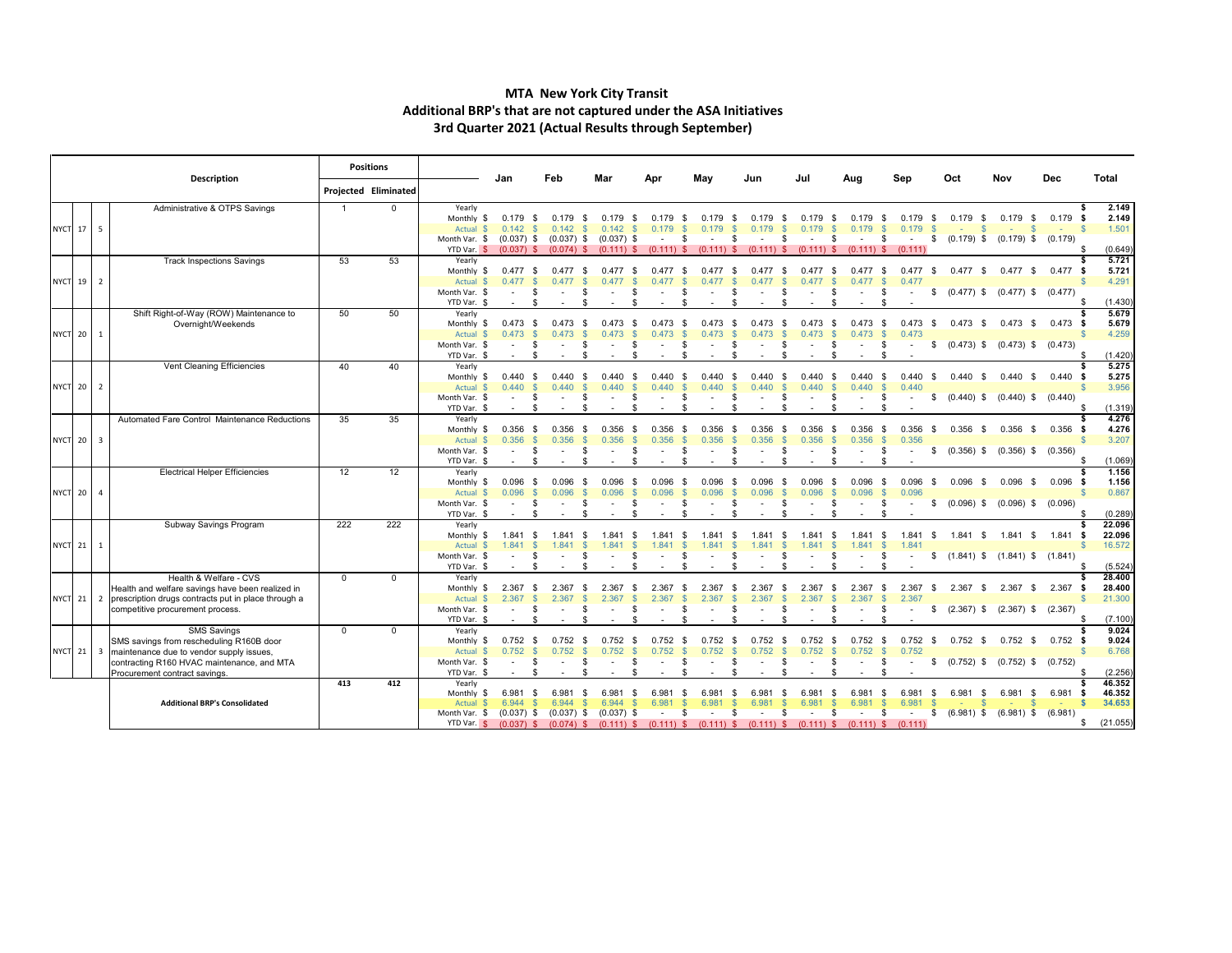#### **Metropolitan Transportation Authority 2021 MTA LIRR ASA Monitoring Program 3rd Quarter 2021 results**

In 2021, 16 ASA's are being monitored with a full-year savings of \$52.8 million and a reduction of 0 positions.

Results through the third quarter show that \$38.8 million or 99.1% of the planned ASA reductions of \$39.2 million was realized and 0 positions were reduced. Additionally, 73.5% of the planned full-year savings has been realized.

The following ASA did not reach the yearly targeted savings through the  $3<sup>rd</sup>$  quarter:

- LIRR OT-4
	- o Reduce Weather-Related Overtime
		- Due to multiple snowstorms in February, The LIRR did not achieve the projected 50% reduction in weather overtime in the first quarter. The LIRR also failed to meet the 50% reduction in the third quarter due to several storms (i.e. Hurricane IDA, Tropical Storm Henri and Tropical Storm Elsa). The LIRR has already exceeded its full year weather overtime budget by approximately 25%.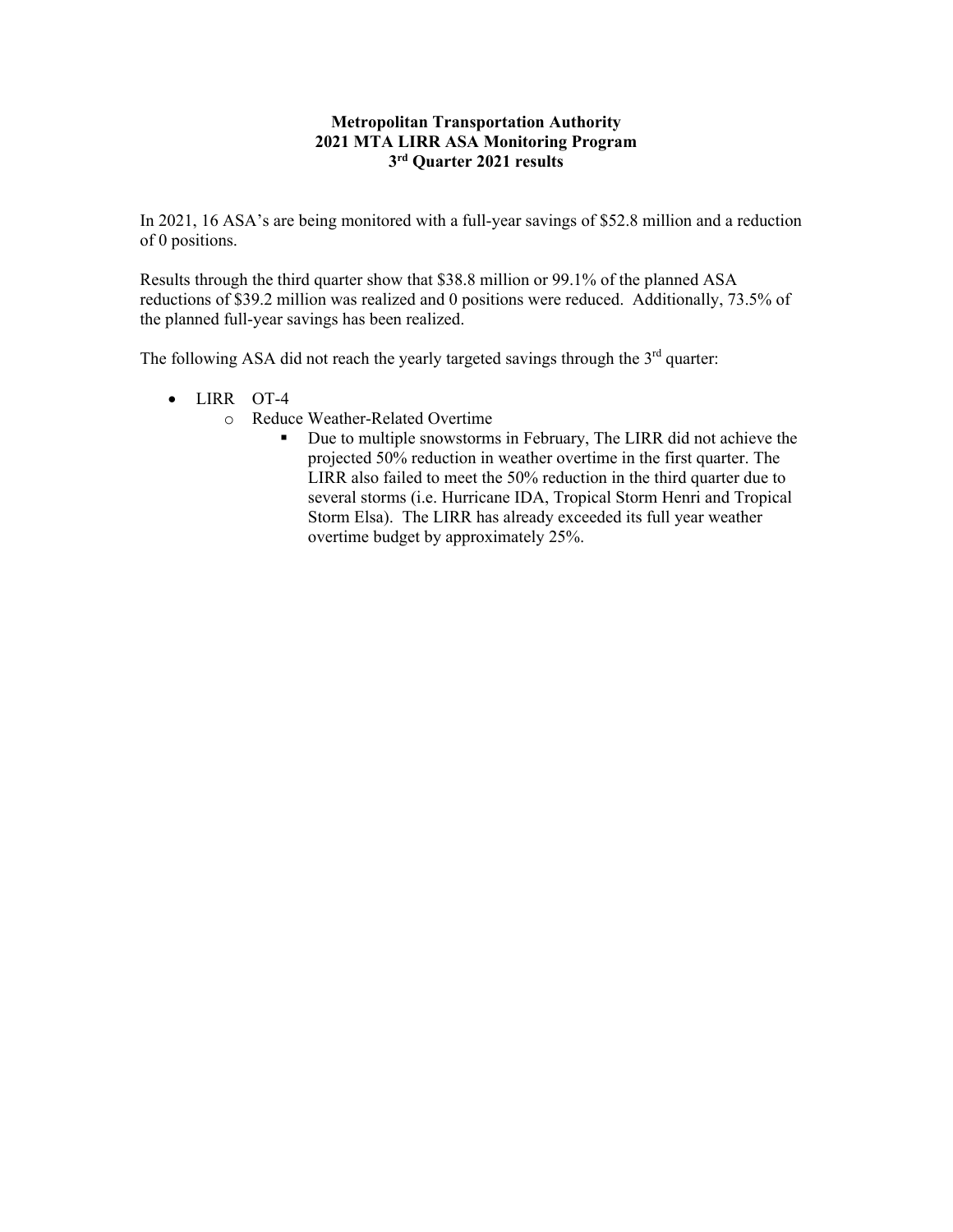# **MTA Long Island Railroad 2021 ASA Monitoring Milestone Report 3rd Quarter 2021 (Actual Results through September)**

ASA Name: Overtime Spening Reductions

ASA Description: 5 ASA's are being monitored in 2021

ASA Status:

ASA VALUE: (\$ in millions)

| . <i>. .</i>   | .             |       |      |        |      |        |      |        |      |        |      |
|----------------|---------------|-------|------|--------|------|--------|------|--------|------|--------|------|
|                |               | 2020  |      | 2021   |      | 2022   |      | 2023   |      | 2024   |      |
|                |               |       | Pos. |        | Pos. |        | Pos. |        | Pos. |        | Pos. |
| Original Plan: | <b>Nov-20</b> | 4.507 |      | 20.837 |      | 22.237 | 01   | 22.249 |      | 21.925 |      |
|                |               |       |      |        |      |        |      |        |      |        |      |

| <b>CRITICAL TASKS &amp; MILESTONES:</b> | Planned | Revised | Actual |
|-----------------------------------------|---------|---------|--------|
|                                         | Date    | Date    | Date   |
| 11/1/2020 Identify Savings              |         |         |        |

| MONTHLY CASH SAVINGS: (\$ in millions) |         |         |         |         |         |         |         |         |         |                          |         |         |         |
|----------------------------------------|---------|---------|---------|---------|---------|---------|---------|---------|---------|--------------------------|---------|---------|---------|
|                                        | Jan     | Feb     | Mar     | Apr     | Mav     | Jun     | Jul     | Aua     | Sep     | Oct                      | Nov     | Dec     | Total   |
| Plan                                   | 3.012   | 2.571   | 2.543   | .447    | .348    | .346    | .396    | .367    | .406    | .367                     | .399    | .635    | 20.837  |
| Actual/Proj.                           | 2.628   | .845    | 2.159   | .804    | .814    | 0.962   | 2.218   | .330    | .330    |                          |         |         | 16.089  |
| Month Var.                             | (0.384) | (0.726) | (0.384) | 0.357   | 0.466   | (0.384) | 0.822   | (0.038) | (0.076) | (1.367)                  | (1.399) | (1.635) |         |
| <b>YTD Var.</b>                        | (0.384) | (0.110) | . 495)  | (1.138) | (0.672) | 1.056   | (0.234) | (0.272) | (0.348) | $\overline{\phantom{a}}$ |         | $\sim$  | (4.748) |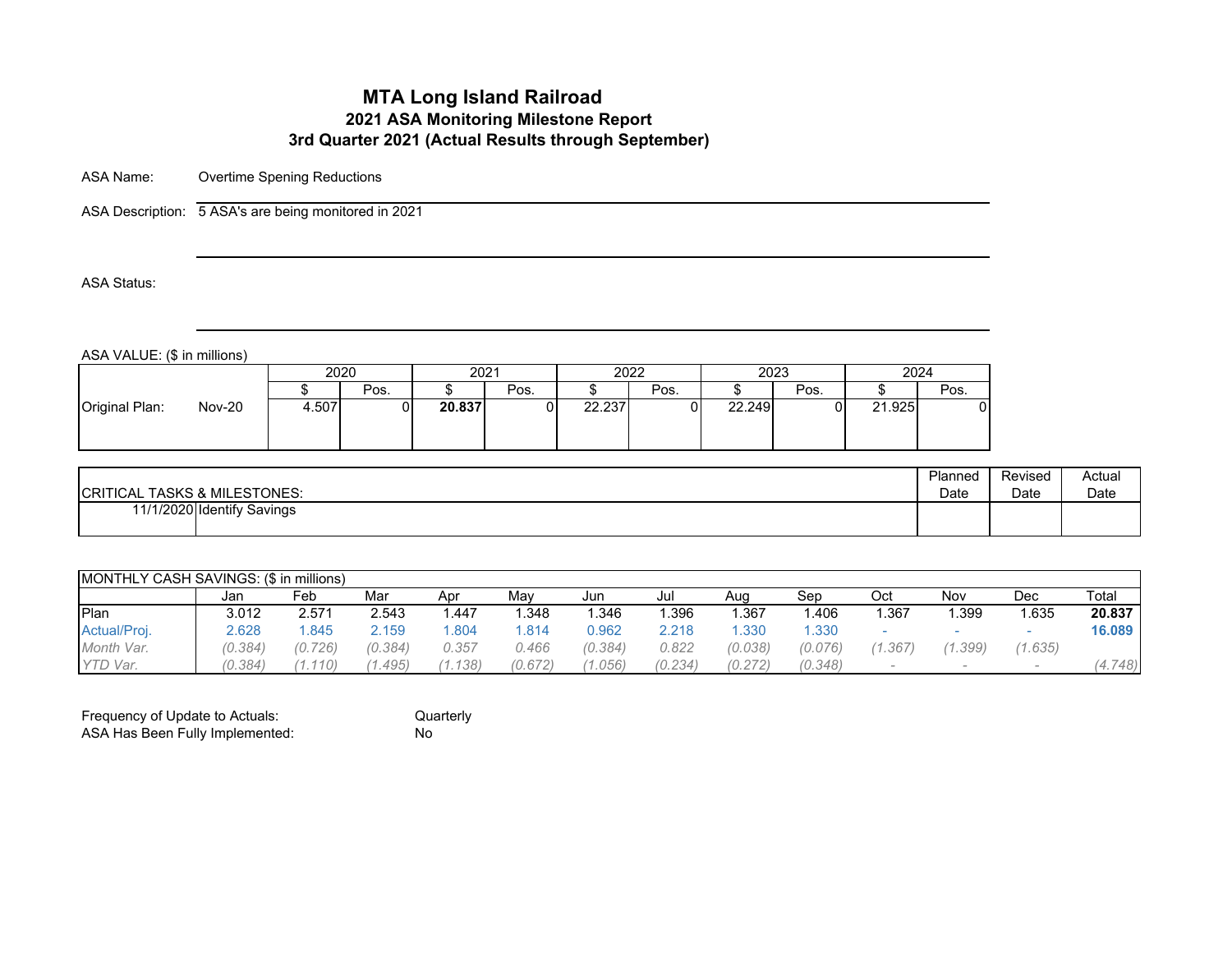# **MTA Long Island Railroad 2021 ASA Monitoring Milestone Report 3rd Quarter 2021 (Actual Results through September)**

ASA Name: Consulting Services Reductions

ASA Description: 2 ASA's are being monitored in 2021

ASA Status:

ASA VALUE: (\$ in millions)

| . <i>. .</i>   | .             |      |      |       |      |       |      |       |      |       |      |
|----------------|---------------|------|------|-------|------|-------|------|-------|------|-------|------|
|                |               | 2020 |      | 2021  |      |       | 2022 | 2023  |      |       | 2024 |
|                |               |      | Pos. |       | Pos. |       | Pos. |       | Pos. |       | Pos. |
| Original Plan: | <b>Nov-20</b> | .004 |      | 3.693 |      | 3.724 | 01   | 3.847 | υ    | 3.960 |      |
|                |               |      |      |       |      |       |      |       |      |       |      |

| . TASKS & MILESTONES:      | Planned | Revised | Actua |
|----------------------------|---------|---------|-------|
| <b>CRITICAL</b>            | Date    | Date    | Date  |
| 11/1/2020 Identify Savings |         |         |       |

| MONTHLY CASH SAVINGS: (\$ in millions) |       |        |       |        |       |       |       |        |       |        |         |         |        |
|----------------------------------------|-------|--------|-------|--------|-------|-------|-------|--------|-------|--------|---------|---------|--------|
|                                        | Jan   | Feb    | Mar   | Apr    | Mav   | Jun   | Jul   | Aug    | Sep   | Oct    | Nov     | Dec     | Total  |
| Plan                                   | 0.197 | 0.197  | 197.د | 0.197  | 0.197 | 0.197 | 0.197 | 0.197  | 0.197 | 0.197  | 0.197   | .521    | 3.693  |
| Actual/Proj.                           | 0.197 | შ.197  | 0.197 | 0.197  | 0.197 | 0.197 | 0.197 | 0.197  | 0.197 | $\sim$ |         |         | 1.777  |
| Month Var.                             |       | $\sim$ |       |        |       |       |       | $\sim$ |       | (0.197 | (0.197) | (1.521) |        |
| YTD Var.                               |       | $\sim$ |       | $\sim$ |       | $-$   |       | $\sim$ |       | $\sim$ |         | $\sim$  | 1.916) |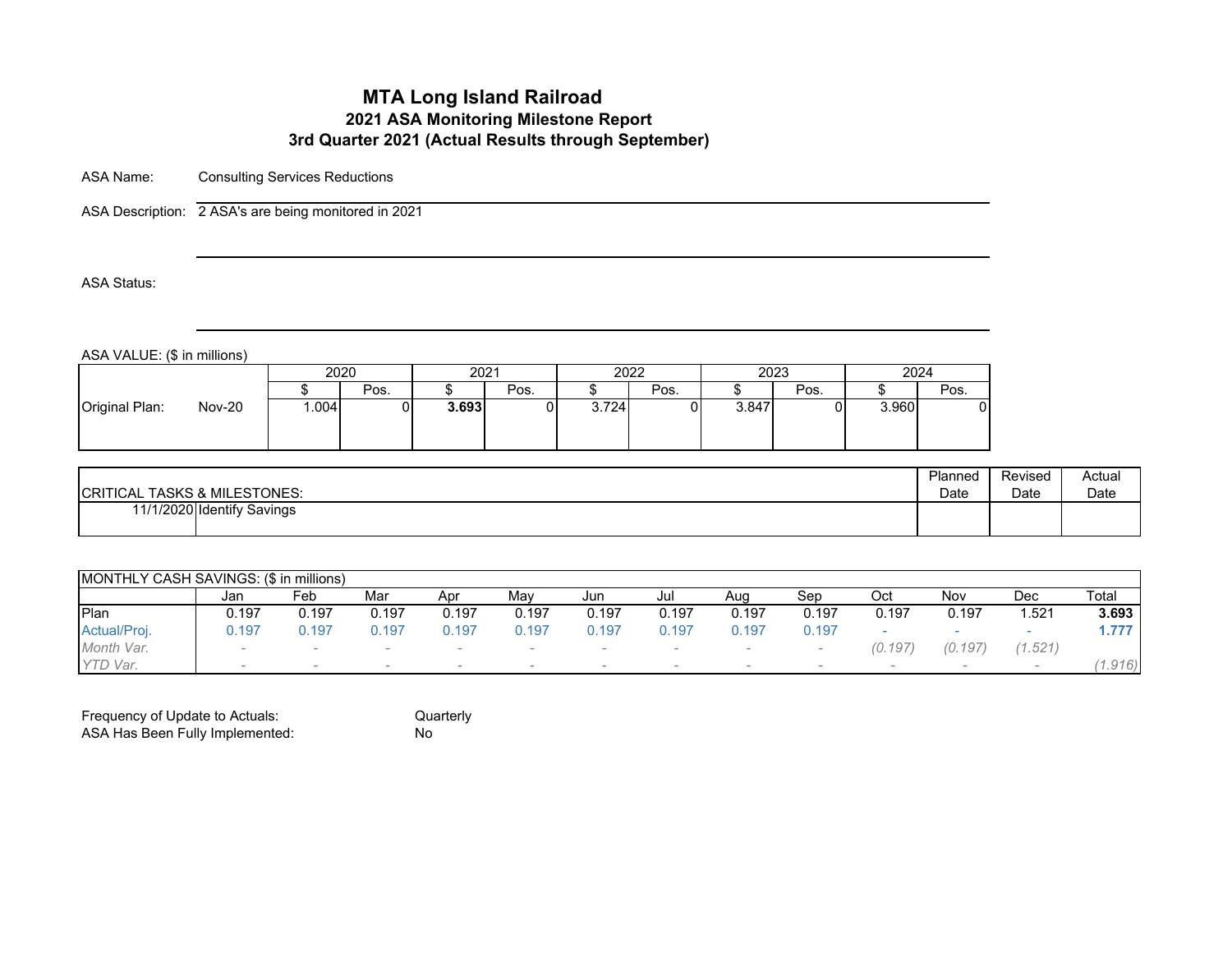# **MTA Long Island Railroad 2021 ASA Monitoring Milestone Report 3rd Quarter 2021 (Actual Results through September)**

ASA Name: Non-Personnel Expense Reductions

ASA Description: 9 ASA's are being monitored in 2021

ASA Status:

ASA VALUE: (\$ in millions)

|                | .             |       |      |        |      |        |      |        |      |        |      |
|----------------|---------------|-------|------|--------|------|--------|------|--------|------|--------|------|
|                |               | 2020  |      | 2021   |      | 2022   |      | 2023   |      |        | 2024 |
|                |               |       | Pos. |        | Pos. |        | Pos. |        | Pos. |        | Pos. |
| Original Plan: | <b>Nov-20</b> | 0.439 |      | 28.270 | 53   | 27.898 | 53   | 27.989 | 53   | 28.393 | 53   |
|                |               |       |      |        |      |        |      |        |      |        |      |

| <b>CRITICAL TASKS &amp; MILESTONES:</b> | Planned | Revised | Actual |
|-----------------------------------------|---------|---------|--------|
|                                         | Date    | Date    | Date   |
| 11/1/2020 Identify Savings              |         |         |        |

| MONTHLY CASH SAVINGS: (\$ in millions) |       |        |       |                          |       |       |       |        |        |         |         |         |         |
|----------------------------------------|-------|--------|-------|--------------------------|-------|-------|-------|--------|--------|---------|---------|---------|---------|
|                                        | Jan   | Feb    | Mar   | Apr                      | Mav   | Jun   | Jul   | Aug    | Sep    | Oct     | Nov     | Dec     | Total   |
| Plan                                   | 2.316 | 2.345  | 2.330 | 2.316                    | 2.316 | 2.345 | 2.330 | 2.316  | 2.330  | 2.413   | 2.413   | 2.502   | 28.270  |
| Actual/Proj.                           | 2.316 | 2.345  | 2.330 | 2.316                    | 2.316 | 2.345 | 2.330 | 2.316  | 2.330  |         |         |         | 20.944  |
| Month Var.                             |       | $\sim$ |       |                          |       |       |       | $\sim$ | $\sim$ | (2.413) | (2.413) | (2.502) |         |
| YTD Var.                               |       | $\sim$ |       | $\overline{\phantom{a}}$ |       |       |       | $\sim$ |        | $\sim$  |         |         | (0.327) |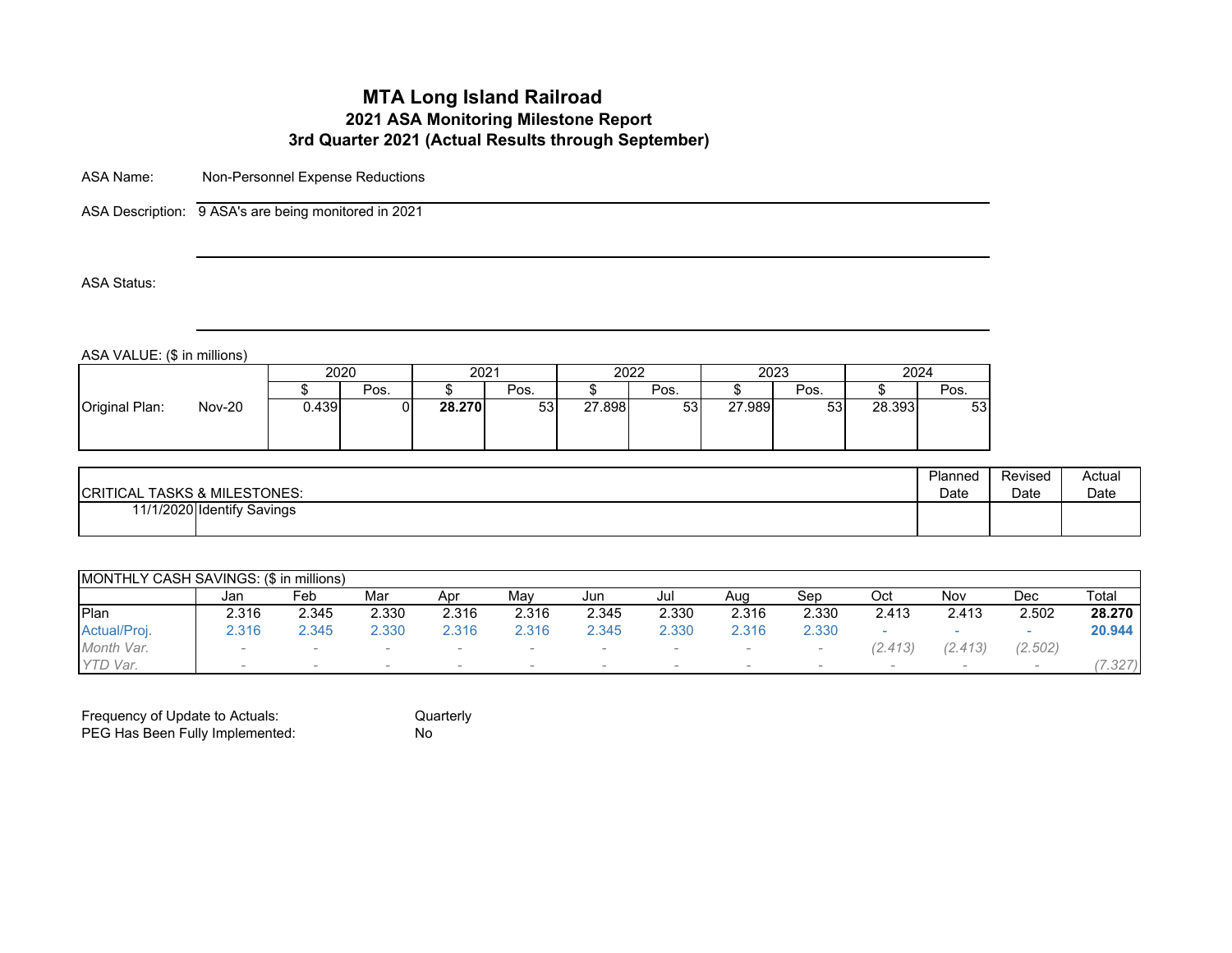## **MTA Long Island Railroad Overtime Spending Reduction Initiatives 3rd Quarter 2021 (Actual Results through September)**

|           |  | <b>Description</b>                                                       |                       | Jan        | Feb                  | Mar   | Apr   | May                                                                                                                                                | Jun               | Jul               | Aug     | Sep      | Oct                                                 | Nov   | <b>Dec</b>                                      | Total   |
|-----------|--|--------------------------------------------------------------------------|-----------------------|------------|----------------------|-------|-------|----------------------------------------------------------------------------------------------------------------------------------------------------|-------------------|-------------------|---------|----------|-----------------------------------------------------|-------|-------------------------------------------------|---------|
|           |  | 90 Percent Weekday Service Plan - Maintain LIRR's existing baseline      | Yearly                |            |                      |       |       |                                                                                                                                                    |                   |                   |         |          |                                                     |       |                                                 | 10.109  |
|           |  | weekday service plan which is approximately 90% of the pre-COVID         | Monthly \$            | 0.842      |                      |       |       |                                                                                                                                                    |                   |                   |         | 0.842    |                                                     |       | \$ 0.842 \$ 0.842 \$ 0.842 \$                   | 10.109  |
| LIRR OT   |  | 1 service plan.                                                          | Actual \$             | $0.842$ \$ |                      | .842  |       |                                                                                                                                                    |                   |                   | 0.842   | \$0.842  |                                                     |       |                                                 | 7.582   |
|           |  |                                                                          | Month Var. \$         |            |                      |       |       |                                                                                                                                                    |                   |                   |         |          |                                                     |       | $$$ (0.842) $$$ (0.842) $$$ (0.842)             |         |
|           |  |                                                                          | YTD Var. \$           |            |                      |       |       |                                                                                                                                                    |                   |                   |         |          |                                                     |       |                                                 | (2.527) |
|           |  | Deploy less staff on overtime as "protection" during unplanned events. - | Yearly                |            |                      |       |       |                                                                                                                                                    |                   |                   |         |          |                                                     |       |                                                 | 1.050   |
|           |  | 11% reduction in the Engineering Department modifications overtime       | Monthly \$            | 0.087      |                      |       |       |                                                                                                                                                    |                   | - 96<br>0.087     | . በ በጸ7 | 0.087    |                                                     |       | \$ 0.087 \$ 0.087 \$ 0.087 \$                   | 1.050   |
|           |  | LIRR OT 2 budget                                                         | Actual \$             |            |                      |       |       |                                                                                                                                                    |                   |                   |         | \$ 0.087 |                                                     |       |                                                 | 0.787   |
|           |  |                                                                          | Month Var. \$         |            |                      |       |       |                                                                                                                                                    |                   |                   |         |          |                                                     |       | $$$ (0.087) $$$ (0.087) $$$ (0.087)             | (0.262) |
|           |  | Reduce Stations Department Special Event Coverage                        | YTD Var. \$<br>Yearly |            |                      |       |       |                                                                                                                                                    |                   |                   |         |          |                                                     |       |                                                 | 0.186   |
|           |  |                                                                          | Monthly \$            | 0.016      | 0 0 1 6              |       |       |                                                                                                                                                    |                   |                   | . በ በ16 |          |                                                     |       | 0.016 \$ 0.016 \$ 0.016 \$ 0.016 \$             | 0.186   |
| LIRR OT 3 |  |                                                                          | Actual \$             |            |                      |       |       |                                                                                                                                                    |                   |                   |         | 0.016    |                                                     |       |                                                 | 0.140   |
|           |  |                                                                          | Month Var. \$         |            |                      |       |       |                                                                                                                                                    |                   |                   |         |          |                                                     |       | $$$ (0.016) $$$ (0.016) $$$ (0.016)             |         |
|           |  |                                                                          | YTD Var. \$           |            |                      |       |       |                                                                                                                                                    |                   |                   |         |          |                                                     |       |                                                 | (0.047) |
|           |  | Reduce Weather-Related Overtime (includes Fringe) Approaching storms     | Yearly                |            |                      |       |       |                                                                                                                                                    |                   |                   |         |          |                                                     |       |                                                 | 4.881   |
|           |  | will be better evaluated so weather-related overtime will only occur as  | Monthly \$            |            |                      |       |       |                                                                                                                                                    | 0.016<br>S.       | - \$<br>0.067     |         |          |                                                     |       | \$ 0.038 \$ 0.076 \$ 0.037 \$ 0.070 \$ 0.305 \$ | 4.881   |
|           |  | LIRR OT 4 necessary.                                                     | Actual \$             | 1.683      | $$0.899$ \$ 1.213 \$ |       | 0.217 | <b>S</b><br>0.027                                                                                                                                  | \$ 0.016 \$ 0.067 |                   |         |          |                                                     |       |                                                 | 4.122   |
|           |  |                                                                          | Month Var. \$         |            | \$ (0.342) \$        |       |       | $$0.100$ $$0.008$                                                                                                                                  | - \$              | ς.                |         |          | $$ (0.038) $ (0.076) $ (0.037) $ (0.070) $ (0.305)$ |       |                                                 |         |
|           |  |                                                                          | YTD Var. \$           |            |                      |       |       | $$$ (0.342) $$$ (0.342) $$$ (0.242) $$$ (0.234) $$$ (0.234) $$$ (0.234) $$$ (0.272) $$$ (0.348)                                                    |                   |                   |         |          |                                                     |       |                                                 | (0.759) |
|           |  | Reduce the amount of vacancy/absentee coverage in the Stations and       | Yearly                |            |                      |       |       |                                                                                                                                                    |                   |                   |         |          |                                                     |       |                                                 | 4.610   |
|           |  | Equipment departments. - \$2M of this reduction relates to a 50% cut to  | Monthly \$            | 0.384      | Տ. Ո384              |       |       |                                                                                                                                                    |                   | - 96              |         |          |                                                     |       | 0.384 \$ 0.384 \$ 0.384 \$ 0.384 \$             | 4.610   |
| LIRR OT 5 |  | Stations absentee coverage (mostly ticket agents/clerks and station      | Actual \$             |            |                      |       |       | $$0.641$ $$0.842$ $$$                                                                                                                              | <b>College</b>    | $$1,206$ $$0.384$ |         | \$0.384  |                                                     |       |                                                 | 3.458   |
|           |  | appearance maintainers). \$3M of the reduction relates to a 10%          | Month Var. \$         |            |                      |       |       | $(0.384)$ \$ $(0.384)$ \$ $(0.384)$ \$ 0.257 \$ 0.458 \$ $(0.384)$ \$ 0.822 \$                                                                     |                   |                   |         |          |                                                     |       | $$$ (0.384) $$$ (0.384) $$$ (0.384)             |         |
|           |  | reduction in vacancy/absentee coverage in the Equipment Department       | YTD Var. \$           |            |                      |       |       | $(0.384)$ \$ $(0.768)$ \$ $(1.153)$ \$ $(0.896)$ \$ $(0.438)$ \$ $(0.822)$ \$                                                                      |                   | $\sim 100$        |         |          |                                                     |       |                                                 | (1.153) |
|           |  |                                                                          | Yearly                |            |                      |       |       |                                                                                                                                                    |                   |                   |         |          |                                                     |       |                                                 | 20.837  |
|           |  |                                                                          | Monthly \$            |            | 3.012 \$ 2.571       | 2.543 |       |                                                                                                                                                    | 1.346             | - \$              | .367    | 1 406.   | 1.367<br>-96                                        | 1.399 | 1.635 \$                                        | 20.837  |
|           |  | <b>Overtime Consolidated</b>                                             | Actual \$             |            | 2.628 \$ 1.845       | 2.159 |       |                                                                                                                                                    | 0.962             |                   | .330    |          |                                                     |       |                                                 | 16.089  |
|           |  |                                                                          | Month Var. \$         |            |                      |       |       | $(0.384)$ \$ $(0.726)$ \$ $(0.384)$ \$ $0.357$ \$ $0.466$ \$ $(0.384)$ \$ $0.822$ \$ $(0.038)$ \$ $(0.076)$ \$ $(1.367)$ \$ $(1.399)$ \$ $(1.635)$ |                   |                   |         |          |                                                     |       |                                                 |         |
|           |  |                                                                          | YTD Var. \$           |            |                      |       |       | $(0.384)$ \$ $(1.110)$ \$ $(1.495)$ \$ $(1.138)$ \$ $(0.672)$ \$ $(1.056)$ \$ $(0.234)$ \$ $(0.272)$ \$ $(0.348)$                                  |                   |                   |         |          |                                                     |       |                                                 | (4.748) |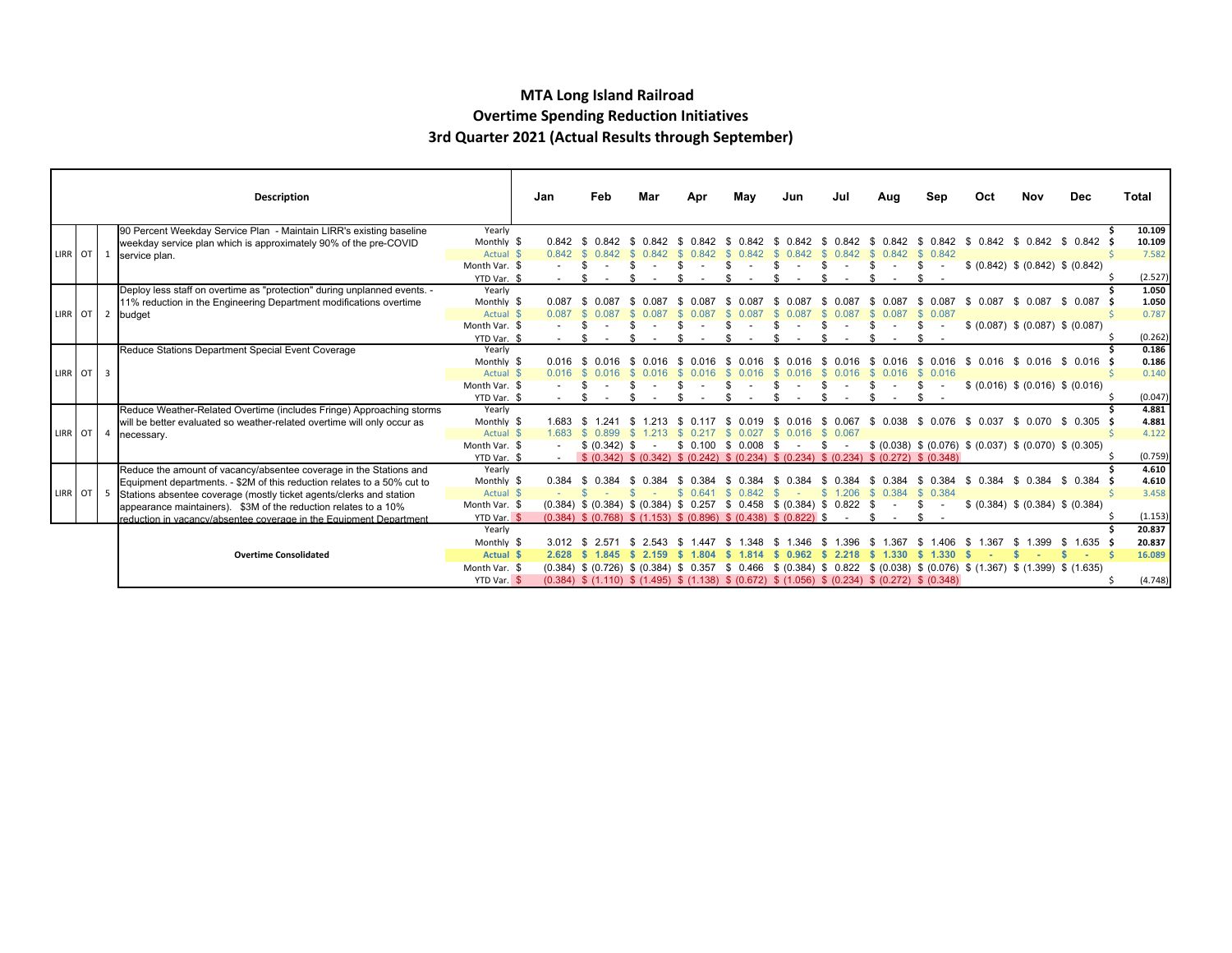#### **MTA Long Island Railroad Consulting Services Reduction Initiatives 3rd Quarter 2021 (Actual Results through September)**

|             |     | <b>Description</b>                                                         |                 | Jan   | Feb | Mar | Apr | May                      | Jun          | Jul           | Aug      | Sep      | Oct      | Nov   | Dec                                 | Total   |
|-------------|-----|----------------------------------------------------------------------------|-----------------|-------|-----|-----|-----|--------------------------|--------------|---------------|----------|----------|----------|-------|-------------------------------------|---------|
|             |     | BRP - Tighter Control and Prioritization of Non Payroll Funds to Core      | Yearly          |       |     |     |     |                          |              |               |          |          |          |       |                                     | 2.369   |
|             |     | Mission Initiatives - Includes 3rd Party employee training, homeless       | Monthly \$      | 0.197 |     |     |     | 197<br>-86               | በ 197<br>SS. | 0.197<br>- 55 | \$ 0.197 | \$ 0.197 | \$ 0.197 |       | \$ 0.197 \$ 0.197 \$                | 2.369   |
| LIRR CC     |     | services, records retention, holiday decorations, new hire background      | Actual \$       | በ 197 |     |     |     |                          |              |               | 0.197    | \$ 0.197 |          |       |                                     | 1.777   |
|             |     | checks, graphic design and customer satisfaction study, printing services, | Month Var. \$   |       |     |     |     |                          |              |               |          | $\sim$   |          |       | $$$ (0.197) $$$ (0.197) $$$ (0.197) |         |
|             |     | vehicle maintenance, third party snow removal and vehicle maintenance,     | YTD Var. \$     |       |     |     |     |                          |              |               |          |          |          |       |                                     | (0.592) |
|             |     | Procurement Savings - Life Insurance and Disability Costs and HQ Dental    | Yearly          |       |     |     |     |                          |              |               |          |          |          |       |                                     | 1.324   |
|             |     | <b>Benefits Cost Reduction</b>                                             | Monthly \$      |       |     |     |     |                          |              |               |          |          |          |       | $$1.324$ \$                         | 1.324   |
| <b>LIRR</b> | CC. |                                                                            | Actual \$       |       |     |     |     |                          |              |               |          |          |          |       |                                     | $\sim$  |
|             |     |                                                                            | Month Var. \$   |       |     |     |     |                          |              |               |          |          |          |       | \$ (1.324)                          |         |
|             |     |                                                                            | YTD Var. \$     |       |     |     |     | $\overline{\phantom{a}}$ |              |               |          |          |          |       |                                     | (1.324) |
|             |     |                                                                            | Yearly          |       |     |     |     |                          |              |               |          |          |          |       |                                     | 3.693   |
|             |     |                                                                            | Monthly \$      | 0.197 | n · |     |     | 197                      | 197          |               |          | 197      | 197      | 0 197 | 1.521                               | 3.693   |
|             |     | <b>Consulting Consolidated</b>                                             | <b>Actual S</b> | 0.197 |     |     |     |                          |              |               |          |          |          |       |                                     | 1.777   |
|             |     |                                                                            | Month Var. \$   |       |     |     |     |                          |              |               |          |          |          |       | $(0.197)$ \$ $(0.197)$ \$ $(1.521)$ |         |
|             |     |                                                                            | YTD Var. \$     |       |     |     |     | $\sim$                   |              |               |          |          |          |       |                                     | (1.916) |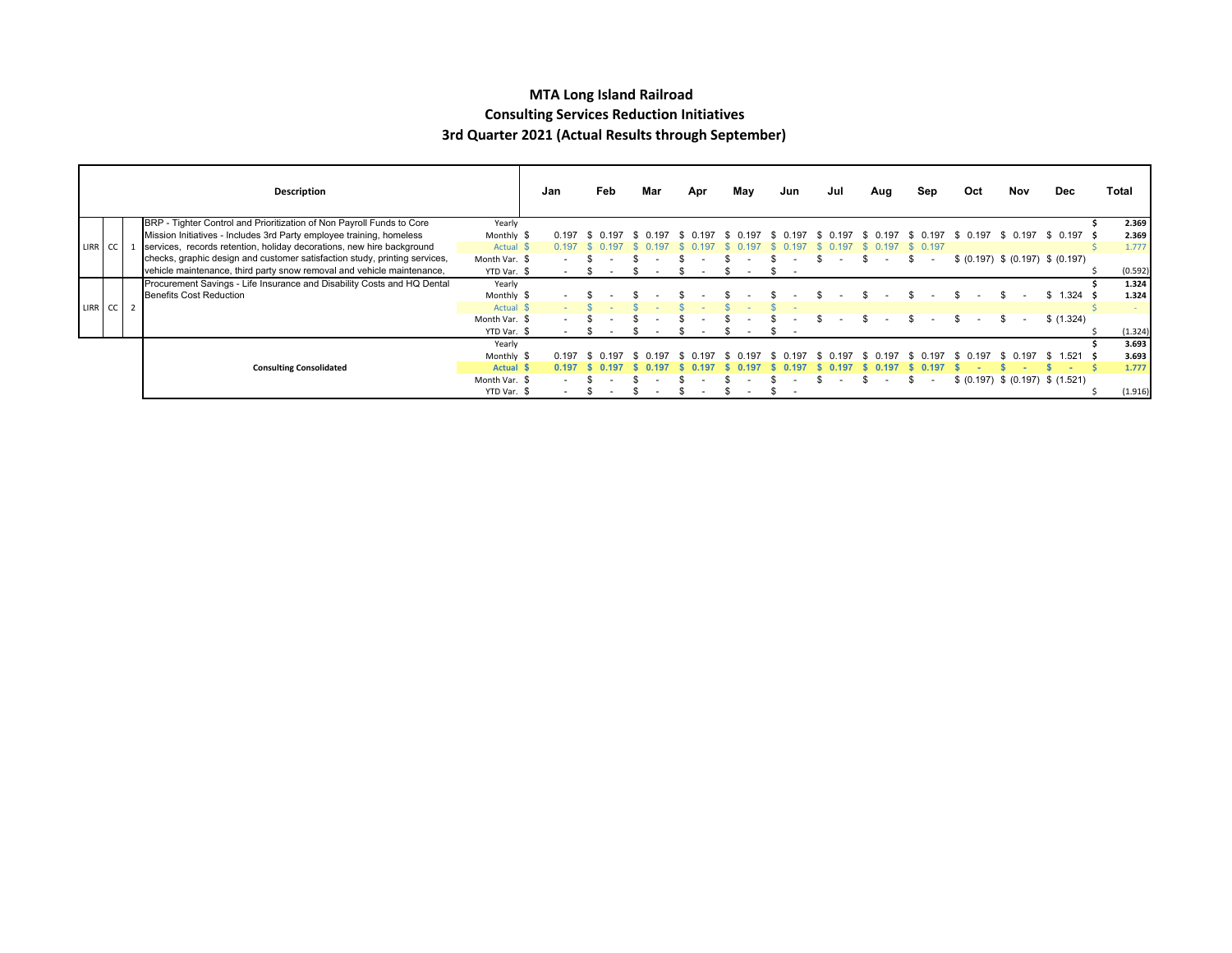#### **MTA Long Island Railroad Non‐Personnel Expense Reduction Initiatives 3rd Quarter 2021 (Actual Results through September)**

|           |           |   | <b>Description</b>                                                                                                                                                                                               |                                           | Jan                 | Feb                                                    | Mar                                              | Apr                                            | Mav                                        | Jun                                                | Jul                                                                                                                      | Aug                                              | Sep                                    | Oct  | Nov                                        | Dec                                                                                          | Total                             |
|-----------|-----------|---|------------------------------------------------------------------------------------------------------------------------------------------------------------------------------------------------------------------|-------------------------------------------|---------------------|--------------------------------------------------------|--------------------------------------------------|------------------------------------------------|--------------------------------------------|----------------------------------------------------|--------------------------------------------------------------------------------------------------------------------------|--------------------------------------------------|----------------------------------------|------|--------------------------------------------|----------------------------------------------------------------------------------------------|-----------------------------------|
|           |           |   | 90 Percent Weekday Service Plan - Maintain LIRR's existing baseline<br>weekday service plan which is approximately 90% of the pre-COVID<br>$LIRR NP 1$ service plan.                                             | Yearly<br>Monthly \$<br>Actual \$         | 1.531               | 1.531 \$ 1.531<br>1.531                                | 1.531                                            | 1.531                                          | 1.531                                      | $\mathbb{S}$<br>1.531                              | <b>S</b><br>1.531                                                                                                        | 1.531                                            |                                        |      |                                            | \$ 1.531 \$ 1.531 \$ 1.531 \$ 1.531 \$ 1.531 \$ 1.531 \$ 1.531 \$ 1.531 \$ 1.531 \$ 1.531 \$ | 18.369<br>18.369<br>13.777        |
|           |           |   |                                                                                                                                                                                                                  | Month Var. \$<br>YTD Var. \$              |                     | S.<br>-S                                               | \$<br><b>Contract Contract</b>                   | \$<br><b>Contract</b>                          | \$<br><b>Contract</b><br>s.                | \$<br><b>Contractor</b><br>£.                      | \$<br><b>Contract Contract</b><br>S.                                                                                     | \$<br>$\sim$ $-$                                 | \$<br>£.                               |      | $$(1.531)$ $$(1.531)$ $$(1.531)$           |                                                                                              | (4.592)                           |
| LIRR NP   |           | 2 | Reduce by 80% paid Advertising by Focusing on Internal MTA Social<br>Media Outlets. These funds support a variety of public information<br>campaigns including those publicizing the LIRR's travel               | Yearly<br>Monthly \$<br>Actual \$         | 0.001               | $0.001$ \$ 0.030<br><b>S</b><br>0.030                  | \$ 0.015                                         |                                                | $0.001$ \$<br>0.001                        | 0.030                                              | $0.030 \quad $0.015$<br>$\mathbb{S}$<br>0.015                                                                            | 0.001                                            | -SS<br>0.015                           |      |                                            | \$ 0.001 \$ 0.015 \$ 0.097 \$ 0.097 \$ 0.097 \$                                              | 0.400<br>0.400<br>0.108           |
|           |           |   | packages/getaways/group travel, sporting event partnerships                                                                                                                                                      | Month Var. \$<br>YTD Var. \$              |                     |                                                        | \$                                               |                                                |                                            | \$<br>\$<br>$\sim$                                 | \$<br>$\sim$<br>\$                                                                                                       | - \$<br>$\sim$<br>- \$                           | \$<br>$\sim$<br>£.                     |      | \$ (0.097) \$ (0.097) \$ (0.097)           |                                                                                              | (0.292)                           |
|           | LIRR NP 3 |   | Eliminate LIRR Holiday Train - During the holidays, the LIRR runs two<br>express trains with reserved seating (one from Ronkonkoma and one from<br>Babylon) to Penn Station that includes holiday entertainment, | Yearly<br>Monthly<br>Actual               |                     |                                                        |                                                  |                                                |                                            |                                                    |                                                                                                                          |                                                  |                                        |      |                                            | $$0.089$ \$                                                                                  | 0.089<br>0.089                    |
|           |           |   | refreshments, etc.                                                                                                                                                                                               | Month Var. \$<br>YTD Var. \$              |                     |                                                        |                                                  |                                                |                                            |                                                    |                                                                                                                          |                                                  |                                        |      |                                            | \$ (0.089)                                                                                   | (0.089)                           |
| LIRR NP 4 |           |   | Eliminate South Fork Commuter Connection. - Eliminates stand-alone East<br>End service east of Speonk on the Montauk Branch.                                                                                     | Yearly<br>Monthly \$<br>Actual \$         | 0.126               | 0.126<br>0.126                                         | 0.126<br>-SS                                     | 0.126                                          | 0.126<br>0.126                             | 0.126<br><sup>S</sup><br>0.126                     | - \$<br>0.126<br>-SS<br>0.126                                                                                            | 0.126<br>- 5                                     | - \$<br>0.126<br>0.126                 | - \$ |                                            | $0.126$ \$ 0.126 \$ 0.126 \$                                                                 | 1.516<br>1.516<br>1.137           |
|           |           |   | Leased Space - Downsize MTA/LIRR's need for leased and owned office                                                                                                                                              | Month Var. \$<br>YTD Var. \$              |                     | \$                                                     | \$                                               |                                                |                                            | \$<br>£.                                           | \$<br>S                                                                                                                  | -S                                               | \$<br>S                                |      | $$$ (0.126) $$$ (0.126) $$$ (0.126)        |                                                                                              | (0.379)<br>0.610                  |
| LIRR NP 5 |           |   | space including facilities.                                                                                                                                                                                      | Yearly<br>Monthly \$                      |                     |                                                        |                                                  | 0.051 \$ 0.051 \$ 0.051 \$ 0.051 \$            | 0.051                                      |                                                    |                                                                                                                          |                                                  |                                        |      |                                            | 0.051 \$ 0.051 \$ 0.051 \$ 0.051 \$ 0.051 \$ 0.051 \$ 0.051 \$ 0.051 \$                      | 0.610                             |
|           |           |   |                                                                                                                                                                                                                  | Actual \$<br>Month Var. \$<br>YTD Var. \$ |                     | 0.051<br>\$<br>$\sim$                                  | <b>S</b><br>\$<br>-\$                            | $\mathbb{S}$<br>0.051<br>Яб.<br>$\sim$         | \$.<br>$\sim$                              | $\mathbf{\$}$<br>0.051<br>\$<br>\$<br>$\sim$       | <b>S</b><br>0.051<br>\$<br>\$<br>$\sim$                                                                                  | - S<br>0.051<br>S<br>-S                          | 0.051<br>\$<br>\$.                     |      | $$$ (0.051) $$$ (0.051) $$$ (0.051)        |                                                                                              | 0.458<br>(0.153)                  |
|           |           |   | BRP - Tighter Control and Prioritization of Non Payroll Funds to Core<br>Mission Initiatives - Includes 3rd Party employee training, homeless                                                                    | Yearly<br>Monthly \$                      | $0.488$ \$          | 0.488                                                  | 0.488<br>- \$                                    | -S<br>0.488                                    | - \$<br>0.488                              | 0.488<br>- \$                                      | \$                                                                                                                       | $0.488$ \$ 0.488                                 | -S                                     |      |                                            | 0.488 \$ 0.488 \$ 0.488 \$ 0.488 \$                                                          | 5.858<br>5.858                    |
| LIRR NP 6 |           |   | services, records retention, holiday decorations, new hire background<br>checks, graphic design and customer satisfaction study, printing services,                                                              | Actual \$<br>Month Var. \$                |                     | 0.488<br>\$                                            | \$0.488<br>\$                                    | \$0.488<br>\$                                  | <b>S</b><br>0.488<br>\$<br>$\sim$          | <b>S</b><br>0.488<br>\$                            | \$0.488<br>\$                                                                                                            | \$0.488<br>S                                     | 0.488<br>\$                            |      | $$$ (0.488) $$$ (0.488) $$$ (0.488)        |                                                                                              | 4.394                             |
|           |           |   | vehicle maintenance, third party snow removal and vehicle maintenance,<br>Reduce Travel, Dues & Memberships - Maintain funding for only critical<br>travel, dues and memberships.                                | YTD Var. \$<br>Yearly<br>Monthly \$       |                     | - \$                                                   | \$<br>$\sim$                                     | \$<br>$\sim$ 100 $\mu$                         | \$<br>$\sim$ $-$                           | \$<br>$\sim 10^{-1}$                               | \$<br>$\sim$<br>0.026 \$ 0.026 \$ 0.026 \$ 0.026 \$ 0.026 \$ 0.026 \$ 0.026 \$ 0.026 \$ 0.026 \$ 0.026 \$ 0.026 \$ 0.026 | \$                                               | -S                                     |      |                                            |                                                                                              | (1.465)<br>0.313<br>0.313<br>- \$ |
| LIRR NP 7 |           |   |                                                                                                                                                                                                                  | Actual \$<br>Month Var. \$                | 0.026               | 0.026<br>\$                                            | $\mathbf{s}$<br>0.026<br>\$                      | $\mathbb{S}$<br>0.026<br>\$                    | $\mathcal{S}$<br>0.026<br>s.<br>$\sim$     | $\mathbf{s}$<br>0.026<br>\$<br>$\sim$ $-$          | \$0.026<br>\$<br>$\sim$                                                                                                  | \$ 0.026<br>\$                                   | \$ 0.026<br>\$                         |      | $$$ (0.026) $$$ (0.026) $$$ (0.026)        |                                                                                              | 0.235                             |
|           |           |   | Tighter Control and Prioritization of Expenses - Departments across Long                                                                                                                                         | YTD Var. \$<br>Yearly                     |                     | -S                                                     |                                                  |                                                | -96                                        | \$                                                 | \$                                                                                                                       |                                                  | \$                                     |      |                                            |                                                                                              | (0.078)<br>1.015                  |
|           |           |   | Island Rail Road have identified budget savings related to historical<br>LIRR NP 8 spending trends and cost containment efforts                                                                                  | Monthly \$<br>Actual \$<br>Month Var. \$  | 0.085<br>$0.085$ \$ | 0.085<br>- \$                                          | 0.085<br>- \$<br>$0.085$ \$ 0.085<br>\$          | $$0.085$ \$<br>\$0.085                         | 0.085<br>$\mathbf{s}$<br>0.085             | - \$<br>$\mathbb{S}$<br>\$                         | $0.085$ \$ 0.085 \$ 0.085 \$ 0.085 \$ 0.085 \$<br>$0.085$ \$ 0.085 \$ 0.085<br>\$                                        | -S                                               | \$0.085<br>\$                          |      | $$$ (0.085) $$$ (0.085) $$$ (0.085)        | $0.085$ \$ 0.085 \$                                                                          | 1.015<br>0.761                    |
|           |           |   | Utilize New Passenger Loading Application for Train Counting - Utilize load-                                                                                                                                     | YTD Var. \$<br>Yearly                     |                     |                                                        |                                                  |                                                |                                            |                                                    |                                                                                                                          |                                                  |                                        |      |                                            |                                                                                              | (0.254)<br>0.100                  |
| LIRR NP 9 |           |   | weight data from the M7 fleet and utilize the anticipated installation of<br>Automated Passenger Counting systems on the M9 fleet and C3 diesel                                                                  | Monthly \$<br>Actual \$                   | 0.008               | $0.008 \quad $0.008$<br>0.008                          | \$ 0.008<br>0.008                                | \$ 0.008<br>0.008                              | $0.008$ \$<br>- \$<br>0.008                | 0.008<br>$\mathbf{s}$                              | $\mathbb{S}$<br>0.008                                                                                                    | \$0.008                                          | \$ 0.008                               |      |                                            | $0.008$ \$ 0.008 \$ 0.008 \$ 0.008 \$ 0.008 \$ 0.008 \$ 0.008 \$                             | 0.100<br>0.075                    |
|           |           |   | coach fleets to reduce reliance on third party passenger counting.                                                                                                                                               | Month Var. \$<br>YTD Var. \$              |                     |                                                        | \$.                                              |                                                |                                            | \$<br>$\sim$                                       | \$<br>$\sim$                                                                                                             | S<br>$\sim$                                      | \$<br>$\sim$                           |      | $$$ (0.008) $$$ (0.008) $$$ (0.008)        |                                                                                              | (0.025)                           |
|           |           |   |                                                                                                                                                                                                                  | Yearly<br>Monthly \$                      | $2.316$ \$          | 2.345                                                  | \$ 2.330                                         | \$2.316                                        | - \$<br>2.316                              | - \$                                               | 2.345 \$ 2.330 \$ 2.316                                                                                                  |                                                  | \$ 2.330                               |      |                                            | $$2.502$ \$                                                                                  | 28.270<br>28.270                  |
|           |           |   | <b>Non-Personnel Consolidated</b>                                                                                                                                                                                | Actual \$<br>Month Var. \$<br>YTD Var. \$ | 2.316               | 2.345<br>\$<br>$\sim 100$ km s $^{-1}$<br>\$<br>$\sim$ | \$2,330<br>\$<br><b>Contract</b><br>\$<br>$\sim$ | 2.316<br>\$<br><b>Contract</b><br>\$<br>$\sim$ | 2.316<br>\$<br>$\sim$ $-$<br>\$.<br>$\sim$ | S<br>\$<br>$\sim 100$ km s $^{-1}$<br>\$<br>$\sim$ | 2.345 \$ 2.330<br>\$<br>$\sim 100$ km s $^{-1}$<br>\$<br>$\sim$                                                          | \$2.316<br>\$<br><b>Contract</b><br>\$<br>$\sim$ | \$2.330<br>\$<br><b>Contract</b><br>-S | - \$ | - S<br>$(2.413)$ \$ $(2.413)$ \$ $(2.502)$ | -S                                                                                           | 20.944<br>(7.327)                 |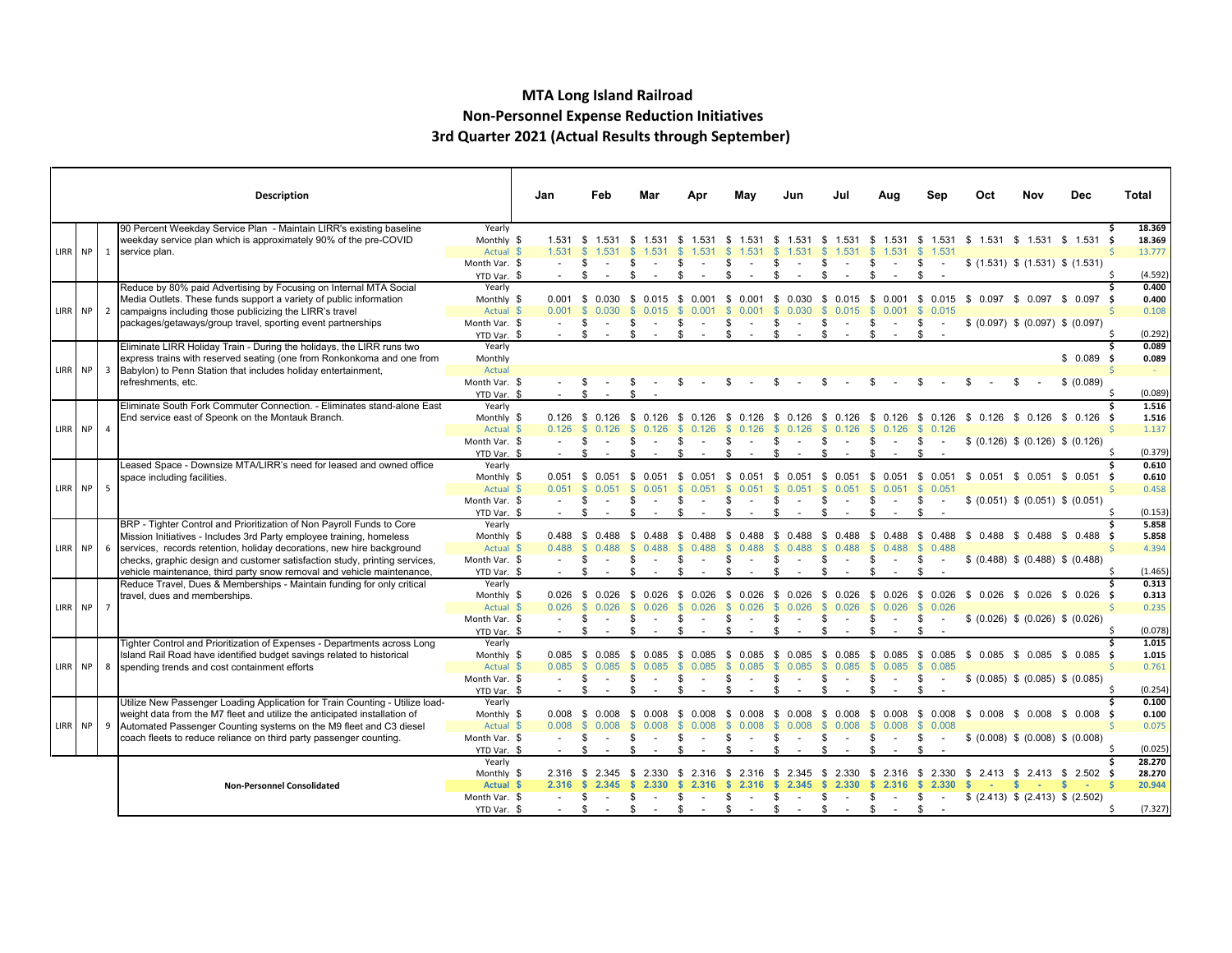#### **Metropolitan Transportation Authority 2021 MTA MNR ASA Monitoring Program 3rd Quarter 2021 results**

In 2021, 13 ASA's are being monitored with a full-year savings of \$44.7 million and a reduction of 0 positions.

Results through the third quarter show that \$27.3 million or 89.9% of the planned ASA reductions of \$30.4 million was realized and 0 positions were reduced. Additionally, 44.9% of the planned full-year savings has been realized.

All ASA's met the targeted savings for the quarter, except:

- MNR OT-1
	- o Maintain the June 2020 East of Hudson Reduced Service Schedule
		- In June 2021, Metro-North enhanced its peak service, adding 24 trains during the peak periods on the East of Hudson lines. In August 2021, MNR increased full weekday service to 82% of the pre-pandemic schedule and weekend service to full pre-pandemic levels.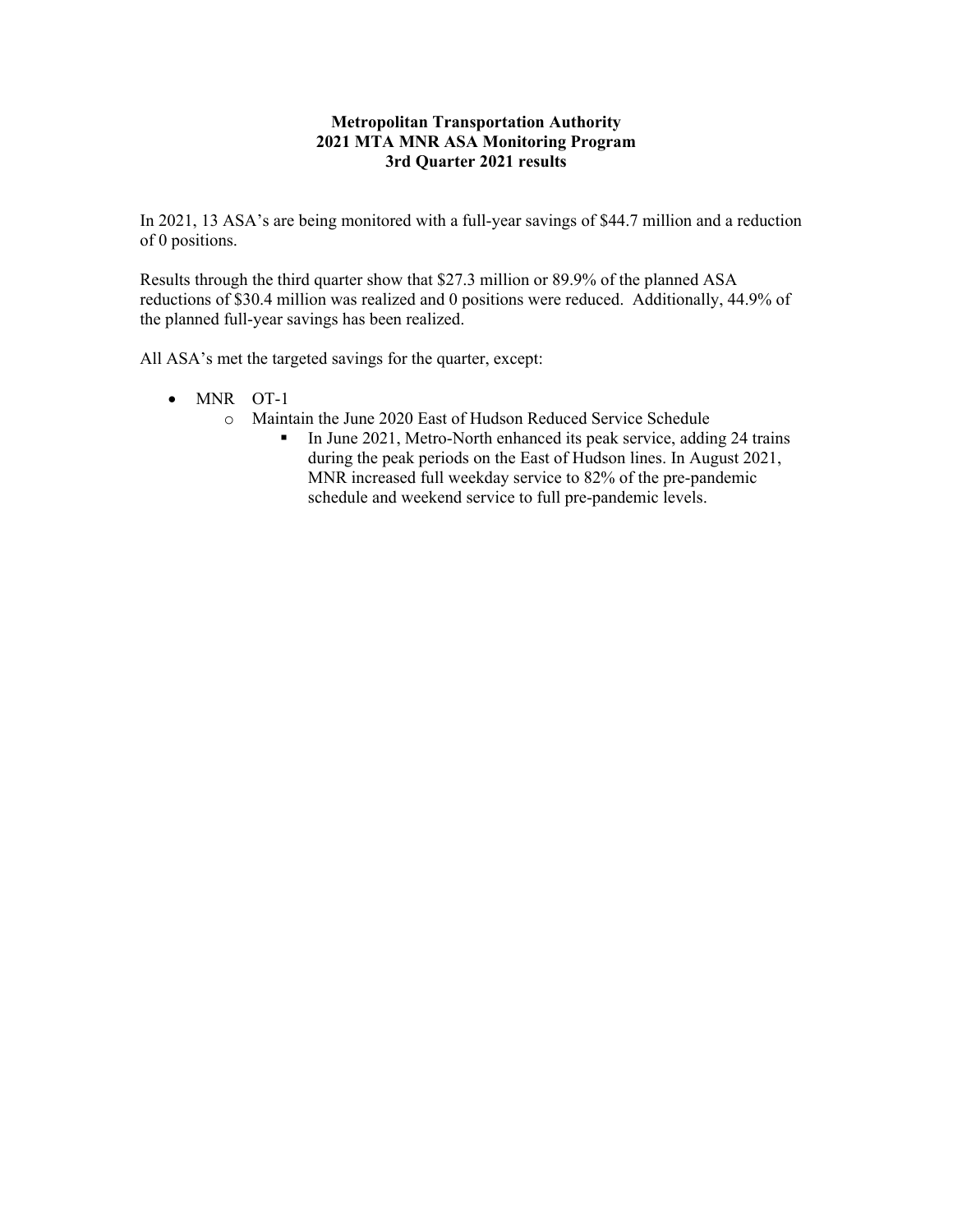# **MTA Metro-North Railroad 2021 ASA Monitoring Milestone Report 3rd Quarter 2021 (Actual Results through September)**

ASA Name: Overtime Spening Reductions

ASA Description: 4 ASA's are being monitored in 2021

ASA Status:

ASA VALUE: (\$ in millions)

| . <i>. .</i>   | .             |       |      |      |      |        |      |        |      |        |      |
|----------------|---------------|-------|------|------|------|--------|------|--------|------|--------|------|
|                |               | 2020  |      | 2021 |      |        | 2022 | 2023   |      |        | 2024 |
|                |               |       | Pos. |      | Pos. |        | Pos. |        | Pos. |        | Pos. |
| Original Plan: | <b>Nov-20</b> | 4.935 |      | .683 |      | 12.030 | 01   | 12.292 |      | 12.559 |      |
|                |               |       |      |      |      |        |      |        |      |        |      |

| <b>CRITICAL TASKS &amp; MILESTONES:</b> | Planned | Revised | Actual |
|-----------------------------------------|---------|---------|--------|
|                                         | Date    | Date    | Date   |
| 11/1/2020 Identify Savings              |         |         |        |

| MONTHLY CASH SAVINGS: (\$ in millions) |                          |         |         |         |         |         |         |         |         |                   |         |         |         |
|----------------------------------------|--------------------------|---------|---------|---------|---------|---------|---------|---------|---------|-------------------|---------|---------|---------|
|                                        | Jan                      | Feb     | Mar     | Apr     | Mav     | Jun     | Jul     | Aua     | Sep     | Oct               | Nov     | Dec     | Total   |
| <b>IPlan</b>                           | .256                     | .332    | .303    | 0.751   | 0.704   | 0.702   | 0.837   | 0.788   | 0.720   | 0.80 <sup>1</sup> | 0.796   | .694    | 11.683  |
| Actual/Proj.                           | .256                     | 0.699   | .303    | Ა.751   | 0.704   | 0.702   | 0.642   | 0.609   | 0.543   |                   |         |         | 7.208   |
| Month Var.                             | $\overline{\phantom{a}}$ | (0.633) |         |         |         |         | (0.195) | (0.179) | (0.176) | (0.801)           | (0.796) | (1.694) |         |
| <b>YTD Var.</b>                        |                          | (0.633) | (0.633) | (0.633) | (0.633) | (0.633) | (0.829) | .007    | 7.184)  |                   |         | $\sim$  | (4.475) |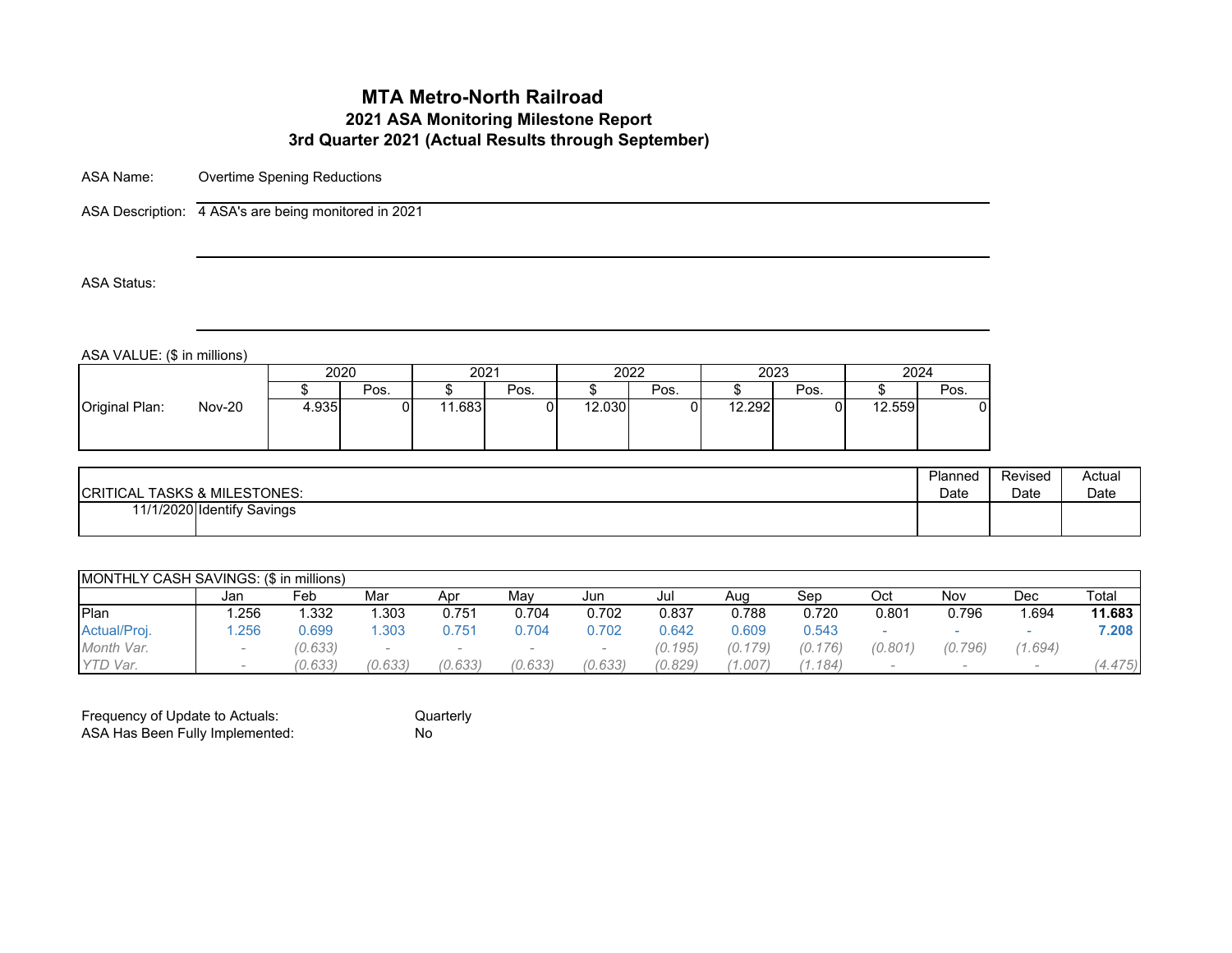# **MTA Metro-North Railroad2021 ASA Monitoring Milestone Report 3rd Quarter 2021 (Actual Results through September)**

ASA Name: Consulting Services Reductions

ASA Description: 3 ASA's are being monitored in 2021

ASA Status:

ASA VALUE: (\$ in millions)

| .                               |      |      |       |      |       |      |       |      |       |      |
|---------------------------------|------|------|-------|------|-------|------|-------|------|-------|------|
|                                 |      | 2020 |       | 2021 |       | 2022 | 2023  |      |       | 2024 |
|                                 |      | Pos. |       | Pos. |       | Pos. |       | Pos. |       | Pos. |
| <b>Nov-20</b><br>Original Plan: | .242 |      | 2.487 |      | 2.524 | U.   | 2.563 |      | 2.604 |      |
|                                 |      |      |       |      |       |      |       |      |       |      |

| <b>CRITICAL TASKS &amp; MILESTONES:</b> | Planned | Revised | Actua |
|-----------------------------------------|---------|---------|-------|
|                                         | Date    | Date    | Date  |
| 11/1/2020 Identify Savings              |         |         |       |

| MONTHLY CASH SAVINGS: (\$ in millions) |       |        |       |                          |       |       |       |        |       |         |         |                          |         |
|----------------------------------------|-------|--------|-------|--------------------------|-------|-------|-------|--------|-------|---------|---------|--------------------------|---------|
|                                        | Jan   | Feb    | Mar   | Apr                      | Mav   | Jun   | Jul   | Aug    | Sep   | Oct     | Nov     | Dec                      | Total   |
| Plan                                   | 0.207 | 0.207  | 0.207 | 0.207                    | 0.207 | 0.207 | 0.207 | 0.207  | 0.207 | 0.207   | 0.207   | 0.207                    | 2.487   |
| Actual/Proj.                           | 0.207 | 0.207  | 0.207 | 0.207                    | 0.207 | 0.207 | 0.207 | 0.207  | 0.207 |         |         |                          | .865    |
| Month Var.                             |       | $\sim$ |       |                          |       |       |       | $\sim$ |       | (0.207) | (0.207) | (0.207)                  |         |
| YTD Var.                               |       | $\sim$ |       | $\overline{\phantom{a}}$ |       | $-$   |       | $\sim$ |       |         |         | $\overline{\phantom{a}}$ | (0.622) |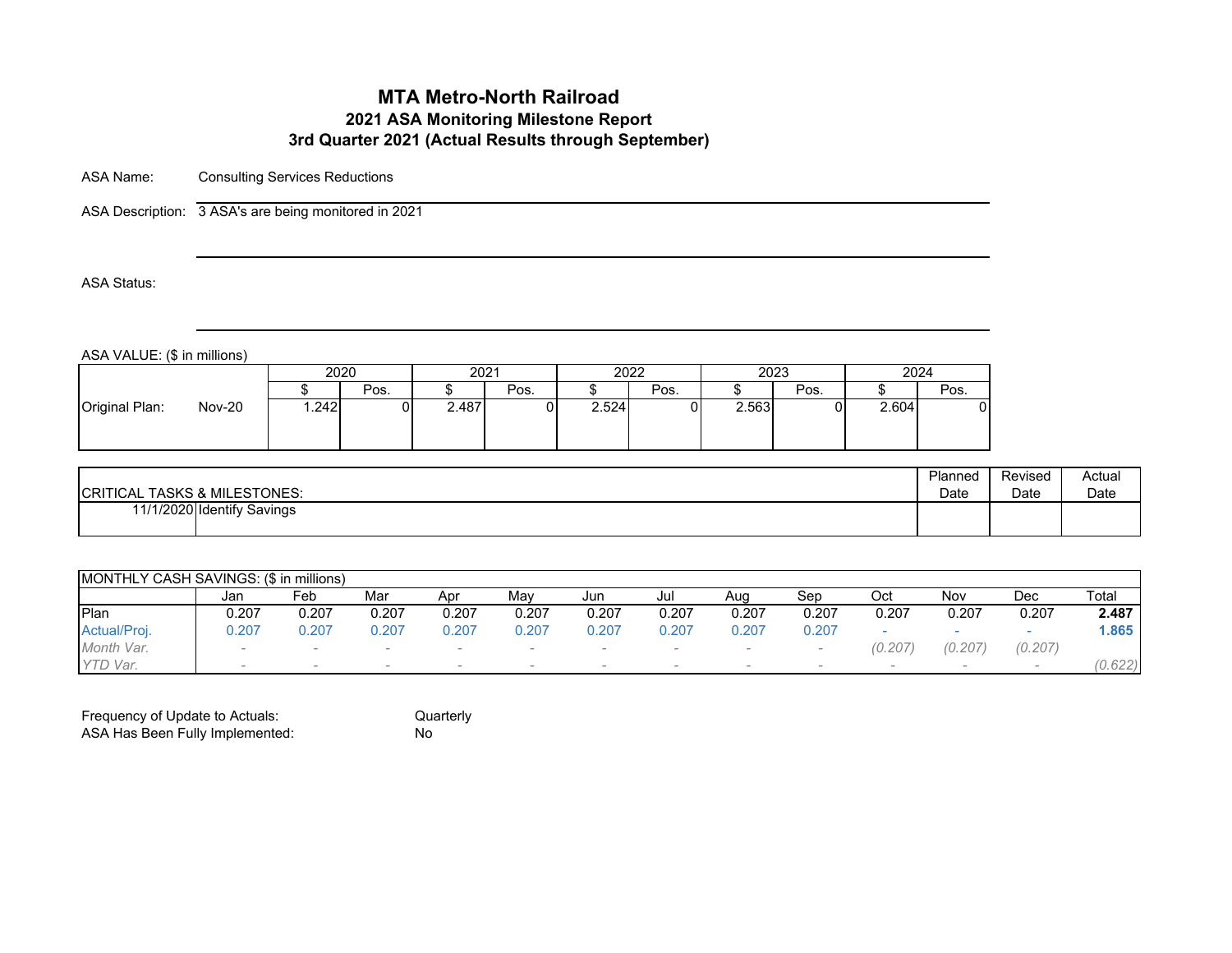## **MTA Metro-North Railroad 2021 ASA Monitoring Milestone Report 3rd Quarter 2021 (Actual Results through September)**

ASA Name: Non-Personnel Expense Reductions

ASA Description: 6 ASA's are being monitored in 2021

ASA Status:

ASA VALUE: (\$ in millions)

| . <i>.</i>     |               |        |      |        |      |        |      |        |       |        |       |
|----------------|---------------|--------|------|--------|------|--------|------|--------|-------|--------|-------|
|                |               | 2020   |      | 2021   |      | 2022   |      |        | 2023  | 2024   |       |
|                |               |        | Pos. |        | Pos. |        | Pos. |        | Pos.  |        | Pos.  |
| Original Plan: | <b>Nov-20</b> | 21.141 |      | 30.553 |      | 29.686 |      | 29.563 | 0.000 | 29.533 | 0.000 |
|                |               |        |      |        |      |        |      |        |       |        |       |

| <b>CRITICAL</b>                | Planned | Revised | Actual |
|--------------------------------|---------|---------|--------|
| <b>TASKS &amp; MILESTONES:</b> | Date    | Date    | Date   |
| 11/1/2020 Identify Savings     |         |         |        |

| MONTHLY CASH SAVINGS: (\$ in millions) |                          |                          |       |        |       |       |         |         |         |         |         |         |          |
|----------------------------------------|--------------------------|--------------------------|-------|--------|-------|-------|---------|---------|---------|---------|---------|---------|----------|
|                                        | Jan                      | Feb                      | Mar   | Apr    | Mav   | Jun   | Jul     | Aug     | Sep     | Oct     | Nov     | Dec     | Total    |
| Plan                                   | 2.235                    | 2.235                    | 2.235 | 2.235  | 2.235 | 2.235 | 2.235   | 2.235   | 2.235   | 2.235   | 2.235   | 4.322   | 28.903   |
| Actual/Proj.                           | 2.235                    | 2.235                    | 2.235 | 2.235  | 2.235 | 2.235 | .820    | .676    | .336    |         |         |         | 18.241   |
| Month Var.                             | $\overline{\phantom{a}}$ | $\overline{\phantom{a}}$ |       |        |       |       | (0.415) | (0.558) | (0.899) | (2.235) | (2.235) | (4.322) |          |
| <b>YTD Var.</b>                        |                          | $\overline{\phantom{a}}$ |       | $\sim$ |       |       |         | $\sim$  |         | $\sim$  |         |         | (10.663) |

| Frequency of Update to Actuals: | Quarterly |
|---------------------------------|-----------|
| ASAHas Been Fully Implemented:  | Nο        |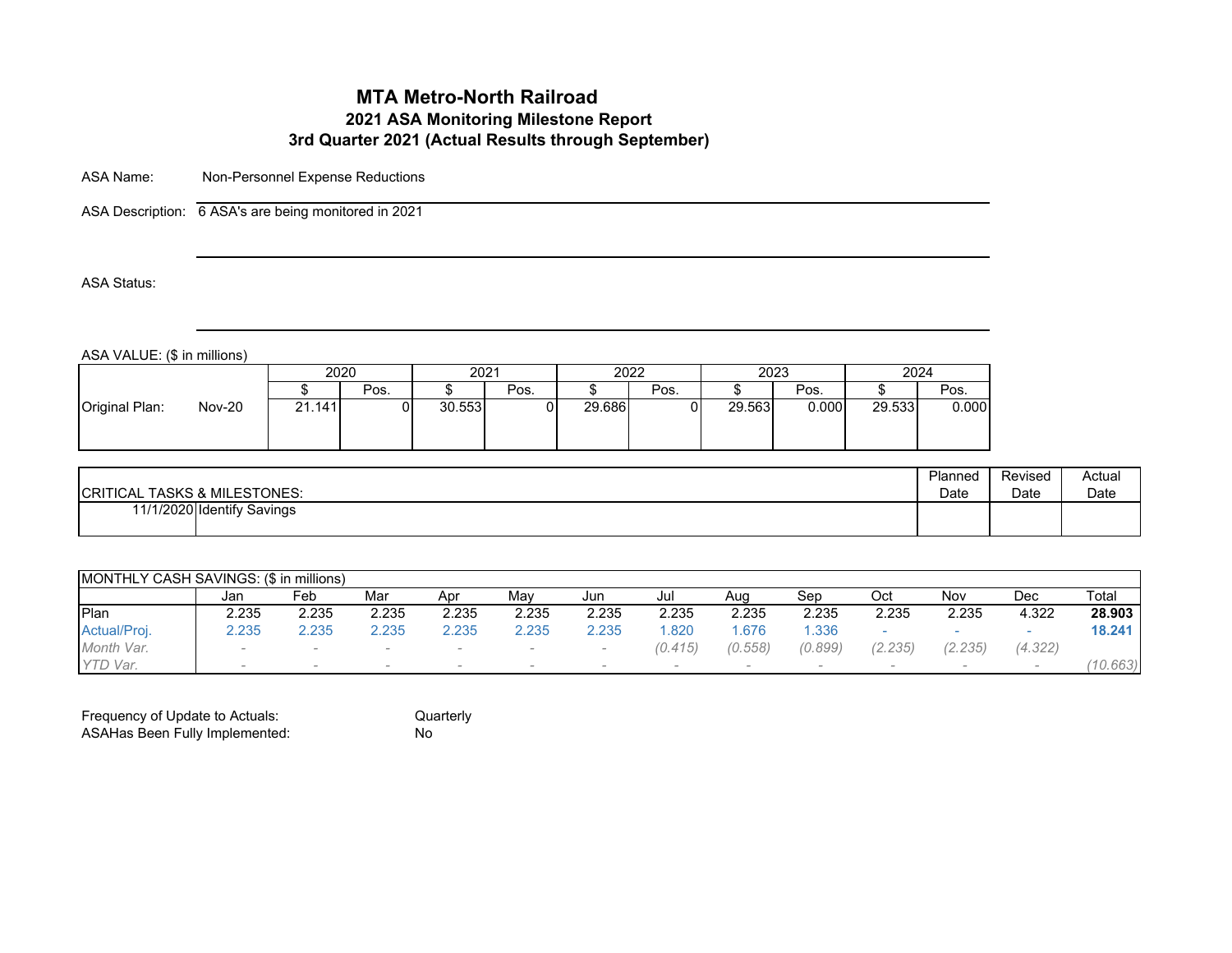## **MTA Metro‐North Railroad Overtime Spending Reduction Initiatives 3rd Quarter 2021 (Actual Results through September)**

|          |  |                              | Description                                                         |                         | Jan   | Feb                   | Mar     | Apr           | May      | Jun                           | Jul                                                                                             | Aug                    | Sep          | Oct                                                                     | Nov      | Dec                                 | Total          |
|----------|--|------------------------------|---------------------------------------------------------------------|-------------------------|-------|-----------------------|---------|---------------|----------|-------------------------------|-------------------------------------------------------------------------------------------------|------------------------|--------------|-------------------------------------------------------------------------|----------|-------------------------------------|----------------|
|          |  |                              | Maintain the June 2020 East of Hudson Reduced Service Schedule      | Yearly                  |       |                       |         |               |          |                               |                                                                                                 |                        |              |                                                                         |          |                                     | 7.619          |
|          |  |                              |                                                                     | Monthly \$              | 0.635 | - \$<br>0.635         | 0 635   | 0.635<br>- 96 | 0.635    | 0.635                         | 0.635<br>- 35                                                                                   | 0.635<br>-SS           | 0.635<br>-SS | $$0.635$ \$ 0.635 \$ 0.635 \$                                           |          |                                     | 7.619          |
| MNR OT 1 |  |                              |                                                                     | Actual \$               |       |                       |         |               |          |                               |                                                                                                 | \$ 0.456               | \$0.459      |                                                                         |          |                                     | 5.164          |
|          |  |                              |                                                                     | Month Var. \$           |       |                       |         |               |          |                               |                                                                                                 |                        |              | $$$ (0.195) $$$ (0.179) $$$ (0.176) $$$ (0.635) $$$ (0.635) $$$ (0.635) |          |                                     |                |
|          |  |                              |                                                                     | YTD Var.                |       |                       |         |               |          |                               | \$ (0.195) \$ (0.374) \$ (0.551)                                                                |                        |              |                                                                         |          |                                     |                |
|          |  |                              | Overtime Reductions for Vacancy/Absentee Coverage                   | Yearly                  |       |                       |         |               |          |                               |                                                                                                 |                        |              |                                                                         |          |                                     | 0.352          |
|          |  |                              |                                                                     | Monthly \$              | 0.029 |                       |         |               |          |                               |                                                                                                 |                        | 0.029        | \$ 0.029                                                                |          | \$ 0.029 \$ 0.029 \$                | 0.352          |
| MNR OT   |  | 2                            |                                                                     | Actual \$               | 0.029 | <sup>S</sup><br>0.029 | 0.029   | 0.029         |          | 0.029                         | -SS<br>0.029                                                                                    | 0.029                  | \$0.029      |                                                                         |          |                                     | 0.264          |
|          |  |                              |                                                                     | Month Var. \$           |       |                       |         |               |          |                               |                                                                                                 |                        | S.<br>$\sim$ |                                                                         |          | \$ (0.029) \$ (0.029) \$ (0.029)    |                |
|          |  |                              |                                                                     | YTD Var. \$             |       |                       |         |               |          |                               |                                                                                                 |                        |              |                                                                         |          |                                     |                |
| MNR OT   |  |                              | Reduction in Overtime Assigned to Prepare/Respond to Weather Events | Yearly                  | 0.557 | \$ በ633               | 0 604   |               |          |                               | በ 138                                                                                           | \$ 0.089               | በ በ21<br>-SG |                                                                         |          | \$ 0.102 \$ 0.097 \$ 0.995 \$       | 3.296          |
|          |  |                              |                                                                     | Monthly \$<br>Actual \$ | 0.557 |                       | \$0.604 | \$ 0.052      | \$ 0.005 | 0.003<br>- 96<br>-SS<br>0.003 | - \$<br>\$ 0.138                                                                                | $$0.089$ \$ 0.021      |              |                                                                         |          |                                     | 3.296<br>1.468 |
|          |  |                              |                                                                     | Month Var. \$           |       | \$ (0.633) \$         |         |               |          |                               |                                                                                                 |                        |              |                                                                         |          | $$$ (0.102) $$$ (0.097) $$$ (0.995) |                |
|          |  |                              |                                                                     | YTD Var. \$             |       |                       |         |               |          |                               | $$$ (0.633) $$$ (0.633) $$$ (0.633) $$$ (0.633) $$$ (0.633) $$$ (0.633) $$$ (0.633) $$$ (0.633) |                        |              |                                                                         |          |                                     |                |
|          |  |                              | Tighter Control and Prioritization of Expenses                      | Yearly                  |       |                       |         |               |          |                               |                                                                                                 |                        |              |                                                                         |          |                                     | 0.417          |
|          |  |                              |                                                                     | Monthly \$              | 0.035 | - \$<br>. በ በ35       | 0 035   |               |          | 0.035                         |                                                                                                 | 0.035                  | 0.035<br>S.  |                                                                         |          | \$ 0.035 \$ 0.035 \$ 0.035 \$       | 0.417          |
| MNR OT 4 |  |                              |                                                                     | Actual \$               | 0.035 | \$ 0.035              |         | 0.035         | 0.035    | 0.035                         | $\mathcal{S}$<br>0.035                                                                          | 0.035<br>$\mathcal{S}$ | \$0.035      |                                                                         |          |                                     | 0.313          |
|          |  |                              |                                                                     | Month Var. \$           |       |                       |         |               |          |                               |                                                                                                 |                        | £.           |                                                                         |          | \$ (0.035) \$ (0.035) \$ (0.035)    |                |
|          |  |                              |                                                                     | YTD Var. \$             |       |                       |         |               |          |                               |                                                                                                 |                        |              |                                                                         |          |                                     |                |
|          |  |                              |                                                                     | Yearly                  |       |                       |         |               |          |                               |                                                                                                 |                        |              |                                                                         |          |                                     | 11.683         |
|          |  |                              |                                                                     | Monthly \$              |       |                       |         |               |          |                               |                                                                                                 |                        |              | \$ 0.801                                                                | \$ 0.796 | \$1.694                             | 11.683         |
|          |  | <b>Overtime Consolidated</b> | Actual \$                                                           | 1.256                   | 0.699 | 1.303                 |         |               |          |                               |                                                                                                 | 0.543                  |              |                                                                         | <b>A</b> | 7.208                               |                |
|          |  |                              |                                                                     | Month Var. \$           |       | \$ (0.633) \$         |         |               |          |                               |                                                                                                 |                        |              | $$$ (0.195) $$$ (0.179) $$$ (0.176) $$$ (0.801) $$$ (0.796) $$$ (1.694) |          |                                     |                |
|          |  |                              |                                                                     | YTD Var. \$             |       |                       |         |               |          |                               | \$ (0.633) \$ (0.633) \$ (0.633) \$ (0.633) \$ (0.633) \$ (0.829) \$ (1.007) \$ (1.184)         |                        |              |                                                                         |          |                                     |                |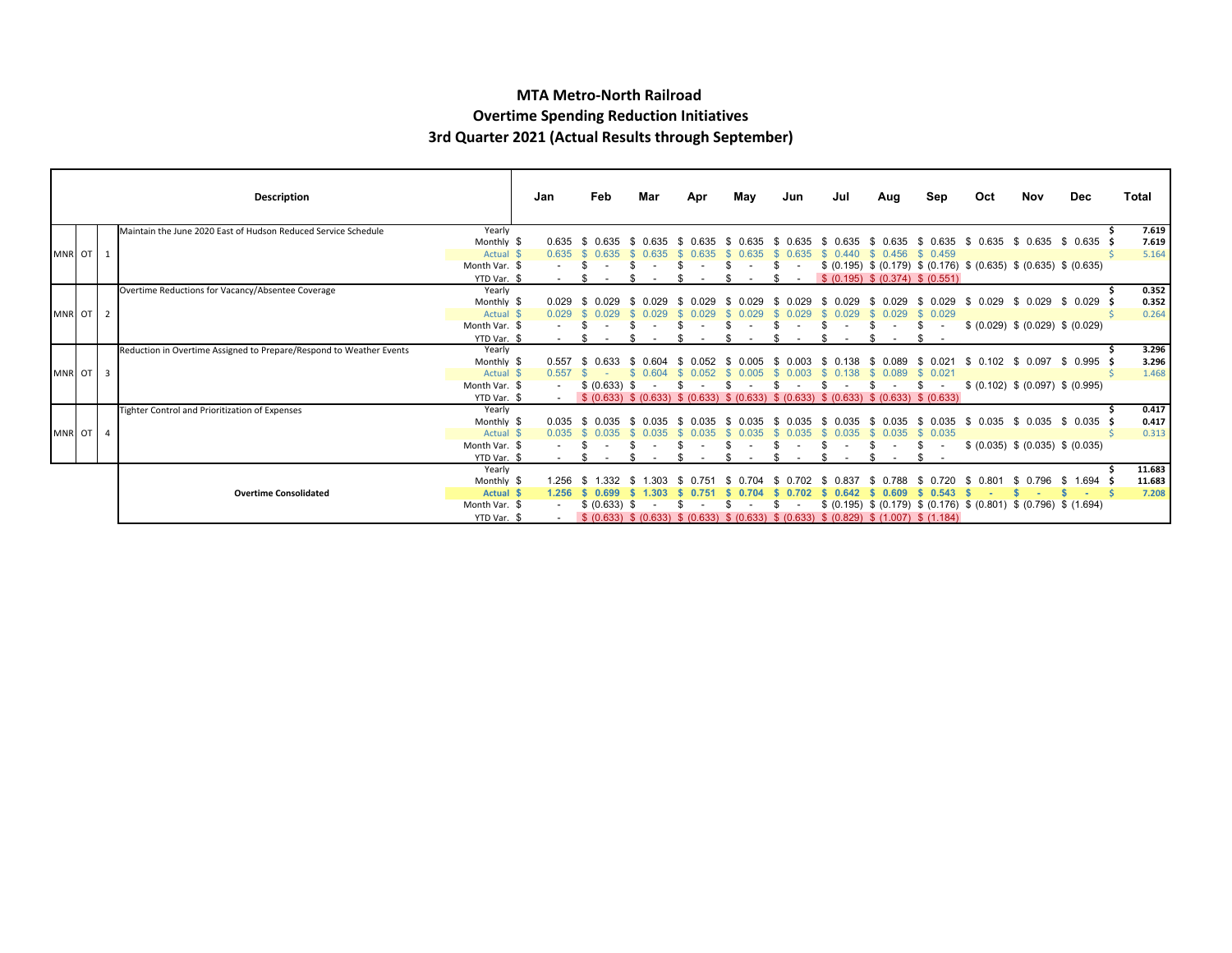## **MTA Metro‐North Railroad Consulting Services Reduction Initiatives 3rd Quarter 2021 (Actual Results through September)**

|          |  | Description                                       |             | Jan   |    | Feb      | Mar     | Apr  |         | May     | Jun   | Jul                      |            | Aug                      | Sep                    | Oct           | Nov         | Dec                                 | Total |
|----------|--|---------------------------------------------------|-------------|-------|----|----------|---------|------|---------|---------|-------|--------------------------|------------|--------------------------|------------------------|---------------|-------------|-------------------------------------|-------|
|          |  | <b>Outside Training Reduction</b>                 | Yearly      |       |    |          |         |      |         |         |       |                          |            |                          |                        |               |             |                                     | 0.468 |
|          |  |                                                   | Monthly \$  | 0.039 | Ж. | 0 039    | 0 039   | Ж.   | . በ በ39 | 0.039   | 0.039 | 0.039<br>-86             | - 96       | 0.039                    | 0.039<br>-86           | \$ 0.039      |             | \$ 0.039 \$ 0.039 \$                | 0.468 |
| MNR CC 1 |  |                                                   | Actual \$   | 0.039 |    | 0.039    | 039     |      | 0.039   | 0.039   | 0.039 | 0.039                    | -SS        | 0.039                    | \$0.039                |               |             |                                     | 0.351 |
|          |  | Month Var. \$                                     |             |       |    |          |         |      |         |         |       |                          |            | $\overline{a}$           | S.<br>$\sim$           |               |             | $(0.039)$ \$ $(0.039)$ \$ $(0.039)$ |       |
|          |  |                                                   | YTD Var. \$ |       |    |          |         |      |         |         |       |                          |            |                          |                        |               |             |                                     |       |
|          |  | Rightsizing of Ad-Hoc Engineering Services Budget | Yearly      |       |    |          |         |      |         |         |       |                          |            |                          |                        |               |             |                                     | 0.639 |
|          |  |                                                   | Monthly \$  | 0.053 |    | \$ 0.053 | 0.053   | - 96 | . በ በ53 | 0.053   | 0.053 | \$ 0.053                 | -96        | 0.053                    | \$ 0.053               |               |             | $$0.053$$ \$ 0.053 \$ 0.053 \$      | 0.639 |
| MNR CC 2 |  |                                                   | Actual \$   | 0.053 |    |          |         |      |         |         |       |                          |            | 0.053                    | \$0.053                |               |             |                                     | 0.479 |
|          |  | Month Var. \$                                     |             |       |    |          |         |      |         |         |       |                          |            | $\overline{\phantom{a}}$ | \$.<br>$\sim$          |               |             | $(0.053)$ \$ $(0.053)$ \$ $(0.053)$ |       |
|          |  |                                                   | YTD Var. \$ |       |    |          |         |      |         |         |       |                          |            |                          |                        |               |             |                                     |       |
|          |  | Tighter Control and Prioritization of Expenses    | Yearly      |       |    |          |         |      |         |         |       |                          |            |                          |                        |               |             |                                     | 1.379 |
|          |  |                                                   | Monthly \$  | 0.115 |    |          | 0 1 1 5 |      |         | 0 1 1 5 |       |                          | -96<br>115 | 115                      | \$ 0.115               |               |             | $$0.115$ \$ 0.115 \$ 0.115 \$       | 1.379 |
| MNR CC 3 |  |                                                   | Actual \$   | 0.115 |    |          |         |      |         |         |       |                          | - SS       |                          | \$0.115                |               |             |                                     | 1.035 |
|          |  | Month Var. \$                                     |             |       |    |          |         |      |         |         |       | $\overline{\phantom{a}}$ | - \$       | $\overline{\phantom{a}}$ | \$<br>$\sim$ 100 $\pm$ |               |             | \$ (0.115) \$ (0.115) \$ (0.115)    |       |
|          |  |                                                   | YTD Var. \$ |       |    |          |         |      |         |         |       |                          |            |                          |                        |               |             |                                     |       |
|          |  |                                                   | Yearly      |       |    |          |         |      |         |         |       |                          |            |                          |                        |               |             |                                     | 2.487 |
|          |  |                                                   | Monthly \$  | 0.207 |    | \$ 0.207 |         | Ж.   |         |         |       |                          |            |                          | -86                    | 0.207<br>- 35 | 0.207<br>S. | $$0.207$ \$                         | 2.487 |
|          |  | <b>Consulting Consolidated</b>                    | Actual \$   | 0.207 |    | .ስ. 207  |         |      |         |         |       |                          |            |                          |                        |               |             |                                     | 1.865 |
|          |  | Month Var. \$                                     |             |       |    |          |         |      |         |         |       |                          |            | $\overline{\phantom{a}}$ | \$<br>$\sim$ $-$       |               |             | $(0.207)$ \$ $(0.207)$ \$ $(0.207)$ |       |
|          |  |                                                   | YTD Var. \$ |       |    |          |         |      |         |         |       |                          |            |                          |                        |               |             |                                     |       |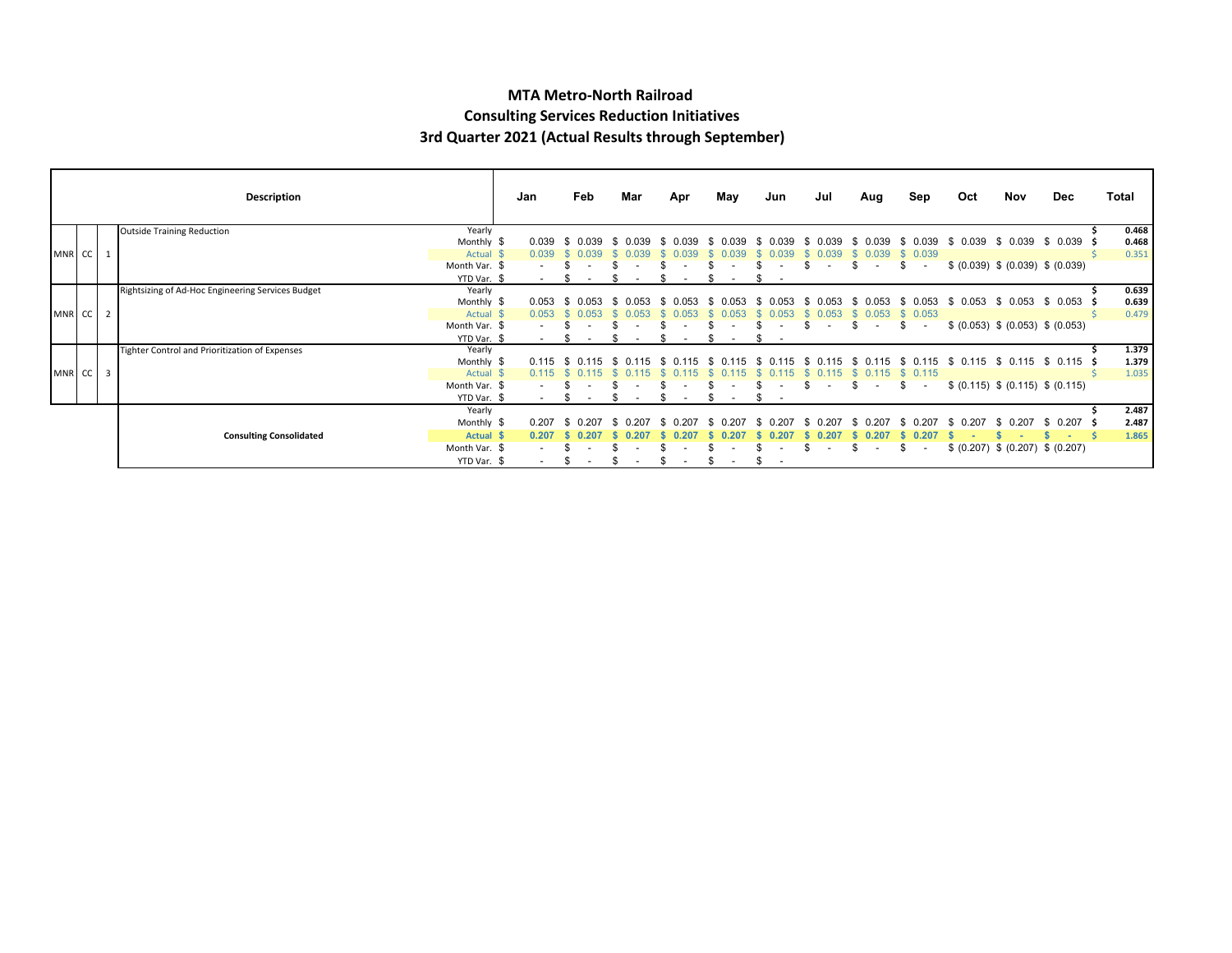## **MTA Metro‐North Railroad Non‐Personnel Expense Reduction Initiatives 3rd Quarter 2021 (Actual Results through September)**

|                 |  |  | <b>Description</b>                                                         |               | Jan            | Feb       |                 | Mar             | Apr                             | May           | Jun                    | Jul                                                            | Aug                            | Sep                      | Oct                                                                     | Nov        | <b>Dec</b>                    | Total  |
|-----------------|--|--|----------------------------------------------------------------------------|---------------|----------------|-----------|-----------------|-----------------|---------------------------------|---------------|------------------------|----------------------------------------------------------------|--------------------------------|--------------------------|-------------------------------------------------------------------------|------------|-------------------------------|--------|
|                 |  |  | <b>Advertising Reduction</b>                                               | Yearly        |                |           |                 |                 |                                 |               |                        |                                                                |                                |                          |                                                                         |            |                               | 0.549  |
|                 |  |  |                                                                            | Monthly \$    | 0.046          |           |                 |                 |                                 |               |                        |                                                                | 0.046                          | 0.046<br>- 96            |                                                                         |            | \$ 0.046 \$ 0.046 \$ 0.046 \$ | 0.549  |
| MNR NP 1        |  |  |                                                                            | Actual \$     | 0.046          | - SS      | 0.046           | - \$<br>0.046   | 0.046                           | 0.046         | 0.046                  | $0.046$ \$<br><b>S</b>                                         |                                | $0.046$ \$ 0.046         |                                                                         |            |                               | 0.412  |
|                 |  |  |                                                                            | Month Var. \$ |                |           |                 |                 |                                 |               |                        |                                                                | S.<br><b>Contract</b>          | <b>S</b> –               | $$$ (0.046) $$$ (0.046) $$$ (0.046)                                     |            |                               |        |
|                 |  |  |                                                                            | YTD Var. \$   |                |           |                 |                 |                                 |               |                        |                                                                |                                |                          |                                                                         |            |                               |        |
|                 |  |  | Continuous Work Platform (CWP) Lease                                       | Yearly        |                |           |                 |                 |                                 |               |                        |                                                                |                                |                          |                                                                         |            |                               | 1.507  |
|                 |  |  |                                                                            | Monthly \$    | 0.126          | \$ 0.126  |                 | - \$<br>0.126   |                                 |               |                        |                                                                | - \$                           | -SS                      | 0.126 \$ 0.126 \$ 0.126 \$ 0.126 \$                                     |            |                               | 1.507  |
| MNR NP 2        |  |  |                                                                            | Actual \$     | 0.126          |           |                 | 126.            |                                 | 0.126         |                        | 0.126                                                          | - \$                           | $0.126$ \$ 0.126         |                                                                         |            |                               | 1.131  |
|                 |  |  |                                                                            | Month Var. \$ |                |           |                 |                 |                                 |               |                        |                                                                | - \$<br>$\sim$                 | - \$<br>$\sim$ 100 $\pm$ | $$$ (0.126) $$$ (0.126) $$$ (0.126)                                     |            |                               |        |
|                 |  |  |                                                                            | YTD Var. \$   |                |           |                 |                 |                                 |               |                        |                                                                |                                |                          |                                                                         |            |                               |        |
|                 |  |  | Fleet Material & Supplies                                                  | Yearly        |                |           |                 |                 |                                 |               |                        |                                                                |                                |                          |                                                                         |            |                               | 0.136  |
|                 |  |  |                                                                            | Monthly \$    | 0.011          | \$ 0.011  |                 | -0.011          |                                 |               |                        | 0.011                                                          | - SS<br>0.011                  | 0.011<br>- 96            | \$ 0.011 \$ 0.011 \$ 0.011 \$                                           |            |                               | 0.136  |
| MNR NP 3        |  |  |                                                                            | Actual \$     | 0.011          |           |                 |                 |                                 |               |                        |                                                                | 0.011                          | S 0.011                  |                                                                         |            |                               | 0.102  |
|                 |  |  |                                                                            | Month Var. \$ |                |           |                 |                 |                                 |               |                        |                                                                | -S<br>$\sim$                   | $s -$                    | $$$ (0.011) $$$ (0.011) $$$ (0.011)                                     |            |                               |        |
|                 |  |  |                                                                            | YTD Var. \$   |                |           |                 |                 |                                 |               |                        |                                                                |                                |                          |                                                                         |            |                               |        |
|                 |  |  | Maintain the June 2020 East of Hudson Reduced Service Schedule             | Yearly        |                |           |                 |                 |                                 |               |                        |                                                                |                                |                          |                                                                         |            |                               | 17.698 |
|                 |  |  |                                                                            | Monthly \$    | 1.475 \$ 1.475 |           |                 | \$1.475\$       | 1.475 S                         | 1.475 S       |                        | 1.475 \$ 1.475 \$ 1.475 \$ 1.475 \$ 1.475 \$ 1.475 \$ 1.475 \$ |                                |                          |                                                                         |            |                               | 17.698 |
| MNR NP 4        |  |  |                                                                            | Actual \$     |                |           |                 |                 | .4/5                            | .475          | 1.475                  | \$ 1,060 \$ 0.917 \$ 0.576                                     |                                |                          |                                                                         |            |                               | 11.402 |
|                 |  |  |                                                                            | Month Var. \$ |                |           |                 |                 |                                 |               |                        |                                                                |                                |                          | $$$ (0.415) $$$ (0.558) $$$ (0.899) $$$ (1.475) $$$ (1.475) $$$ (1.475) |            |                               |        |
|                 |  |  |                                                                            | YTD Var. \$   |                | -SS       |                 |                 |                                 |               |                        |                                                                |                                |                          |                                                                         |            |                               |        |
|                 |  |  | Tighter Control and Prioritization of Expenses                             | Yearly        |                |           |                 |                 |                                 |               |                        |                                                                |                                |                          |                                                                         |            |                               | 6.925  |
|                 |  |  |                                                                            | Monthly \$    | 0.577          | - \$      | 0.577           | - \$<br>0.577   | 0.577<br>- SS                   | - 35          |                        | 0.577                                                          | - SS<br>0.577                  | - SS                     | 0.577 \$ 0.577 \$ 0.577 \$ 0.577 \$                                     |            |                               | 6.925  |
| MNR NP 5        |  |  |                                                                            | Actual \$     | 0.577          | \$ 0.577  |                 | - \$<br>0.577 S | 0.577                           | 0.577         | -SS<br>0.577           | 0.577 S<br>- SS                                                |                                | 0.577 \$ 0.577           |                                                                         |            |                               | 5.194  |
|                 |  |  |                                                                            | Month Var. \$ |                | S.        |                 |                 |                                 | -SS           | -SS                    | S.<br>$\sim$ 100 $\mu$                                         | -S<br><b>Contract Contract</b> |                          | $$ - $ (0.577) $ (0.577) $ (0.577)$                                     |            |                               |        |
|                 |  |  |                                                                            | YTD Var. \$   | $\sim 100$     | - \$      | <b>Contract</b> |                 |                                 |               |                        |                                                                |                                |                          |                                                                         |            |                               |        |
|                 |  |  | Procurement Savings - Saving resulting from the cancellation of inventory  | Yearly        |                |           |                 |                 |                                 |               |                        |                                                                |                                |                          |                                                                         |            |                               | 2.087  |
|                 |  |  | purchase orders as well as the reduction of uniform, medical and insurance | Monthly \$    |                |           |                 |                 |                                 |               |                        |                                                                |                                |                          |                                                                         |            | $$2.087$ \$                   | 2.087  |
| MNR NP 6 costs. |  |  |                                                                            | Actual        |                |           |                 |                 |                                 |               |                        |                                                                |                                |                          |                                                                         |            |                               |        |
|                 |  |  | Month Var. \$                                                              |               |                |           |                 |                 |                                 |               |                        |                                                                |                                |                          | S.                                                                      | \$ (2.087) |                               |        |
|                 |  |  |                                                                            | YTD Var. \$   |                | - \$      |                 | $\overline{a}$  | $\overline{\phantom{a}}$        | -SS           |                        |                                                                |                                |                          |                                                                         |            |                               |        |
|                 |  |  |                                                                            | Yearly        |                |           |                 |                 |                                 |               |                        |                                                                |                                |                          |                                                                         |            |                               | 28.903 |
|                 |  |  |                                                                            | Monthly \$    | 2.235          |           |                 |                 |                                 |               |                        | -SS                                                            | - 96                           |                          |                                                                         |            | $4.322$ \$<br>-SS             | 28.903 |
|                 |  |  | <b>Non-Personnel Consolidated</b>                                          | Actual \$     | 2.235          | $S$ 2.235 |                 | 2.235           |                                 |               | 2.235                  | \$ 1.820 \$ 1.676 \$ 1.336                                     |                                |                          | -S<br>$\sim$                                                            |            | $\sim$ $\sim$ $\sim$          | 18.241 |
|                 |  |  |                                                                            | Month Var. \$ |                | \$        |                 |                 |                                 |               | $\sim$ $-$             |                                                                |                                |                          | $$$ (0.415) $$$ (0.558) $$$ (0.899) $$$ (2.235) $$$ (2.235) $$$ (4.322) |            |                               |        |
|                 |  |  |                                                                            | YTD Var. \$   |                | - \$      | $\sim$ $-$      | -SS<br>$\sim$   | Яб.<br>$\overline{\phantom{a}}$ | -SS<br>$\sim$ | S.<br>$\sim$ 100 $\pm$ |                                                                |                                |                          |                                                                         |            |                               |        |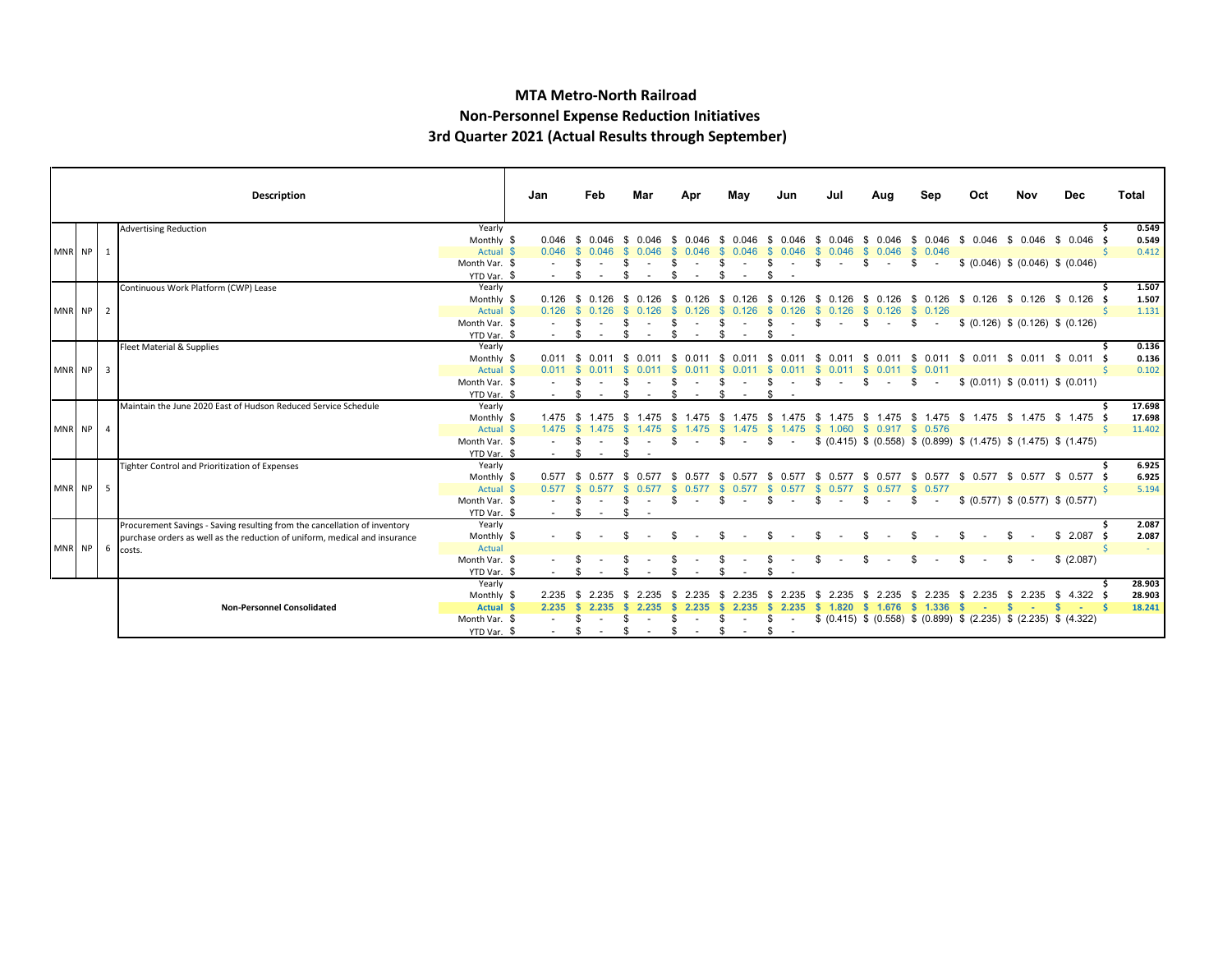#### **Metropolitan Transportation Authority 2021 MTA B&T ASA Monitoring Program 3rd Quarter 2021 results**

In 2021, 32 ASA's are being monitored with a full-year savings of \$29.1 million and a reduction of 0 positions.

Results through the third quarter show that \$20.2 million or 100% of the planned ASA reductions of \$20.2 million was realized and 0 positions were reduced. Additionally, 69.3% of the planned full-year savings has been realized.

All ASA's met the targeted savings for the quarter.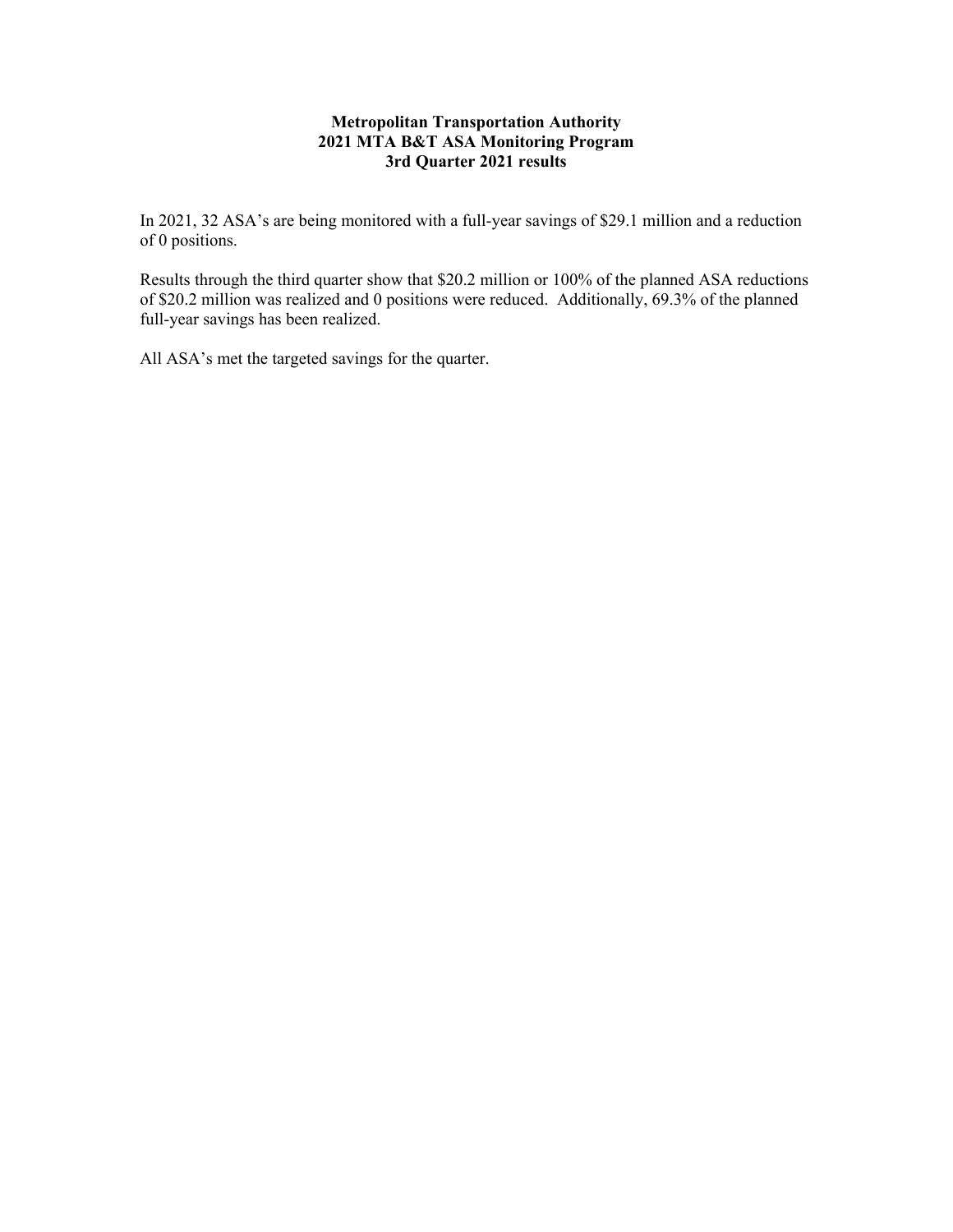# **MTA Bridges & Tunnels 2021 ASA Monitoring Milestone Report 3rd Quarter 2021 (Actual Results through September)**

ASA Name: Overtime Spening Reductions

ASA Description: 1 ASA is being monitored in 2021

ASA Status:

ASA VALUE: (\$ in millions)

|                | .             |       |      |       |      |       |      |       |      |       |      |
|----------------|---------------|-------|------|-------|------|-------|------|-------|------|-------|------|
|                |               | 2020  |      | 2021  |      |       | 2022 | 2023  |      |       | 2024 |
|                |               |       | Pos. |       | Pos. | - 13  | Pos. |       | Pos. |       | Pos. |
| Original Plan: | <b>Nov-20</b> | 5.322 |      | 4.677 |      | 4.766 | U    | 4.823 |      | 4.911 |      |
|                |               |       |      |       |      |       |      |       |      |       |      |

| <b>CRITICAL TASKS &amp; MILESTONES:</b> | Planned | Revised | Actua |
|-----------------------------------------|---------|---------|-------|
|                                         | Date    | Date    | Date  |
| 11/1/2020 Identify Savings              |         |         |       |

| MONTHLY CASH SAVINGS: (\$ in millions) |       |        |       |                          |       |       |       |        |       |         |         |         |        |
|----------------------------------------|-------|--------|-------|--------------------------|-------|-------|-------|--------|-------|---------|---------|---------|--------|
|                                        | Jan   | Feb    | Mar   | Apr                      | Mav   | Jun   | Jul   | Aug    | Sep   | Oct     | Nov     | Dec     | Total  |
| <b>IPlan</b>                           | 390.( | 0.390  | 0.390 | 0.390                    | 0.390 | 0.390 | 0.390 | 0.390  | 0.390 | 0.390   | 0.390   | 0.390   | 4.677  |
| Actual/Proj.                           | 1.390 | 0.390  | 0.390 | 0.390                    | 0.390 | 0.390 | 0.390 | 0.390  | 0.390 |         |         |         | 3.508  |
| Month Var.                             |       | $\sim$ |       |                          |       |       |       |        |       | (0.390) | (0.390) | (0.390) |        |
| YTD Var.                               |       | $\sim$ |       | $\overline{\phantom{a}}$ |       | $-$   |       | $\sim$ |       |         |         | $\sim$  | 1.169) |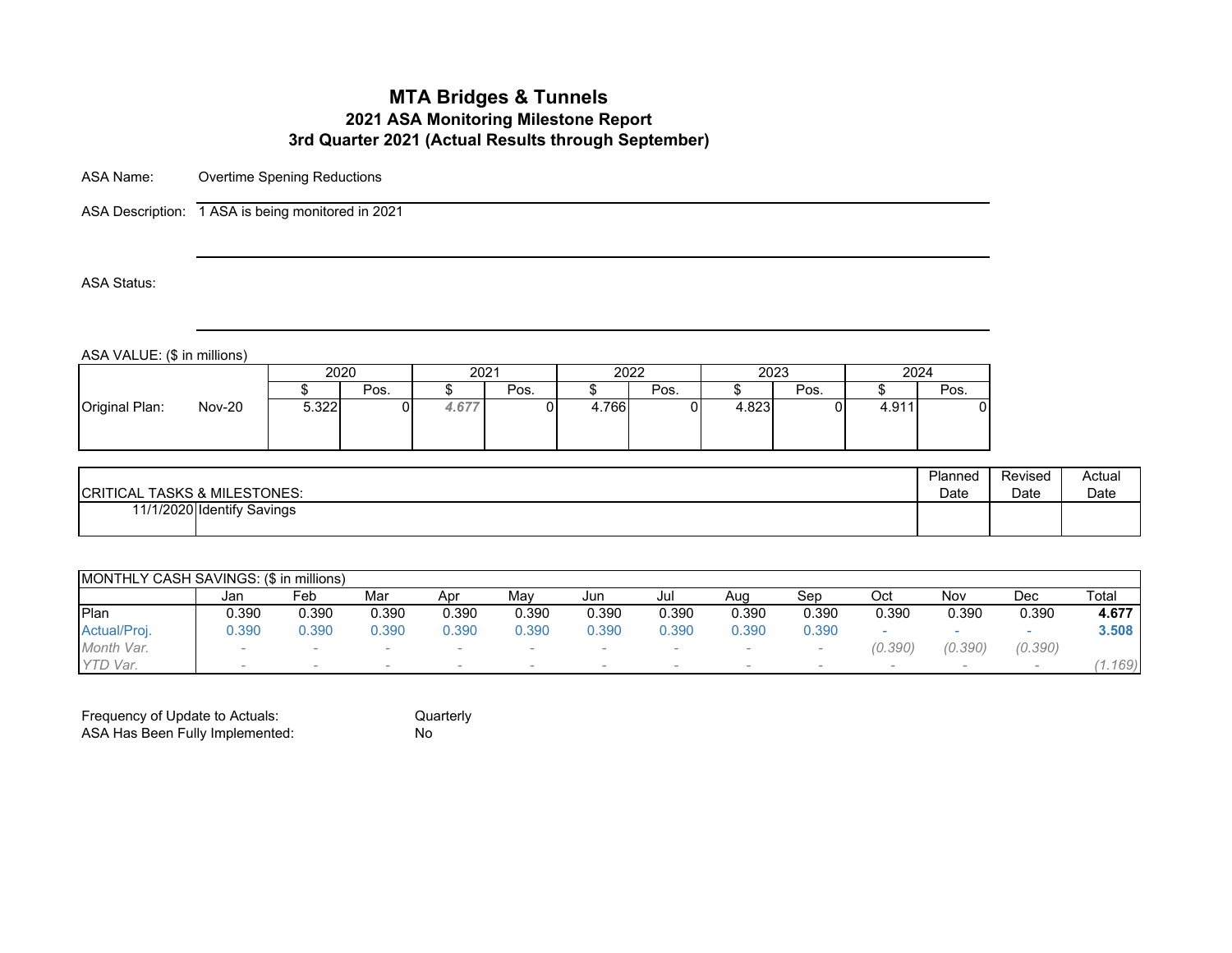# **MTA Bridges & Tunnels 2021 ASA Monitoring Milestone Report 3rd Quarter 2021 (Actual Results through September)**

ASA Name: Consulting Services Reductions

ASA Description: 13 ASA's are being monitored in 2021

ASA Status:

ASA VALUE: (\$ in millions)

| . <i>. .</i>   | .             |       |      |       |      |       |      |       |      |       |      |
|----------------|---------------|-------|------|-------|------|-------|------|-------|------|-------|------|
|                |               | 2020  |      | 2021  |      |       | 2022 | 2023  |      | 2024  |      |
|                |               |       | Pos. |       | Pos. |       | Pos. |       | Pos. |       | Pos. |
| Original Plan: | <b>Nov-20</b> | 4.034 | JL   | 8.388 |      | 6.380 |      | 3.864 |      | 3.806 |      |
|                |               |       |      |       |      |       |      |       |      |       |      |

| <b>CRITICAL TASKS &amp; MILESTONES:</b> | Planned | Revised | Actua |
|-----------------------------------------|---------|---------|-------|
|                                         | Date    | Date    | Date  |
| 11/1/2020 Identify Savings              |         |         |       |

|              | MONTHLY CASH SAVINGS: (\$ in millions) |        |       |                          |       |       |       |        |       |         |         |                          |         |  |
|--------------|----------------------------------------|--------|-------|--------------------------|-------|-------|-------|--------|-------|---------|---------|--------------------------|---------|--|
|              | Jan                                    | Feb    | Mar   | Apr                      | Mav   | Jun   | Jul   | Aug    | Sep   | Oct     | Nov     | Dec                      | Total   |  |
| <b>Plan</b>  | 548.(                                  | 0.548  | 0.548 | 0.667                    | 0.667 | 0.667 | 0.667 | 0.667  | 0.667 | 0.785   | 0.785   | . 176                    | 8.388   |  |
| Actual/Proj. | .548                                   | 0.548  | 0.548 | 0.667                    | 0.667 | 0.667 | 0.667 | 0.667  | 0.667 | $\sim$  |         |                          | 5.642   |  |
| Month Var.   |                                        | $\sim$ |       |                          |       |       |       |        |       | (0.785) | (0.785) | (1.176)                  |         |  |
| YTD Var.     |                                        | $\sim$ |       | $\overline{\phantom{a}}$ |       | $-$   |       | $\sim$ |       |         |         | $\overline{\phantom{a}}$ | (2.747) |  |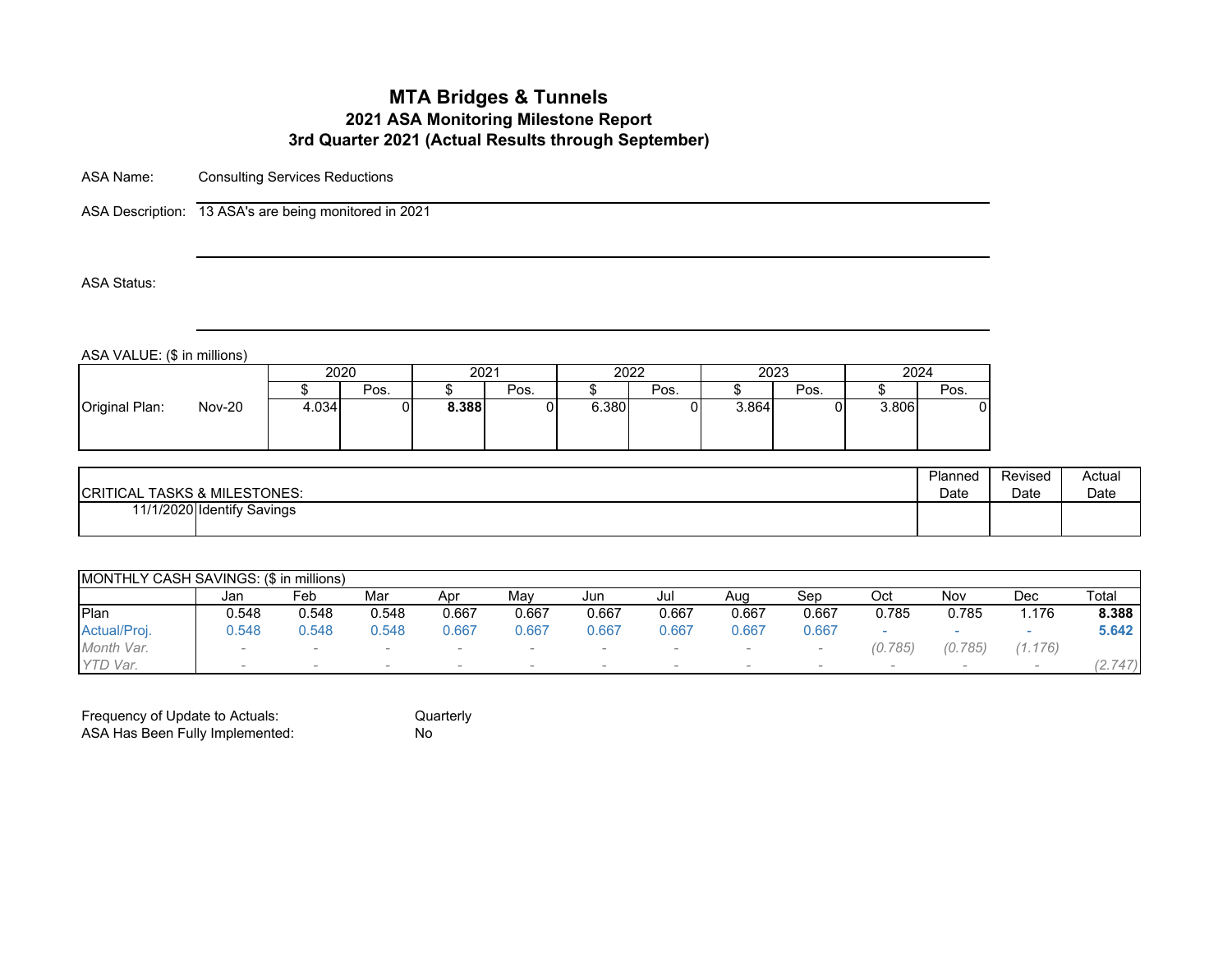# **MTA Bridges & Tunnels 2021 ASA Monitoring Milestone Report 3rd Quarter 2021 (Actual Results through September)**

ASA Name: Non-Personnel Expense Reductions

ASA Description: 18 ASA's are being monitored in 2021

ASA Status:

ASA VALUE: (\$ in millions)

|                | .             |       |      |        |      |        |      |        |       |            |       |
|----------------|---------------|-------|------|--------|------|--------|------|--------|-------|------------|-------|
|                |               | 2020  |      | 2021   |      |        | 2022 | 2023   |       | 2024       |       |
|                |               |       | Pos. |        | Pos. |        | Pos. |        | Pos.  |            | Pos.  |
| Original Plan: | <b>Nov-20</b> | 9.882 |      | 16.064 |      | 12.810 |      | 11.641 | 0.000 | .502<br>44 | 0.000 |
|                |               |       |      |        |      |        |      |        |       |            |       |

| <b>CRITICAL TASKS &amp; MILESTONES:</b> | Planned | Revised | Actual |
|-----------------------------------------|---------|---------|--------|
|                                         | Date    | Date    | Date   |
| 11/1/2020 Identify Savings              |         |         |        |

|              | MONTHLY CASH SAVINGS: (\$ in millions) |        |      |                          |       |            |       |        |        |               |                |         |         |  |
|--------------|----------------------------------------|--------|------|--------------------------|-------|------------|-------|--------|--------|---------------|----------------|---------|---------|--|
|              | Jan                                    | Feb    | Mar  | Apr                      | Mav   | Jun        | Jul   | Aua    | Sep    | Oct           | Nov            | Dec     | Total   |  |
| <b>IPlan</b> | .227                                   | 227،،  | .227 | .227                     | 227،، | 1.227      | 1.227 | . 227  | 227،،  | . 227         | .227           | 2.568   | 16.064  |  |
| Actual/Proj. | .227                                   | .227   | .227 | -227                     | .227  | $0.22^{-}$ | .227  | .227   | 1.227  |               |                |         | 11.042  |  |
| Month Var.   |                                        | $\sim$ |      | $\overline{\phantom{a}}$ |       |            |       | $\sim$ | $\sim$ | ・ソン /<br>$-2$ | 11 227<br>1.66 | (2.568) |         |  |
| YTD Var.     |                                        | $\sim$ |      | $\overline{\phantom{a}}$ |       | $-$        |       |        |        | (1.227)       | (2.454)        | (5.022) | (5.022) |  |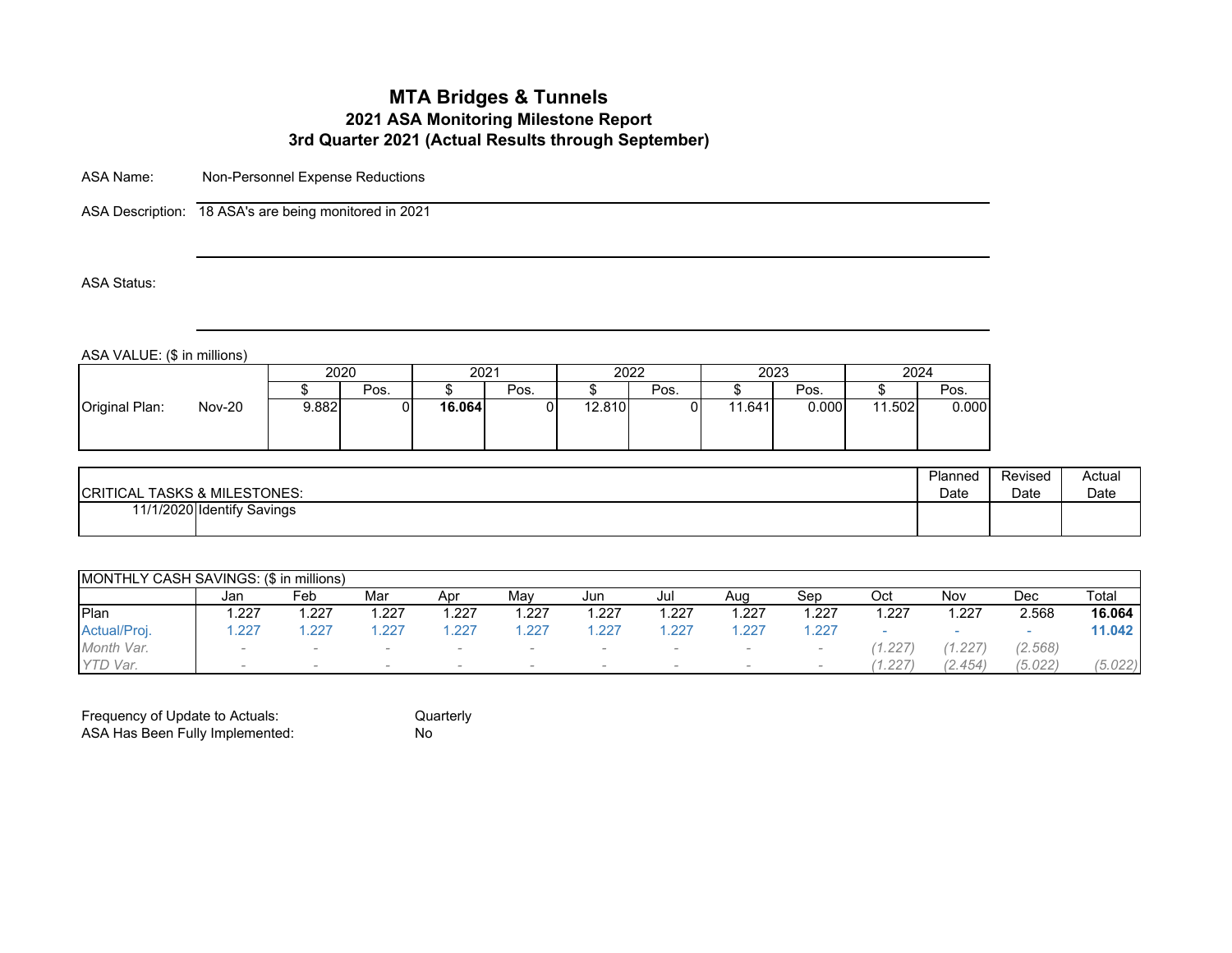## **MTA Bridges & Tunnels Overtime Spending Reduction Initiatives 3rd Quarter 2021 (Actual Results through September)**

|        |  | Description                          |                  | Jan   | Feb                      | Mar      |       | Apr      | May      |       | Jun      | Jul      | Aug      | Sep      | Oct      | Nov                                 | Dec                   | Total   |
|--------|--|--------------------------------------|------------------|-------|--------------------------|----------|-------|----------|----------|-------|----------|----------|----------|----------|----------|-------------------------------------|-----------------------|---------|
|        |  | Controllable Overtime Time Reduction | Yearly           |       |                          |          |       |          |          |       |          |          |          |          |          |                                     |                       | 4.677   |
|        |  |                                      | Monthly \$       | 0.390 | \$ 0.390                 | \$ 0.390 |       | \$ 0.390 | \$ 0.390 |       | \$ 0.390 | \$ 0.390 | \$ 0.390 | 0.390    | \$ 0.390 |                                     | $$0.390$$ \$ 0.390 \$ | 4.677   |
| B&T OT |  |                                      | Actual \$        | 0.390 | \$ 0.390                 |          | 0.390 | - 0.390  |          | 0.390 | -0.390   | 0.390    | 0.390    | 0.390    |          |                                     |                       | 3.508   |
|        |  |                                      | Month Var. \$    | . .   | $\overline{\phantom{a}}$ |          |       |          |          |       |          |          |          |          |          | $$$ (0.390) $$$ (0.390) $$$ (0.390) |                       |         |
|        |  |                                      | YTD Var. \$      |       |                          |          |       |          |          |       |          |          |          |          |          |                                     |                       | (1.169) |
|        |  |                                      | Yearly           |       |                          |          |       |          |          |       |          |          |          |          |          |                                     |                       | 4.677   |
|        |  |                                      | Monthly \$       | 0.390 | \$ 0.390                 | \$ 0.390 |       | \$ 0.390 | \$ 0.390 |       | \$ 0.390 | \$ 0.390 | \$ 0.390 | \$ 0.390 | \$ 0.390 | \$ 0.390                            | \$ 0.390 \$           | 4.677   |
|        |  | <b>Overtime Consolidated</b>         | <b>Actual \$</b> | 0.390 | 0.390                    |          | 0.390 | .390     |          | 0.390 | 0.390    | 7.390    | 0.390    | 0.390    |          |                                     |                       | 3.508   |
|        |  |                                      | Month Var. \$    |       | $\overline{\phantom{a}}$ |          |       |          |          |       |          |          |          |          |          | $$$ (0.390) $$$ (0.390) $$$ (0.390) |                       |         |
|        |  |                                      | YTD Var. \$      |       |                          |          |       |          |          |       |          |          |          |          |          |                                     |                       | (1.169) |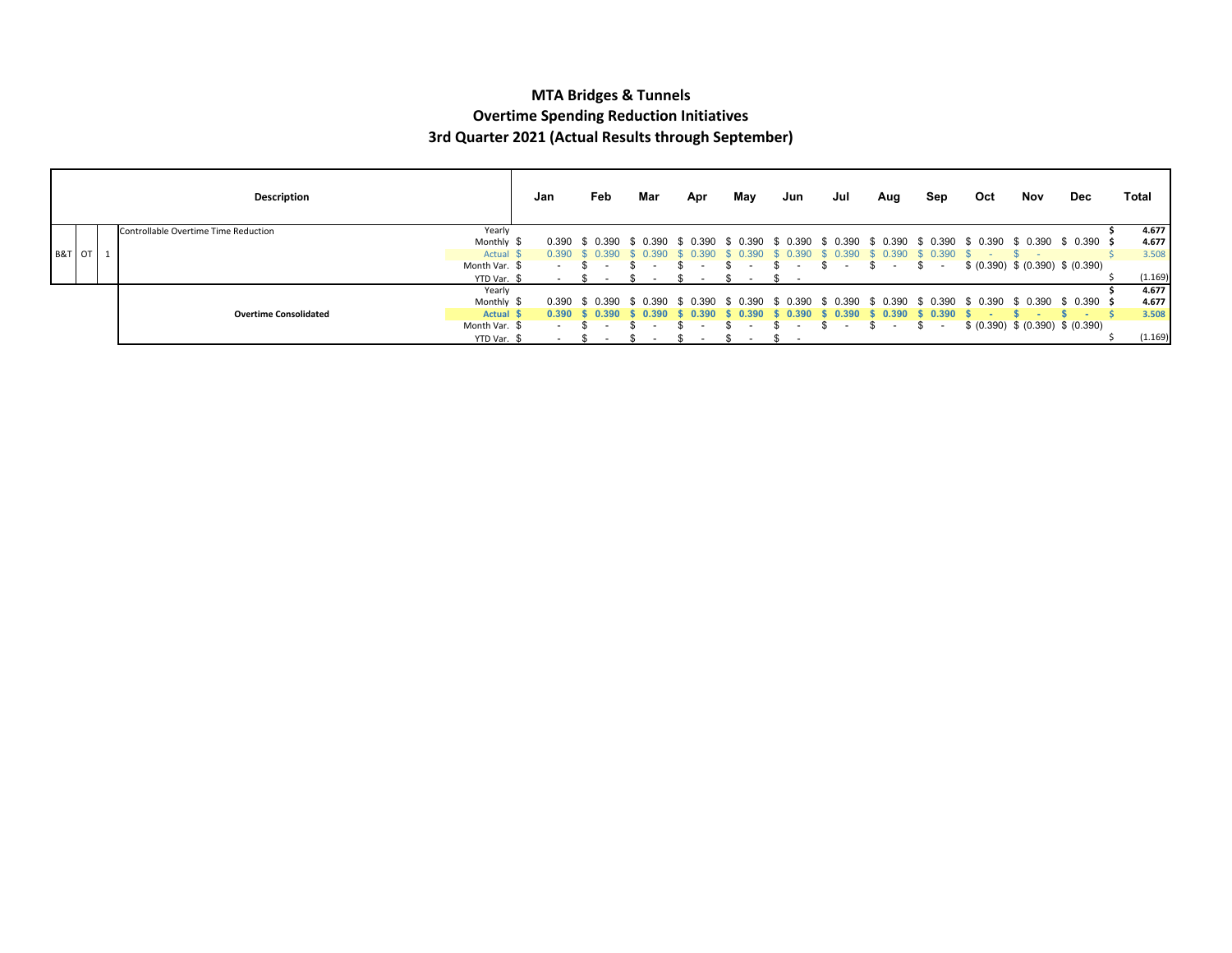## **MTA Bridges & Tunnels Consulting Services Reduction Initiatives 3rd Quarter 2021 (Actual Results through September)**

┑

 $\top$ 

г

|                     |      |   | <b>Description</b>                                                     |                            | Jan        | Feb                       | Mar                                                                                                         | Apr                       | May                               | Jun                                  | Jul                                                           | Aua                                           | Sep                                    | Oct                                          | Nov                                                        | <b>Dec</b>                      | Total                 |
|---------------------|------|---|------------------------------------------------------------------------|----------------------------|------------|---------------------------|-------------------------------------------------------------------------------------------------------------|---------------------------|-----------------------------------|--------------------------------------|---------------------------------------------------------------|-----------------------------------------------|----------------------------------------|----------------------------------------------|------------------------------------------------------------|---------------------------------|-----------------------|
|                     |      |   | Close Walk in Centers                                                  | Yearly                     |            |                           |                                                                                                             |                           |                                   |                                      |                                                               |                                               |                                        |                                              |                                                            |                                 | 2.761                 |
|                     |      |   |                                                                        | Monthly \$                 |            |                           | 0.230 \$ 0.230 \$ 0.230 \$ 0.230 \$ 0.230 \$ 0.230 \$ 0.230 \$ 0.230 \$ 0.230 \$ 0.230 \$ 0.230 \$ 0.230 \$ |                           |                                   |                                      |                                                               |                                               |                                        |                                              |                                                            |                                 | 2.761                 |
| B&T CC 1            |      |   |                                                                        | Actual \$                  | 0.230      | 0.230                     | 0.230                                                                                                       |                           | <sup>S</sup><br>0.230             | \$0.230                              | \$0.230                                                       | \$0.230                                       | 0.230<br>-S                            | $\mathbb{S}$<br><b>Section</b>               | $\mathbb{S}$                                               | $\mathbb{S}$                    | $\mathsf{S}$<br>2.071 |
|                     |      |   |                                                                        | Month Var. \$              |            | \$                        | \$                                                                                                          | \$<br>$\sim$              | - \$<br>$\sim$                    | \$.<br>$\sim 100$                    | \$<br>$\sim$ $-$                                              | \$<br>$\sim$                                  | - \$<br>$\sim 100$                     |                                              | \$ (0.230) \$ (0.230) \$ (0.230)                           |                                 |                       |
|                     |      |   |                                                                        | YTD Var. \$                |            | £.                        | Яб.                                                                                                         | \$                        | Я.                                |                                      |                                                               |                                               |                                        |                                              |                                                            |                                 | (0.690)<br>-Ś<br>\$.  |
|                     |      |   | Consultant overhead rate recovery                                      | Yearly<br>Monthly \$       |            | 0.021 \$ 0.021 \$ 0.021   |                                                                                                             | \$ 0.021                  | \$ 0.021                          | - \$                                 | 0.021 \$ 0.021 \$ 0.021 \$ 0.021                              |                                               |                                        | \$ 0.021 \$                                  |                                                            | $0.021 \t S \t 0.021 \t S$      | 0.250<br>0.250        |
| <b>B&amp;T</b> CC 2 |      |   |                                                                        | Actual \$                  | 0.021      | 0.021                     |                                                                                                             | -S                        |                                   | -SS<br>0.021                         | -SS<br>0.021                                                  | 0.021<br>- \$                                 | \$0.021                                | <b>S</b><br>$\sim$                           | $\mathbb{S}$<br>$\sim$                                     | $\mathbb{S}$                    | 0.188<br>- Ś          |
|                     |      |   |                                                                        | Month Var. \$              |            |                           |                                                                                                             |                           |                                   |                                      | \$                                                            | \$<br>$\sim$ $-$                              | - \$<br>$\sim$ 100 $\mu$               |                                              | \$ (0.021) \$ (0.021) \$ (0.021)                           |                                 |                       |
|                     |      |   |                                                                        | YTD Var. \$                |            | £.                        |                                                                                                             | £.                        |                                   |                                      |                                                               |                                               |                                        |                                              |                                                            |                                 | (0.063)<br>Ŝ          |
|                     |      |   | Eliminate 2 landscaping projects                                       | Yearly                     |            |                           |                                                                                                             |                           |                                   |                                      |                                                               |                                               |                                        |                                              |                                                            |                                 | 1.000                 |
|                     |      |   |                                                                        | Monthly \$                 |            |                           | 0.083 \$ 0.083 \$ 0.083 \$ 0.083 \$ 0.083                                                                   |                           |                                   |                                      |                                                               |                                               |                                        | \$ 0.083 \$ 0.083 \$ 0.083 \$ 0.083 \$ 0.083 |                                                            | \$ 0.083 \$ 0.083 \$            | 1.000                 |
| B&T                 | cc   | 6 |                                                                        | Actual \$                  | 0.083      | 0.083                     | $\mathbb{S}$<br>0.083                                                                                       | $\mathbb{S}$<br>0.083     | 0.083<br>$\mathcal{S}$            | 0.083<br>$\mathbb{S}$                | \$0.083                                                       | \$0.083                                       | \$0.083                                | $\mathbb{S}$<br><b>Section</b>               | $\mathbb{S}$                                               | $\mathbb{S}$<br>$\sim 100$      | $\mathsf{S}$<br>0.750 |
|                     |      |   |                                                                        | Month Var. \$              |            |                           |                                                                                                             | \$                        | $\sim$                            | S                                    | \$<br>$\sim$ $-$                                              | \$                                            | \$<br>$\sim$                           |                                              | $$$ (0.083) $$$ (0.083) $$$ (0.083)                        |                                 |                       |
|                     |      |   |                                                                        | YTD Var. \$                |            | \$<br>$\sim$              | \$<br>$\sim$                                                                                                | \$<br>$\sim$              | -S<br>$\overline{\phantom{a}}$    |                                      |                                                               |                                               |                                        |                                              |                                                            |                                 | (0.250)<br>Ŝ          |
|                     |      |   | Eliminate use of Contractor for toll audit                             | Yearly                     |            |                           |                                                                                                             |                           |                                   |                                      |                                                               |                                               |                                        |                                              |                                                            |                                 | 0.250<br>Ś            |
|                     |      |   |                                                                        | Monthly \$                 |            | $0.021 \quad $0.021$      | 0.021<br>- \$                                                                                               | \$ 0.021                  | \$ 0.021                          |                                      | \$ 0.021 \$ 0.021 \$ 0.021 \$ 0.021                           |                                               |                                        |                                              |                                                            | \$ 0.021 \$ 0.021 \$ 0.021 \$   | 0.250                 |
| B&T CC 7            |      |   |                                                                        | Actual \$                  | 0.021      | \$0.021                   | 0.021                                                                                                       | 0.021                     | \$0.021                           |                                      | \$ 0.021 \$ 0.021 \$                                          | 0.021                                         | $$0.021$ \$                            | <b>Service</b>                               | $\mathbb{S}$<br>$\sim 100$                                 | $\mathbb{S}$                    | 0.187<br>-Ś           |
|                     |      |   |                                                                        | Month Var. \$              |            | \$                        |                                                                                                             | \$                        | \$                                | \$                                   | \$<br>$\sim 100$                                              | \$<br><b>Contract</b>                         | - \$<br>$\sim$ $-$                     |                                              | \$ (0.021) \$ (0.021) \$ (0.021)                           |                                 |                       |
|                     |      |   |                                                                        | YTD Var. \$                |            | \$                        | \$                                                                                                          | \$                        | £.<br>$\sim$                      |                                      |                                                               |                                               |                                        |                                              |                                                            |                                 | (0.062)<br>Ŝ          |
|                     |      |   | Eliminate Vehicle Occupancy Detection System for Carpool at Verrazzano | Yearly                     |            |                           |                                                                                                             |                           |                                   |                                      |                                                               |                                               |                                        |                                              |                                                            |                                 | 1.427                 |
|                     |      |   | Narrows Bridge (under NY E-ZPass Customer Service Center contract)     | Monthly \$                 |            |                           |                                                                                                             | \$.                       |                                   |                                      | $0.119$ \$ 0.119 \$ 0.119 \$ 0.119 \$ 0.119 \$ 0.119 \$ 0.238 |                                               |                                        |                                              |                                                            | \$ 0.238 \$ 0.238 \$            | 1.427                 |
| B&T                 | cc l | 8 |                                                                        | Actual \$<br>Month Var. \$ |            |                           | S                                                                                                           | 0.119<br>\$               | <b>S</b><br>0.119<br>-S<br>$\sim$ | $\mathbb{S}$<br>0.119<br>S<br>$\sim$ | <b>S</b><br>0.119<br>\$<br>$\sim$ $-$                         | <b>S</b><br>0.119<br>$\mathfrak{s}$<br>$\sim$ | $0.119$ \$<br>- \$<br>\$<br>$\sim$ $-$ |                                              | $\mathbb{S}$<br>$\sim$<br>\$ (0.238) \$ (0.238) \$ (0.238) | $\mathbb{S}$<br>na.             | - Ś<br>0.713          |
|                     |      |   |                                                                        | YTD Var. \$                |            | \$                        | \$.                                                                                                         | -S<br>$\sim$              | - \$<br>$\sim$ $-$                |                                      |                                                               |                                               |                                        |                                              |                                                            |                                 | -Ś<br>(0.713)         |
|                     |      |   | Reduce Advertising/Marketing Promotions                                | Yearly                     |            |                           |                                                                                                             |                           |                                   |                                      |                                                               |                                               |                                        |                                              |                                                            |                                 | 0.545                 |
|                     |      |   |                                                                        | Monthly \$                 |            | $0.045$ \$ 0.045          | 0.045<br>- \$                                                                                               | - \$<br>0.045             | \$ 0.045                          |                                      | \$ 0.045 \$ 0.045 \$ 0.045 \$ 0.045                           |                                               |                                        | \$ 0.045                                     | - \$<br>0.045                                              | $$0.045$ \$                     | 0.545                 |
| B&T CC 9            |      |   |                                                                        | Actual \$                  |            | $0.045$ \$ 0.045 \$       |                                                                                                             | $0.045$ \$ 0.045 \$ 0.045 |                                   |                                      | \$ 0.045 \$ 0.045 \$ 0.045 \$ 0.045 \$                        |                                               |                                        | $\sim 10^{-1}$                               | $\mathbb{S}$<br><b>Contract</b>                            | $\mathbb{S}$<br>$\sim$          | 0.409<br>$\leq$       |
|                     |      |   |                                                                        | Month Var. \$              |            | \$                        | \$                                                                                                          | \$                        | - \$<br>$\sim$                    | \$.<br>$\sim$ $-$                    | \$<br>$\sim$ $-$                                              | - S<br>$\sim$                                 | -S<br>$\sim 100$                       | $(0.045)$ \$ $(0.045)$ \$ $(0.045)$          |                                                            |                                 |                       |
|                     |      |   |                                                                        | YTD Var. \$                |            | \$                        | \$.                                                                                                         | Я.                        | £.                                |                                      |                                                               |                                               |                                        |                                              |                                                            |                                 | (0.136)               |
|                     |      |   | Reduce hours for Security Guard Contract                               | Yearly                     |            |                           |                                                                                                             |                           |                                   |                                      |                                                               |                                               |                                        |                                              |                                                            |                                 | 0.229                 |
|                     |      |   |                                                                        | Monthly \$                 |            |                           |                                                                                                             |                           |                                   |                                      |                                                               |                                               |                                        |                                              |                                                            | $$0.229$ \$                     | 0.229                 |
| B&T CC 10           |      |   |                                                                        | Actual \$                  |            |                           |                                                                                                             |                           |                                   |                                      |                                                               |                                               | £.                                     | $\mathbf{\hat{s}}$                           |                                                            | $\mathbb{S}$<br><b>Contract</b> | -Ś<br>$\sim$          |
|                     |      |   |                                                                        | Month Var. \$              |            |                           |                                                                                                             |                           | -55                               |                                      | \$.                                                           |                                               |                                        |                                              |                                                            | \$ (0.229)                      |                       |
|                     |      |   |                                                                        | YTD Var. \$                |            |                           |                                                                                                             |                           |                                   |                                      |                                                               |                                               |                                        |                                              |                                                            |                                 | Ŝ.<br>(0.229)         |
|                     |      |   | <b>Reduce Outside Training</b>                                         | Yearly                     |            |                           |                                                                                                             |                           |                                   |                                      |                                                               |                                               |                                        |                                              |                                                            |                                 | 0.531                 |
|                     |      |   |                                                                        | Monthly \$                 | $0.044$ \$ | 0.044                     | \$ 0.044                                                                                                    | \$ 0.044                  | \$ 0.044                          |                                      | \$ 0.044 \$ 0.044 \$ 0.044                                    |                                               | \$ 0.044                               | - \$<br>0.044                                | S.                                                         | $0.044$ \$ 0.044 \$             | 0.531                 |
| B&T CC 11           |      |   |                                                                        | Actual \$                  |            | $0.044$ \$ 0.044          | $\mathbb{S}$                                                                                                | $0.044$ \$ 0.044          |                                   |                                      | \$ 0.044 \$ 0.044 \$ 0.044 \$ 0.044 \$ 0.044                  |                                               |                                        | $\mathbf{s}$                                 | <b>S</b>                                                   | $\mathbb{S}$<br><b>College</b>  | 0.398<br>$\mathsf{S}$ |
|                     |      |   |                                                                        | Month Var. \$              |            | \$                        | \$                                                                                                          | \$<br>$\sim$              | - \$<br>$\sim$                    | S.<br>$\sim$ $-$                     | \$<br>$\sim$ $-$                                              | \$<br>$\sim 10^{-10}$                         | - \$<br>$\sim$ $-$                     |                                              | \$ (0.044) \$ (0.044) \$ (0.044)                           |                                 |                       |
|                     |      |   |                                                                        | YTD Var. \$                |            | \$                        |                                                                                                             | \$.                       |                                   |                                      |                                                               |                                               |                                        |                                              |                                                            |                                 | (0.133)<br>-Ś         |
|                     |      |   | Reduce Sprague Contract (provides fuels, ensures compliance, maintains | Yearly<br>Monthly \$       |            | $0.029$ \$ 0.029 \$ 0.029 |                                                                                                             | \$ 0.029                  |                                   |                                      | \$ 0.029 \$ 0.029 \$ 0.029 \$ 0.029 \$ 0.029                  |                                               |                                        | \$ 0.029                                     | - \$                                                       | $0.029$ \$ 0.029 \$             | 0.350<br>0.350        |
| B&T CC 12           |      |   | equipment)                                                             | Actual \$                  | 0.029      | 0.029                     | 0.029                                                                                                       | <sup>\$</sup><br>0.029    | 0.029<br>S.                       | \$0.029                              | $$0.029$ \$ 0.029 \$ 0.029                                    |                                               |                                        | $\mathbb{S}$<br>- 4                          | <b>S</b>                                                   | <b>S</b><br>$ \sim$ $\sim$ 5    | 0.263                 |
|                     |      |   |                                                                        | Month Var. \$              |            | S                         | S                                                                                                           | \$                        | - \$<br>$\overline{\phantom{a}}$  | £.                                   | \$<br>$\sim$ $-$                                              | \$<br>$\sim$ $-$                              | \$<br>$\sim 100$                       |                                              | $$$ (0.029) $$$ (0.029) $$$ (0.029)                        |                                 |                       |
|                     |      |   |                                                                        | YTD Var. \$                |            |                           |                                                                                                             |                           |                                   |                                      |                                                               |                                               |                                        |                                              |                                                            |                                 | (0.088)<br>-S         |
|                     |      |   | Reduce use of Canine Contract                                          | Yearly                     |            |                           |                                                                                                             |                           |                                   |                                      |                                                               |                                               |                                        |                                              |                                                            |                                 | 0.162<br>Ŝ.           |
|                     |      |   |                                                                        | Monthly \$                 |            |                           |                                                                                                             |                           |                                   |                                      |                                                               |                                               | \$                                     |                                              |                                                            | $$0.162$ \$                     | 0.162                 |
| B&T CC 13           |      |   |                                                                        | Actual \$                  |            |                           |                                                                                                             |                           |                                   |                                      |                                                               |                                               |                                        |                                              |                                                            | $\mathbb{S}$<br><b>Contract</b> | - Ś                   |
|                     |      |   |                                                                        | Month Var. \$              |            |                           |                                                                                                             | \$<br>$\sim$              | -S<br>$\overline{\phantom{a}}$    |                                      | \$                                                            |                                               | \$                                     |                                              |                                                            | \$ (0.162)                      |                       |
|                     |      |   |                                                                        | YTD Var. \$                |            | \$                        | \$.                                                                                                         | \$.<br>in 1919.           | \$<br>$\sim$                      |                                      |                                                               |                                               |                                        |                                              |                                                            |                                 | (0.162)<br>Ś,         |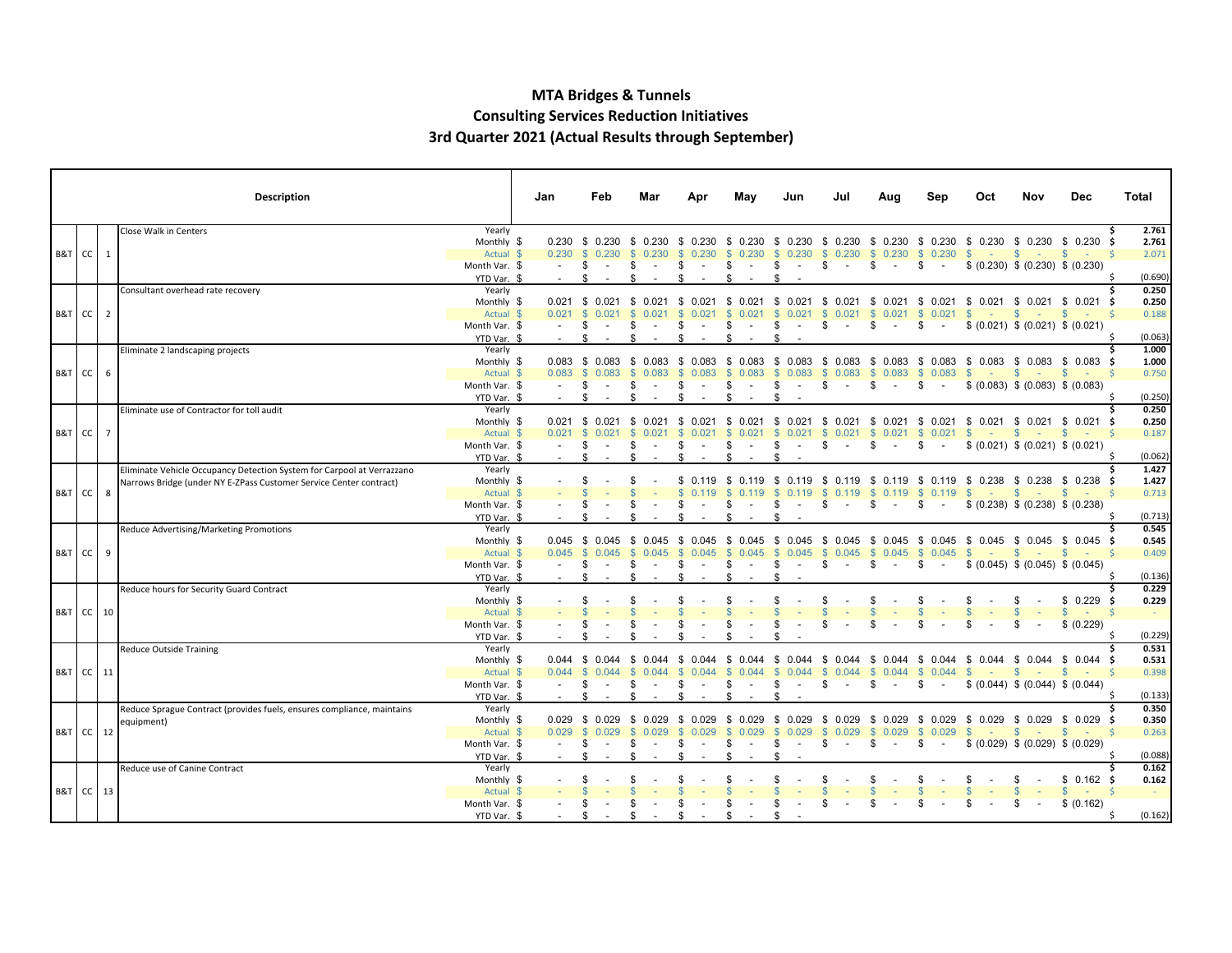## **MTA Bridges & Tunnels Consulting Services Reduction Initiatives 3rd Quarter 2021 (Actual Results through September)**

|                      |    | Description                                                                                                                                          | Jan                               |            | Feb                                    | Mar            | Apr     | May                                                                    |     | Jun                               | Jul           | Aug                        | Sep                                                                                        | Oct          | Nov                              | Dec         | Total                                                                                              |
|----------------------|----|------------------------------------------------------------------------------------------------------------------------------------------------------|-----------------------------------|------------|----------------------------------------|----------------|---------|------------------------------------------------------------------------|-----|-----------------------------------|---------------|----------------------------|--------------------------------------------------------------------------------------------|--------------|----------------------------------|-------------|----------------------------------------------------------------------------------------------------|
|                      |    | Yearly<br>Reduce use of Contractor for components of tunnel inspection and smaller                                                                   |                                   |            |                                        |                |         |                                                                        |     |                                   |               |                            |                                                                                            |              |                                  |             | 0.500                                                                                              |
|                      |    | Monthly \$<br>structures at the bridges                                                                                                              | 0.042                             | - SS       | በ በ42                                  | 0.042          | (1(147) | 0.042<br>-86.                                                          | -86 | በ በ42                             | በ በ42<br>- SS | \$ 0.042                   | 0.042<br>-SS                                                                               | \$ 0.042     | \$ 0.042 \$ 0.042 \$             |             | 0.500                                                                                              |
| <b>B&amp;T</b> CC 14 |    | Actual \$                                                                                                                                            | 0.042                             |            |                                        |                |         |                                                                        |     |                                   |               | (1.042)                    |                                                                                            |              |                                  |             | 0.375                                                                                              |
|                      |    | Month Var. \$                                                                                                                                        |                                   |            |                                        |                |         |                                                                        |     |                                   |               |                            | \$<br>$\overline{\phantom{a}}$                                                             |              | \$ (0.042) \$ (0.042) \$ (0.042) |             |                                                                                                    |
|                      |    | YTD Var. \$                                                                                                                                          |                                   |            |                                        |                |         | $\overline{\phantom{a}}$                                               |     |                                   |               |                            |                                                                                            |              |                                  |             | (0.125)                                                                                            |
|                      |    | Reduction in Multiple Lines Related to Facility Expenses and Maintenance<br>Yearly                                                                   |                                   |            |                                        |                |         |                                                                        |     |                                   |               |                            |                                                                                            |              |                                  |             | 0.282                                                                                              |
|                      |    | Monthly \$<br>Services                                                                                                                               | 0.024                             |            |                                        |                |         |                                                                        |     |                                   | .ስ ሰ24        |                            | Ж.                                                                                         | S.           | 0.024<br>S.                      | \$0.024\$   | 0.282                                                                                              |
| <b>B&amp;T</b> CC 15 |    | Actual \$                                                                                                                                            | 0.024                             |            | . በ በ <i>ንΔ</i>                        |                |         |                                                                        |     |                                   |               |                            |                                                                                            |              |                                  | $\sim$      | 0.212                                                                                              |
|                      |    | Month Var. \$                                                                                                                                        |                                   |            |                                        |                |         |                                                                        |     |                                   |               |                            | £.<br>$\overline{\phantom{a}}$                                                             |              | \$ (0.024) \$ (0.024) \$ (0.024) |             |                                                                                                    |
|                      |    | YTD Var. \$                                                                                                                                          |                                   |            |                                        |                |         |                                                                        |     |                                   |               |                            |                                                                                            |              |                                  |             | (0.071)                                                                                            |
|                      |    | Yearly<br>Remove Supervisor from Security Guard Contract                                                                                             |                                   |            |                                        |                |         |                                                                        |     |                                   |               |                            |                                                                                            |              |                                  |             | 0.102                                                                                              |
|                      |    | Monthly \$                                                                                                                                           | 0.009                             |            |                                        | n nna          | 0.009   | _0.009                                                                 |     | 0.009<br>SS.                      | . ጽ<br>0.009  | \$ 0.009                   | 0.009<br>- 96                                                                              | 0.009<br>-SS | \$ 0.009                         | $$0.009$ \$ | 0.102                                                                                              |
|                      |    |                                                                                                                                                      |                                   |            |                                        |                |         |                                                                        |     |                                   |               |                            |                                                                                            |              |                                  |             | 0.077                                                                                              |
|                      |    |                                                                                                                                                      |                                   |            |                                        |                |         |                                                                        |     |                                   |               |                            |                                                                                            |              |                                  |             |                                                                                                    |
|                      |    |                                                                                                                                                      |                                   |            |                                        |                |         |                                                                        |     |                                   |               |                            |                                                                                            |              |                                  |             | (0.026)<br>8.388                                                                                   |
|                      |    |                                                                                                                                                      |                                   |            |                                        |                |         |                                                                        |     |                                   |               |                            |                                                                                            |              |                                  |             | 8.388                                                                                              |
|                      |    |                                                                                                                                                      |                                   |            |                                        |                |         |                                                                        |     |                                   |               |                            |                                                                                            |              |                                  |             | 5.642                                                                                              |
|                      |    |                                                                                                                                                      |                                   |            |                                        |                |         |                                                                        |     |                                   |               |                            |                                                                                            |              |                                  |             |                                                                                                    |
|                      |    |                                                                                                                                                      |                                   |            |                                        |                |         |                                                                        |     |                                   |               |                            |                                                                                            |              |                                  |             | (2.747)                                                                                            |
| B&T CC               | 17 | Actual \$<br>Month Var. \$<br>YTD Var. \$<br>Yearly<br>Monthly \$<br><b>Consulting Consolidated</b><br><b>Actual</b><br>Month Var. \$<br>YTD Var. \$ | 0.009<br>0.548<br>0.548<br>$\sim$ | - SS<br>-S | 0.548<br><b>0548</b><br>$\overline{a}$ | 0.009<br>0.548 |         | $\overline{\phantom{a}}$<br>\$ 0.667<br>S.<br>$\overline{\phantom{a}}$ |     | 0.667<br>$\overline{\phantom{a}}$ | 0.667<br>- \$ | 0.009<br>\$ 0.667<br>0.667 | 0.009<br>-SS<br>$\overline{\phantom{a}}$<br>0.667<br>-SS<br>£.<br>$\overline{\phantom{a}}$ | \$ 0.785     |                                  |             | $$$ (0.009) $$$ (0.009) $$$ (0.009)<br>\$ 0.785 \$ 1.176 \$<br>$(0.785)$ \$ $(0.785)$ \$ $(1.176)$ |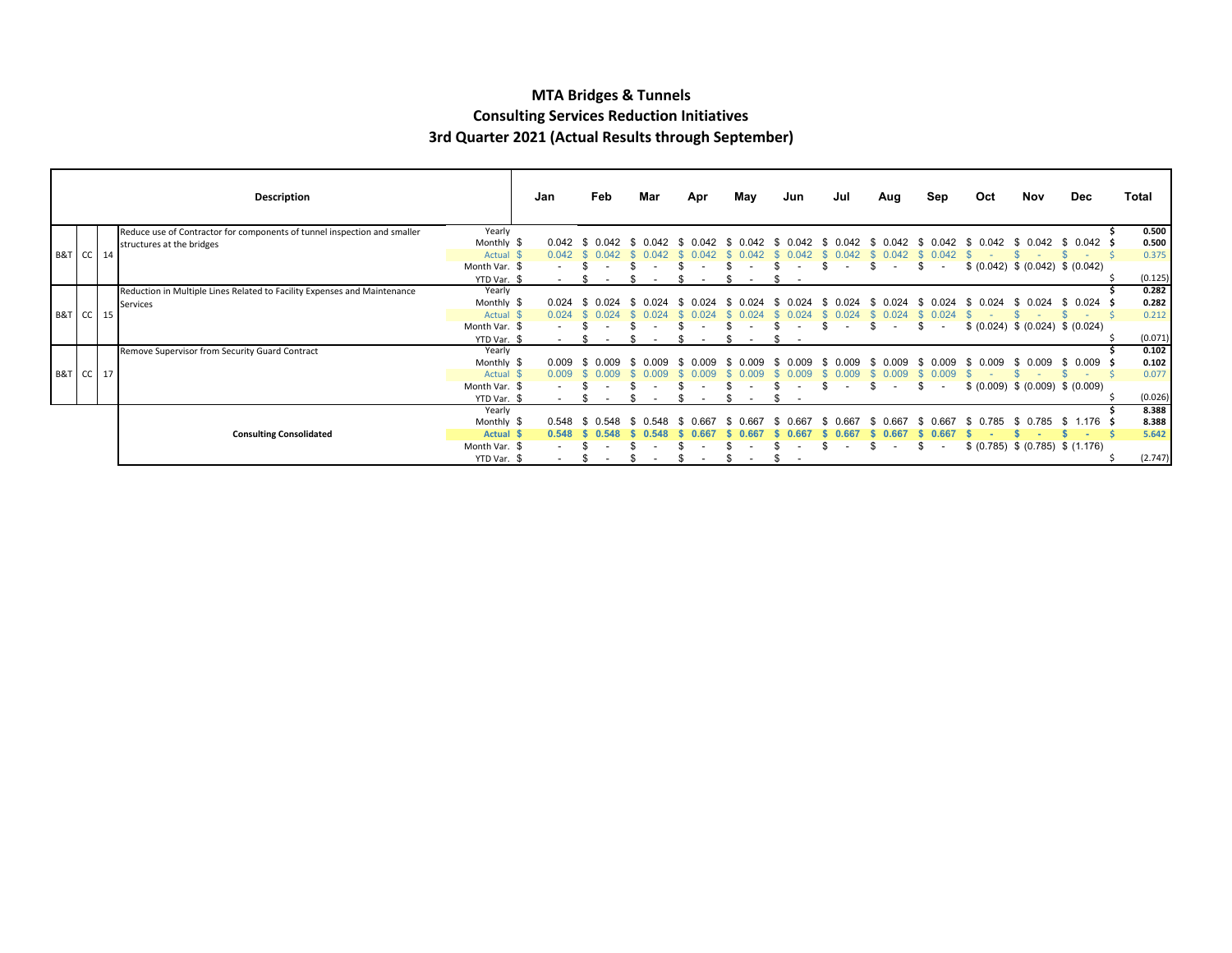## **MTA Bridges & Tunnels Non‐Personnel Expense Reduction Initiatives 3rd Quarter 2021 (Actual Results through September)**

|                     |  | <b>Description</b>                                                                                                                           |                                                                                  | Jan            | Feb                                                                   | Mar                                                         | Apr                                                                     | May                                                      | Jun                                                                         | Jul                                              | Aug                                                                   | Sep                                                                                                                                                                                                                                                                                                                                                                                                              | Oct                                                                 | Nov                                | Dec                                                                                  | Total                                                    |
|---------------------|--|----------------------------------------------------------------------------------------------------------------------------------------------|----------------------------------------------------------------------------------|----------------|-----------------------------------------------------------------------|-------------------------------------------------------------|-------------------------------------------------------------------------|----------------------------------------------------------|-----------------------------------------------------------------------------|--------------------------------------------------|-----------------------------------------------------------------------|------------------------------------------------------------------------------------------------------------------------------------------------------------------------------------------------------------------------------------------------------------------------------------------------------------------------------------------------------------------------------------------------------------------|---------------------------------------------------------------------|------------------------------------|--------------------------------------------------------------------------------------|----------------------------------------------------------|
| <b>B&amp;T NP 1</b> |  | Additional Savings Actions - Procurement Savings                                                                                             | Yearly<br>Monthly \$<br>Actual \$<br>Month Var. \$                               | 0.027          | $0.027$ \$ 0.027<br>-\$<br>\$                                         | \$ 0.027 \$                                                 | 0.027<br>\$.<br>\$                                                      | \$ 0.027<br>0.027                                        | $\mathcal{F}$<br>0.027<br>\$<br>$\sim 100$<br>-S                            | $\mathbb{S}$<br>0.027<br>\$<br>$\sim$ 100 $\pm$  | <b>S</b><br>0.027<br>- \$<br>$\sim$ $-$                               | $\mathbf{s}$<br>0.027<br>- \$<br>$\sim$ $-$                                                                                                                                                                                                                                                                                                                                                                      | $\mathfrak{L}$<br>\$ (0.027) \$ (0.027) \$ (0.027)                  | $\mathbb{S}$                       | \$ 0.027 \$ 0.027 \$ 0.027 \$ 0.027 \$ 0.027 \$ 0.027 \$ 0.027 \$<br>$\mathbb{S}$    | 0.326<br>0.326<br>$\mathsf{S}$<br>0.245<br>(0.082)<br>-Ś |
| <b>B&amp;T</b> NP 2 |  | Arbitrations on site at TBTA                                                                                                                 | YTD Var. \$<br>Yearly<br>Monthly \$<br>Actual \$<br>Month Var. \$<br>YTD Var. \$ | 0.001          | $0.001 \quad $0.001$                                                  | 0.001<br>- SS                                               | - \$<br>$0.001$ \$<br>\$                                                | 0.001                                                    | -SS<br>0.001<br>Яб.                                                         | -SS<br>0.001<br>-S<br>$\sim$                     | - S<br>0.001<br>\$<br><b>Contract Contract</b>                        | \$ 0.001 \$ 0.001 \$ 0.001 \$ 0.001 \$ 0.001<br>-S<br>0.001<br>\$<br><b>Contract</b>                                                                                                                                                                                                                                                                                                                             | <b>S</b><br>14.<br>$$$ (0.001) $$$ (0.001) $$$ (0.001)              | - \$<br><b>S</b>                   | $0.001$ \$ 0.001 \$<br>$\mathbb{S}$                                                  | 0.013<br>0.013<br>0.009<br>- \$<br>(0.003)<br>.S         |
| B&T NP 3            |  | Defer purchasing of Aerial Truck from 2021 to 2023 and two Pothole Trucks from<br>2021 to 2022                                               | Yearly<br>Monthly \$<br>Actual \$<br>Month Var. \$<br>YTD Var. \$                | 0.081          | Ŝ.                                                                    | $0.081$ \$ 0.081 \$ 0.081                                   | - \$<br>0.081<br>\$<br>\$                                               | - \$<br>0.081<br>0.081                                   | 0.081<br>-SS                                                                | \$0.081<br>-S<br>$\sim$ $\sim$                   | 0.081<br>- \$<br>\$                                                   | \$ 0.081 \$ 0.081 \$ 0.081 \$ 0.081 \$<br>0.081<br>- S<br>\$                                                                                                                                                                                                                                                                                                                                                     | 0.081<br><b>S</b>                                                   | $\mathcal{S}$                      | $0.081$ \$ 0.081 \$<br>$\mathbb{S}$<br>$\sim$<br>$$$ (0.081) $$$ (0.081) $$$ (0.081) | 0.975<br>0.975<br>$\mathsf{S}$<br>0.731<br>(0.244)       |
| B&T NP 4            |  | Elimination of comfort station at Queens Midtown Tunnel (Manhattan side)                                                                     | Yearly<br>Monthly \$<br>Actual \$<br>Month Var. \$<br>YTD Var. \$                | 0.002          | $0.002 \quad $0.002$<br><b>S</b><br>-S                                | \$ 0.002 \$                                                 | $0.002 \text{ }$ \$<br>0.002<br>\$<br>¢.                                | 0.002<br>0.002<br>¢                                      | - \$<br>$\mathbb{S}$<br>0.002<br>\$<br>$\sim$ $-$                           | $\mathbf{s}$<br>0.002<br>\$<br><b>Contract</b>   | 0.002<br>- S<br>- S<br><b>Contract Contract</b>                       | $0.002 \quad $0.002 \quad $0.002 \quad $0.002 \quad $0.002 \quad $0.002 \quad $0.003 \quad $0.002 \quad $0.003 \quad $0.002 \quad $0.003 \quad $0.002 \quad $0.003 \quad $0.003 \quad $0.003 \quad $0.003 \quad $0.003 \quad $0.003 \quad $0.003 \quad $0.003 \quad $0.003 \quad $0.003 \quad $0.003 \quad $0.003 \quad $0.003 \quad $0.003 \quad $0.003 \quad $0.00$<br><b>S</b><br>0.002<br>- \$<br>$\sim$ $-$ | 0.002<br>$\mathbb{S}$<br>$\sim$<br>\$ (0.002) \$ (0.002) \$ (0.002) | - \$<br><b>S</b><br><b>College</b> | $0.002 \quad $0.002 \quad $$<br>$\mathbb{S}$                                         | 0.025<br>0.025<br>0.019<br>-Ś<br>(0.006)<br>.S           |
| <b>B&amp;T NP 5</b> |  | Membership Reduction: Reduce Memberships, Dues, and Subscriptions                                                                            | Yearly<br>Monthly \$<br>Actual \$<br>Month Var. \$<br>YTD Var. \$                | 0.006          | $0.006$ \$ 0.006<br>\$                                                | \$ 0.006<br>\$                                              | - \$<br>\$<br>ς.                                                        | $0.006$ \$ 0.006<br>0.006<br>\$<br>$\sim$                | $\mathbb{S}$<br>0.006<br>\$<br>$\sim$                                       | \$0.006<br>\$<br>$\sim$                          | \$ 0.006<br>\$                                                        | \$ 0.006 \$ 0.006 \$ 0.006 \$ 0.006 \$<br><b>S</b><br>0.006<br>\$<br>$\sim 100$                                                                                                                                                                                                                                                                                                                                  | 0.006<br>$\mathbb{S}$<br>$$$ (0.006) $$$ (0.006) $$$ (0.006)        | - \$<br>\$<br>$\sim$               | $0.006$ \$ 0.006 \$<br>$\mathbb{S}$                                                  | 0.076<br>0.076<br>0.057<br>-Ś<br>(0.019)<br>-Ś           |
| B&T NP 6            |  | Move staff from 2 Broadway, floor 23 to Randall's Island                                                                                     | Yearly<br>Monthly \$<br>Actual \$<br>Month Var. \$<br>YTD Var. \$                |                |                                                                       |                                                             |                                                                         |                                                          |                                                                             |                                                  |                                                                       |                                                                                                                                                                                                                                                                                                                                                                                                                  |                                                                     |                                    | $$1.341$ \$<br>$\mathbf{s}$<br>a.<br>\$(1.341)<br>$5(1.341)$ \$                      | 1.341<br>S<br>1.341<br><b>College</b><br>(1.341)         |
| <b>B&amp;T NP 7</b> |  | <b>Reduce Recruitment Costs</b>                                                                                                              | Yearly<br>Monthly \$<br>Actual \$<br>Month Var. \$<br>YTD Var. \$                | 0.018          | $0.018$ \$ 0.018<br>\$.                                               | 0.018<br>- \$                                               | - \$<br>0.018 \$<br>0.018<br>\$                                         | 0.018<br>\$.                                             | \$<br>$\mathbf{s}$<br>0.018<br>\$                                           | $\mathbb{S}$<br>0.018<br>\$<br>$\sim$            | <b>S</b><br>0.018<br>- \$<br>$\sim$                                   | $0.018$ \$ 0.018 \$ 0.018 \$ 0.018<br>$\mathbf{s}$<br>0.018<br>- \$<br>$\sim$ $-$                                                                                                                                                                                                                                                                                                                                | - \$<br>0.018<br>- \$<br>$$$ (0.018) $$$ (0.018) $$$ (0.018)        | - \$<br>$\mathbb{S}$               | $0.018$ \$ 0.018 \$<br>$\mathbb{S}$<br><b>Contract</b>                               | 0.219<br>0.219<br>0.164<br>- \$<br>-Ś<br>(0.055)         |
| <b>B&amp;T NP 8</b> |  | Reduction in Multiple Line Items Related to Materials and Supplies (roadway<br>equipment, lighting materials, electrical supplies and signs) | Yearly<br>Monthly \$<br>Actual \$<br>Month Var. \$<br>YTD Var. \$                | 0.064<br>0.064 | \$ 0.064<br><b>S</b><br>0.064<br>\$                                   | 0.064<br>- \$<br>0.064<br>- S                               | - \$<br>0.064<br>0.064<br>-SS<br>\$                                     | \$ 0.064<br><b>S</b><br>S.                               | \$<br>$\sim$ $\sim$                                                         | \$<br>$\sim$                                     | \$ 0.064 \$ 0.064 \$ 0.064 \$ 0.064<br>\$<br><b>Contract Contract</b> | 0.064 \$ 0.064 \$ 0.064 \$ 0.064 \$ 0.064<br>\$<br>$\sim$                                                                                                                                                                                                                                                                                                                                                        | - \$<br>0.064<br><b>S</b><br>\$ (0.064) \$ (0.064) \$ (0.064)       | \$<br>0.064<br>$\mathbb{S}$        | $$0.064$ \$<br>$\mathbb{S}$<br><b>Contract</b>                                       | 0.766<br>0.766<br>0.575<br>- \$<br>(0.192)<br>Ś          |
| <b>B&amp;T NP 9</b> |  | Reduction in Office and Employee Expenses                                                                                                    | Yearly<br>Monthly \$<br>Actual \$<br>Month Var. \$<br>YTD Var. \$                | 0.123          | $0.123 \quad $0.123 \quad $$<br>123                                   | 0.123<br>0.123                                              | - \$<br>0.123<br>0.123<br>\$                                            | - \$<br>0.123<br>0.123                                   | $\mathbb{S}$<br>0.123<br>\$<br>$\sim$                                       | \$<br><b>Contract</b>                            | - \$<br><b>Contract Contract</b>                                      | \$ 0.123 \$ 0.123 \$ 0.123 \$ 0.123 \$<br>$$0.123$ $$0.123$ $$0.123$ $$0.123$<br><b>S</b><br>$\sim 100$                                                                                                                                                                                                                                                                                                          | 0.123<br><b>S</b><br>\$ (0.123) \$ (0.123) \$ (0.123)               | -S<br>$\mathbb{S}$                 | $0.123$ \$ 0.123 \$<br>$\mathbb{S}$<br>$-5$                                          | 1.470<br>1.470<br>1.103<br>(0.368)                       |
| B&T NP 10           |  | Reduction in Office Supplies                                                                                                                 | Yearly<br>Monthly \$<br>Actual \$<br>Month Var. \$<br>YTD Var. \$                | 0.007<br>0.007 | \$ 0.007<br><b>S</b><br>0.007<br>\$<br>$\sim 10^{-1}$<br>Ŝ.<br>$\sim$ | 0.007<br>\$<br>0.007<br>- \$<br>\$<br>$\sim$ $-$<br>$\zeta$ | - \$<br>0.007<br>0.007<br><b>S</b><br>\$<br>$\sim$<br>$\zeta$<br>$\sim$ | \$ 0.007<br>0.007<br>- S<br>\$.<br>$\sim$ 10 $\pm$<br>¢. | \$<br>$\mathbb{S}$<br>0.007<br>\$<br>$\sim 100$ km s $^{-1}$<br><b>&lt;</b> | $0.007$ \$ 0.007<br>\$ 0.007<br>\$<br>$\sim 100$ | \$ 0.007<br>$0.007$ \$<br>- S<br>\$<br><b>Contract Contract</b>       | \$ 0.007<br>0.007<br>\$<br>$\sim$ $-$                                                                                                                                                                                                                                                                                                                                                                            | <b>S</b><br>- \$<br>$$$ (0.007) $$$ (0.007) $$$ (0.007)             |                                    | \$ 0.007 \$ 0.007 \$ 0.007 \$<br>-S                                                  | 0.080<br>0.080<br>0.060<br>(0.020)<br>Š.                 |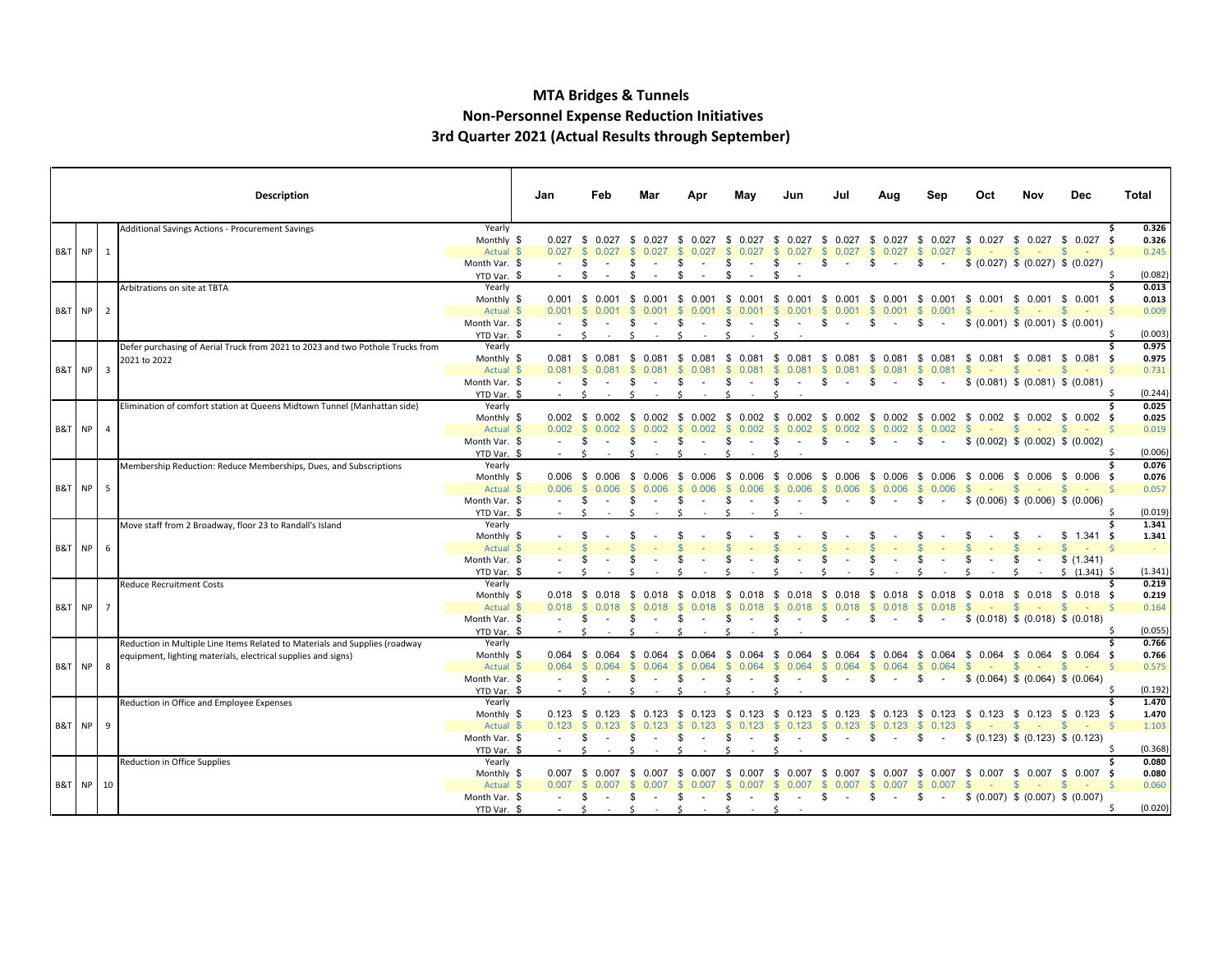## **MTA Bridges & Tunnels Non‐Personnel Expense Reduction Initiatives 3rd Quarter 2021 (Actual Results through September)**

|                      |    | Reduction in Other Business Expenses                                                | Yearly        |            |                      |                                     |                       |                |                       |                             |                                     |                              |                                              |                            |                              | 0.455                 |
|----------------------|----|-------------------------------------------------------------------------------------|---------------|------------|----------------------|-------------------------------------|-----------------------|----------------|-----------------------|-----------------------------|-------------------------------------|------------------------------|----------------------------------------------|----------------------------|------------------------------|-----------------------|
|                      |    |                                                                                     | Monthly \$    |            |                      | $0.038$ \$ 0.038 \$ 0.038 \$        |                       | 0.038 \$ 0.038 |                       |                             | \$ 0.038 \$ 0.038 \$ 0.038 \$ 0.038 |                              | \$ 0.038<br>-S                               | 0.038                      | \$ 0.038 \$                  | 0.455                 |
| B&T NP 11            |    |                                                                                     | Actual \$     | 0.038      | \$ 0.038             | 0.038                               | S<br>0.038            | 0.038          | -S<br>0.038           | \$ 0.038                    | -SS<br>0.038                        | -SS<br>0.038                 | <b>S</b><br>-S                               | $\mathbb{S}$<br>$\sim$ $-$ | <b>Contract</b>              | 0.341<br>- \$         |
|                      |    |                                                                                     | Month Var. \$ |            |                      | -SS                                 | - \$<br>$\sim$        | -SS<br>$\sim$  | -S<br>$\sim 100$      | -SS<br>$\sim$               | s.<br>$\sim$                        | -SS<br>$\sim$ $-$            | $$$ (0.038) $$$ (0.038) $$$ (0.038)          |                            |                              |                       |
|                      |    |                                                                                     | YTD Var. \$   |            |                      |                                     |                       |                |                       |                             |                                     |                              |                                              |                            |                              | (0.114)               |
|                      |    | Reduction in Other Professional Services                                            | Yearly        |            |                      |                                     |                       |                |                       |                             |                                     |                              |                                              |                            |                              | 3.069                 |
|                      |    |                                                                                     | Monthly \$    |            | $0.256$ \$ 0.256     | \$ 0.256                            | - \$                  | 0.256 \$ 0.256 |                       |                             |                                     |                              | \$ 0.256 \$ 0.256 \$ 0.256 \$ 0.256 \$ 0.256 | \$ 0.256 \$ 0.256 \$       |                              | 3.069                 |
| B&T NP 12            |    |                                                                                     | Actual \$     | 0.256      | 0.256                | 0.256                               | 0.256                 | 0.256          | 0.256                 | -SS<br>0.256                | -SS<br>0.256                        | 0.256                        |                                              | $\mathbf{s}$               |                              | 2.302<br>- S          |
|                      |    |                                                                                     | Month Var. \$ |            | \$.                  |                                     | \$                    | \$.            |                       | -S                          | -S<br>$\sim$                        | -S<br>$\sim$ $-$             | \$ (0.256) \$ (0.256) \$ (0.256)             |                            |                              |                       |
|                      |    |                                                                                     | YTD Var. \$   |            |                      |                                     |                       | Ś,             |                       |                             |                                     |                              |                                              |                            |                              | (0.767)               |
|                      |    | Reduction in Planning Studies Consultants                                           | Yearly        |            |                      |                                     |                       |                |                       |                             |                                     |                              |                                              |                            |                              | 0.300                 |
|                      |    |                                                                                     | Monthly \$    |            | $0.025$ \$ 0.025     | - \$<br>0.025                       | 0.025<br>- \$         | - \$<br>0.025  | 0.025<br>- \$         | 0.025<br>- \$               | - SS<br>0.025                       | - SS<br>0.025                | - \$<br>0.025                                | 0.025                      | \$ 0.025                     | 0.300<br>- Ś          |
| B&T NP 13            |    |                                                                                     | Actual \$     | 0.025      | 0.025                | 0.025                               | 0.025                 | 0.025          | 0.025                 | -SS<br>0.025                | - S<br>0.025                        | 0.025                        |                                              |                            |                              | 0.225<br>- \$         |
|                      |    |                                                                                     | Month Var. \$ |            |                      |                                     |                       |                |                       |                             | s.<br>$\sim$                        | \$<br>$\sim$                 | $$$ (0.025) $$$ (0.025) $$$ (0.025)          |                            |                              |                       |
|                      |    |                                                                                     | YTD Var. \$   |            |                      |                                     |                       |                |                       |                             |                                     |                              |                                              |                            |                              | (0.075)               |
|                      |    | <b>Reductions to Major Maintenance</b>                                              | Yearly        |            |                      |                                     |                       |                |                       |                             |                                     |                              |                                              |                            |                              | 3.500                 |
|                      |    |                                                                                     | Monthly \$    |            | $0.292 \quad $0.292$ | 0.292<br>- \$                       | - \$<br>0.292         | 0.292<br>- \$  | - \$                  | $0.292 \quad $0.292$        | 0.292<br>- \$                       | - \$<br>0.292                | \$ 0.292                                     |                            | $0.292$ \$ 0.292 \$          | 3.500                 |
| B&T NP 14            |    |                                                                                     | Actual \$     | 0.292      | - S<br>0.292         | 0.292                               | -S<br>0.292           | 0.292          | $\mathbb{S}$<br>0.292 | 0.292<br>-SS                | <b>S</b><br>0.292                   | <b>S</b><br>0.292            | <b>S</b><br><b>S</b>                         | $\mathbb{S}$               |                              | 2.625<br>- \$         |
|                      |    |                                                                                     | Month Var. \$ |            |                      |                                     |                       |                |                       | s.                          | \$                                  | - \$                         | $$$ (0.292) $$$ (0.292) $$$ (0.292)          |                            |                              |                       |
|                      |    |                                                                                     | YTD Var. \$   |            |                      |                                     |                       |                |                       |                             |                                     |                              |                                              |                            |                              | (0.875)               |
|                      |    | Travel Reduction: Travel Meetings and Conventions                                   | Yearly        |            |                      |                                     |                       |                |                       |                             |                                     |                              |                                              |                            |                              | 0.185                 |
|                      |    |                                                                                     | Monthly \$    |            |                      | $0.015$ \$ 0.015 \$ 0.015 \$        | $0.015$ \$            | $0.015$ \$     | $0.015$ \$            | 0.015 S                     | 0.015                               | - \$<br>0.015                | - \$<br>0.015                                | - SS                       | $0.015$ \$                   | 0.185                 |
| <b>B&amp;T</b> NP 15 |    |                                                                                     | Actual \$     |            | $0.015$ \$ 0.015 \$  |                                     | 0.015                 | 0.015          | S.                    | $0.015$ \$ 0.015 \$         | $0.015$ \$                          | 0.015                        | <b>S</b><br>-S                               | $\mathbb{S}$               |                              | 0.139<br>- S          |
|                      |    |                                                                                     | Month Var. \$ |            |                      |                                     |                       |                |                       | -SS                         | -SS<br><b>Contract Contract</b>     | - \$<br>$\sim$ 100 $\pm$     | $$$ (0.015) $$$ (0.015) $$$ (0.015)          |                            |                              |                       |
|                      |    |                                                                                     | YTD Var. \$   |            |                      |                                     |                       |                |                       |                             |                                     |                              |                                              |                            |                              | (0.046)               |
|                      |    | Vehicle Expense Reduction: Defer purchasing of fleet pool and take-home             | Yearly        |            |                      |                                     |                       |                |                       |                             |                                     |                              |                                              |                            |                              | 2.526                 |
|                      |    | vehicles                                                                            | Monthly \$    |            |                      | $0.211 \tS \t0.211 \tS \t0.211 \tS$ |                       | 0.211 \$ 0.211 | - \$                  | $0.211 \quad$ \$ 0.211 \ \$ | 0.211                               | $0.211$ \$<br>- \$           | 0.211                                        | - \$                       | $0.211$ \$                   | 2.526                 |
| B&T NP               | 16 |                                                                                     | Actual \$     |            |                      |                                     |                       |                | $\mathbb{S}$<br>0.211 | \$ 0.211 \$                 | $0.211$ \$                          | $0.211$ \$                   | - S<br><b>Contract</b>                       | $\mathbb{S}$<br>na.        | <b>Section</b>               | 1.895<br>$\mathsf{S}$ |
|                      |    |                                                                                     | Month Var. \$ |            |                      |                                     | \$                    | -SS            | \$.                   | -SS                         | -S<br><b>Service</b>                | - \$<br>$\sim 100$ m $^{-1}$ | $$$ (0.211) $$$ (0.211) $$$ (0.211)          |                            |                              |                       |
|                      |    |                                                                                     | YTD Var. \$   |            |                      |                                     |                       |                |                       |                             |                                     |                              |                                              |                            |                              | (0.632)               |
|                      |    | Vehicle Reduction: Reduce fleet by not replacing vehicles as they reach end of life | Yearly        |            |                      |                                     |                       |                |                       |                             |                                     |                              |                                              |                            |                              | 0.588                 |
|                      |    |                                                                                     | Monthly \$    | 0.049 S    | 0.049                | - \$                                | 0.049<br>- SS         | - \$<br>0.049  | - \$<br>0.049         | - \$<br>0.049               | - 56                                | - S<br>0.049                 | - SS<br>0.049                                | 0.049<br>- 56              | $0.049$ \$                   | 0.588                 |
| <b>B&amp;T</b> NP 17 |    |                                                                                     | Actual \$     | 0.049      |                      |                                     |                       | 0.049          |                       | 0.049                       | - S<br>0.049                        | <b>S</b><br>0.049            | <b>S</b><br>S S                              | $^{\circ}$ s               | - \$<br><b>Contract</b>      | 0.441                 |
|                      |    |                                                                                     | Month Var. \$ |            | -S                   |                                     |                       |                |                       |                             |                                     | \$.                          | $$$ (0.049) $$$ (0.049) $$$ (0.049)          |                            |                              |                       |
|                      |    |                                                                                     | YTD Var. \$   |            |                      | ς                                   |                       |                |                       |                             |                                     |                              |                                              |                            |                              | (0.147)               |
|                      |    | Vehicle Reduction: Reduce fleet pool and take-home vehicles                         | Yearly        |            |                      |                                     |                       |                |                       |                             |                                     |                              |                                              |                            |                              | 0.149                 |
|                      |    |                                                                                     | Monthly \$    |            | $0.012 \quad $0.012$ | 0.012<br>- SS                       | 0.012<br>- SS         | - \$<br>0.012  | - \$<br>0.012         | - \$<br>0.012               | - SS<br>0.012                       | - \$<br>0.012                | \$ 0.012<br>- SS                             |                            | $0.012 \quad $0.012 \quad $$ | 0.149                 |
| <b>B&amp;T NP 18</b> |    |                                                                                     | Actual \$     | $0.012$ \$ | $0.012$ \$           | 0.012                               | $\mathbf{s}$<br>0.012 | 0.012          | - S<br>0.012          | $0.012$ \$<br><b>S</b>      | $0.012$ \$                          | $0.012$ \$                   | <b>S</b>                                     | $ \sim$ $\sim$             | $\sim$ \$                    | 0.112                 |
|                      |    |                                                                                     | Month Var. \$ |            |                      |                                     | -S                    |                |                       |                             | \$                                  | - \$<br>$\sim$               | $$$ (0.012) $$$ (0.012) $$$ (0.012)          |                            |                              |                       |
|                      |    |                                                                                     | YTD Var. \$   |            |                      |                                     |                       |                |                       |                             |                                     |                              |                                              |                            |                              | (0.037)               |
|                      |    |                                                                                     | Yearly        |            |                      |                                     |                       |                |                       |                             |                                     |                              |                                              |                            |                              | 16.064                |
|                      |    |                                                                                     | Monthly \$    |            | 1.227 \$ 1.227       | - \$<br>1.227                       | - \$<br>1.227         | -SS            | -S                    |                             | -SS<br>1.227                        | \$.<br>1.227                 | - \$<br>1.227                                |                            | $2.568$ \$                   | 16.064                |
|                      |    | <b>Non-Personnel Consolidated</b>                                                   | Actual \$     | 1.227      | \$1.227              | <b>S</b><br>1.227                   |                       |                |                       | 1.227                       | 1.227                               | S.<br>1.227                  |                                              |                            |                              | 11.042                |
|                      |    |                                                                                     | Month Var. \$ |            | $\sim$ 100 $\pm$     |                                     |                       |                |                       |                             |                                     | \$<br>$\sim$                 | $$$ (1.227) $$$ (1.227) $$$ (2.568)          |                            |                              |                       |
|                      |    |                                                                                     | YTD Var. \$   |            | \$<br>$\sim$         | \$<br>$\sim$                        | - \$<br>$\sim$ $-$    | \$<br>$\sim$   | -\$<br>$\sim$ $-$     | \$<br>$\sim$                | \$<br>$\sim$                        | \$<br>$\sim$ 100 $\mu$       | $$$ (1.227) $$$ (2.454) $$$ (5.022) $$$      |                            |                              | (5.022)               |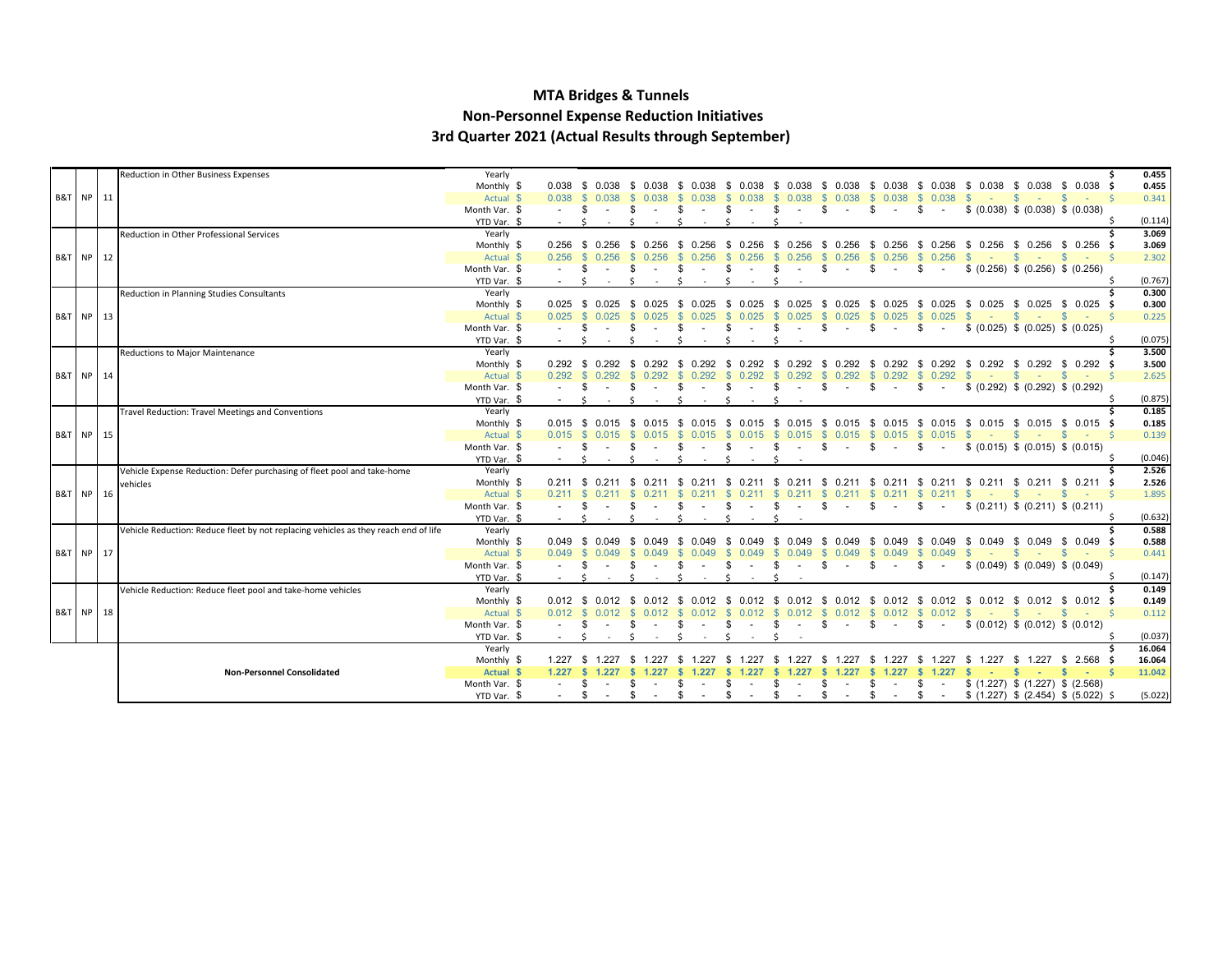#### **Metropolitan Transportation Authority 2021 MTA HQ ASA Monitoring Program 3rd Quarter 2021 results**

In 2021, 27 ASA's are being monitored with a full-year savings of \$103.1 million and a reduction of 0 positions.

Results through the third quarter show that \$76.7 million or 100% of the planned ASA reductions of \$76.7 million was realized and 0 positions were reduced. Additionally, 74.4% of the planned full-year savings has been realized.

All ASA's met the targeted savings for the quarter.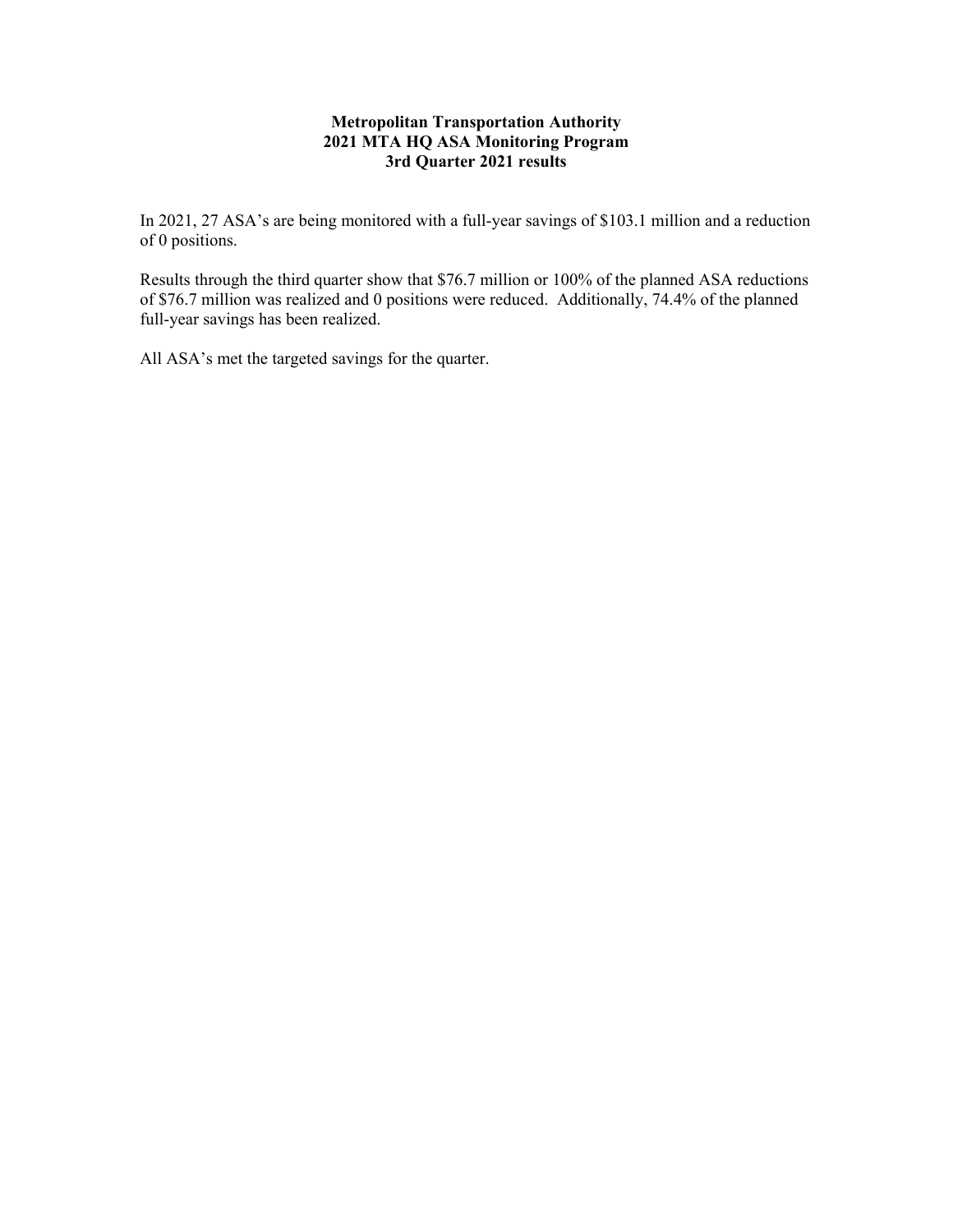ASA Name: Overtime Spening Reductions

ASA Description: 1 ASA is being monitored in 2021

ASA Status:

ASA VALUE: (\$ in millions)

| . <i>. .</i>   | .             |       |      |       |      |       |      |       |      |       |      |
|----------------|---------------|-------|------|-------|------|-------|------|-------|------|-------|------|
|                |               | 2020  |      |       | 2021 |       | 2022 | 2023  |      |       | 2024 |
|                |               |       | Pos. |       | Pos. | w     | Pos. |       | Pos. |       | Pos. |
| Original Plan: | <b>Nov-20</b> | 0.283 |      | 0.449 |      | 0.466 | U    | 0.483 |      | 0.483 |      |
|                |               |       |      |       |      |       |      |       |      |       |      |

| <b>CRITICAL TASKS &amp; MILESTONES:</b> | Planned | Revised | Actua |
|-----------------------------------------|---------|---------|-------|
|                                         | Date    | Date    | Date  |
| 11/1/2020 Identify Savings              |         |         |       |

| MONTHLY CASH SAVINGS: (\$ in millions) |       |                          |       |                          |       |       |       |        |       |         |         |         |         |
|----------------------------------------|-------|--------------------------|-------|--------------------------|-------|-------|-------|--------|-------|---------|---------|---------|---------|
|                                        | Jan   | Feb                      | Mar   | Apr                      | Mav   | Jun   | Jul   | Aug    | Sep   | Oct     | Nov     | Dec     | Total   |
| <b>IPlan</b>                           | 0.037 | 0.037                    | 0.037 | 0.037                    | 0.037 | 0.037 | 0.037 | 0.037  | 0.037 | 0.037   | 0.037   | 0.037   | 0.449   |
| Actual/Proj.                           | 037.ر | 0.037                    | 0.037 | 0.037                    | 0.037 | 0.037 | 0.037 | 0.037  | 0.037 |         |         |         | 0.337   |
| Month Var.                             |       | $\overline{\phantom{a}}$ |       |                          |       |       |       |        |       | (0.037) | (0.037) | (0.037) |         |
| YTD Var.                               |       | $\sim$                   |       | $\overline{\phantom{a}}$ |       | $-$   |       | $\sim$ |       |         |         | $\sim$  | (0.112) |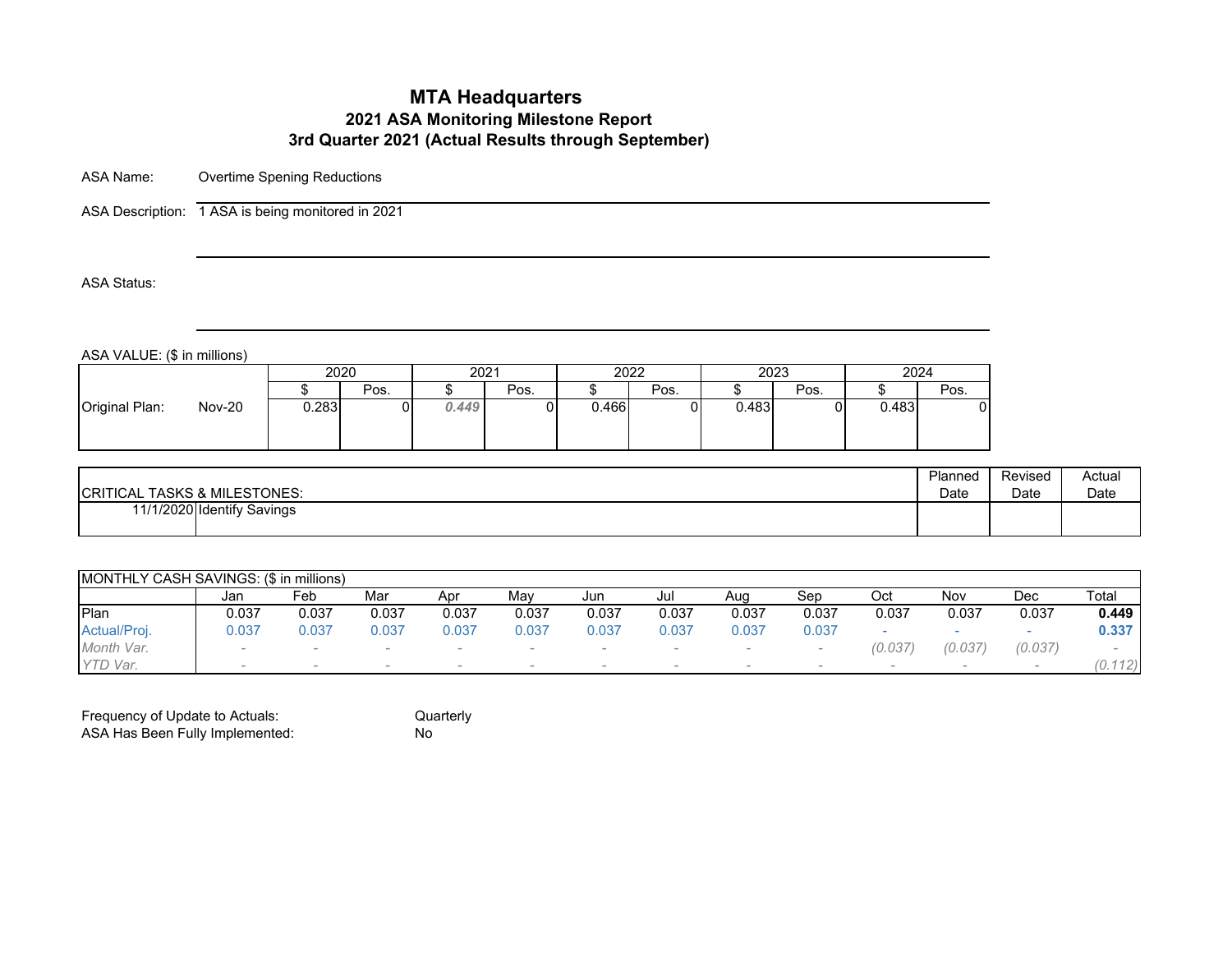ASA Name: Consulting Services Reductions

ASA Description: 6 ASA's are being monitored in 2021

ASA Status:

ASA VALUE: (\$ in millions)

|                                 |        | 2020 | 2021   |      |        | 2022 | 2023   |      |        | 2024 |
|---------------------------------|--------|------|--------|------|--------|------|--------|------|--------|------|
|                                 |        | Pos. |        | Pos. |        | Pos. |        | Pos. |        | Pos. |
| <b>Nov-20</b><br>Original Plan: | 46.697 | ΟL   | 83.047 |      | 30.170 |      | 18.630 |      | 30.260 |      |
|                                 |        |      |        |      |        |      |        |      |        |      |

| . TASKS & MILESTONES:      | Planned | Revised | Actual |
|----------------------------|---------|---------|--------|
| <b>CRITICAL</b>            | Date    | Date    | Date   |
| 11/1/2020 Identify Savings |         |         |        |

| MONTHLY CASH SAVINGS: (\$ in millions) |       |        |       |        |       |       |       |                          |       |                   |         |         |          |
|----------------------------------------|-------|--------|-------|--------|-------|-------|-------|--------------------------|-------|-------------------|---------|---------|----------|
|                                        | Jan   | Feb    | Mar   | Apr    | Mav   | Jun   | Jul   | Aug                      | Sep   | Oct               | Nov     | Dec     | Total    |
| <b>Plan</b>                            | 6.921 | 6.921  | 6.921 | 6.921  | 6.921 | 6.921 | 6.921 | 6.921                    | 6.921 | 6.92 <sup>′</sup> | 6.921   | 6.921   | 83.047   |
| Actual/Proj.                           | 6.921 | 6.921  | 6.921 | 6.921  | 6.921 | 6.921 | 6.921 | 6.921                    | 6.921 |                   |         |         | 62.285   |
| Month Var.                             |       | $\sim$ |       |        |       |       |       |                          |       | (6.921)           | (6.921) | (6.921) |          |
| YTD Var.                               |       | $\sim$ |       | $\sim$ |       |       |       | $\overline{\phantom{a}}$ |       |                   |         |         | (20.762) |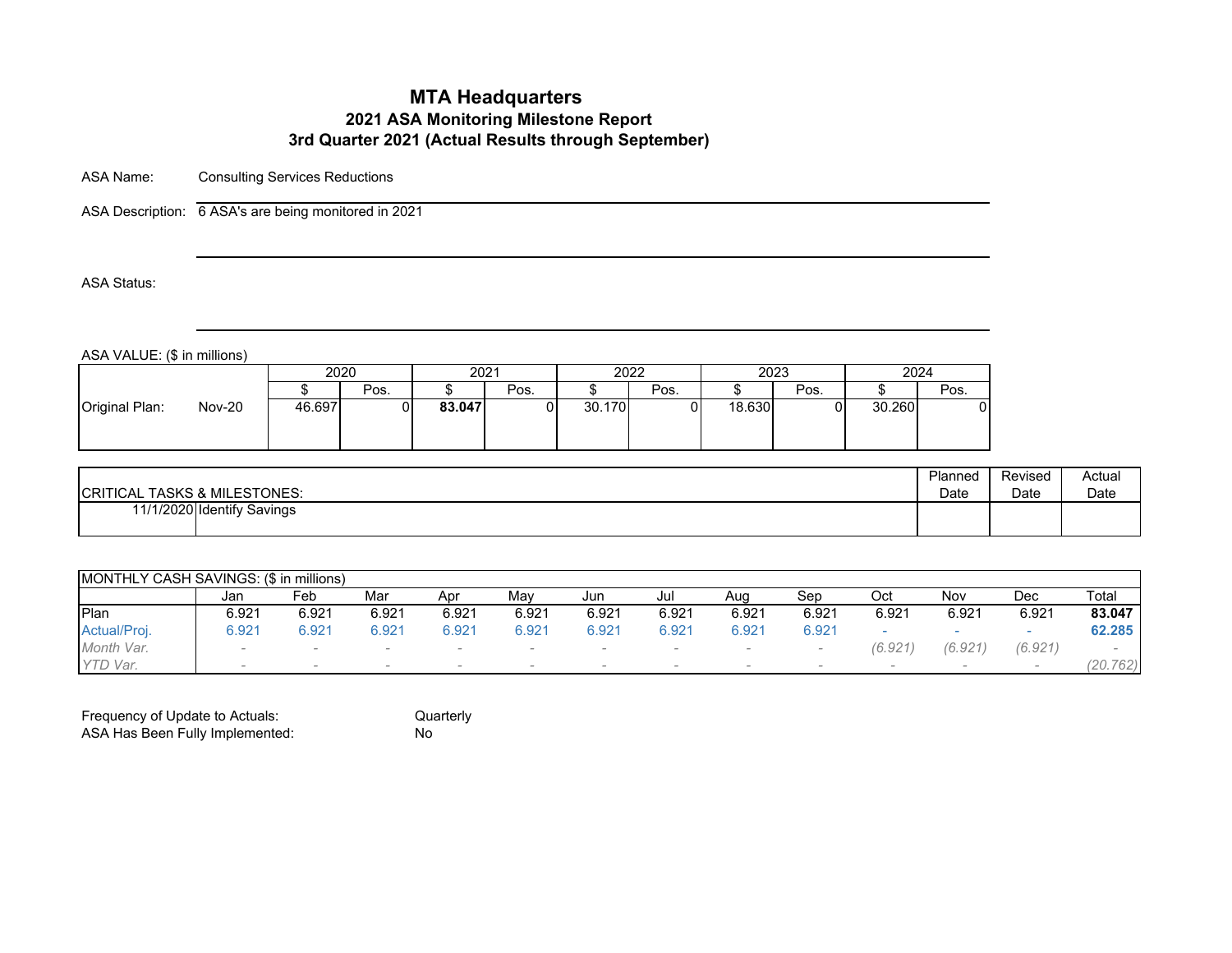ASA Name: Non-Personnel Expense Reductions

ASA Description: 18 ASA's are being monitored in 2021

ASA Status:

ASA VALUE: (\$ in millions)

| . <i>. .</i>   |               |        |      |        |      |        |      |        |       |        |       |
|----------------|---------------|--------|------|--------|------|--------|------|--------|-------|--------|-------|
|                |               |        | 2020 | 2021   |      |        | 2022 | 2023   |       | 2024   |       |
|                |               |        | Pos. |        | Pos. |        | Pos. |        | Pos.  |        | Pos.  |
| Original Plan: | <b>Nov-20</b> | 16.682 |      | 19.618 |      | 16.539 | 01   | 14.107 | 0.000 | 14.181 | 0.000 |
|                |               |        |      |        |      |        |      |        |       |        |       |

| <b>CRITICAL TASKS &amp; MILESTONES:</b> | Planned | Revised | Actua |
|-----------------------------------------|---------|---------|-------|
|                                         | Date    | Date    | Date  |
| 11/1/2020 Identify Savings              |         |         |       |

| <b>IMONTHLY CASH SAVINGS: (\$ in millions)</b> |      |        |      |                          |      |       |      |        |      |        |         |                          |         |
|------------------------------------------------|------|--------|------|--------------------------|------|-------|------|--------|------|--------|---------|--------------------------|---------|
|                                                | Jan  | Feb    | Mar  | Apr                      | Mav  | Jun   | Jul  | Aug    | Sep  | Oct    | Nov     | Dec                      | Total   |
| <b>IPlan</b>                                   | .569 | .569   | .569 | .569                     | .569 | 1.569 | .569 | .569   | .569 | .569   | .569    | 2.361                    | 19.618  |
| Actual/Proj.                                   | .569 | .569   | .569 | .569                     | .569 | .569  | .569 | .569   | .569 | $\sim$ |         |                          | 14.120  |
| Month Var.                                     |      | $\sim$ |      |                          |      |       |      | $\sim$ |      | .569)  | (1.569) | (2.361)                  |         |
| YTD Var.                                       |      | $\sim$ |      | $\overline{\phantom{a}}$ |      | $-$   |      | $\sim$ |      |        |         | $\overline{\phantom{a}}$ | (5.499) |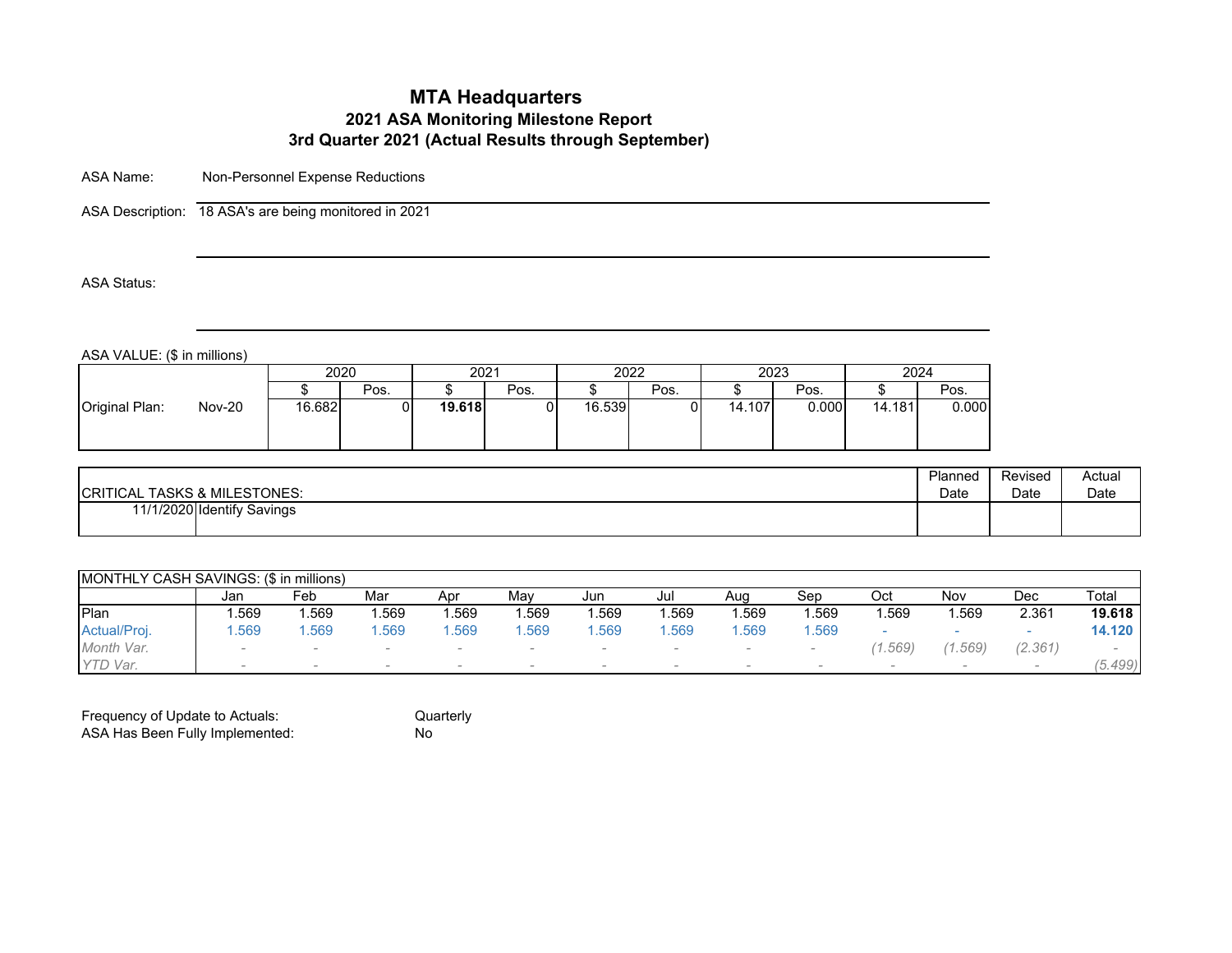ASA Name: BRPs that are not captured under the ASA Initiative or were not fully implemented

ASA Description: 2 BRP's are being monitored in 2021

ASA Status:

ASA VALUE: ( in millions)

| . <i>. .</i>   |          |       |      |       |      |      |      |       |      |      |      |
|----------------|----------|-------|------|-------|------|------|------|-------|------|------|------|
|                |          | 2020  |      | 2021  |      |      | 2022 | 2023  |      |      | 2024 |
|                |          |       | Pos. |       | Pos. |      | Pos. |       | Pos. |      | Pos. |
| Original Plan: | $Jul-21$ | J.000 |      | 1.690 |      | .646 | U    | 1.704 |      | .654 |      |
|                |          |       |      |       |      |      |      |       |      |      |      |

| <b>CRITICAL TASKS &amp; MILESTONES:</b> | Planned | Revised | Actual |
|-----------------------------------------|---------|---------|--------|
|                                         | Date    | Date    | Date   |
| 11/1/2020 Identify Savings              |         |         |        |

| MONTHLY CASH SAVINGS: (in millions) |                          |                          |       |        |       |       |       |        |       |                          |         |         |         |
|-------------------------------------|--------------------------|--------------------------|-------|--------|-------|-------|-------|--------|-------|--------------------------|---------|---------|---------|
|                                     | Jan                      | Feb                      | Mar   | Apr    | Mav   | Jun   | Jul   | Aug    | Sep   | Oct                      | Nov     | Dec     | Total   |
| Plan                                | 0.130                    | 0.130                    | 0.130 | 0.130  | 0.130 | 0.130 | 0.151 | 0.151  | 0.151 | 0.151                    | 0.151   | 0.151   | 1.690   |
| Actual/Proj.                        | 0.130                    | 0.130                    | 0.130 | 0.130  | 0.130 | 0.130 | 0.151 | 0.151  | 0.151 |                          |         |         | 1.236   |
| Month Var.                          | $\overline{\phantom{a}}$ | $\overline{\phantom{a}}$ |       |        |       |       |       |        |       | (0.151)                  | (0.151) | (0.151) |         |
| YTD Var.                            |                          | $\sim$                   |       | $\sim$ |       | $-$   |       | $\sim$ |       | $\overline{\phantom{a}}$ |         | $\sim$  | (0.454) |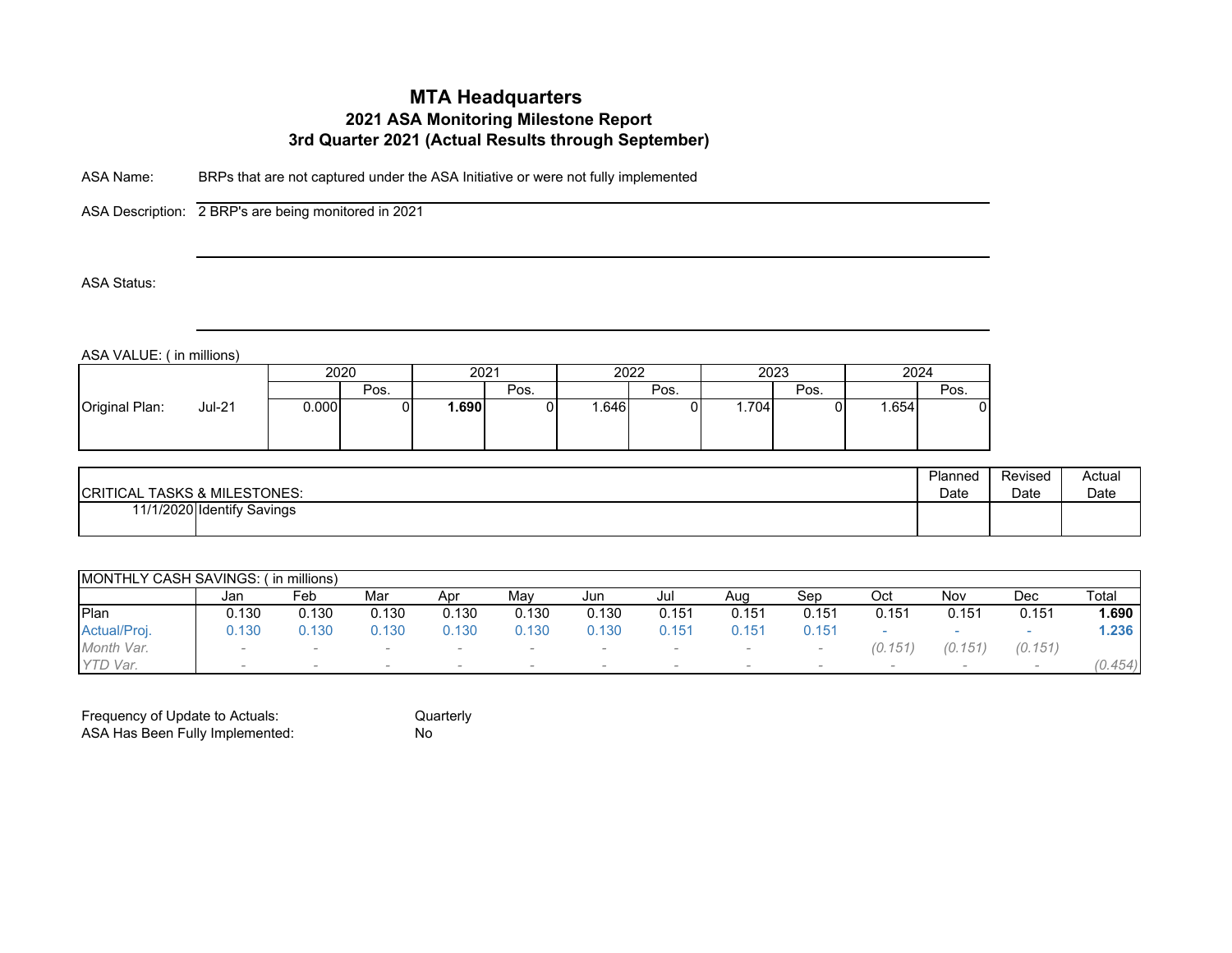## **MTA Headquarters Overtime Spending Reduction Initiatives 3rd Quarter 2021 (Actual Results through September)**

|       |  | Description                                                    |               | Jan    | Feb                      | Mar      | Apr      |        | May                      | Jun      | Jul                      | Aug               | Sep      | Oct      | Nov   | Dec                                    | Total   |
|-------|--|----------------------------------------------------------------|---------------|--------|--------------------------|----------|----------|--------|--------------------------|----------|--------------------------|-------------------|----------|----------|-------|----------------------------------------|---------|
|       |  | Eliminate the usage of overtime for administrative staff at HQ | Yearly        |        |                          |          |          |        |                          |          |                          |                   |          |          |       |                                        | 0.449   |
|       |  |                                                                | Monthly \$    |        | $0.037 \quad $0.037$     | \$ 0.037 | \$ 0.037 |        | \$ 0.037                 | \$ 0.037 | \$ 0.037                 | \$ 0.037          |          |          |       | \$ 0.037 \$ 0.037 \$ 0.037 \$ 0.037 \$ | 0.449   |
| HQ OT |  |                                                                | Actual \$     | 0.037  | \$ 0.037                 | 0.037    | \$ 0.037 |        | 0.037                    | 0.037    | \$ 0.037                 | \$ 0.037 \$ 0.037 |          |          |       |                                        | 0.337   |
|       |  |                                                                | Month Var. \$ | $\sim$ | $\overline{\phantom{a}}$ |          |          |        | $\overline{\phantom{a}}$ |          | $\overline{\phantom{a}}$ |                   | $\sim$   |          |       | $$$ (0.037) $$$ (0.037) $$$ (0.037)    |         |
|       |  |                                                                | YTD Var. \$   |        |                          |          |          | $\sim$ |                          |          |                          |                   |          |          |       |                                        | (0.112) |
|       |  |                                                                | Yearly        |        |                          |          |          |        |                          |          |                          |                   |          |          |       |                                        | 0.449   |
|       |  |                                                                | Monthly \$    |        | $0.037 \quad $0.037$     | \$ 0.037 | \$ 0.037 |        | \$ 0.037                 | \$ 0.037 | \$ 0.037                 | \$ 0.037          | \$ 0.037 | \$ 0.037 | 0.037 | \$ 0.037 \$                            | 0.449   |
|       |  | <b>Overtime Consolidated</b>                                   | Actual \$     | 0.037  | 0.037                    | 0.037    | 0.037    |        | 0.037                    | 0.037    | 0.037                    | 0.037             | 0.037    |          |       | <b>Section</b>                         | 0.337   |
|       |  |                                                                | Month Var. \$ | $\sim$ | $\sim$                   |          |          |        | $\overline{\phantom{a}}$ |          | $\sim$                   |                   | $\sim$   |          |       | \$ (0.037) \$ (0.037) \$ (0.037)       |         |
|       |  |                                                                | YTD Var. \$   |        |                          |          |          |        |                          |          |                          |                   |          |          |       |                                        | (0.112) |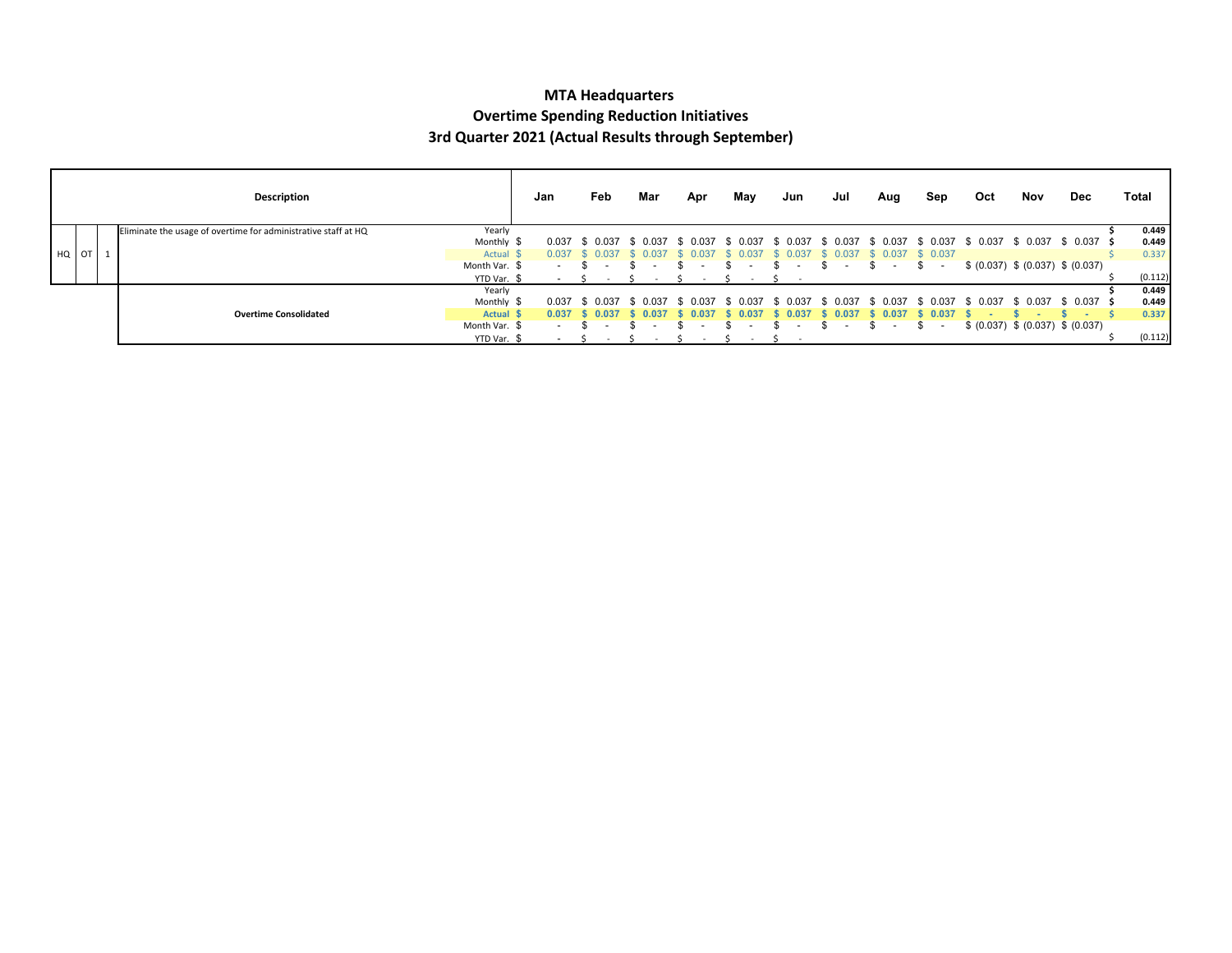#### **MTA Headquarters Consulting Services Reduction Initiatives 3rd Quarter 2021 (Actual Results through September)**

|           |               |                | <b>Description</b>                                                         |               | Jan        | Feb            | Mar           | Apr           | May   | Jun           | Jul           | Aug           | Sep                  | Oct         | Nov   | Dec                                 |   | <b>Total</b> |
|-----------|---------------|----------------|----------------------------------------------------------------------------|---------------|------------|----------------|---------------|---------------|-------|---------------|---------------|---------------|----------------------|-------------|-------|-------------------------------------|---|--------------|
|           |               |                | EAM Consulting Implementation - Utilitize existing systems at B&T and LIRR | Yearly        |            |                |               |               |       |               |               |               |                      |             |       |                                     |   | 9.287        |
|           |               |                | rather than replace them                                                   | Monthly \$    | 0.774      |                |               |               |       |               |               | -S<br>0.774   | -S                   |             |       | 0.774 \$ 0.774 \$ 0.774 \$ 0.774 \$ |   | 9.287        |
| HQ        | <sub>cc</sub> | <sup>1</sup>   |                                                                            | Actual \$     |            |                |               |               |       |               |               |               | \$ 0.774             |             |       |                                     |   | 6.965        |
|           |               |                |                                                                            | Month Var. \$ |            |                |               |               |       |               |               |               | \$.<br>$\sim$ $-$    |             |       | \$ (0.774) \$ (0.774) \$ (0.774)    |   |              |
|           |               |                |                                                                            | YTD Var. \$   |            |                |               |               |       |               |               |               |                      |             |       |                                     |   | (2.322)      |
|           |               |                | <b>EAM IT Reductions</b>                                                   | Yearly        |            |                |               |               |       |               |               |               |                      |             |       |                                     |   | 6.520        |
|           |               |                |                                                                            | Monthly \$    | $0.543$ \$ |                | - \$<br>0.543 | 0.543<br>- 35 |       |               | - 35          | 0.543<br>- 86 | 0.543<br>-S          |             |       | \$ 0.543 \$ 0.543 \$ 0.543 \$       |   | 6.520        |
| $HQ$ $CC$ |               | $\overline{2}$ |                                                                            | Actual \$     | 0.543      | -SS            |               |               |       |               | 0.543         | - \$          | $0.543$ \$ $0.543$   |             |       |                                     |   | 4.890        |
|           |               |                |                                                                            | Month Var. \$ |            |                |               |               |       |               |               |               | S.<br>$\sim$         |             |       | \$ (0.543) \$ (0.543) \$ (0.543)    |   |              |
|           |               |                |                                                                            | YTD Var. \$   |            |                |               |               |       |               |               |               |                      |             |       |                                     |   | (1.630)      |
|           |               |                | IT Consulting Services: Phase 1 - release 40 contractors by Sept. 1, 2020  | Yearly        |            |                |               |               |       |               |               |               |                      |             |       |                                     |   | 12.600       |
|           |               |                | Phase 2 - release 99 contractors by Jan. 1, 2021                           | Monthly \$    | 1.050      |                |               |               |       |               | 1.050         | -SS<br>1.050  | 1.050<br>-SS         |             |       | \$ 1.050 \$ 1.050 \$ 1.050 \$       |   | 12.600       |
| $HQ$ $CC$ |               | $\overline{3}$ |                                                                            | Actual \$     | 1.050      | 1.050          | 1.050         |               | 1.050 | .050          | 1.050         | -SS           | 1.050 \$ 1.050       |             |       |                                     |   | 9.450        |
|           |               |                |                                                                            | Month Var. \$ |            |                |               |               |       |               |               |               | \$.<br>$\sim$        |             |       | $$(1.050)$ $$(1.050)$ $$(1.050)$    |   |              |
|           |               |                |                                                                            | YTD Var. \$   |            |                |               |               |       |               |               |               |                      |             |       |                                     |   | (3.150)      |
|           |               |                | IT Other - Reduce printing, renegotiate cellular services                  | Yearly        |            |                |               |               |       |               |               |               |                      |             |       |                                     |   | 3.000        |
|           |               |                |                                                                            | Monthly \$    | $0.250$ \$ | 0.250          | 0.250         | -96           |       | 0.250<br>- SS | - \$<br>0.250 | 0.250<br>- \$ | 0.250<br>-SS         |             |       | \$ 0.250 \$ 0.250 \$ 0.250 \$       |   | 3.000        |
| HQ        | CC            | $\overline{4}$ |                                                                            | Actual \$     | 0.250      | \$ 0.250       |               |               |       |               | 0.250<br>-SS  | - S           | $0.250 \quad $0.250$ |             |       |                                     |   | 2.250        |
|           |               |                |                                                                            | Month Var. \$ |            |                |               |               |       |               |               | $\sim$        | \$<br>$\sim$         |             |       | \$ (0.250) \$ (0.250) \$ (0.250)    |   |              |
|           |               |                |                                                                            | YTD Var. \$   |            |                |               |               |       |               |               |               |                      |             |       |                                     |   | (0.750)      |
|           |               |                | Procurement Consulting Services - Reduce 24 contractors by 50%             | Yearly        |            |                |               |               |       |               |               |               |                      |             |       |                                     |   | 1.640        |
|           |               |                |                                                                            | Monthly \$    | 0.137      |                |               |               |       |               |               |               | 0 137<br>-86         |             |       | \$ 0.137 \$ 0.137 \$ 0.137 \$       |   | 1.640        |
| HQ CC     |               | 5 <sup>5</sup> |                                                                            | Actual \$     |            |                |               |               |       |               |               |               | 0.137                |             |       |                                     |   | 1.230        |
|           |               |                |                                                                            | Month Var. \$ |            |                |               |               |       |               |               | \$.           | -S<br>$\sim$ $-$     |             |       | \$ (0.137) \$ (0.137) \$ (0.137)    |   |              |
|           |               |                |                                                                            | YTD Var. \$   |            |                |               |               |       |               |               |               |                      |             |       |                                     |   | (0.410)      |
|           |               |                | Reduction in Transformation consulting costs                               | Yearly        |            |                |               |               |       |               |               |               |                      |             |       |                                     |   | 50.000       |
|           |               |                |                                                                            | Monthly \$    | 4.167      | 4 1 6 7        |               |               |       |               |               |               | S.<br>4.167          |             |       | \$4.167 \$4.167 \$4.167 \$          |   | 50.000       |
| $HQ$ $CC$ |               | 6              |                                                                            | Actual \$     | 4.167      | - \$           | 4.167         |               |       | 4.167         | $4.167$ \$    |               | 4.167 \$4.167        |             |       |                                     |   | 37.500       |
|           |               |                |                                                                            | Month Var. \$ |            |                |               |               |       |               |               |               | S.<br>$\sim$         |             |       | $(4.167)$ \$ $(4.167)$ \$ $(4.167)$ |   |              |
|           |               |                |                                                                            | YTD Var. \$   |            |                |               |               |       |               |               |               |                      |             |       |                                     |   | (12.500)     |
|           |               |                |                                                                            | Yearly        |            |                |               |               |       |               |               |               |                      |             |       |                                     |   | 83.047       |
|           |               |                |                                                                            | Monthly \$    | 6.921      | 6.921          | S.<br>6.921   | -SS           |       |               | 6.921         |               | S                    | £.<br>6.921 | 6.921 | 6.921 \$<br>-SS                     |   | 83.047       |
|           |               |                | <b>Consulting Consolidated</b>                                             | Actual \$     | 6.921      |                |               |               |       |               |               |               |                      |             |       |                                     |   | 62.285       |
|           |               |                |                                                                            | Month Var. \$ |            |                |               |               |       |               |               |               |                      |             |       | \$ (6.921) \$ (6.921) \$ (6.921)    |   |              |
|           |               |                |                                                                            | YTD Var. \$   |            | $\overline{a}$ | -             | <b>&lt;</b>   |       |               |               |               |                      |             |       |                                     | Ŝ | (20.762)     |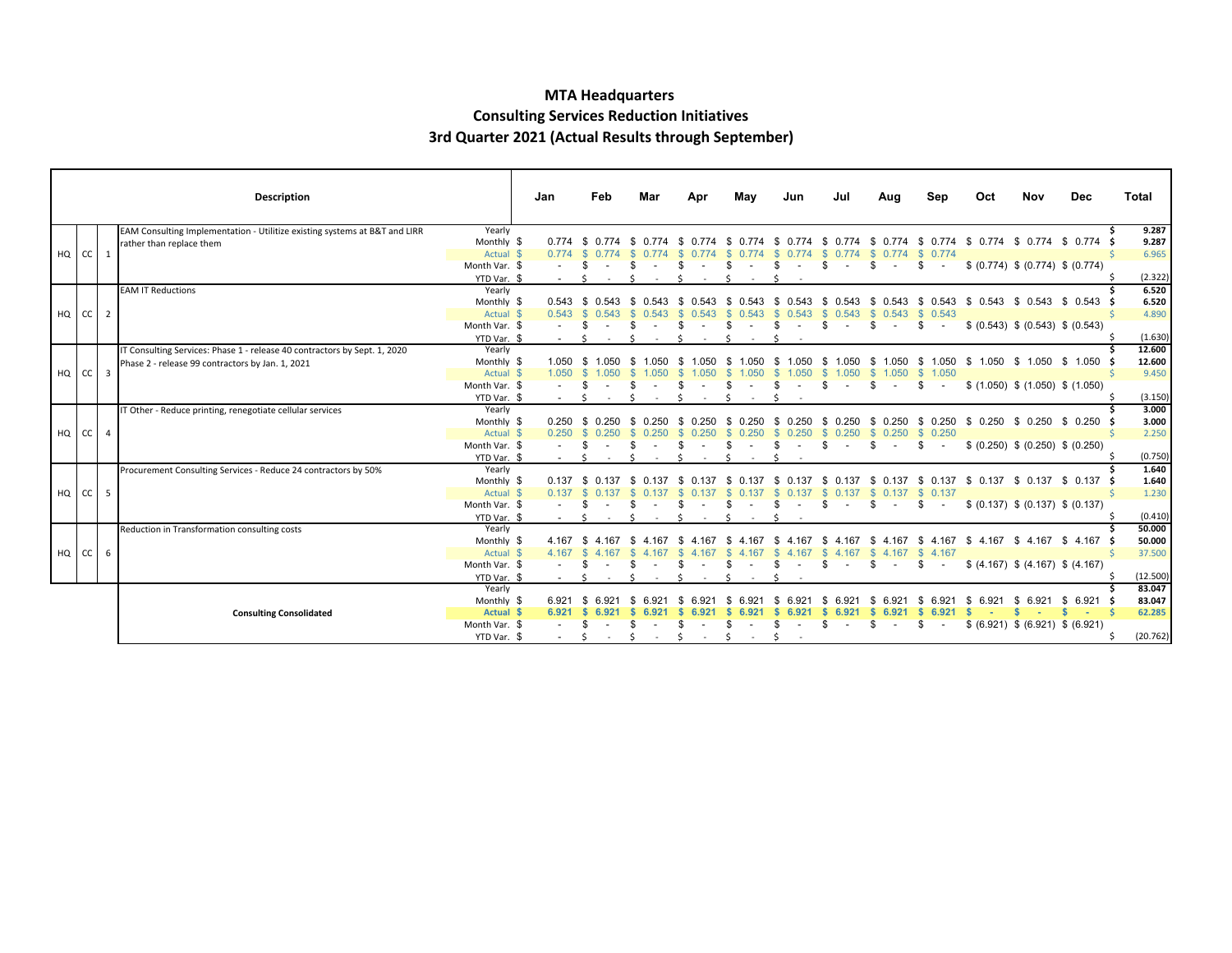## **MTA Headquarters Non‐Personnel Expense Reduction Initiatives 3rd Quarter 2021 (Actual Results through September)**

|          |  | Description                                                               |                       | Jan                  |         | Feb              |          | Mar                                 | Apr                                 |              | May             | June                                 | Jul              |                          | Aug                              | Sep                                 | Oct                                                                                                         | Nov                            | Dec                                 | Total            |
|----------|--|---------------------------------------------------------------------------|-----------------------|----------------------|---------|------------------|----------|-------------------------------------|-------------------------------------|--------------|-----------------|--------------------------------------|------------------|--------------------------|----------------------------------|-------------------------------------|-------------------------------------------------------------------------------------------------------------|--------------------------------|-------------------------------------|------------------|
|          |  | <b>Additional EAM IT savings</b>                                          | Yearly                |                      |         |                  |          |                                     |                                     |              |                 |                                      |                  |                          |                                  |                                     |                                                                                                             |                                |                                     | 1.000            |
|          |  |                                                                           | Monthly \$            | $0.083 \quad $0.083$ |         |                  | - \$     | 0.083                               | - \$<br>0.083                       | - \$         | 0.083           | $0.083 \quad $0.083$<br>- \$         |                  |                          | \$ 0.083 \$                      |                                     | $0.083$ \$ 0.083 \$ 0.083 \$ 0.083 \$                                                                       |                                |                                     | 1.000            |
| HQ NP 1  |  |                                                                           | Actual \$             | 0.083                |         | \$ 0.083         |          | 0.083                               | 0.083                               |              | 0.083           | $0.083 \quad $0.083$<br>$\mathbb{S}$ |                  |                          | $$0.083$$ \$ 0.083               |                                     |                                                                                                             |                                |                                     | 0.750            |
|          |  |                                                                           | Month Var. \$         |                      | - \$    |                  | -SS      |                                     | - \$                                | -SS          | $\sim$          | \$                                   |                  |                          | $-$ \$ $-$ \$ $-$ \$ $-$         |                                     | $$$ (0.083) $$$ (0.083) $$$ (0.083)                                                                         |                                |                                     |                  |
|          |  |                                                                           | YTD Var. \$<br>Yearly |                      |         |                  |          |                                     |                                     |              |                 |                                      |                  |                          |                                  |                                     |                                                                                                             |                                |                                     | (0.250)<br>0.792 |
|          |  | <b>Additional Procurement Savings</b>                                     | Monthly               |                      |         |                  |          |                                     |                                     |              |                 |                                      |                  |                          |                                  |                                     |                                                                                                             |                                | \$0.792\$                           | \$<br>0.792      |
| HQ NP 2  |  |                                                                           | Actual \$             |                      |         |                  |          |                                     |                                     |              |                 |                                      |                  |                          |                                  |                                     |                                                                                                             |                                |                                     | <b>Contract</b>  |
|          |  |                                                                           | Month Var. \$         |                      |         |                  |          |                                     |                                     |              |                 |                                      |                  |                          |                                  | \$                                  |                                                                                                             |                                | \$ (0.792)                          |                  |
|          |  |                                                                           | YTD Var. \$           |                      |         |                  |          |                                     |                                     |              |                 |                                      |                  |                          |                                  |                                     |                                                                                                             |                                |                                     | (0.792)          |
|          |  | Eliminate all culinary services                                           | Yearly                |                      |         |                  |          |                                     |                                     |              |                 |                                      |                  |                          |                                  |                                     |                                                                                                             |                                |                                     | 0.068            |
|          |  |                                                                           | Monthly \$            | $0.006$ \$ 0.006     |         |                  |          | 0.006                               | -S<br>0.006                         | - \$         | 0.006           | $0.006$ \$ 0.006<br>- \$             |                  |                          |                                  |                                     | \$ 0.006 \$ 0.006 \$ 0.006 \$ 0.006 \$ 0.006                                                                |                                |                                     | 0.068            |
| HQ NP 4  |  |                                                                           | Actual \$             | 0.006                |         |                  |          | 0.006                               | 0.006                               |              | 0.006           | S.<br>0.006                          | \$0.006          |                          | \$ 0.006                         | \$0.006                             |                                                                                                             |                                |                                     | 0.051            |
|          |  |                                                                           | Month Var. \$         |                      | \$      |                  |          |                                     |                                     |              |                 | S                                    | \$               |                          | \$<br><b>Contract Contract</b>   | \$                                  | $-$ \$ (0.006) \$ (0.006) \$ (0.006)                                                                        |                                |                                     |                  |
|          |  |                                                                           | YTD Var. \$           |                      |         |                  |          |                                     |                                     |              |                 |                                      |                  |                          |                                  |                                     |                                                                                                             |                                |                                     | (0.017)          |
|          |  | Less office supply usage due to lower building occupancy levels           | Yearly                |                      |         |                  |          |                                     |                                     |              |                 |                                      |                  |                          |                                  |                                     |                                                                                                             |                                |                                     | 0.213            |
|          |  |                                                                           | Monthly \$            |                      |         |                  |          |                                     |                                     |              |                 |                                      |                  |                          |                                  |                                     | 0.018 \$ 0.018 \$ 0.018 \$ 0.018 \$ 0.018 \$ 0.018 \$ 0.018 \$ 0.018 \$ 0.018 \$ 0.018 \$ 0.018 \$ 0.018 \$ |                                |                                     | 0.213            |
| HQ NP 6  |  |                                                                           | Actual \$             | 0.018                |         |                  |          | 0.018                               | 0.018                               | - \$         | 0.018           | \$ 0.018 \$ 0.018 \$ 0.018 \$ 0.018  |                  |                          |                                  |                                     |                                                                                                             |                                |                                     | 0.160            |
|          |  |                                                                           | Month Var. \$         |                      | - \$    |                  |          |                                     | S.                                  |              | <b>Contract</b> | \$<br>$\sim 100$                     | \$<br>$\sim 100$ |                          | S.<br><b>Contract Contract</b>   | \$<br>$\sim 100$                    | $$$ (0.018) $$$ (0.018) $$$ (0.018)                                                                         |                                |                                     |                  |
|          |  |                                                                           | YTD Var. \$           |                      |         |                  |          |                                     |                                     |              |                 |                                      |                  |                          |                                  |                                     |                                                                                                             |                                |                                     | (0.053)<br>S     |
|          |  | Less physical mail and forms, use of electronic signatures                | Yearly                |                      |         |                  |          |                                     |                                     |              |                 |                                      |                  |                          |                                  |                                     |                                                                                                             |                                |                                     | 0.334            |
|          |  |                                                                           | Monthly \$            | $0.028$ \$ 0.028     |         |                  |          | \$ 0.028                            | \$ 0.028                            | - \$         | 0.028           | 0.028<br>- \$                        | \$ 0.028         |                          |                                  |                                     | \$ 0.028 \$ 0.028 \$ 0.028 \$ 0.028 \$ 0.028 \$                                                             |                                |                                     | 0.334            |
| HQ NP 7  |  |                                                                           | Actual \$             |                      |         | $0.028$ \$ 0.028 | <b>S</b> | 0.028                               | 0.028<br>-S                         | $\mathbf{s}$ | 0.028           | $\mathbb{S}$                         |                  |                          | 0.028 \$ 0.028 \$ 0.028 \$ 0.028 |                                     |                                                                                                             |                                |                                     | 0.250            |
|          |  |                                                                           | Month Var. \$         |                      | \$      |                  |          |                                     | - \$                                | s.           | $\sim$          | \$<br>$\sim$                         | \$               | $\sim$                   | - \$<br><b>Contract Contract</b> | - \$<br>$\sim 100$ km s $^{-1}$     | $$$ (0.028) $$$ (0.028) $$$ (0.028)                                                                         |                                |                                     |                  |
|          |  |                                                                           | YTD Var. \$           |                      | -Ŝ      |                  |          |                                     | ς.<br>$\sim$                        |              |                 |                                      |                  |                          |                                  |                                     |                                                                                                             |                                |                                     | (0.083)<br>-Ś    |
|          |  | Membership Reduction: Reductions in membership dues and subscription fees | Yearly                |                      |         |                  |          |                                     |                                     |              |                 |                                      |                  |                          |                                  |                                     |                                                                                                             |                                |                                     | 0.492            |
|          |  |                                                                           | Monthly \$            | 0.041                |         | \$ 0.041         | - \$     | 0.041                               | - S                                 | - SS         |                 | - \$<br>0.041                        | - \$             | 0.041                    | - 56<br>0.041                    | - S<br>0.041                        | \$ 0.041 \$ 0.041 \$ 0.041 \$                                                                               |                                |                                     | 0.492            |
| HQ NP 8  |  |                                                                           | Actual \$             | 0.041                |         |                  |          |                                     |                                     |              |                 | 0.041                                |                  |                          | \$ 0.041 \$ 0.041 \$ 0.041       |                                     |                                                                                                             |                                |                                     | 0.369            |
|          |  |                                                                           | Month Var. \$         |                      | - \$    |                  |          |                                     | S                                   | -SS          | $\sim$          | \$.<br>$\sim$                        | - \$             | $- S$                    | <b>Contractor</b>                | - \$<br><b>Contract Contract</b>    |                                                                                                             |                                | $$$ (0.041) $$$ (0.041) $$$ (0.041) | (0.123)          |
|          |  |                                                                           | YTD Var. \$           |                      |         |                  |          |                                     |                                     |              |                 |                                      |                  |                          |                                  |                                     |                                                                                                             |                                |                                     | 4.900            |
|          |  | MTA IT Data Center Savings                                                | Yearly<br>Monthly \$  | $0.408$ \$ 0.408     |         |                  | - \$     | 0.408                               | - \$<br>0.408 \$                    |              | 0.408           | - \$<br>0.408                        | \$ 0.408         |                          | \$ 0.408                         |                                     | \$ 0.408 \$ 0.408                                                                                           | - \$                           | $0.408$ \$ 0.408 \$                 | 4.900            |
| HQ NP 9  |  |                                                                           | Actual \$             | $0.408$ \$ 0.408     |         |                  | -SS      | 0.408                               | 0.408                               |              | 0.408           | -SS                                  |                  |                          |                                  | 0.408 \$ 0.408 \$ 0.408 \$ 0.408 \$ | <b>College</b>                                                                                              | $\mathbb{S}$<br><b>College</b> | $\mathbb{S}$<br>$ \sim$ $\sim$      | 3.675            |
|          |  |                                                                           | Month Var. \$         |                      | \$      |                  |          |                                     | \$                                  |              |                 | \$.                                  | \$               | $\sim$ 100 $\mu$         | \$<br><b>Contract Contract</b>   | - \$<br>$\sim$                      | $$$ (0.408) $$$ (0.408) $$$ (0.408) \$                                                                      |                                |                                     | (1.225)          |
|          |  |                                                                           | YTD Var. \$           |                      | -Ś      |                  |          |                                     | $\zeta$<br>$\overline{\phantom{a}}$ |              |                 |                                      |                  |                          |                                  |                                     |                                                                                                             |                                |                                     |                  |
|          |  | MTA IT Data Center Savings                                                | Yearly                |                      |         |                  |          |                                     |                                     |              |                 |                                      |                  |                          |                                  |                                     |                                                                                                             |                                |                                     | 5.000            |
|          |  |                                                                           | Monthly \$            | 0.417                | - SS    |                  | - \$     | 0.417                               | - \$                                | - \$         | 0.417           | - \$                                 |                  |                          |                                  |                                     | 0.417 \$ 0.417 \$ 0.417 \$ 0.417 \$ 0.417 \$ 0.417 \$ 0.417 \$                                              |                                |                                     | 5.000            |
| HQ NP 10 |  |                                                                           | Actual \$             | 0.417                |         |                  |          |                                     |                                     |              |                 | $0.417$ \$ $0.417$ \$                |                  |                          | 0.417                            | 0.417<br><b>S</b>                   |                                                                                                             |                                |                                     | 3.750            |
|          |  |                                                                           | Month Var. \$         |                      | - \$    |                  |          |                                     | S                                   |              |                 | S                                    | -S               |                          | -S<br>$\sim 10^{-10}$            | -S<br>$\sim 100$                    |                                                                                                             |                                | $$$ (0.417) $$$ (0.417) $$$ (0.417) |                  |
|          |  |                                                                           | YTD Var. \$           |                      | $\zeta$ |                  |          |                                     |                                     |              |                 |                                      |                  |                          |                                  |                                     |                                                                                                             |                                |                                     | (1.250)          |
|          |  | <b>NYS Assessment</b>                                                     | Yearly                |                      |         |                  |          |                                     |                                     |              |                 |                                      |                  |                          |                                  |                                     |                                                                                                             |                                |                                     | 0.189            |
|          |  |                                                                           | Monthly \$            |                      |         |                  |          | 0.016 \$ 0.016 \$ 0.016 \$ 0.016 \$ |                                     |              |                 |                                      |                  |                          |                                  |                                     | 0.016 \$ 0.016 \$ 0.016 \$ 0.016 \$ 0.016 \$ 0.016 \$ 0.016 \$ 0.016 \$                                     |                                |                                     | 0.189            |
| HQ NP 11 |  |                                                                           | Actual \$             | 0.016                | -SS     | 0.016            |          | 0.016                               | 0.016                               |              | 0.016           | -SS                                  |                  |                          | 0.016 \$ 0.016 \$ 0.016 \$ 0.016 |                                     |                                                                                                             |                                |                                     | 0.141            |
|          |  |                                                                           | Month Var. \$         |                      | - \$    |                  |          |                                     | -S                                  |              |                 | s.                                   | S.               | <b>Contract Contract</b> | $s -$                            | - \$<br><b>Contract Contract</b>    | $$$ (0.016) $$$ (0.016) $$$ (0.016)                                                                         |                                |                                     |                  |
|          |  |                                                                           | YTD Var. \$           |                      | S.      | $\sim$           | $\zeta$  | $\sim$                              | $\zeta$<br>$\sim$                   | $\zeta$      |                 | Ŝ.                                   |                  |                          |                                  |                                     |                                                                                                             |                                |                                     | (0.047)<br>S     |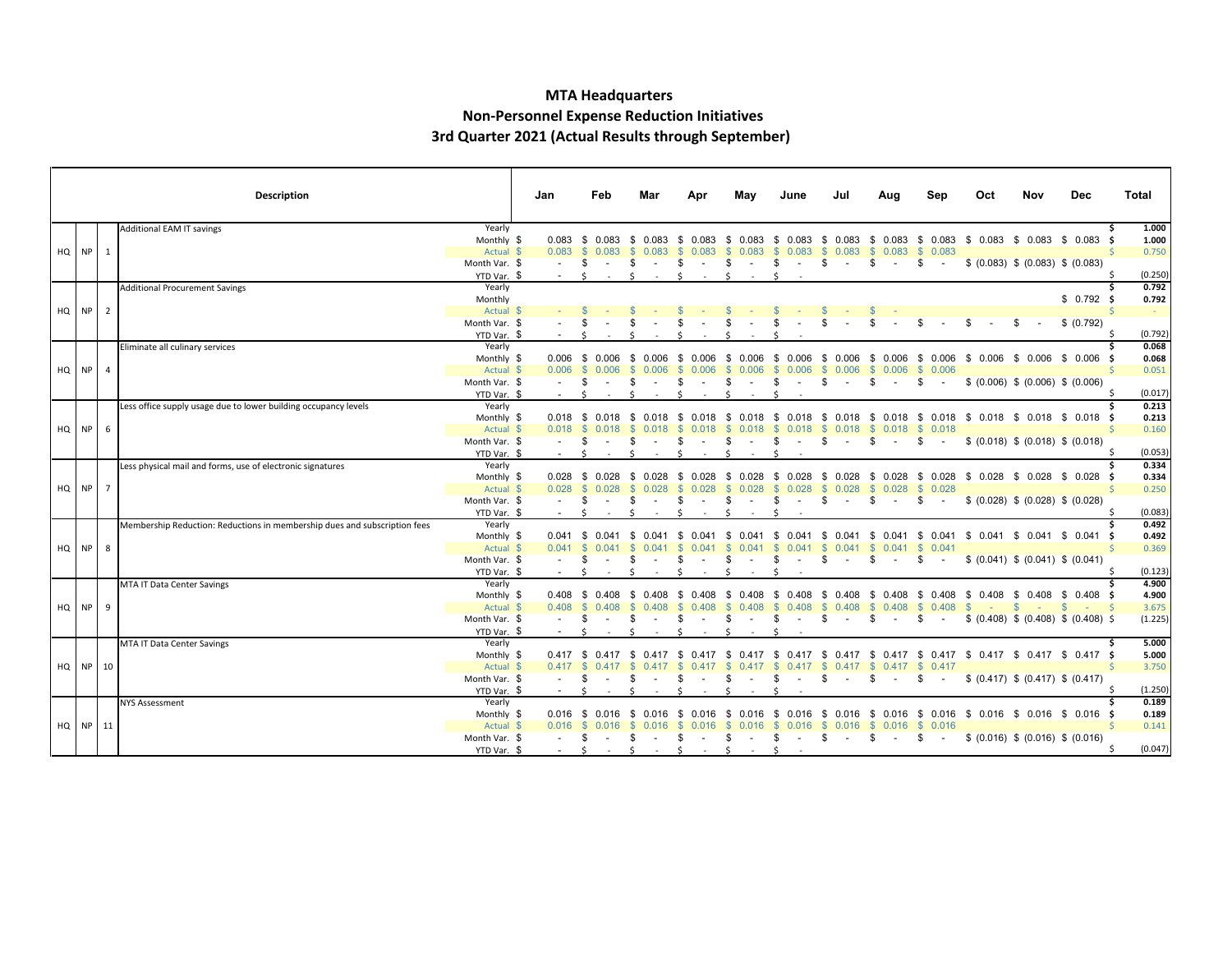#### **MTA Headquarters**

**Non‐Personnel Expense Reduction Initiatives**

**3rd Quarter 2021 (Actual Results through September)**

|                | Outside and Government Lobbying costs                                       | Yearly                       |            |                                        |                                              |                       |                                      |                               |                                |                                              |                                  |                                                                |                                  |                                                                                                             | 0.400          |
|----------------|-----------------------------------------------------------------------------|------------------------------|------------|----------------------------------------|----------------------------------------------|-----------------------|--------------------------------------|-------------------------------|--------------------------------|----------------------------------------------|----------------------------------|----------------------------------------------------------------|----------------------------------|-------------------------------------------------------------------------------------------------------------|----------------|
|                |                                                                             | Monthly \$                   | 0.033      | \$ 0.033                               | 0.033<br>-S                                  | \$ 0.033              | 0.033<br>- \$                        |                               |                                |                                              |                                  | \$ 0.033 \$ 0.033 \$ 0.033 \$ 0.033 \$ 0.033 \$ 0.033 \$ 0.033 |                                  |                                                                                                             | 0.400          |
| HQ NP 12       |                                                                             | Actual \$                    | 0.033      | \$0.033                                | 0.033                                        | -S<br>0.033           | -S                                   |                               |                                | 0.033 \$ 0.033 \$ 0.033 \$ 0.033 \$ 0.033    |                                  |                                                                |                                  |                                                                                                             | 0.300          |
|                |                                                                             | Month Var. \$                |            | \$                                     |                                              | \$                    | $\sim$                               | \$<br>$\sim 100$ km s $^{-1}$ | \$<br><b>Contract Contract</b> | - \$                                         | $-$ \$ $-$                       |                                                                |                                  | \$ (0.033) \$ (0.033) \$ (0.033)                                                                            |                |
|                |                                                                             | YTD Var. \$                  |            |                                        |                                              |                       |                                      |                               |                                |                                              |                                  |                                                                |                                  |                                                                                                             | (0.100)        |
|                | Reduction in IT Data services                                               | Yearly                       |            |                                        |                                              |                       |                                      |                               |                                |                                              |                                  |                                                                |                                  |                                                                                                             | 1.676          |
|                |                                                                             | Monthly \$                   |            |                                        | $0.140 \t S \t 0.140 \t S \t 0.140$          | - \$                  | $0.140 \text{ }$ \$ 0.140            | \$                            | $0.140 \quad $0.140$           |                                              | \$ 0.140 \$ 0.140                | - \$<br>0.140                                                  | - \$                             | $0.140 \tS 0.140 \tS$                                                                                       | 1.676          |
| $HQ$ $NP$ 13   |                                                                             | Actual \$                    |            | $0.140 \t S \t 0.140 \t S$             | 0.140                                        | -SS<br>0.140          | S.<br>0.140                          | $\mathbb{S}$                  |                                | $0.140$ \$ $0.140$ \$ $0.140$ \$             | 0.140 S                          | <b>College</b>                                                 | <b>S</b>                         | $\mathbb{S}$<br>$-5$                                                                                        | 1.257          |
|                |                                                                             | Month Var. \$                |            | \$                                     |                                              | \$                    |                                      | \$                            | \$<br><b>Contract Contract</b> | - S<br>- \$                                  | $\sim$ 100 $\pm$                 |                                                                |                                  | \$ (0.140) \$ (0.140) \$ (0.140) \$                                                                         | (0.419)        |
|                |                                                                             | YTD Var. \$                  |            | $\zeta$                                |                                              | ¢.<br>$\sim$          | ¢.                                   |                               |                                |                                              |                                  |                                                                |                                  |                                                                                                             |                |
|                | Reduction of Corporate Miscellaneous Business Expenses                      | Yearly                       |            |                                        |                                              |                       |                                      |                               |                                |                                              |                                  |                                                                |                                  |                                                                                                             | 0.462          |
|                |                                                                             | Monthly \$                   |            |                                        | $0.039$ \$ 0.039 \$ 0.039 \$                 |                       | 0.039 \$ 0.039                       |                               |                                |                                              |                                  |                                                                |                                  | \$ 0.039 \$ 0.039 \$ 0.039 \$ 0.039 \$ 0.039 \$ 0.039 \$ 0.039 \$                                           | 0.462          |
| $HQ$ $NP$ $14$ |                                                                             | Actual \$                    | 0.039      | 0.039                                  | 0.039                                        | 0.039<br>S.           | <b>S</b><br>0.039                    | \$0.039                       | \$ 0.039                       | \$ 0.039                                     | S.<br>0.039                      |                                                                |                                  |                                                                                                             | 0.347          |
|                |                                                                             | Month Var. \$                |            | - \$<br>$\sim$ $-$                     | - \$<br>$\sim 100$                           | - \$<br>$\sim 100$    | - \$<br>$\sim 100$                   | \$<br>$-5$                    | $-5$                           | $-$ \$                                       | $\sim 100$ km s $^{-1}$          |                                                                |                                  | \$ (0.039) \$ (0.039) \$ (0.039)                                                                            |                |
|                |                                                                             | YTD Var. \$                  |            |                                        |                                              |                       |                                      |                               |                                |                                              |                                  |                                                                |                                  |                                                                                                             | (0.116)        |
|                | Reduction to cellular/data costs and reductions in laptop/desktop purchases | Yearly                       |            |                                        |                                              |                       |                                      |                               |                                |                                              |                                  |                                                                |                                  |                                                                                                             | 0.048          |
|                |                                                                             | Monthly \$                   |            | $0.004$ \$ 0.004                       | \$ 0.004                                     | <b>S</b><br>0.004     | - \$                                 |                               |                                |                                              |                                  |                                                                |                                  | $0.004$ \$ 0.004 \$ 0.004 \$ 0.004 \$ 0.004 \$ 0.004 \$ 0.004 \$ 0.004 \$                                   | 0.048          |
| HQ NP 15       |                                                                             | Actual \$                    | 0.004      | <b>S</b><br>0.004                      | 0.004<br>-SS                                 | $\mathbb{S}$<br>0.004 | $\mathbf{s}$<br>0.004                | \$0.004                       |                                | $$0.004$ \$ 0.004 \$ 0.004                   |                                  |                                                                |                                  |                                                                                                             | 0.036          |
|                |                                                                             | Month Var. \$                |            | -\$                                    |                                              | \$                    | \$<br>$\sim$                         | \$<br>$\sim$ $-$              | \$<br>$\sim$                   | - \$<br><b>Contract Contract</b>             | - \$<br>$\sim 100$               |                                                                |                                  | \$ (0.004) \$ (0.004) \$ (0.004)                                                                            |                |
|                |                                                                             | YTD Var. \$                  |            |                                        |                                              | Ŝ.<br>$\sim$          |                                      | S.                            |                                |                                              |                                  |                                                                |                                  |                                                                                                             | (0.012)<br>-Ś  |
|                | Reduction to Market Research costs                                          | Yearly                       |            |                                        |                                              |                       |                                      |                               |                                |                                              |                                  |                                                                |                                  |                                                                                                             | 0.018          |
|                |                                                                             | Monthly \$                   |            |                                        |                                              |                       |                                      |                               |                                |                                              |                                  |                                                                |                                  | 0.002 \$ 0.002 \$ 0.002 \$ 0.002 \$ 0.002 \$ 0.002 \$ 0.002 \$ 0.002 \$ 0.002 \$ 0.002 \$ 0.002 \$ 0.002 \$ | 0.018          |
| HQ NP 16       |                                                                             | Actual \$                    | 0.002      | \$ 0.002                               | 0.002<br>- \$                                | - S<br>0.002          | -S                                   |                               |                                | $0.002$ \$ 0.002 \$ 0.002 \$ 0.002 \$ 0.002  |                                  |                                                                |                                  |                                                                                                             | 0.014          |
|                |                                                                             | Month Var. \$                |            | \$                                     |                                              | \$                    |                                      | \$<br>$\sim$ $-$              |                                | $\texttt{S}$ - $\texttt{S}$ - $\texttt{S}$ - |                                  |                                                                | \$ (0.002) \$ (0.002) \$ (0.002) |                                                                                                             |                |
|                |                                                                             | YTD Var. \$                  |            |                                        |                                              |                       |                                      |                               |                                |                                              |                                  |                                                                |                                  |                                                                                                             | (0.005)        |
|                | Reductions in advertising/marketing/promo expenses                          | Yearly                       |            |                                        |                                              |                       |                                      |                               |                                |                                              |                                  |                                                                |                                  |                                                                                                             | 0.171          |
|                |                                                                             | Monthly \$                   |            | $0.014$ \$ 0.014                       | 0.014<br>- \$                                | <b>S</b>              |                                      |                               |                                |                                              |                                  |                                                                |                                  | 0.014 \$ 0.014 \$ 0.014 \$ 0.014 \$ 0.014 \$ 0.014 \$ 0.014 \$ 0.014 \$ 0.014 \$                            | 0.171          |
| HQ NP 17       |                                                                             | Actual \$                    | 0.014      | <b>S</b><br>0.014                      | 0.014                                        | 0.014                 | 0.014<br>-S                          |                               |                                | \$ 0.014 \$ 0.014 \$ 0.014 \$ 0.014          |                                  |                                                                |                                  |                                                                                                             | 0.128          |
|                |                                                                             | Month Var. \$                |            | \$                                     |                                              | \$                    |                                      | \$<br>$\sim 100$ m $^{-1}$    | \$<br>$-5$                     | <b>Contract Contract</b>                     | - \$<br><b>Contract Contract</b> |                                                                |                                  | $$$ (0.014) $$$ (0.014) $$$ (0.014)                                                                         |                |
|                |                                                                             | YTD Var. \$                  |            |                                        |                                              |                       |                                      |                               |                                |                                              |                                  |                                                                |                                  |                                                                                                             | (0.043)        |
|                | Reductions in office furniture purchases                                    | Yearly                       |            |                                        |                                              |                       |                                      |                               |                                |                                              |                                  |                                                                |                                  |                                                                                                             | 0.291          |
|                |                                                                             | Monthly \$                   |            |                                        |                                              |                       |                                      |                               |                                |                                              |                                  |                                                                |                                  | 0.024 \$ 0.024 \$ 0.024 \$ 0.024 \$ 0.024 \$ 0.024 \$ 0.024 \$ 0.024 \$ 0.024 \$ 0.024 \$ 0.024 \$ 0.024 \$ | 0.291          |
| HQ NP 19       |                                                                             | Actual \$                    |            | $0.024$ \$ 0.024                       | - \$<br>0.024                                | \$0.024               | \$0.024                              |                               |                                | \$ 0.024 \$ 0.024 \$ 0.024 \$ 0.024          |                                  |                                                                |                                  |                                                                                                             | 0.218          |
|                |                                                                             | Month Var. \$                |            | - \$<br>$\sim$                         | \$                                           | \$                    | \$<br>$\sim$ $-$                     | \$<br>$\sim 100$              | \$<br>$\sim 100$               | \$                                           | - \$<br>$\sim 100$               |                                                                |                                  | \$ (0.024) \$ (0.024) \$ (0.024)                                                                            |                |
|                |                                                                             | YTD Var. \$                  |            | -Ś.<br>$\sim$                          | Ŝ.<br>$\sim$                                 | Ŝ.<br>$\sim$          |                                      | ÷.                            |                                |                                              |                                  |                                                                |                                  |                                                                                                             | (0.073)        |
|                | <b>Transit Museum</b>                                                       | Yearly                       |            |                                        |                                              |                       |                                      |                               |                                |                                              |                                  |                                                                |                                  |                                                                                                             | 0.016          |
|                |                                                                             | Monthly \$                   |            | $0.001$ \$ 0.001                       | \$ 0.001                                     | - \$                  |                                      |                               |                                |                                              |                                  |                                                                |                                  | 0.001 \$ 0.001 \$ 0.001 \$ 0.001 \$ 0.001 \$ 0.001 \$ 0.001 \$ 0.001 \$ 0.001 \$                            | 0.016          |
| HQ NP 20       |                                                                             | Actual \$                    | 0.001      | \$0.001                                | <b>S</b><br>0.001                            | -S<br>0.001           | <b>S</b><br>0.001                    |                               |                                | \$ 0.001 \$ 0.001 \$ 0.001 \$ 0.001          |                                  |                                                                |                                  |                                                                                                             | 0.012          |
|                |                                                                             | Month Var. \$                |            | \$                                     | \$                                           | \$                    | \$.<br>$\sim$                        | \$<br>$\sim$ $-$              |                                | $S - S - S -$                                |                                  |                                                                |                                  | \$ (0.001) \$ (0.001) \$ (0.001)                                                                            |                |
|                |                                                                             | YTD Var. \$                  |            |                                        |                                              |                       |                                      |                               |                                |                                              |                                  |                                                                |                                  |                                                                                                             | (0.004)<br>S,  |
|                | Travel Reduction: Reduce Travel by 50%                                      | Yearly                       |            |                                        |                                              |                       |                                      |                               |                                |                                              |                                  |                                                                |                                  |                                                                                                             | 3.550          |
|                |                                                                             | Monthly \$                   | 0.296      | \$ 0.296                               | 0.296<br>- \$                                | - \$<br>0.296         | 0.296<br>- \$                        | \$                            | $0.296$ \$ 0.296               | \$ 0.296                                     | 0.296<br>- \$                    | \$0.296                                                        | - \$                             | $0.296$ \$ 0.296 \$                                                                                         | 3.550          |
| HQ NP 21       |                                                                             | Actual \$                    |            | $0.296$ \$ 0.296                       | \$ 0.296                                     | $\mathbf{s}$<br>0.296 | \$0.296                              | \$0.296                       |                                | $$0.296$ \$ 0.296 \$ 0.296 \$                |                                  | $-5$                                                           | <b>Contact Contact</b>           | $\mathbb{S}$<br>$- - 5$                                                                                     | 2.663          |
|                |                                                                             | Month Var. \$                |            | - \$<br>$\sim$                         | \$<br>$\sim$                                 | \$                    | \$<br>$\sim$                         | \$<br>$\sim$ $-$              | - \$                           |                                              |                                  |                                                                |                                  | $-$ \$ $-$ \$ $-$ \$ (0.296) \$ (0.296) \$ (0.296) \$                                                       | (0.888)        |
|                |                                                                             | YTD Var. \$                  |            | $\zeta$<br>$\sim$                      | $\zeta$<br>$\sim$                            | $\zeta$<br>$\sim$     | ¢.                                   |                               |                                |                                              |                                  |                                                                |                                  |                                                                                                             |                |
|                |                                                                             |                              |            |                                        |                                              |                       |                                      |                               |                                |                                              |                                  |                                                                |                                  |                                                                                                             | 19.618         |
|                |                                                                             |                              |            |                                        |                                              |                       |                                      |                               |                                |                                              |                                  |                                                                |                                  |                                                                                                             |                |
|                |                                                                             | Yearly                       |            |                                        |                                              |                       |                                      |                               |                                |                                              |                                  |                                                                |                                  |                                                                                                             |                |
|                |                                                                             | Monthly \$                   |            |                                        | 1.569 \$ 1.569 \$ 1.569 \$ 1.569 \$          |                       | 1.569                                | \$                            |                                |                                              |                                  |                                                                |                                  | 1.569 \$ 1.569 \$ 1.569 \$ 1.569 \$ 1.569 \$ 1.569 \$ 2.361 \$                                              | 19.618         |
|                | <b>Non-Personnel Consolidated</b>                                           | Actual \$                    | 1.569      | \$ 1.569                               | \$ 1.569                                     | 1.569                 | 1.569<br>-SI                         | 1.569<br>-S                   |                                | \$ 1.569 \$ 1.569                            | \$1.569                          | $\mathbf{s}$<br>$-5$                                           | <b>Contract</b>                  | -S<br><b>Contract</b>                                                                                       | 14.120<br>- \$ |
|                |                                                                             | Month Var. \$<br>YTD Var. \$ | $\sim 100$ | - \$<br>$-$ \$<br>S.<br>$\sim 10^{-1}$ | <b>Contract Contract</b><br>S.<br>$\sim$ $-$ | - \$<br>Ŝ.<br>$\sim$  | \$<br>$\sim 100$ km s $^{-1}$<br>-Ś. | \$<br><b>Contract</b>         |                                | $\texttt{S}$ - $\texttt{S}$ - $\texttt{S}$ - |                                  |                                                                |                                  | $$(1.569)$ $$(1.569)$ $$(2.361)$                                                                            | (5.499)<br>.S  |